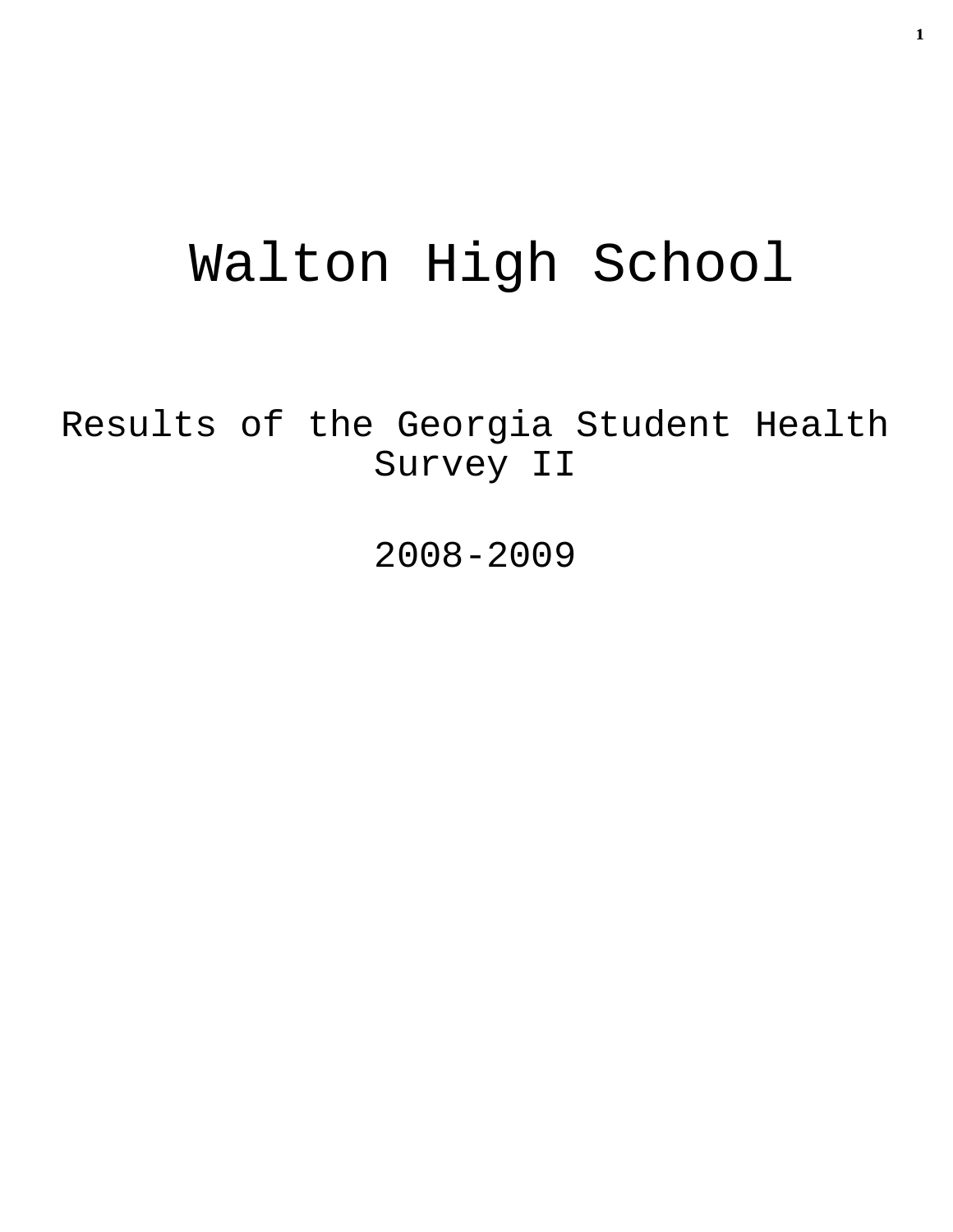## *Demographics* **2**

| Grade                    |     |  |  |
|--------------------------|-----|--|--|
| <b>Grade   Frequency</b> |     |  |  |
| 10                       | 104 |  |  |
| 12                       |     |  |  |

| <b>Frequency</b> | <b>Table of Gender by Grade</b> |              |                |              |  |
|------------------|---------------------------------|--------------|----------------|--------------|--|
| <b>Col Pct</b>   |                                 | Grade(Grade) |                |              |  |
|                  | Gender(Gender)                  | <b>10</b>    | 12             | <b>Total</b> |  |
|                  | Female                          | 47<br>45.19  | 0.00           | 47           |  |
|                  | <b>Male</b>                     | 57<br>54.81  | 100.00         | 59           |  |
|                  | <b>Total</b>                    | 104          | $\overline{c}$ | 106          |  |

| <b>Frequency</b><br>Col Pct |
|-----------------------------|
|                             |

| <b>Table of Ethnicity by Grade</b> |              |             |              |  |  |  |
|------------------------------------|--------------|-------------|--------------|--|--|--|
|                                    | Grade(Grade) |             |              |  |  |  |
| <b>Ethnicity</b> (Ethnicity)       | 10           | 12          | <b>Total</b> |  |  |  |
| <b>Black</b>                       | 4<br>3.85    | 0<br>0.00   | 4            |  |  |  |
| <b>Hispanic</b>                    | 5<br>4.81    | 0<br>0.00   | 5            |  |  |  |
| White                              | 74<br>71.15  | 2<br>100.00 | 76           |  |  |  |
| <b>Asian</b>                       | 12<br>11.54  | 0<br>0.00   | 12           |  |  |  |
| <b>Other</b>                       | 9<br>8.65    | 0<br>0.00   | 9            |  |  |  |
| <b>Total</b>                       | 104          | 2           | 106          |  |  |  |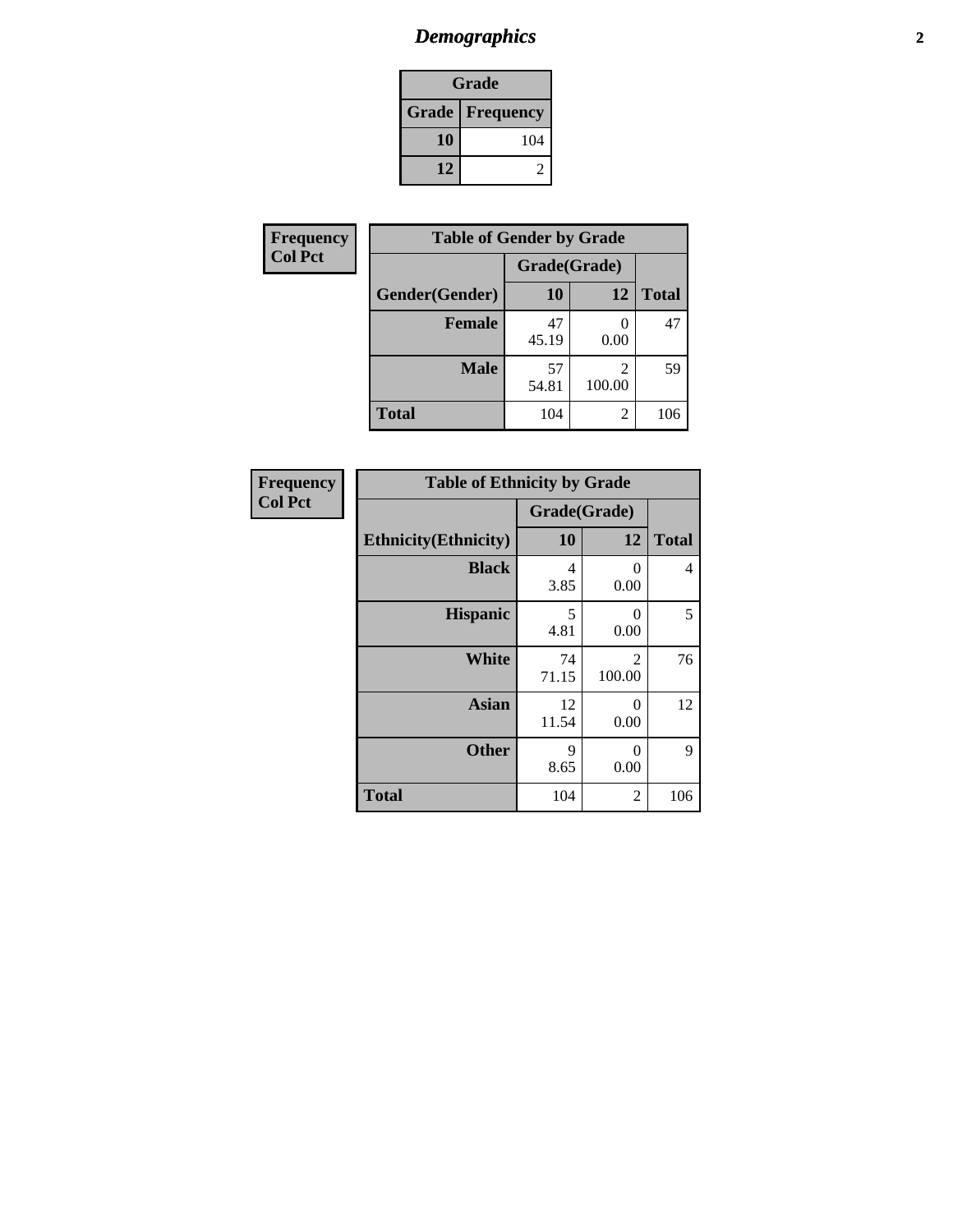#### *Title IV, Part A, Schedule A* **3** *Goal 1: Ensure that all schools are drug-free Baseline Data: Year 2008-2009 Prevalence of Drug Use*

| Frequency<br><b>Col Pct</b> | <b>Table of AlcoholAlt by Grade</b> |              |       |              |  |  |
|-----------------------------|-------------------------------------|--------------|-------|--------------|--|--|
|                             | AlcoholAlt(Alcohol                  | Grade(Grade) |       |              |  |  |
|                             | use, past 30 days)                  | 10           | 12    | <b>Total</b> |  |  |
|                             | Yes                                 | 21<br>20.19  | 50.00 | 22           |  |  |
|                             | N <sub>0</sub>                      | 83<br>79.81  | 50.00 | 84           |  |  |
|                             | <b>Total</b>                        | 104          | 2     | 106          |  |  |

| Frequency<br><b>Col Pct</b>              | <b>Table of TobaccoAny by Grade</b> |              |           |              |  |
|------------------------------------------|-------------------------------------|--------------|-----------|--------------|--|
| TobaccoAny(Tobacco<br>use, past 30 days) | Grade(Grade)                        |              |           |              |  |
|                                          |                                     | <b>10</b>    | <b>12</b> | <b>Total</b> |  |
|                                          | Yes                                 | 4<br>3.85    | 50.00     |              |  |
|                                          | N <sub>0</sub>                      | 100<br>96.15 | 50.00     | 101          |  |
|                                          | <b>Total</b>                        | 104          | 2         | 106          |  |

| Frequency<br><b>Col Pct</b> | <b>Table of MarijuanaAlt by Grade</b> |              |                          |              |  |  |
|-----------------------------|---------------------------------------|--------------|--------------------------|--------------|--|--|
|                             | MarijuanaAlt(Marijuana                | Grade(Grade) |                          |              |  |  |
|                             | use, past 30 days)                    | 10           | 12                       | <b>Total</b> |  |  |
|                             | <b>Yes</b>                            | 6.73         | 0<br>0.00                |              |  |  |
|                             | N <sub>0</sub>                        | 97<br>93.27  | $\mathfrak{D}$<br>100.00 | 99           |  |  |
|                             | <b>Total</b>                          | 104          | $\overline{c}$           | 106          |  |  |

| Frequency<br><b>Col Pct</b> | <b>Table of OtherDrugAny by Grade</b>  |              |                           |              |  |
|-----------------------------|----------------------------------------|--------------|---------------------------|--------------|--|
|                             | <b>OtherDrugAny(Other</b><br>drug use, | Grade(Grade) |                           |              |  |
|                             | past 30 days)                          | 10           | 12                        | <b>Total</b> |  |
|                             | Yes                                    | 4<br>3.85    | $\mathbf{\Omega}$<br>0.00 | 4            |  |
|                             | N <sub>0</sub>                         | 100<br>96.15 | 2<br>100.00               | 102          |  |
|                             | <b>Total</b>                           | 104          | 2                         | 106          |  |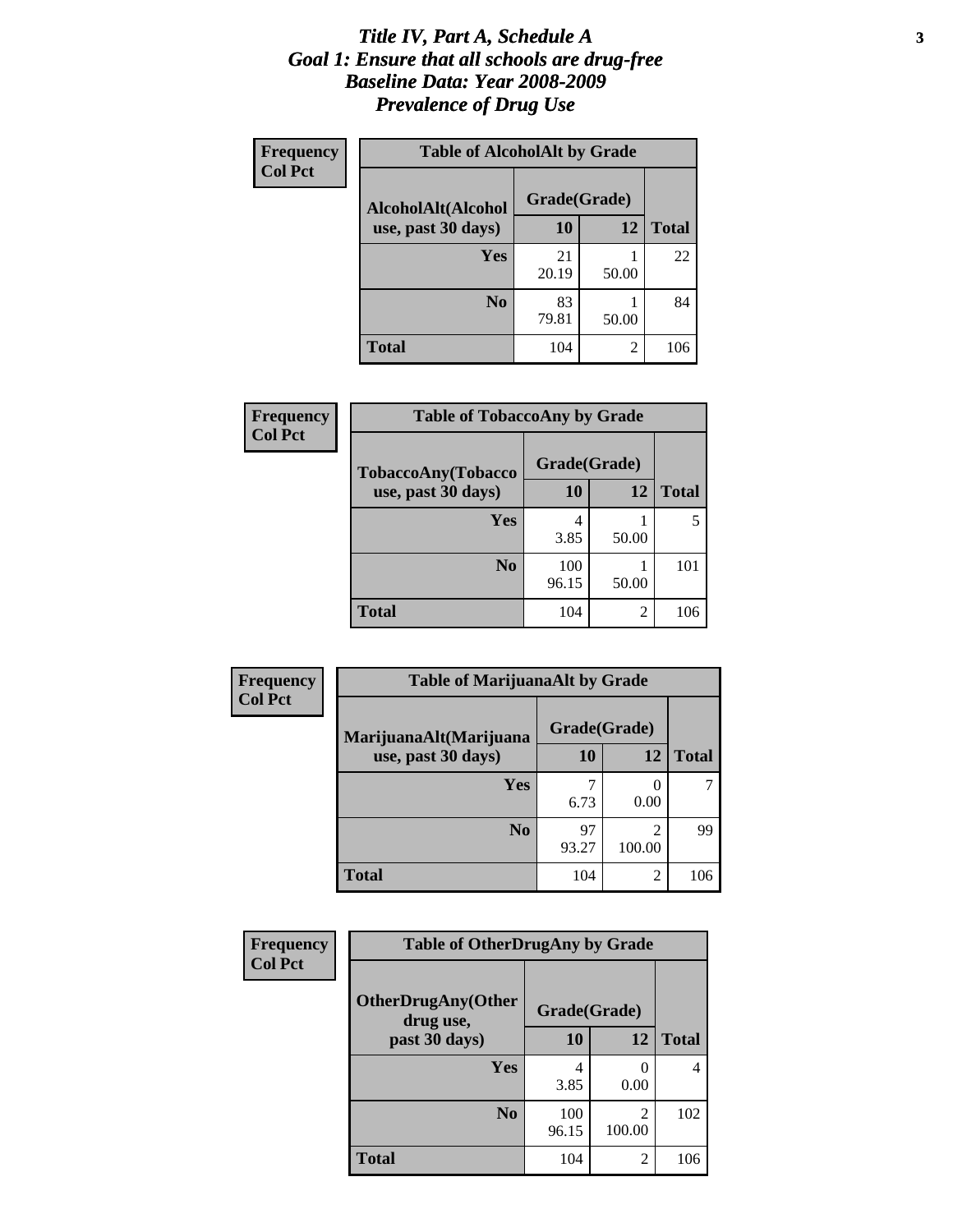#### *Average Age of Onset of Use* **4** *Results for "Average Age of Onset of Use" questions exclude students who said they did not use that substance*

| <b>Variable</b>    | Label                                                              | <b>Mean</b> |
|--------------------|--------------------------------------------------------------------|-------------|
| Alcoholinit2       | I started using alcohol when I was                                 | 14.15       |
| Cigarettesinit2    | I started smoking tobacco when I was                               | 14.90       |
| Smokelessinit2     | I started chewing tobacco when I was                               |             |
| Marijuanainit2     | I started using marijuana when I was                               | 14.57       |
| Cocaineinit2       | I started using cocaine when I was                                 | 15.00       |
| Inhalantsinit2     | I started using inhalants when I was                               | 12.00       |
| Steroidsinit2      | I started using steroids when I was                                |             |
| Ecstasyinit2       | I started using ecstasy when I was                                 | 15.50       |
| Methinit2          | I started using methamphetamines when I was                        |             |
| Hallucinogensinit2 | I started using hallucinogens when I was                           |             |
| Prescriptioninit2  | I started using prescription drugs not prescribed to me when I was | 14.33       |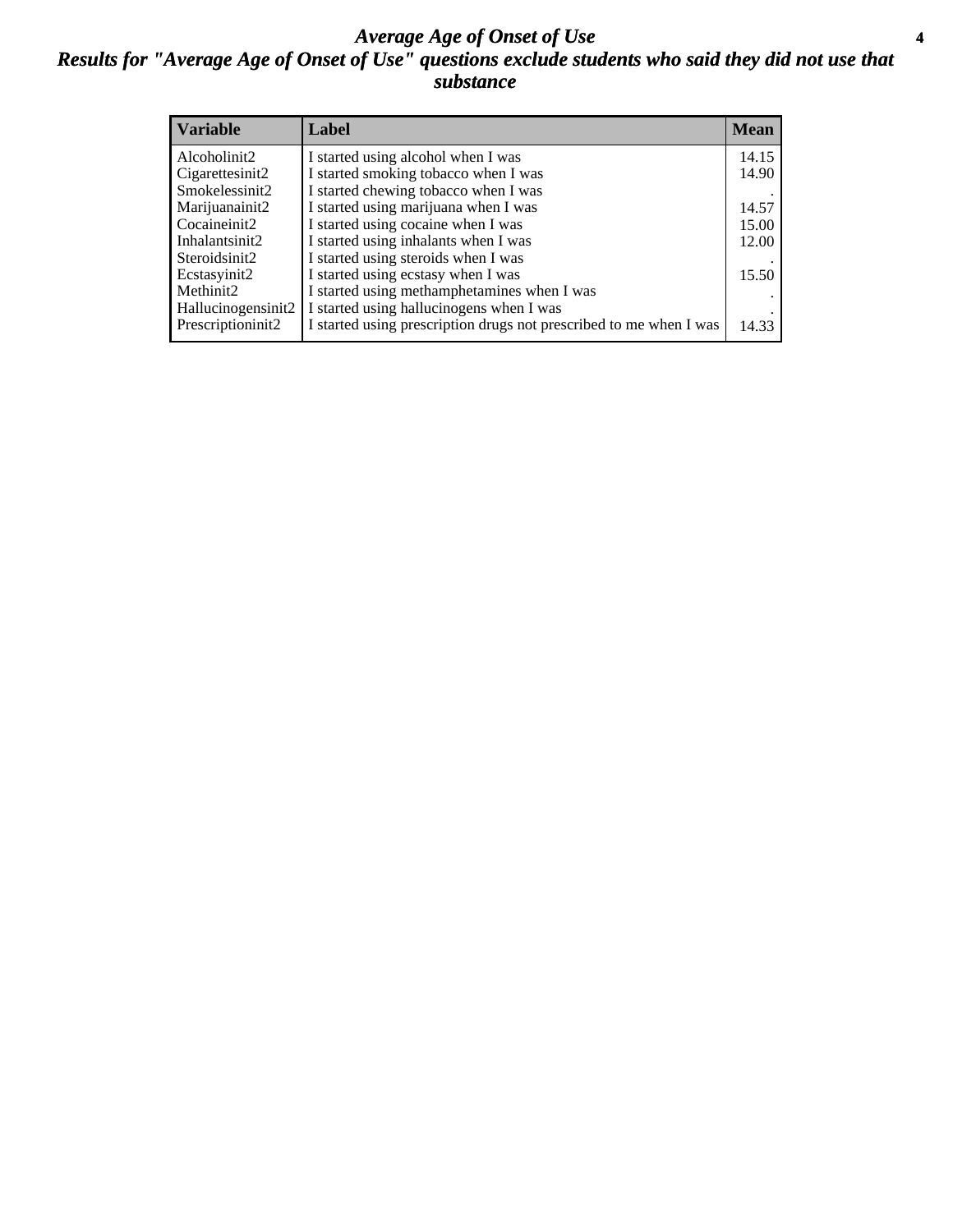### *Perception of Health Risk* **5**

| Frequency      | <b>Table of Alcoholharmdich by Grade</b> |              |                |              |  |
|----------------|------------------------------------------|--------------|----------------|--------------|--|
| <b>Col Pct</b> | Alcoholharmdich(I<br>think alcohol is    | Grade(Grade) |                |              |  |
|                | harmful)                                 | 10           | 12             | <b>Total</b> |  |
|                | <b>Yes</b>                               | 88           | $\mathfrak{D}$ | 90           |  |
|                |                                          | 84.62        | 100.00         |              |  |
|                | N <sub>0</sub>                           | 16<br>15.38  | 0.00           | 16           |  |
|                |                                          |              |                |              |  |
|                | <b>Total</b>                             | 104          | 2              | 106          |  |

| <b>Frequency</b> | <b>Table of Tobaccoharmdich by Grade</b>          |               |                          |              |  |
|------------------|---------------------------------------------------|---------------|--------------------------|--------------|--|
| <b>Col Pct</b>   | Tobaccoharmdich(I<br>think tobacco is<br>harmful) | Grade(Grade)  |                          |              |  |
|                  |                                                   | 10            | 12                       | <b>Total</b> |  |
|                  | Yes                                               | 104<br>100.00 | $\mathfrak{D}$<br>100.00 | 106          |  |
|                  | Total                                             | 104           | 2                        | 106          |  |

| <b>Frequency</b> | <b>Table of Marijuanaharmdich by Grade</b> |              |                |              |  |  |
|------------------|--------------------------------------------|--------------|----------------|--------------|--|--|
| <b>Col Pct</b>   | Marijuanaharmdich(I<br>think marijuana is  | Grade(Grade) |                |              |  |  |
|                  | harmful)                                   | 10           | 12             | <b>Total</b> |  |  |
|                  | <b>Yes</b>                                 | 81<br>77.88  | 50.00          | 82           |  |  |
|                  | N <sub>0</sub>                             | 23<br>22.12  | 50.00          | 24           |  |  |
|                  | <b>Total</b>                               | 104          | $\overline{2}$ | 106          |  |  |

| <b>Frequency</b> | <b>Table of Otherdrugharmdich by Grade</b>   |               |        |              |  |
|------------------|----------------------------------------------|---------------|--------|--------------|--|
| <b>Col Pct</b>   | Otherdrugharmdich(I<br>think other drugs are | Grade(Grade)  |        |              |  |
|                  | harmful)                                     | 10            | 12     | <b>Total</b> |  |
|                  | <b>Yes</b>                                   | 104<br>100.00 | 100.00 | 106          |  |
|                  | <b>Total</b>                                 | 104           | 2      | 106          |  |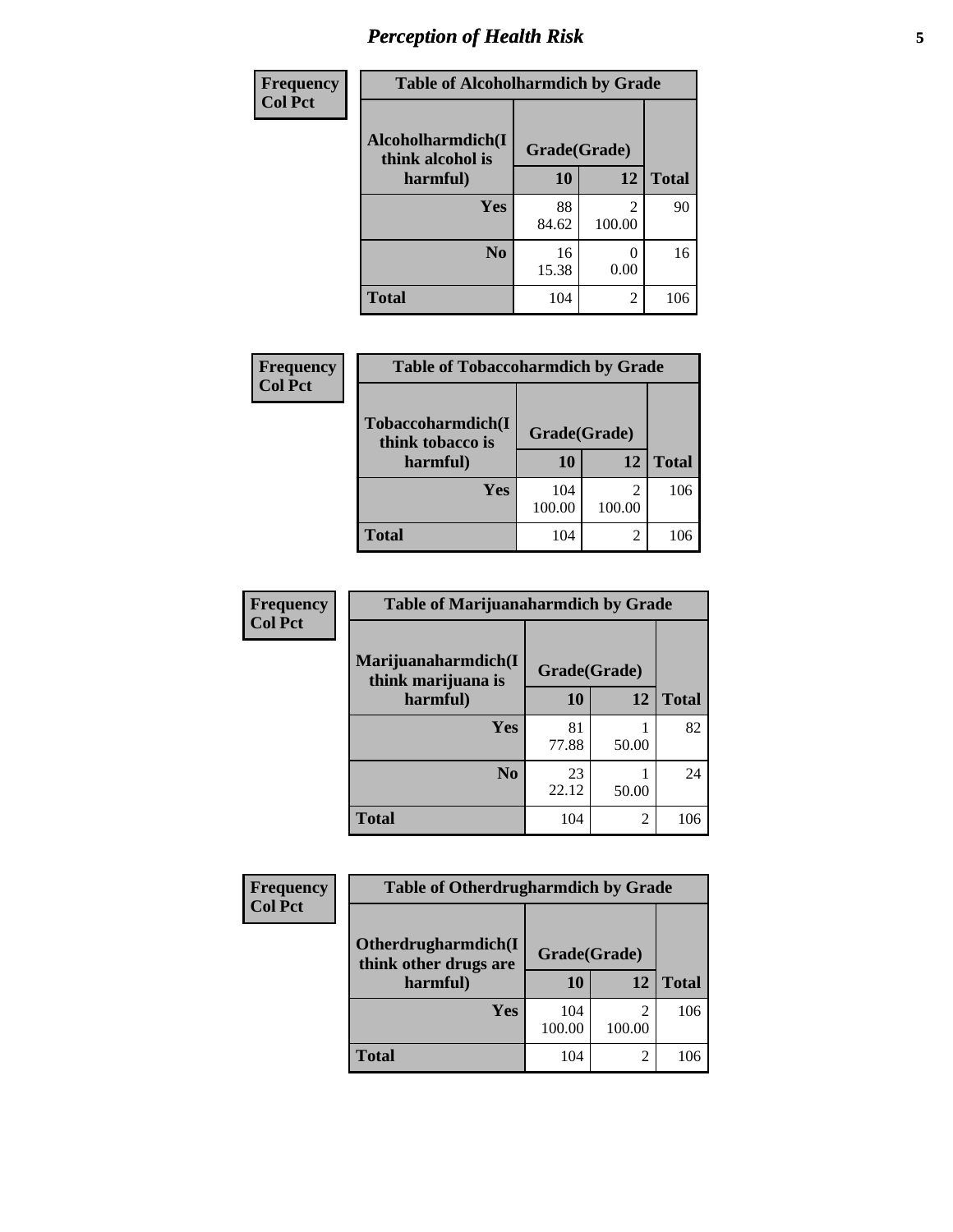### *Social Disapproval* **6**

| <b>Frequency</b> | <b>Table of Alcoholpeerdich by Grade</b>                    |              |                                    |              |  |  |
|------------------|-------------------------------------------------------------|--------------|------------------------------------|--------------|--|--|
| <b>Col Pct</b>   | Alcoholpeerdich(My<br>friends would<br>disapprove if I used | Grade(Grade) |                                    |              |  |  |
|                  | alcohol)                                                    | 10           | 12                                 | <b>Total</b> |  |  |
|                  | <b>Yes</b>                                                  | 48<br>46.15  | $\mathbf{0}$<br>0.00               | 48           |  |  |
|                  | N <sub>0</sub>                                              | 56<br>53.85  | $\overline{\mathcal{L}}$<br>100.00 | 58           |  |  |
|                  | <b>Total</b>                                                | 104          | 2                                  | 106          |  |  |

| <b>Frequency</b> |
|------------------|
| <b>Col Pct</b>   |

| <b>Table of Tobaccopeerdich by Grade</b>                            |              |       |              |  |  |
|---------------------------------------------------------------------|--------------|-------|--------------|--|--|
| <b>Tobaccopeerdich</b> (My<br>friends would<br>disapprove if I used | Grade(Grade) |       |              |  |  |
| tobacco)                                                            | 10           | 12    | <b>Total</b> |  |  |
| Yes                                                                 | 74<br>71.15  | 50.00 | 75           |  |  |
| N <sub>0</sub>                                                      | 30<br>28.85  | 50.00 | 31           |  |  |
| <b>Total</b>                                                        | 104          | 2     | 106          |  |  |

| Frequency      | <b>Table of Marijuanapeerdich by Grade</b>                    |              |                          |              |  |
|----------------|---------------------------------------------------------------|--------------|--------------------------|--------------|--|
| <b>Col Pct</b> | Marijuanapeerdich(My<br>friends would<br>disapprove if I used | Grade(Grade) |                          |              |  |
|                | marijuana)                                                    | 10           | 12                       | <b>Total</b> |  |
|                | <b>Yes</b>                                                    | 64<br>61.54  | 0<br>0.00                | 64           |  |
|                | N <sub>0</sub>                                                | 40<br>38.46  | $\mathfrak{D}$<br>100.00 | 42           |  |
|                | <b>Total</b>                                                  | 104          | 2                        | 106          |  |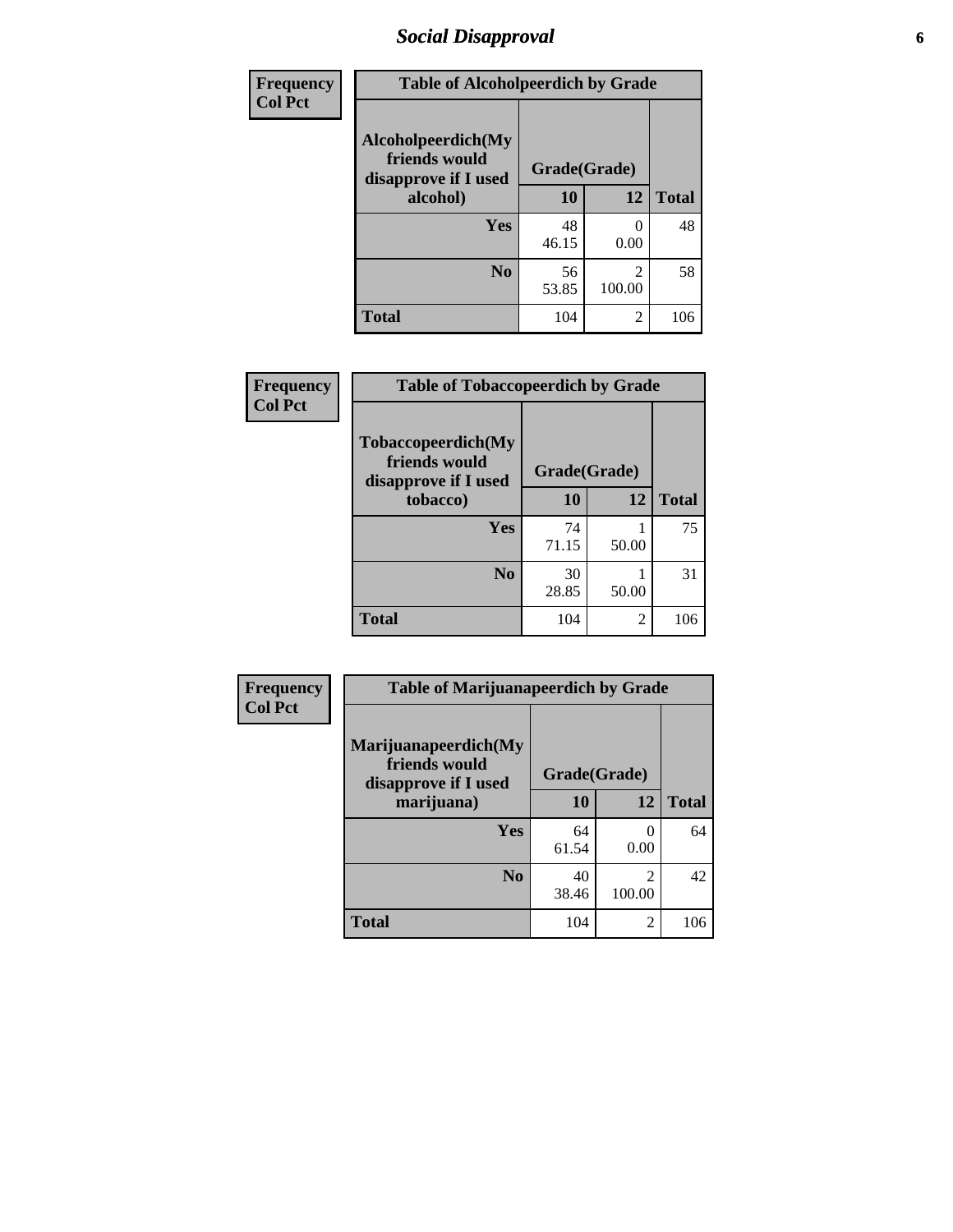### *Social Disapproval* **7**

| Frequency      | <b>Table of Otherdrugpeerdich by Grade</b>                    |              |                |              |  |
|----------------|---------------------------------------------------------------|--------------|----------------|--------------|--|
| <b>Col Pct</b> | Otherdrugpeerdich(My<br>friends would<br>disapprove if I used | Grade(Grade) |                |              |  |
|                | other drugs)                                                  | 10           | 12             | <b>Total</b> |  |
|                | Yes                                                           | 81<br>77.88  | 2<br>100.00    | 83           |  |
|                | N <sub>0</sub>                                                | 23<br>22.12  | 0.00           | 23           |  |
|                | <b>Total</b>                                                  | 104          | $\overline{2}$ | 106          |  |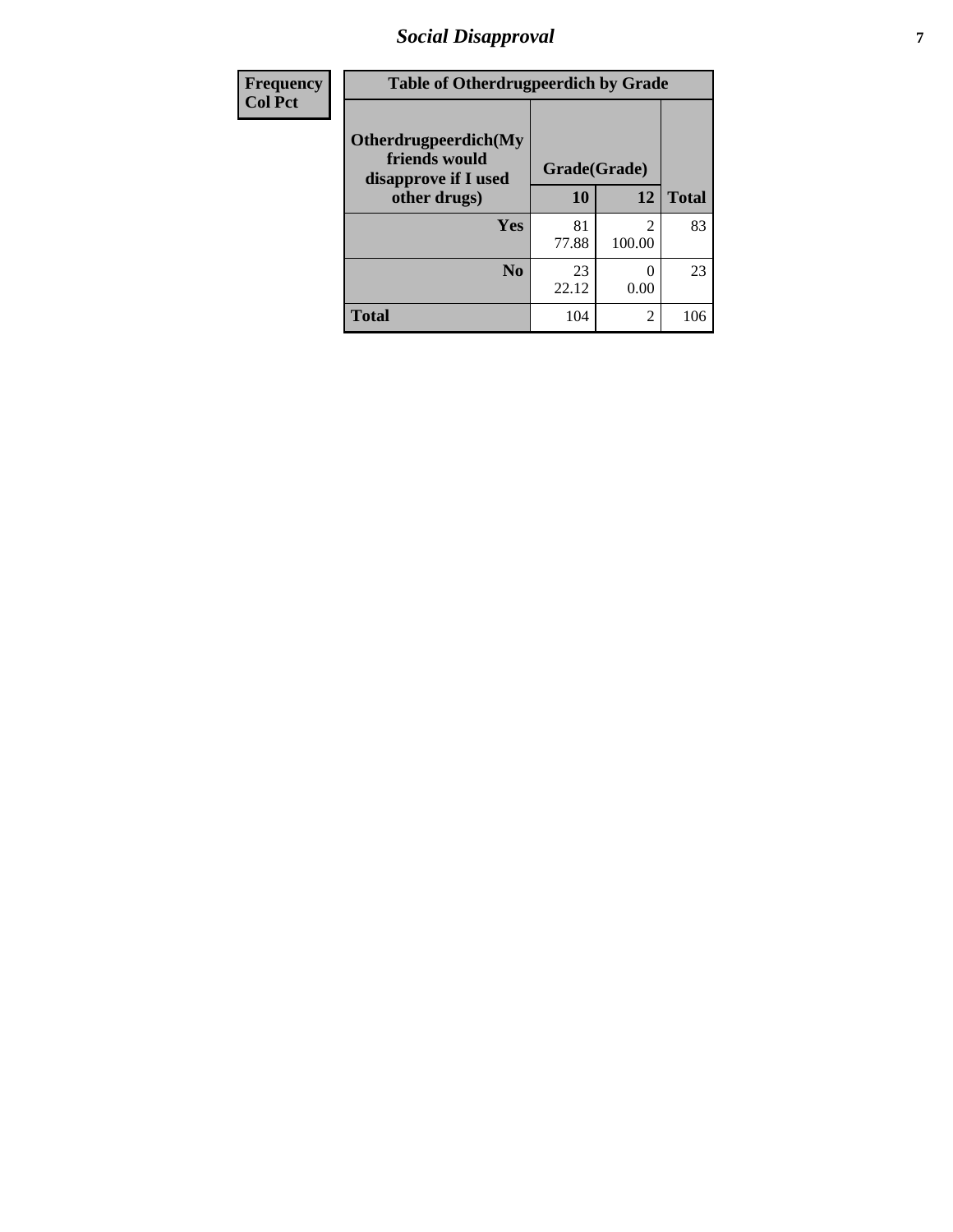#### Title IV, Part A, Schedule A **8** *Goal 2: To help ensure that all schools are safe and disciplined Baseline Data: Year 2008-2009 Student Involvement in Gang Activity*

| Frequency      | <b>Table of Gangself by Grade</b>                                                                 |                    |                          |              |  |
|----------------|---------------------------------------------------------------------------------------------------|--------------------|--------------------------|--------------|--|
| <b>Col Pct</b> | Gangself(I<br>have<br>participated<br>in illegal<br>gang<br>activities in<br>the past 30<br>days) | Grade(Grade)<br>10 | 12                       | <b>Total</b> |  |
|                | Yes                                                                                               | 1<br>0.96          | $\theta$<br>0.00         | 1            |  |
|                | N <sub>0</sub>                                                                                    | 103<br>99.04       | $\mathfrak{D}$<br>100.00 | 105          |  |
|                | <b>Total</b>                                                                                      | 104                | 2                        | 106          |  |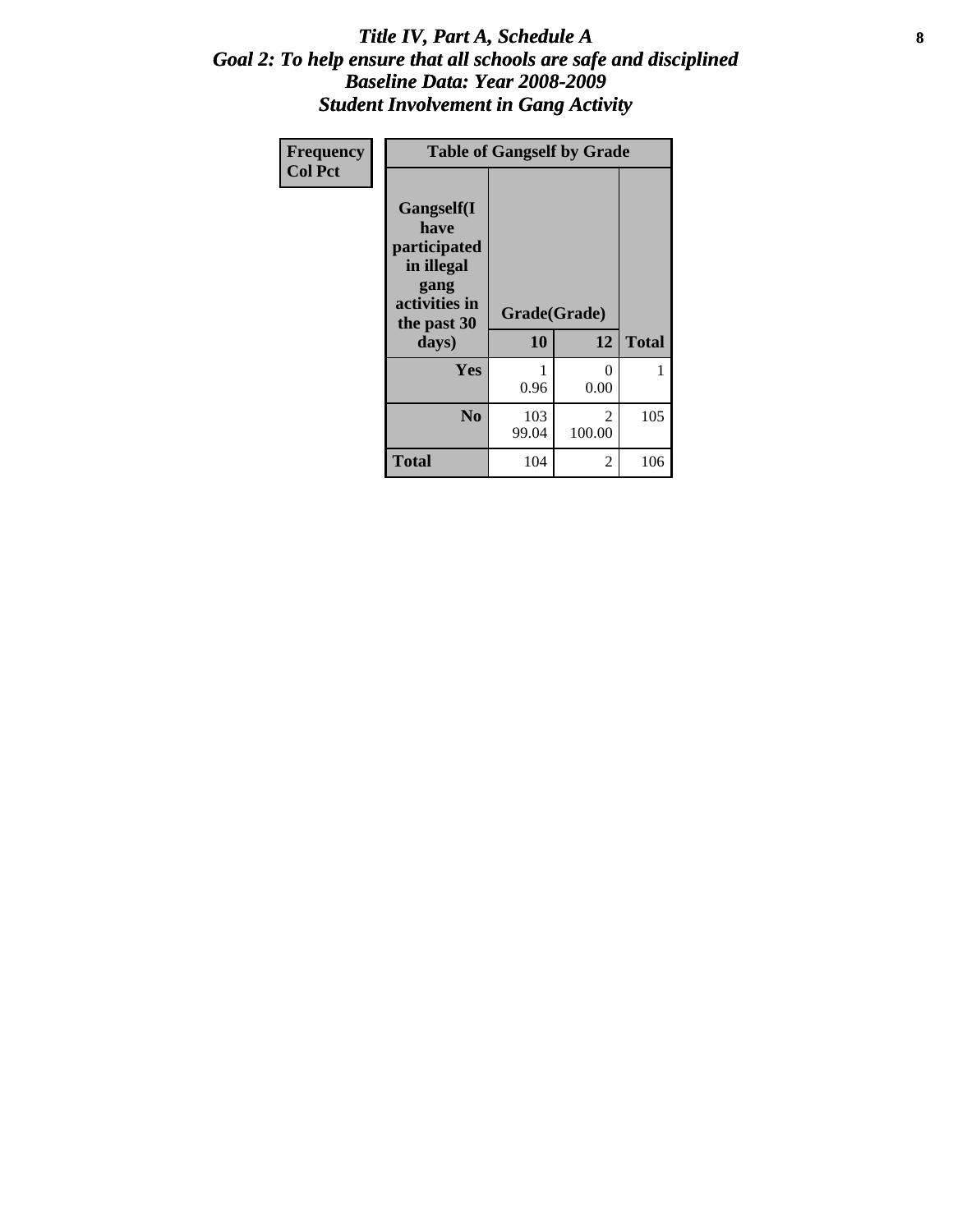### *Student Perception of School Safety* **9**

| <b>Frequency</b><br>Row Pct |
|-----------------------------|
|                             |

| <b>Table of Grade by Safeschool</b> |                                                                                                                          |                                                        |             |      |     |  |
|-------------------------------------|--------------------------------------------------------------------------------------------------------------------------|--------------------------------------------------------|-------------|------|-----|--|
|                                     |                                                                                                                          | Safeschool (School is a place at which I feel<br>safe) |             |      |     |  |
| Grade(Grade)                        | Somewhat Somewhat<br><b>Strongly</b><br><b>Strongly</b><br><b>Disagree</b><br>Agree<br>Disagree<br><b>Total</b><br>Agree |                                                        |             |      |     |  |
| 10                                  | 28<br>26.92                                                                                                              | 64<br>61.54                                            | 11<br>10.58 | 0.96 | 104 |  |
| 12                                  | 50.00                                                                                                                    | 50.00                                                  | 0.00        | 0.00 | 2   |  |
| <b>Total</b>                        | 29                                                                                                                       | 65                                                     | 11          |      | 106 |  |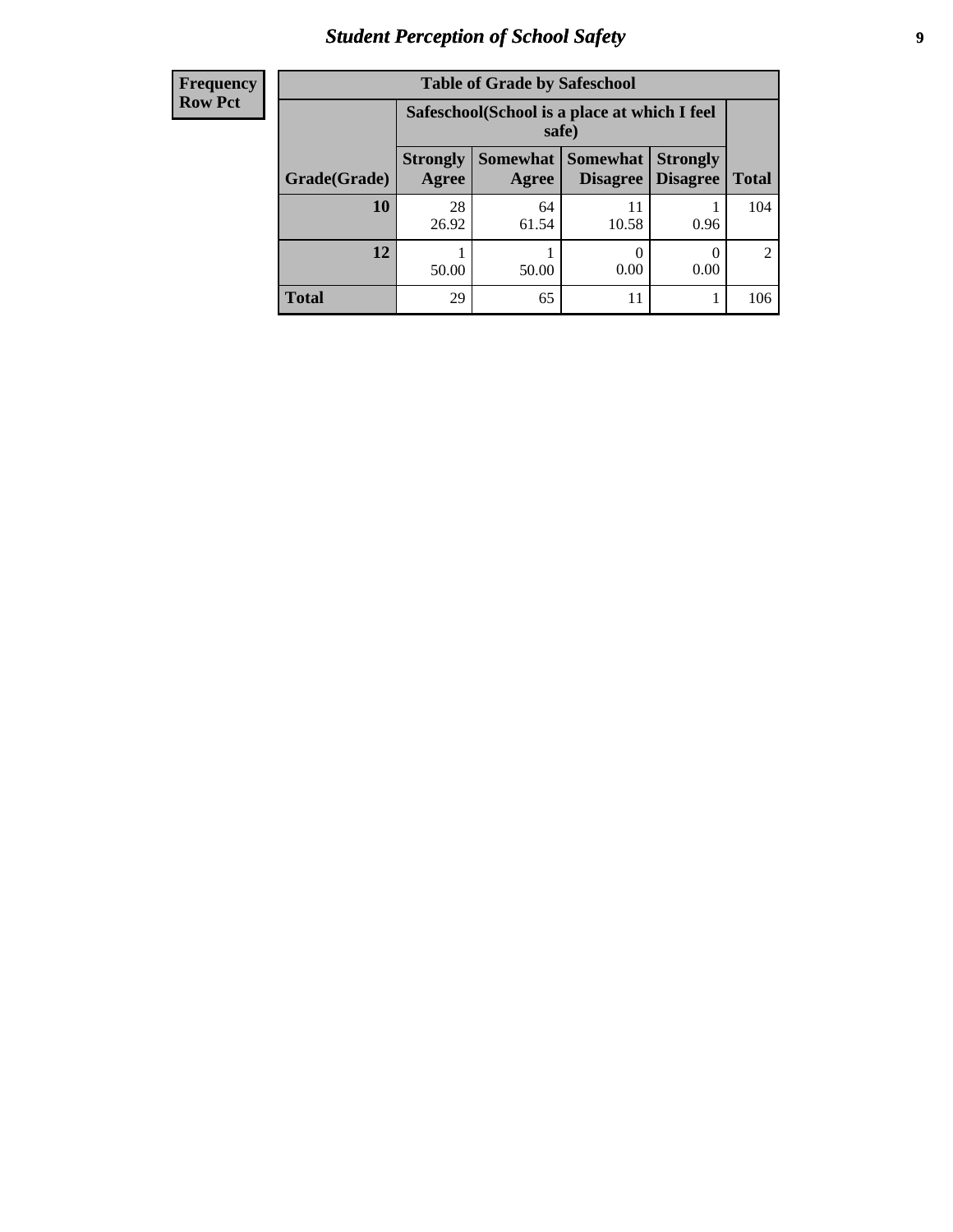#### *Students Who Have Been Bullied* **10**

| <b>Frequency</b> | <b>Table of Grade by Bullied</b> |                                                                               |                  |                      |                       |                  |                        |               |
|------------------|----------------------------------|-------------------------------------------------------------------------------|------------------|----------------------|-----------------------|------------------|------------------------|---------------|
| <b>Row Pct</b>   |                                  | <b>Bullied</b> (I have been bullied by other<br>students in the past 30 days) |                  |                      |                       |                  |                        |               |
|                  |                                  | $\mathbf 0$                                                                   | $1$ or           | 3 <sub>to</sub><br>5 | <b>10</b><br>to<br>19 | 20<br>to<br>29   | All<br>30              |               |
|                  | Grade(Grade)                     | <b>Days</b>                                                                   | days             | days                 | days                  | days             | days                   | <b>Total</b>  |
|                  | 10                               | 91<br>87.50                                                                   | 6.73             | 2<br>1.92            | 0.96                  | 0.96             | $\overline{2}$<br>1.92 | 104           |
|                  | 12                               | 2<br>100.00                                                                   | $\Omega$<br>0.00 | $\Omega$<br>0.00     | $\Omega$<br>0.00      | $\Omega$<br>0.00 | $\Omega$<br>0.00       | $\mathcal{D}$ |
|                  | <b>Total</b>                     | 93                                                                            | $\tau$           | $\overline{2}$       |                       | 1                | $\overline{2}$         | 106           |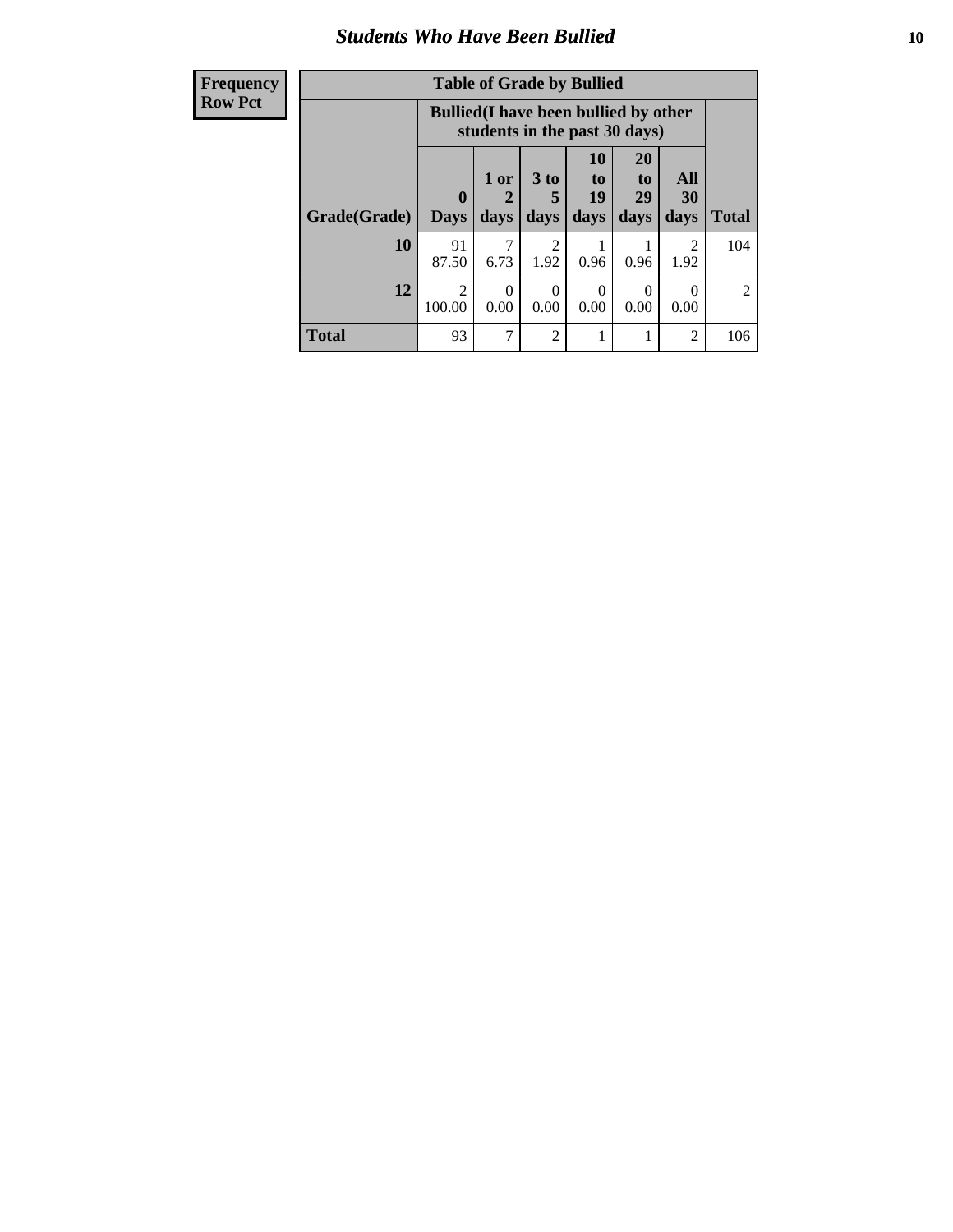#### *School Climate* **11**

| Frequency      | <b>Table of SchoolClimate1 by Grade</b> |                    |                                       |              |  |  |
|----------------|-----------------------------------------|--------------------|---------------------------------------|--------------|--|--|
| <b>Col Pct</b> | SchoolClimate1(I<br>like school)        | Grade(Grade)<br>10 | 12                                    | <b>Total</b> |  |  |
|                | <b>Strongly Agree</b>                   | 8<br>7.69          | 0.00                                  | 8            |  |  |
|                | <b>Somewhat Agree</b>                   | 76<br>73.08        | $\mathcal{D}_{\mathcal{L}}$<br>100.00 | 78           |  |  |
|                | <b>Somewhat Disagree</b>                | 15<br>14.42        | 0.00                                  | 15           |  |  |
|                | <b>Strongly Disagree</b>                | 5<br>4.81          | 0.00                                  | 5            |  |  |
|                | <b>Total</b>                            | 104                | 2                                     | 106          |  |  |

| <b>Frequency</b> |
|------------------|
| <b>Col Pct</b>   |

| <b>Table of SchoolClimate2 by Grade</b>           |                    |                           |              |  |
|---------------------------------------------------|--------------------|---------------------------|--------------|--|
| SchoolClimate2(I<br>feel successful at<br>school) | Grade(Grade)<br>10 | 12                        | <b>Total</b> |  |
| <b>Strongly Agree</b>                             | 23<br>22.12        | $\mathbf{\Omega}$<br>0.00 | 23           |  |
| <b>Somewhat Agree</b>                             | 64<br>61.54        | 2<br>100.00               | 66           |  |
| <b>Somewhat Disagree</b>                          | 13<br>12.50        | 0.00                      | 13           |  |
| <b>Strongly Disagree</b>                          | 4<br>3.85          | 0.00                      | 4            |  |
| <b>Total</b>                                      | 104                | 2                         | 106          |  |

| Frequency      | <b>Table of SchoolClimate3 by Grade</b>               |              |                          |              |  |
|----------------|-------------------------------------------------------|--------------|--------------------------|--------------|--|
| <b>Col Pct</b> | SchoolClimate3(My<br>school has high<br>standards for | Grade(Grade) |                          |              |  |
|                | achievement)                                          | 10           | 12                       | <b>Total</b> |  |
|                | <b>Strongly Agree</b>                                 | 85<br>81.73  | $\mathfrak{D}$<br>100.00 | 87           |  |
|                | <b>Somewhat Agree</b>                                 | 18<br>17.31  | 0<br>0.00                | 18           |  |
|                | <b>Somewhat Disagree</b>                              | 0.96         | 0<br>0.00                |              |  |
|                | <b>Total</b>                                          | 104          | 2                        | 106          |  |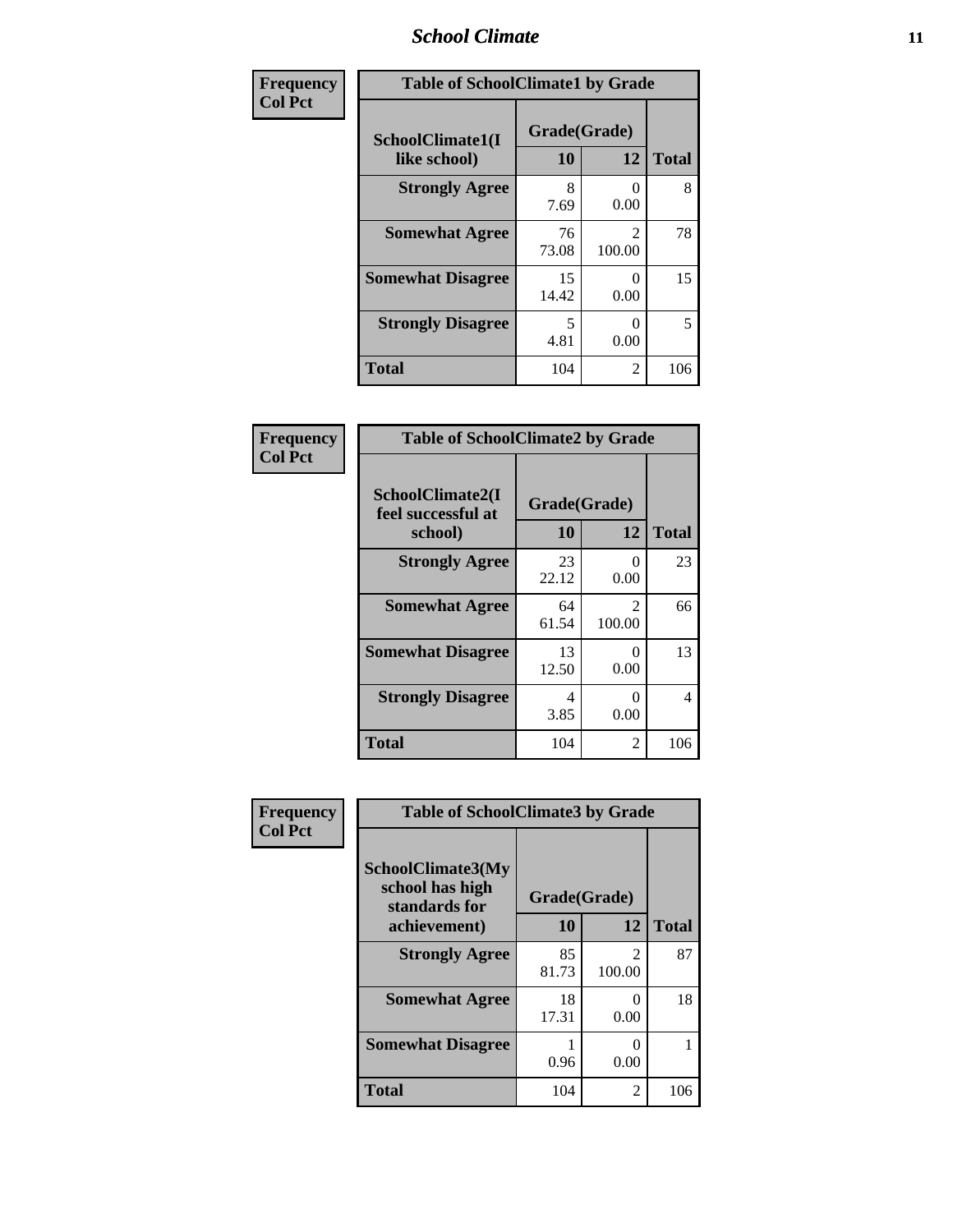### *School Climate* **12**

| Frequency      | <b>Table of SchoolClimate4 by Grade</b>                              |                    |                           |              |
|----------------|----------------------------------------------------------------------|--------------------|---------------------------|--------------|
| <b>Col Pct</b> | <b>SchoolClimate4(My</b><br>school sets clear<br>rules for behavior) | Grade(Grade)<br>10 | 12                        | <b>Total</b> |
|                | <b>Strongly Agree</b>                                                | 54<br>51.92        | 50.00                     | 55           |
|                | <b>Somewhat Agree</b>                                                | 43<br>41.35        | 50.00                     | 44           |
|                | <b>Somewhat Disagree</b>                                             | 6<br>5.77          | 0<br>0.00                 | 6            |
|                | <b>Strongly Disagree</b>                                             | 0.96               | $\mathbf{\Omega}$<br>0.00 | 1            |
|                | <b>Total</b>                                                         | 104                | 2                         | 106          |

#### **Frequency Col Pct**

| <b>Table of SchoolClimate5 by Grade</b>                   |              |           |              |  |  |
|-----------------------------------------------------------|--------------|-----------|--------------|--|--|
| SchoolClimate5(I<br>know what to do in<br>an emergency at | Grade(Grade) |           |              |  |  |
| school)                                                   | 10           | 12        | <b>Total</b> |  |  |
| <b>Strongly Agree</b>                                     | 31<br>29.81  | 50.00     | 32           |  |  |
| <b>Somewhat Agree</b>                                     | 57<br>54.81  | 50.00     | 58           |  |  |
| <b>Somewhat Disagree</b>                                  | 14<br>13.46  | 0<br>0.00 | 14           |  |  |
| <b>Strongly Disagree</b>                                  | 2<br>1.92    | 0<br>0.00 | 2            |  |  |
| Total                                                     | 104          | 2         | 106          |  |  |

| Frequency      | <b>Table of SchoolClimate6 by Grade</b>                  |                    |           |              |
|----------------|----------------------------------------------------------|--------------------|-----------|--------------|
| <b>Col Pct</b> | <b>SchoolClimate6(Teachers</b><br>treat me with respect) | Grade(Grade)<br>10 | 12        | <b>Total</b> |
|                | <b>Strongly Agree</b>                                    | 30<br>28.85        | 0<br>0.00 | 30           |
|                | <b>Somewhat Agree</b>                                    | 55<br>52.88        | 50.00     | 56           |
|                | <b>Somewhat Disagree</b>                                 | 18<br>17.31        | 50.00     | 19           |
|                | <b>Strongly Disagree</b>                                 | 0.96               | 0<br>0.00 |              |
|                | <b>Total</b>                                             | 104                | 2         | 106          |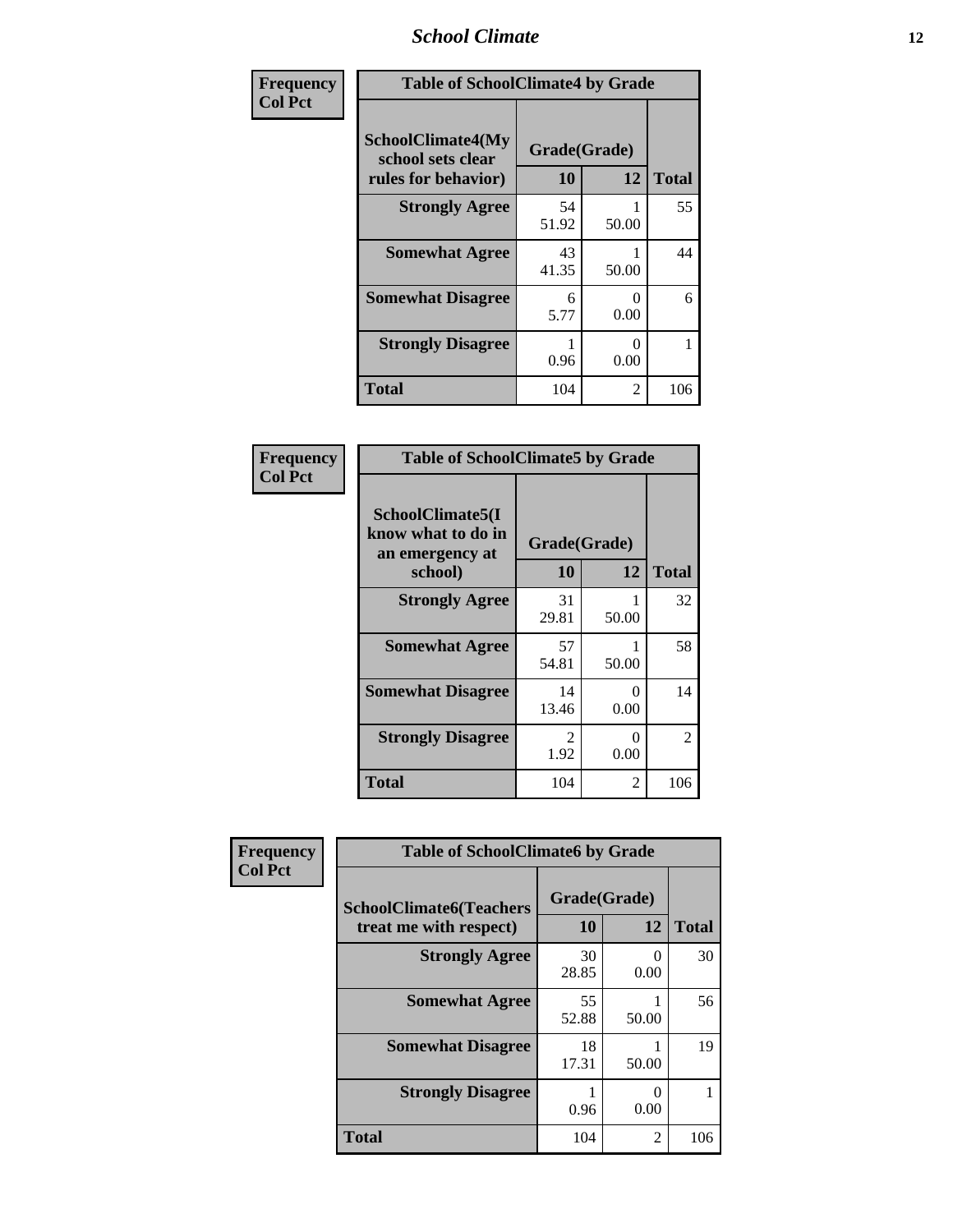### *School Climate* **13**

| Frequency      | <b>Table of SchoolClimate7 by Grade</b>                                       |                           |                |              |
|----------------|-------------------------------------------------------------------------------|---------------------------|----------------|--------------|
| <b>Col Pct</b> | <b>SchoolClimate7(Behaviors</b><br>in my class allow the<br>teacher to teach) | Grade(Grade)<br><b>10</b> | 12             | <b>Total</b> |
|                | <b>Strongly Agree</b>                                                         | 34<br>32.69               | 50.00          | 35           |
|                | <b>Somewhat Agree</b>                                                         | 66<br>63.46               | 50.00          | 67           |
|                | <b>Somewhat Disagree</b>                                                      | 3<br>2.88                 | 0<br>0.00      | 3            |
|                | <b>Strongly Disagree</b>                                                      | 0.96                      | 0<br>0.00      |              |
|                | <b>Total</b>                                                                  | 104                       | $\mathfrak{D}$ | 106          |

| Frequency      | <b>Table of SchoolClimate8 by Grade</b>                                 |              |                           |              |
|----------------|-------------------------------------------------------------------------|--------------|---------------------------|--------------|
| <b>Col Pct</b> | <b>SchoolClimate8(Students</b><br>are frequently<br>recognized for good | Grade(Grade) |                           |              |
|                | behavior)                                                               | 10           | 12                        | <b>Total</b> |
|                | <b>Strongly Agree</b>                                                   | 11<br>10.58  | $\mathbf{\Omega}$<br>0.00 | 11           |
|                | <b>Somewhat Agree</b>                                                   | 51<br>49.04  | 50.00                     | 52           |
|                | <b>Somewhat Disagree</b>                                                | 29<br>27.88  | 50.00                     | 30           |
|                | <b>Strongly Disagree</b>                                                | 13<br>12.50  | $\mathbf{\Omega}$<br>0.00 | 13           |
|                | <b>Total</b>                                                            | 104          | 2                         | 106          |

| Frequency      | <b>Table of SchoolClimate9 by Grade</b>                                           |                    |                |              |
|----------------|-----------------------------------------------------------------------------------|--------------------|----------------|--------------|
| <b>Col Pct</b> | SchoolClimate9(School<br>counselor would be<br>helpful if I needed<br>assistance) | Grade(Grade)<br>10 | 12             | <b>Total</b> |
|                | <b>Strongly Agree</b>                                                             | 47<br>45.19        | 50.00          | 48           |
|                | <b>Somewhat Agree</b>                                                             | 29<br>27.88        | 50.00          | 30           |
|                | <b>Somewhat Disagree</b>                                                          | 19<br>18.27        | ∩<br>0.00      | 19           |
|                | <b>Strongly Disagree</b>                                                          | 9<br>8.65          | 0<br>0.00      | 9            |
|                | Total                                                                             | 104                | $\mathfrak{D}$ | 106          |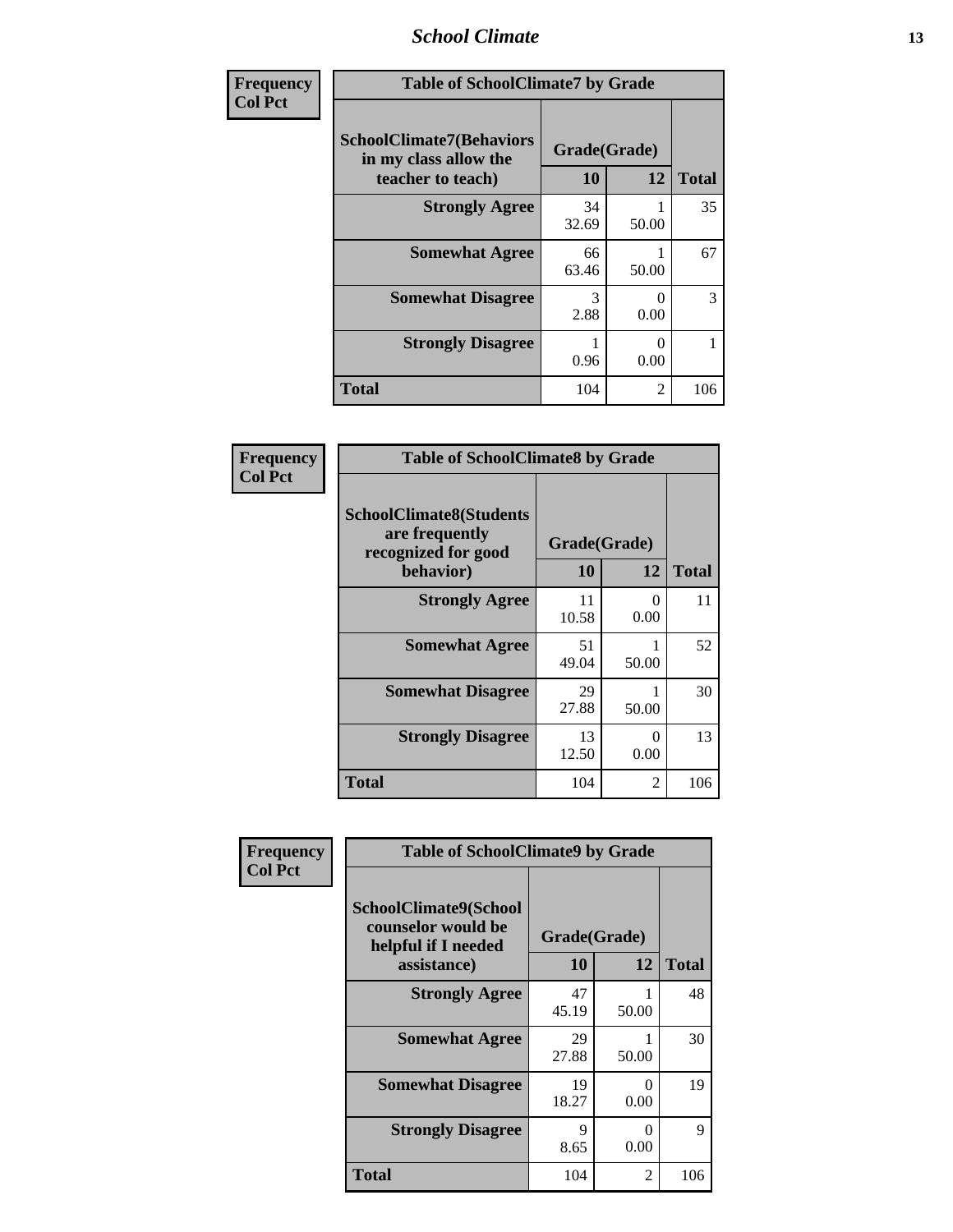### *Reasons for Dropping Out* **14**

| Frequency      | <b>Table of Dropoutreason by Grade</b>                                   |             |                          |              |
|----------------|--------------------------------------------------------------------------|-------------|--------------------------|--------------|
| <b>Col Pct</b> | Dropoutreason(If<br>I dropped out the<br>reason would<br>most likely be) | 10          | Grade(Grade)<br>12       | <b>Total</b> |
|                | <b>Won't Drop out</b>                                                    | 67<br>64.42 | $\mathfrak{D}$<br>100.00 | 69           |
|                | <b>Bored</b>                                                             | 15<br>14.42 | 0<br>0.00                | 15           |
|                | <b>Family Reasons</b>                                                    | 4<br>3.85   | 0<br>0.00                | 4            |
|                | <b>Being Bullied</b>                                                     | 0.96        | 0<br>0.00                | 1            |
|                | <b>Other</b>                                                             | 17<br>16.35 | 0<br>0.00                | 17           |
|                | <b>Total</b>                                                             | 104         | 2                        | 106          |

| Frequency      | <b>Table of Dropout by Grade</b>                                       |             |                          |     |  |
|----------------|------------------------------------------------------------------------|-------------|--------------------------|-----|--|
| <b>Col Pct</b> | Dropout(I<br>have<br>thought<br>about<br>dropping<br>out of<br>school) | 10          | Grade(Grade)<br>12       |     |  |
|                | Yes                                                                    | 9<br>8.65   | 0<br>0.00                | 9   |  |
|                | N <sub>0</sub>                                                         | 95<br>91.35 | $\mathfrak{D}$<br>100.00 | 97  |  |
|                | <b>Total</b>                                                           | 104         | 2                        | 106 |  |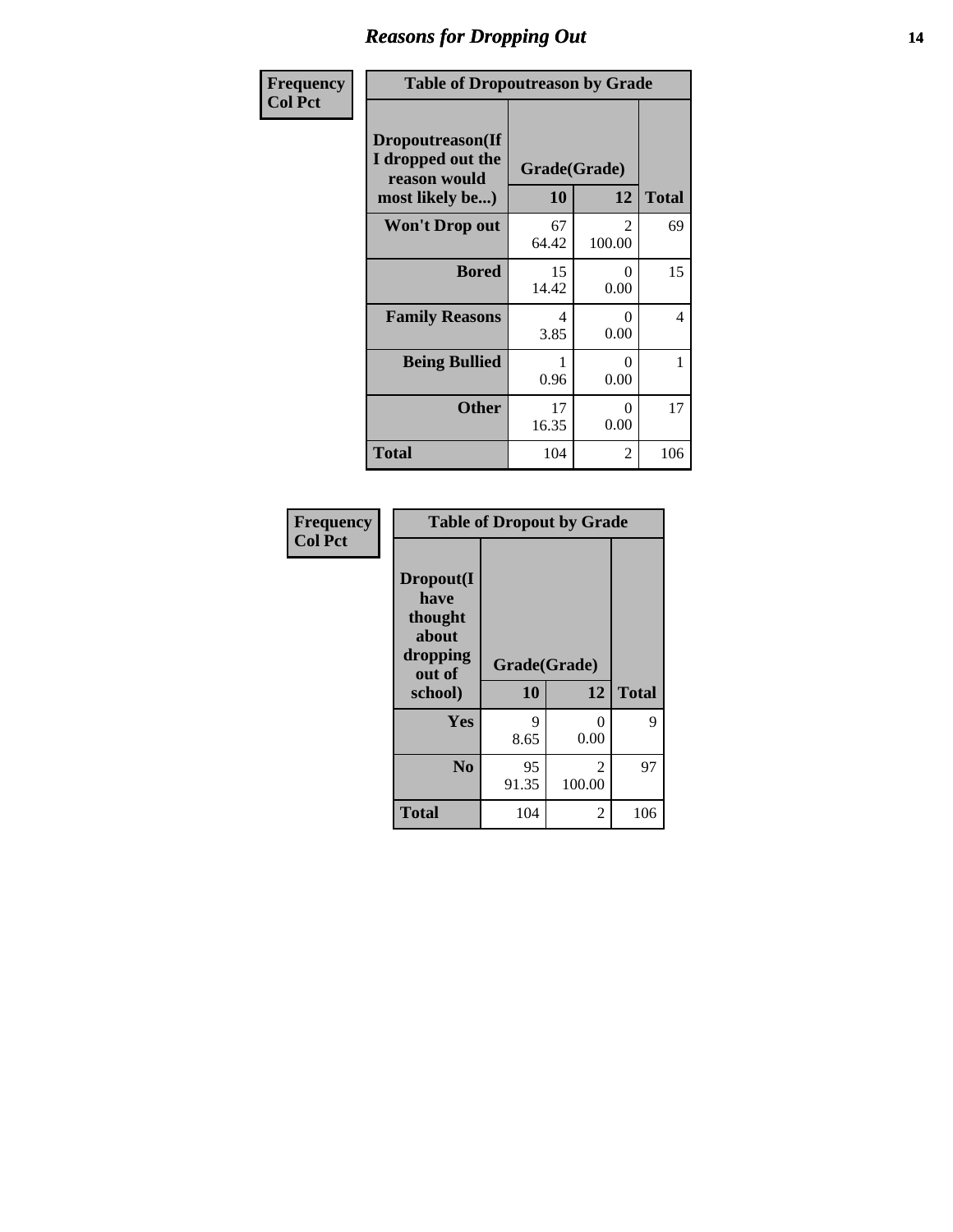*School Safety* **15**

| Frequency      | <b>Table of Gangself by Grade</b>                                                                 |                          |                          |              |
|----------------|---------------------------------------------------------------------------------------------------|--------------------------|--------------------------|--------------|
| <b>Col Pct</b> | Gangself(I<br>have<br>participated<br>in illegal<br>gang<br>activities in<br>the past 30<br>days) | Grade(Grade)<br>10<br>12 |                          | <b>Total</b> |
|                | Yes                                                                                               | 0.96                     | 0<br>0.00                | 1            |
|                | N <sub>0</sub>                                                                                    | 103<br>99.04             | $\mathfrak{D}$<br>100.00 | 105          |
|                | <b>Total</b>                                                                                      | 104                      | 2                        | 106          |

| Frequency<br><b>Col Pct</b> | <b>Table of Gangpeers by Grade</b>                                                                                             |                    |                          |              |
|-----------------------------|--------------------------------------------------------------------------------------------------------------------------------|--------------------|--------------------------|--------------|
|                             | <b>Gangpeers</b> (I<br>have friends<br>who have<br>participated<br>in illegal<br>gang<br>activities in<br>the past 30<br>days) | Grade(Grade)<br>10 | 12                       | <b>Total</b> |
|                             | <b>Yes</b>                                                                                                                     | 11<br>10.58        | 0<br>0.00                | 11           |
|                             | N <sub>0</sub>                                                                                                                 | 93<br>89.42        | $\overline{2}$<br>100.00 | 95           |
|                             | <b>Total</b>                                                                                                                   | 104                | 2                        | 106          |

| Frequency      | <b>Table of Pickedon by Grade</b>                                   |              |                           |              |  |
|----------------|---------------------------------------------------------------------|--------------|---------------------------|--------------|--|
| <b>Col Pct</b> | <b>Pickedon</b> (I have<br>been picked on or<br>teased at school in | Grade(Grade) |                           |              |  |
|                | the past 30 days)                                                   | 10           | 12                        | <b>Total</b> |  |
|                | <b>Strongly Agree</b>                                               | 5<br>4.81    | $\mathbf{0}$<br>0.00      | 5            |  |
|                | <b>Somewhat Agree</b>                                               | 24<br>23.08  | $\mathbf{\Omega}$<br>0.00 | 24           |  |
|                | <b>Somewhat Disagree</b>                                            | 32<br>30.77  | 50.00                     | 33           |  |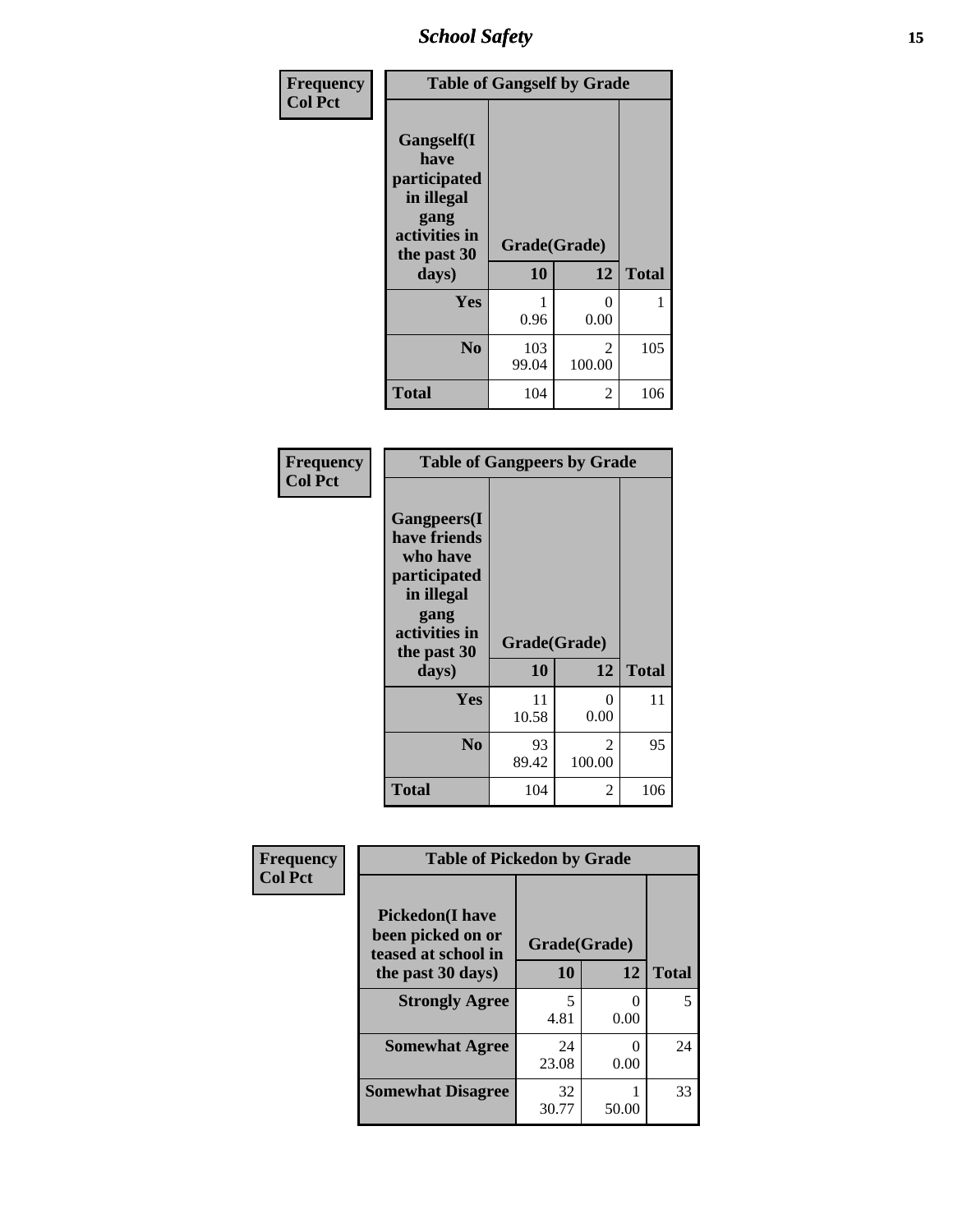*School Safety* **16**

| <b>Frequency</b> | <b>Table of Pickedon by Grade</b>                                                        |                      |    |              |
|------------------|------------------------------------------------------------------------------------------|----------------------|----|--------------|
| <b>Col Pct</b>   | <b>Pickedon</b> (I have<br>been picked on or<br>teased at school in<br>the past 30 days) | Grade(Grade)<br>10   | 12 | <b>Total</b> |
|                  | <b>Strongly Disagree</b>                                                                 | 43<br>41.35<br>50.00 |    | 44           |
|                  | <b>Total</b>                                                                             | 104                  | 2  | 106          |

| Frequency      | <b>Table of Safeschool by Grade</b>                      |                    |                      |              |
|----------------|----------------------------------------------------------|--------------------|----------------------|--------------|
| <b>Col Pct</b> | Safeschool(School<br>is a place at which I<br>feel safe) | Grade(Grade)<br>10 | 12                   | <b>Total</b> |
|                | <b>Strongly Agree</b>                                    | 28<br>26.92        | 50.00                | 29           |
|                | <b>Somewhat Agree</b>                                    | 64<br>61.54        | 50.00                | 65           |
|                | <b>Somewhat Disagree</b>                                 | 11<br>10.58        | 0<br>0.00            | 11           |
|                | <b>Strongly Disagree</b>                                 | 0.96               | $\mathbf{0}$<br>0.00 |              |
|                | <b>Total</b>                                             | 104                | 2                    | 106          |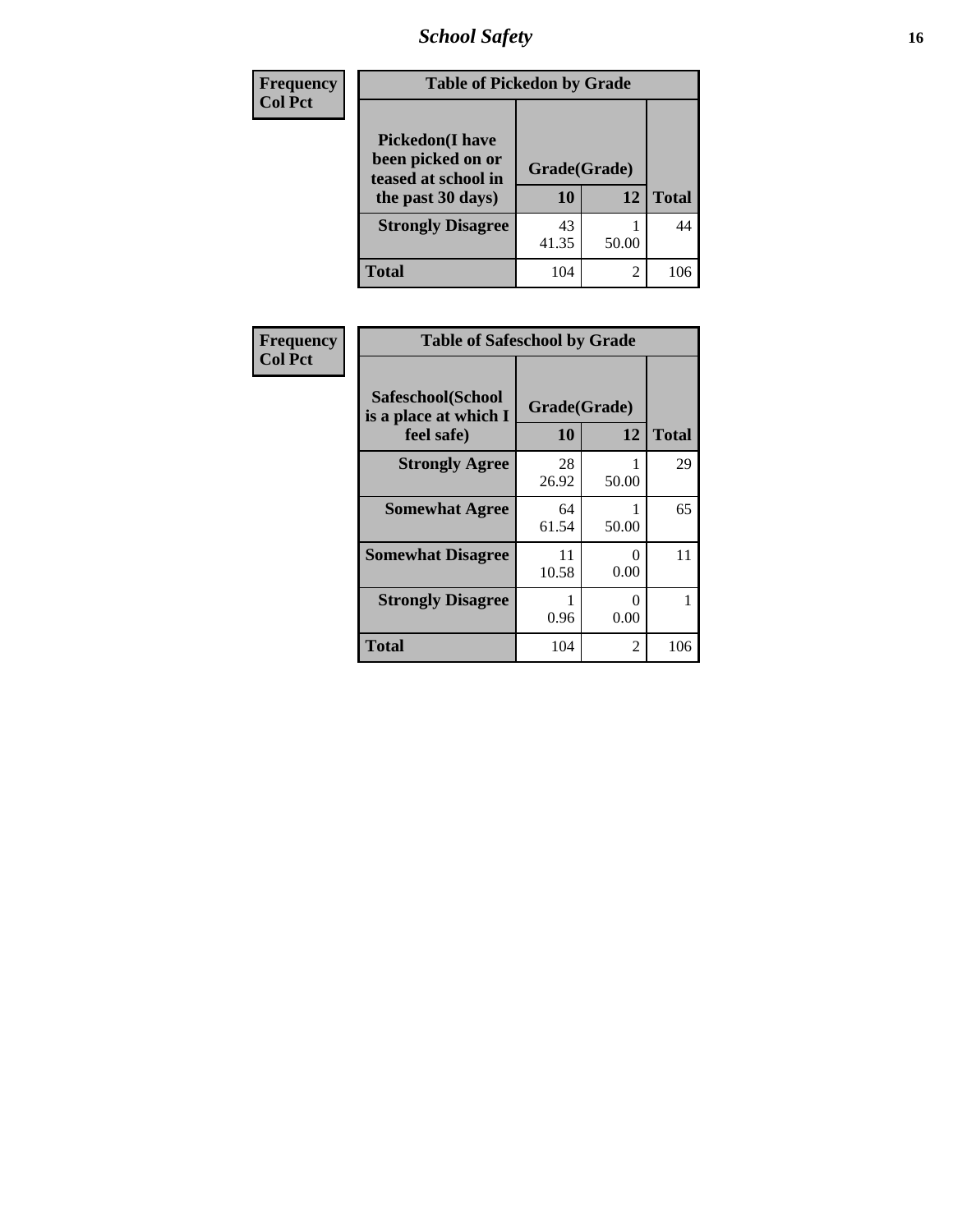*School Safety* **17**

| <b>Frequency</b> |              | <b>Table of Grade by Bullied</b>                                              |                             |                        |                                                                     |                        |                   |                |  |
|------------------|--------------|-------------------------------------------------------------------------------|-----------------------------|------------------------|---------------------------------------------------------------------|------------------------|-------------------|----------------|--|
| <b>Row Pct</b>   |              | <b>Bullied</b> (I have been bullied by other<br>students in the past 30 days) |                             |                        |                                                                     |                        |                   |                |  |
|                  | Grade(Grade) | $\mathbf{0}$<br><b>Days</b>                                                   | 1 or<br>$\mathbf 2$<br>days | 3 to<br>5<br>days      | 10<br>$\mathbf{t}$ <sup><math>\mathbf{0}</math></sup><br>19<br>days | 20<br>to<br>29<br>days | All<br>30<br>days | <b>Total</b>   |  |
|                  | 10           | 91<br>87.50                                                                   | 6.73                        | $\overline{c}$<br>1.92 | 0.96                                                                | 0.96                   | 2<br>1.92         | 104            |  |
|                  | 12           | $\mathfrak{D}$<br>100.00                                                      | 0.00                        | $\Omega$<br>0.00       | $\theta$<br>0.00                                                    | 0<br>0.00              | $\Omega$<br>0.00  | $\overline{2}$ |  |
|                  | <b>Total</b> | 93                                                                            | ┑                           | $\overline{c}$         |                                                                     |                        | $\overline{2}$    | 106            |  |

| <b>Frequency</b> | <b>Table of Grade by Bulliedothers</b> |                         |                                                                   |                        |                   |              |  |  |
|------------------|----------------------------------------|-------------------------|-------------------------------------------------------------------|------------------------|-------------------|--------------|--|--|
| <b>Row Pct</b>   |                                        |                         | <b>Bulliedothers</b> (I bullied<br>others in the past 30<br>days) |                        |                   |              |  |  |
|                  | Grade(Grade)                           | $\bf{0}$<br><b>Days</b> | 1 or<br>days                                                      | 3 to<br>days           | 6 to<br>9<br>days | <b>Total</b> |  |  |
|                  | 10                                     | 97<br>93.27             | 4<br>3.85                                                         | $\overline{2}$<br>1.92 | 0.96              | 104          |  |  |
|                  | 12                                     | 2<br>100.00             | 0<br>0.00                                                         | 0.00                   | $\Omega$<br>0.00  | 2            |  |  |
|                  | <b>Total</b>                           | 99                      | 4                                                                 | $\overline{2}$         | 1                 | 106          |  |  |

| <b>Frequency</b> | <b>Table of Grade by Weaponschool</b> |                  |              |                                                                        |                   |                |
|------------------|---------------------------------------|------------------|--------------|------------------------------------------------------------------------|-------------------|----------------|
| <b>Row Pct</b>   |                                       |                  | days)        | <b>Weaponschool</b> (I<br>brought a weapon to<br>school in the past 30 |                   |                |
|                  | Grade(Grade)                          | 0<br><b>Days</b> | 1 or<br>days | 3 <sub>to</sub><br>days                                                | 6 to<br>9<br>days | <b>Total</b>   |
|                  | 10                                    | 101<br>97.12     | 0.96         | 0.96                                                                   | 0.96              | 104            |
|                  | 12                                    | 2<br>100.00      | ∩<br>0.00    | 0<br>0.00                                                              | 0<br>0.00         | $\overline{2}$ |
|                  | <b>Total</b>                          | 103              |              |                                                                        | 1                 | 106            |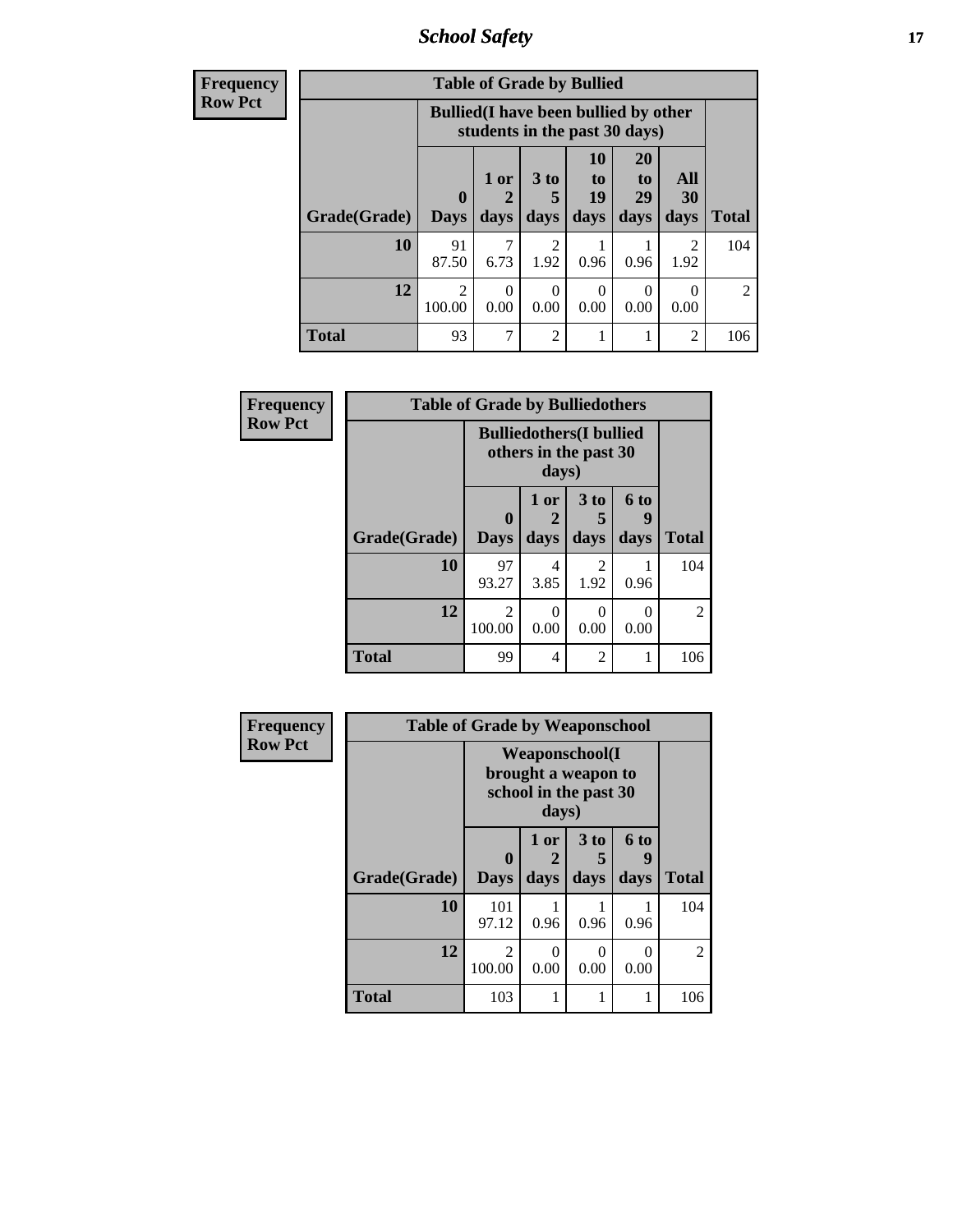*School Safety* **18**

| <b>Frequency</b> | <b>Table of Grade by Absentunsafe</b> |                                                                                           |                  |              |  |  |
|------------------|---------------------------------------|-------------------------------------------------------------------------------------------|------------------|--------------|--|--|
| <b>Row Pct</b>   |                                       | Absentunsafe(I)<br>have missed<br>school because I<br>felt unsafe in the<br>past 30 days) |                  |              |  |  |
|                  | Grade(Grade)                          | 0 Days                                                                                    | 10 to<br>19 days | <b>Total</b> |  |  |
|                  | 10                                    | 103<br>99.04                                                                              | 0.96             | 104          |  |  |
|                  | 12                                    | 2<br>100.00                                                                               | 0<br>0.00        | 2            |  |  |
|                  | <b>Total</b>                          | 105                                                                                       | 1                | 106          |  |  |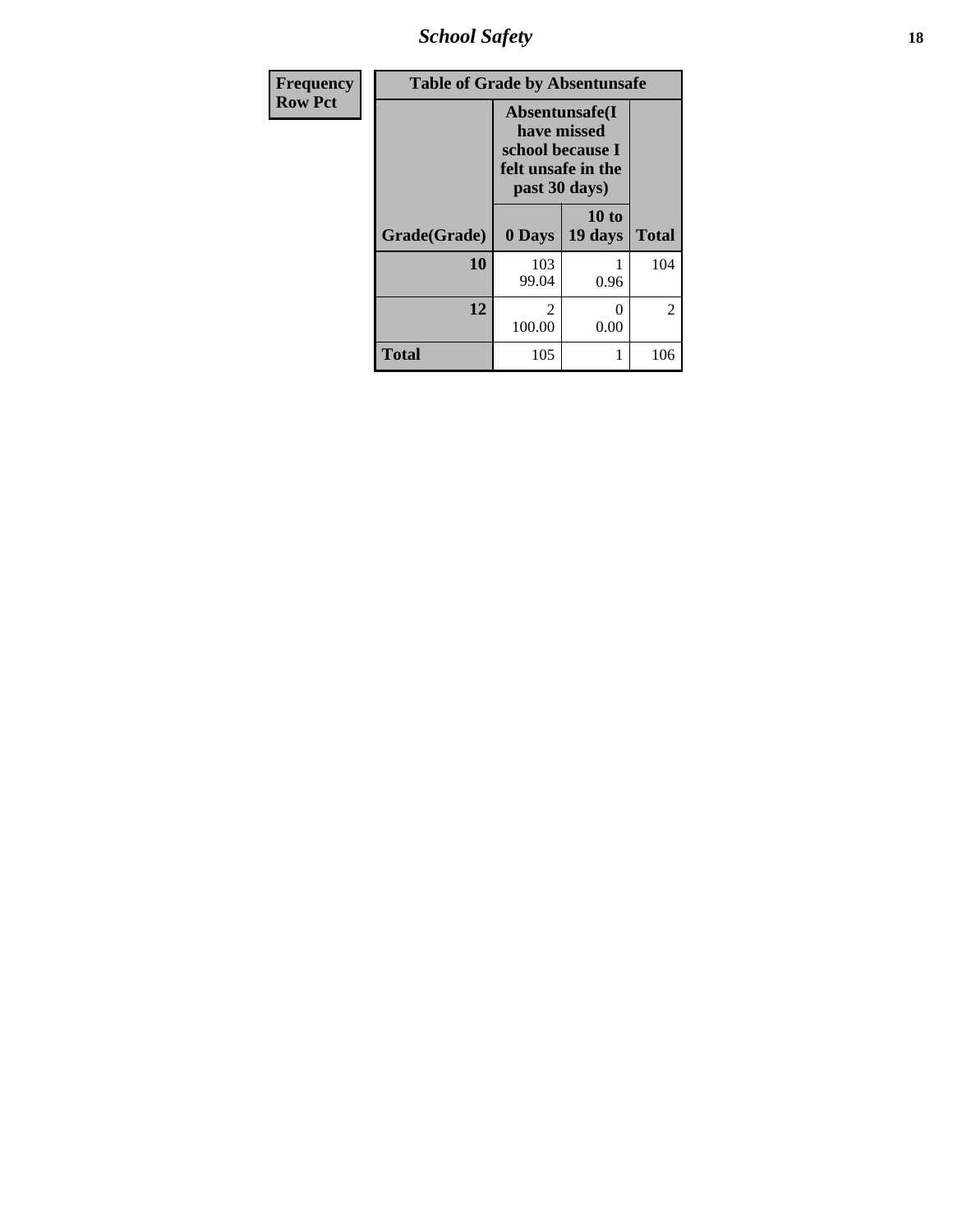#### **Frequency Row Pct**

| <b>Table of Grade by Alcohol</b> |                                 |                                     |                 |                  |                 |                        |                  |       |  |
|----------------------------------|---------------------------------|-------------------------------------|-----------------|------------------|-----------------|------------------------|------------------|-------|--|
|                                  |                                 | Alcohol (Alcohol use, past 30 days) |                 |                  |                 |                        |                  |       |  |
| Grade(Grade)                     | <b>Did</b><br>not<br><b>use</b> | $1 - 2$<br>days                     | $3 - 5$<br>days | $6-9$<br>days    | $10-19$<br>days | $20 - 29$<br>days      | Every<br>day     | Total |  |
| 10                               | 83<br>79.81                     | 11<br>10.58                         | 0.96            | $\theta$<br>0.00 | 6<br>5.77       | $\overline{2}$<br>1.92 | 0.96             | 104   |  |
| 12                               | 50.00                           | $\Omega$<br>0.00                    | 0<br>0.00       | 50.00            | 0<br>0.00       | 0<br>0.00              | $\theta$<br>0.00 | 2     |  |
| <b>Total</b>                     | 84                              | 11                                  |                 |                  | 6               | $\overline{2}$         |                  | 106   |  |

| Frequency      | <b>Table of Grade by Cigarettes</b> |                                 |                 |                                                          |                   |              |
|----------------|-------------------------------------|---------------------------------|-----------------|----------------------------------------------------------|-------------------|--------------|
| <b>Row Pct</b> |                                     |                                 |                 | <b>Cigarettes</b> (Smoking<br>tobacco use, past 30 days) |                   |              |
|                | Grade(Grade)                        | <b>Did</b><br>not<br><b>use</b> | $3 - 5$<br>days | $10-19$<br>days                                          | $20 - 29$<br>days | <b>Total</b> |
|                | 10                                  | 100<br>96.15                    | 0.96            | $\overline{2}$<br>1.92                                   | 0.96              | 104          |
|                | 12                                  | 50.00                           | 0<br>0.00       | 0<br>0.00                                                | 50.00             | 2            |
|                | <b>Total</b>                        | 101                             | 1               | $\overline{2}$                                           | 2                 | 106          |

| Frequency      |              | <b>Table of Grade by Smokeless</b>                         |                |  |  |  |  |
|----------------|--------------|------------------------------------------------------------|----------------|--|--|--|--|
| <b>Row Pct</b> |              | <b>Smokeless</b> (Chewing<br>tobacco use,<br>past 30 days) |                |  |  |  |  |
|                | Grade(Grade) | Did not use                                                | <b>Total</b>   |  |  |  |  |
|                | 10           | 104<br>100.00                                              | 104            |  |  |  |  |
|                | 12           | っ<br>100.00                                                | $\overline{2}$ |  |  |  |  |
|                | <b>Total</b> | 106                                                        | 106            |  |  |  |  |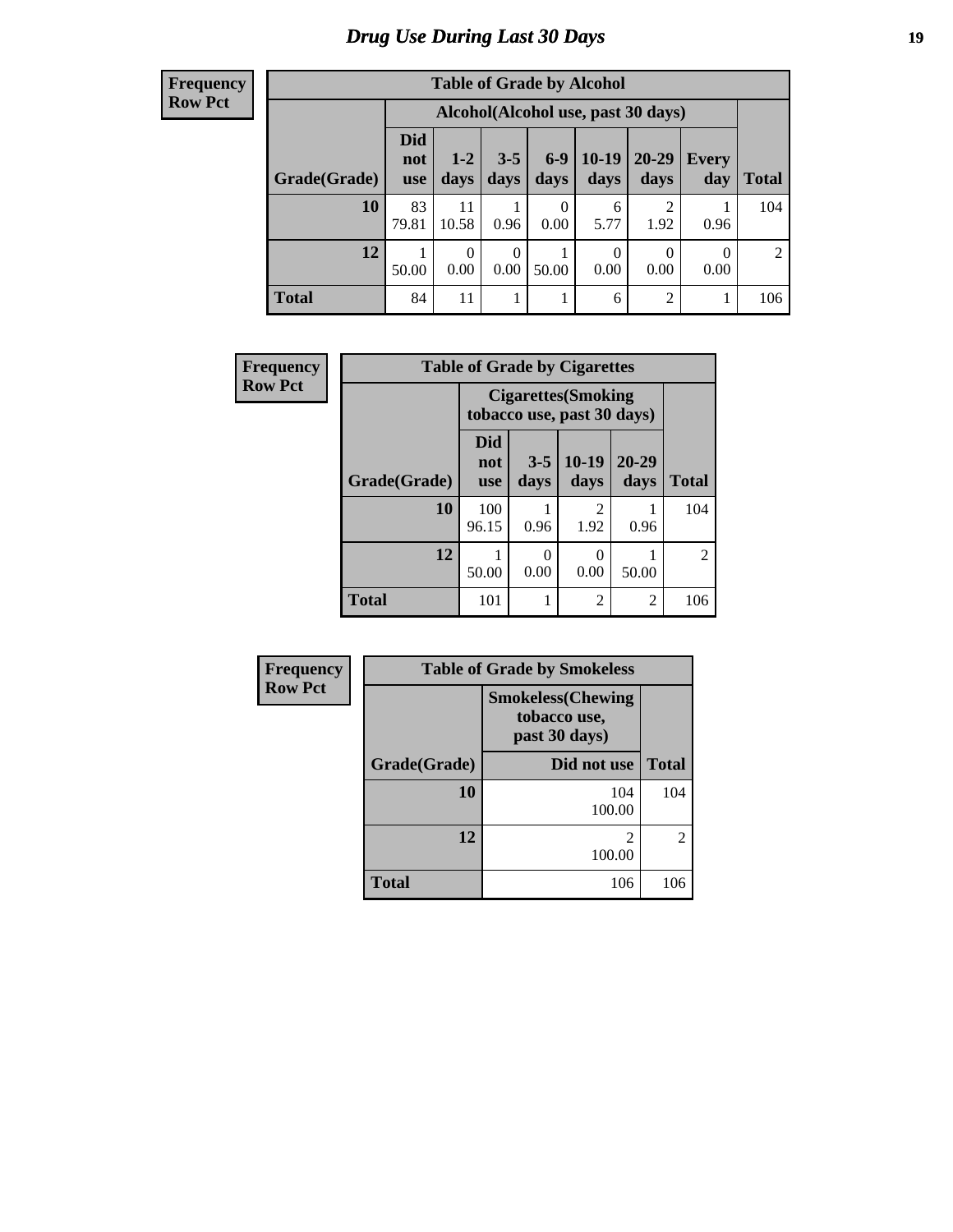#### **Frequency Row Pct**

|  |  | <b>Table of Grade by Marijuana</b> |  |
|--|--|------------------------------------|--|
|  |  |                                    |  |

| $\mathbf{r}$ |              | Table of Orauc by Blaffuana     |                                            |                 |                   |                     |                |  |  |  |
|--------------|--------------|---------------------------------|--------------------------------------------|-----------------|-------------------|---------------------|----------------|--|--|--|
|              |              |                                 | Marijuana (Marijuana use,<br>past 30 days) |                 |                   |                     |                |  |  |  |
|              | Grade(Grade) | <b>Did</b><br>not<br><b>use</b> | $1 - 2$<br>days                            | $10-19$<br>days | $20 - 29$<br>days | <b>Every</b><br>day | <b>Total</b>   |  |  |  |
|              | 10           | 97<br>93.27                     | 2<br>1.92                                  | 3<br>2.88       | 0.96              | 0.96                | 104            |  |  |  |
|              | 12           | $\mathfrak{D}$<br>100.00        | $\Omega$<br>0.00                           | 0.00            | 0<br>0.00         | 0.00                | $\overline{2}$ |  |  |  |
|              | <b>Total</b> | 99                              | 2                                          | 3               |                   |                     | 106            |  |  |  |

| <b>Frequency</b> | <b>Table of Grade by Cocaine</b> |                                                  |              |  |
|------------------|----------------------------------|--------------------------------------------------|--------------|--|
| <b>Row Pct</b>   |                                  | <b>Cocaine</b> (Cocaine<br>use,<br>past 30 days) |              |  |
|                  | Grade(Grade)                     | Did not use                                      | <b>Total</b> |  |
|                  | 10                               | 104<br>100.00                                    | 104          |  |
|                  | 12                               | 2<br>100.00                                      | 2            |  |
|                  | <b>Total</b>                     | 106                                              | 106          |  |

| Frequency      | <b>Table of Grade by Inhalants</b> |                                                  |                 |                   |                |
|----------------|------------------------------------|--------------------------------------------------|-----------------|-------------------|----------------|
| <b>Row Pct</b> |                                    | <b>Inhalants</b> (Inhalant<br>use, past 30 days) |                 |                   |                |
|                | Grade(Grade)                       | Did<br>not<br><b>use</b>                         | $1 - 2$<br>days | $20 - 29$<br>days | <b>Total</b>   |
|                | 10                                 | 102<br>98.08                                     | 0.96            | 0.96              | 104            |
|                | 12                                 | $\mathfrak{D}$<br>100.00                         | 0<br>0.00       | 0<br>0.00         | $\overline{2}$ |
|                | <b>Total</b>                       | 104                                              |                 |                   | 106            |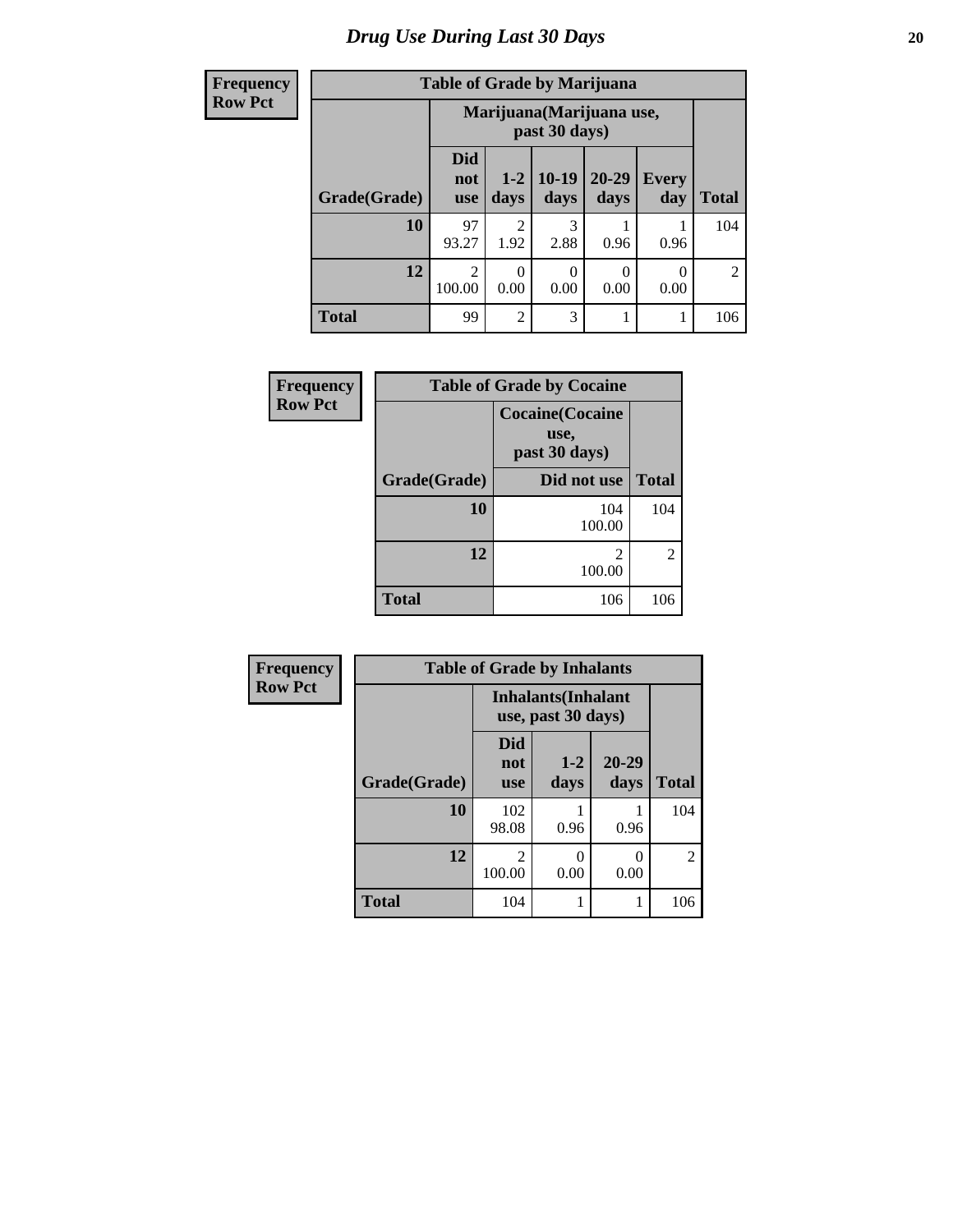| <b>Frequency</b> | <b>Table of Grade by Steroids</b> |                                                   |                |  |  |
|------------------|-----------------------------------|---------------------------------------------------|----------------|--|--|
| <b>Row Pct</b>   |                                   | <b>Steroids</b> (Steroid<br>use,<br>past 30 days) |                |  |  |
|                  | Grade(Grade)                      | Did not use                                       | <b>Total</b>   |  |  |
|                  | 10                                | 104<br>100.00                                     | 104            |  |  |
|                  | 12                                | 2<br>100.00                                       | $\overline{2}$ |  |  |
|                  | <b>Total</b>                      | 106                                               | 106            |  |  |

| <b>Frequency</b> | <b>Table of Grade by Ecstasy</b> |                                                  |              |  |
|------------------|----------------------------------|--------------------------------------------------|--------------|--|
| <b>Row Pct</b>   |                                  | <b>Ecstasy</b> (Ecstasy<br>use,<br>past 30 days) |              |  |
|                  | Grade(Grade)                     | Did not use                                      | <b>Total</b> |  |
|                  | 10                               | 104<br>100.00                                    | 104          |  |
|                  | 12                               | $\mathfrak{D}$<br>100.00                         | 2            |  |
|                  | <b>Total</b>                     | 106                                              | 106          |  |

| Frequency      | <b>Table of Grade by Meth</b> |                                                    |                |  |  |  |
|----------------|-------------------------------|----------------------------------------------------|----------------|--|--|--|
| <b>Row Pct</b> |                               | <b>Meth</b> (Methamphetamine<br>use, past 30 days) |                |  |  |  |
|                | Grade(Grade)                  | Did not use                                        | <b>Total</b>   |  |  |  |
|                | 10                            | 104<br>100.00                                      | 104            |  |  |  |
|                | 12                            | 2<br>100.00                                        | $\overline{c}$ |  |  |  |
|                | <b>Total</b>                  | 106                                                | 106            |  |  |  |

| <b>Frequency</b> | <b>Table of Grade by Hallucinogens</b>            |               |                             |  |  |
|------------------|---------------------------------------------------|---------------|-----------------------------|--|--|
| <b>Row Pct</b>   | Hallucinogens (Hallucinogen<br>use, past 30 days) |               |                             |  |  |
|                  | Grade(Grade)                                      | Did not use   | <b>Total</b>                |  |  |
|                  | 10                                                | 104<br>100.00 | 104                         |  |  |
|                  | 12                                                | 100.00        | $\mathcal{D}_{\mathcal{A}}$ |  |  |
|                  | <b>Total</b>                                      | 106           | 106                         |  |  |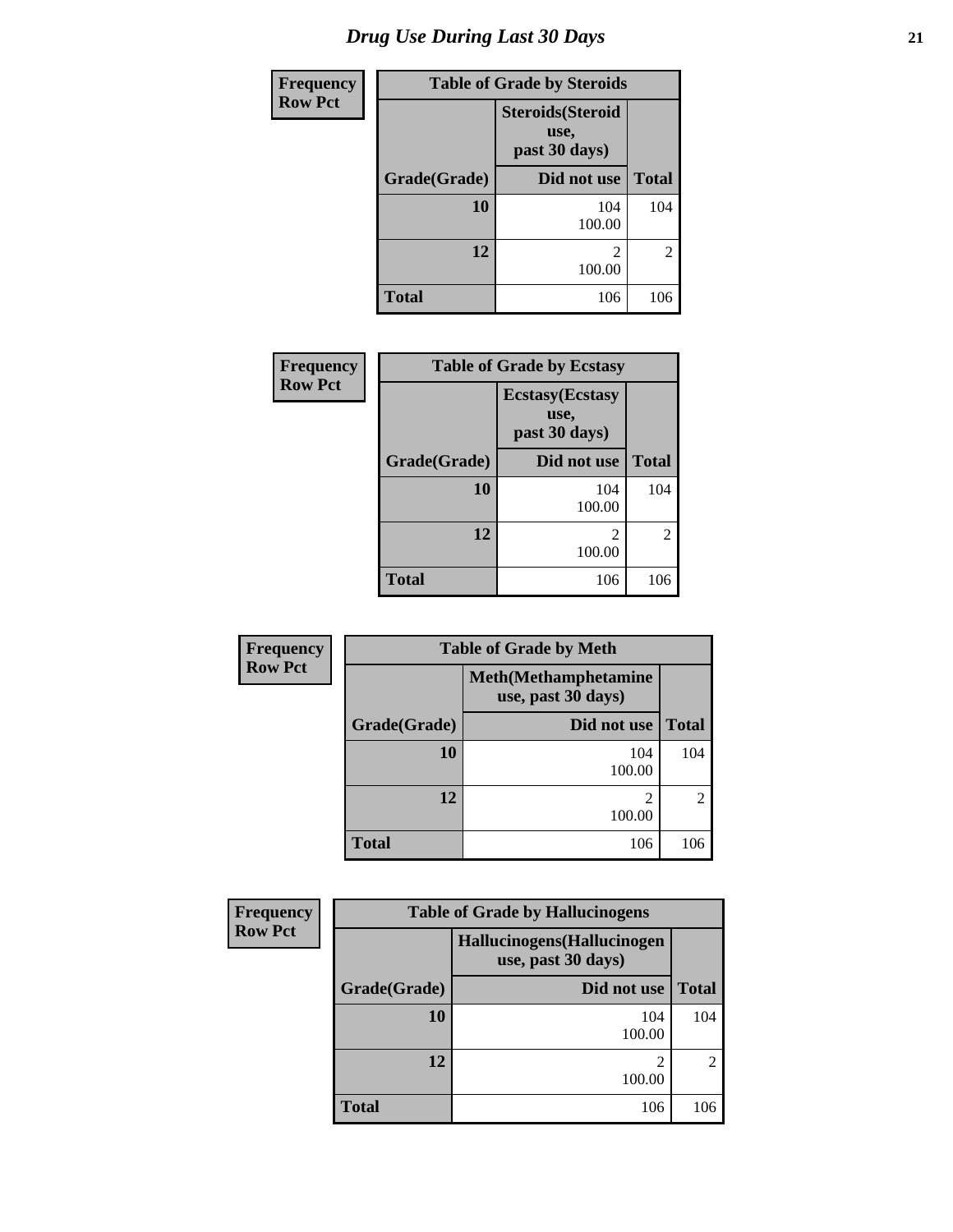### *Drug Use During Last 30 Days* **22**

| Frequency      | <b>Table of Grade by Prescription</b> |                                 |               |                                                                  |               |                |
|----------------|---------------------------------------|---------------------------------|---------------|------------------------------------------------------------------|---------------|----------------|
| <b>Row Pct</b> |                                       |                                 | past 30 days) | <b>Prescription</b> (Prescription<br>drugs not prescribed to me, |               |                |
|                | Grade(Grade)                          | <b>Did</b><br>not<br><b>use</b> | $1-2$<br>days | $3 - 5$<br>days                                                  | 10-19<br>days | <b>Total</b>   |
|                | 10                                    | 101<br>97.12                    | 0.96          | 0.96                                                             | 0.96          | 104            |
|                | 12                                    | $\mathfrak{D}$<br>100.00        | 0<br>0.00     | 0<br>0.00                                                        | 0<br>0.00     | $\overline{2}$ |
|                | <b>Total</b>                          | 103                             |               |                                                                  |               | 106            |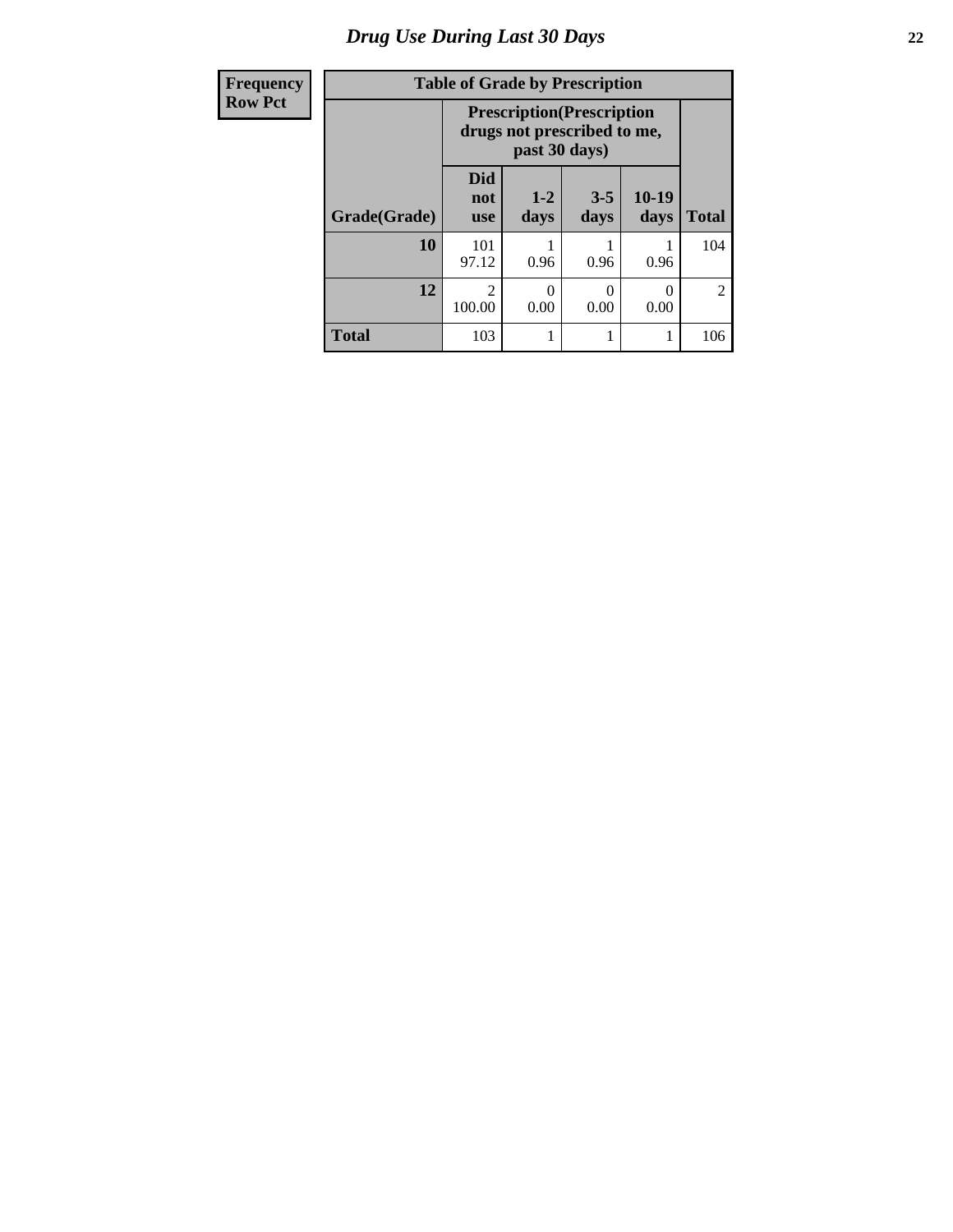| Frequency      | <b>Table of Alcoholease by Grade</b>              |                    |                |              |
|----------------|---------------------------------------------------|--------------------|----------------|--------------|
| <b>Col Pct</b> | <b>Alcoholease</b> (It is<br>easy to get alcohol) | Grade(Grade)<br>10 | 12             | <b>Total</b> |
|                | <b>Strongly Agree</b>                             | 52<br>50.00        | 0.00           | 52           |
|                | <b>Somewhat Agree</b>                             | 40<br>38.46        | 50.00          | 41           |
|                | <b>Somewhat Disagree</b>                          | 5<br>4.81          | 50.00          | 6            |
|                | <b>Strongly Disagree</b>                          | 7<br>6.73          | 0.00           | 7            |
|                | <b>Total</b>                                      | 104                | $\overline{2}$ | 106          |

| Frequency      | <b>Table of Cigarettesease by Grade</b>                  |                           |                  |              |
|----------------|----------------------------------------------------------|---------------------------|------------------|--------------|
| <b>Col Pct</b> | Cigarettesease (It is<br>easy to get smoking<br>tobacco) | Grade(Grade)<br><b>10</b> | 12               | <b>Total</b> |
|                | <b>Strongly Agree</b>                                    | 41<br>39.42               | 50.00            | 42           |
|                | <b>Somewhat Agree</b>                                    | 38<br>36.54               | $\Omega$<br>0.00 | 38           |
|                | <b>Somewhat Disagree</b>                                 | 10<br>9.62                | 50.00            | 11           |
|                | <b>Strongly Disagree</b>                                 | 15<br>14.42               | 0<br>0.00        | 15           |
|                | Total                                                    | 104                       | 2                | 106          |

| Frequency      | <b>Table of Smokelessease by Grade</b>             |              |           |              |  |
|----------------|----------------------------------------------------|--------------|-----------|--------------|--|
| <b>Col Pct</b> | <b>Smokelessease</b> (It is<br>easy to get chewing | Grade(Grade) |           |              |  |
|                | tobacco)                                           | <b>10</b>    | 12        | <b>Total</b> |  |
|                | <b>Strongly Agree</b>                              | 26<br>25.00  | 0<br>0.00 | 26           |  |
|                | <b>Somewhat Agree</b>                              | 30<br>28.85  | 50.00     | 31           |  |
|                | <b>Somewhat Disagree</b>                           | 24<br>23.08  | 50.00     | 25           |  |
|                | <b>Strongly Disagree</b>                           | 24<br>23.08  | 0<br>0.00 | 24           |  |
|                | <b>Total</b>                                       | 104          | 2         | 106          |  |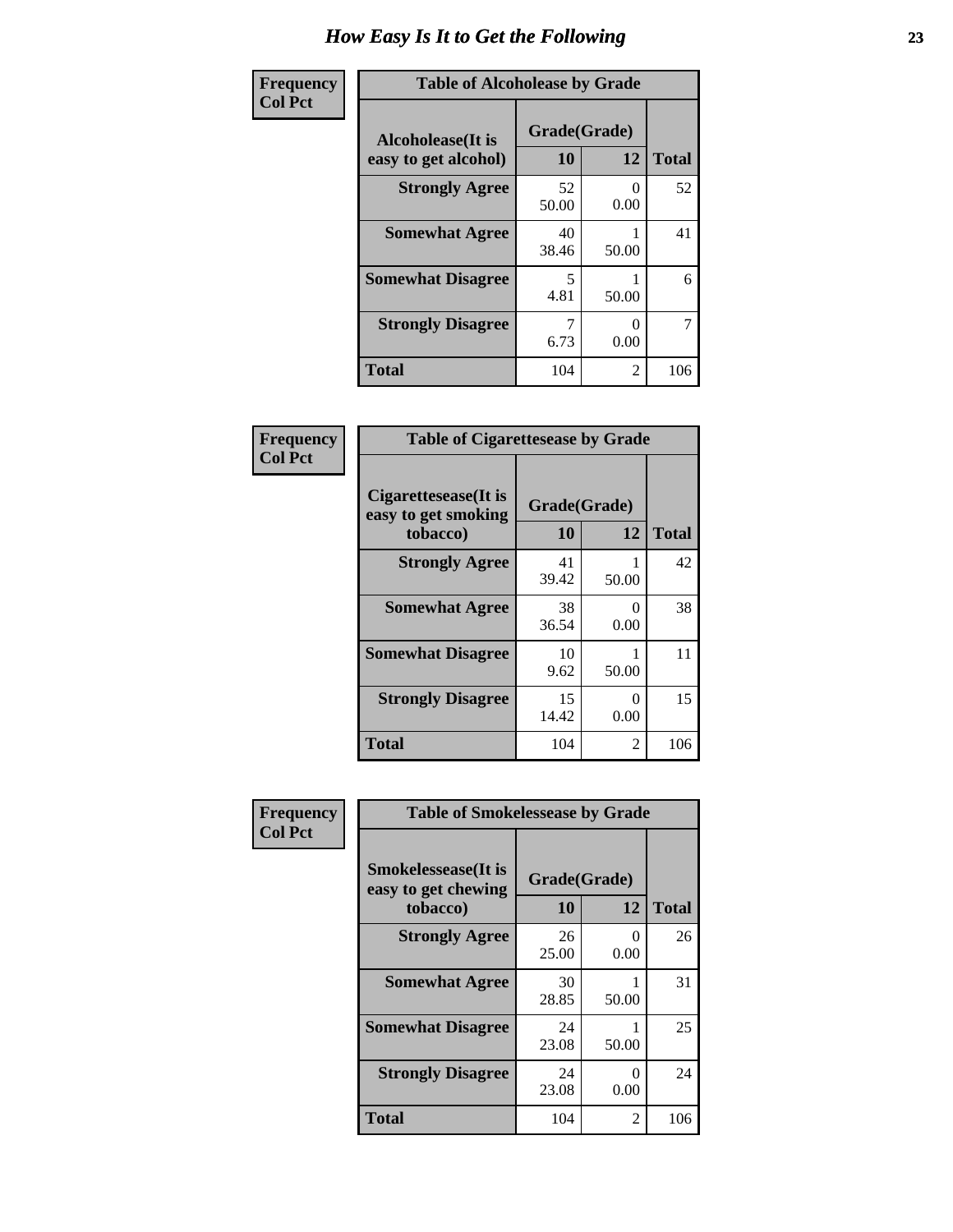| Frequency      | <b>Table of Marijuanaease by Grade</b>           |                    |                  |              |
|----------------|--------------------------------------------------|--------------------|------------------|--------------|
| <b>Col Pct</b> | Marijuanaease(It is<br>easy to get<br>marijuana) | Grade(Grade)<br>10 | 12               | <b>Total</b> |
|                | <b>Strongly Agree</b>                            | 40<br>38.46        | 50.00            | 41           |
|                | <b>Somewhat Agree</b>                            | 34<br>32.69        | 50.00            | 35           |
|                | <b>Somewhat Disagree</b>                         | 13<br>12.50        | $\Omega$<br>0.00 | 13           |
|                | <b>Strongly Disagree</b>                         | 17<br>16.35        | $\Omega$<br>0.00 | 17           |
|                | <b>Total</b>                                     | 104                | 2                | 106          |

#### **Frequency Col Pct**

| <b>Table of Cocaineease by Grade</b>              |                    |           |              |  |  |
|---------------------------------------------------|--------------------|-----------|--------------|--|--|
| <b>Cocaineease</b> (It is<br>easy to get cocaine) | Grade(Grade)<br>10 | 12        | <b>Total</b> |  |  |
| <b>Strongly Agree</b>                             | 6<br>5.77          | 0<br>0.00 | 6            |  |  |
| <b>Somewhat Agree</b>                             | 31<br>29.81        | 0<br>0.00 | 31           |  |  |
| <b>Somewhat Disagree</b>                          | 36<br>34.62        | 50.00     | 37           |  |  |
| <b>Strongly Disagree</b>                          | 31<br>29.81        | 50.00     | 32           |  |  |
| <b>Total</b>                                      | 104                | 2         | 106          |  |  |

| Frequency      | <b>Table of Inhalantsease by Grade</b>           |                    |           |              |
|----------------|--------------------------------------------------|--------------------|-----------|--------------|
| <b>Col Pct</b> | Inhalantsease(It is<br>easy to get<br>inhalants) | Grade(Grade)<br>10 | 12        | <b>Total</b> |
|                | <b>Strongly Agree</b>                            | 40<br>38.46        | 50.00     | 41           |
|                | <b>Somewhat Agree</b>                            | 34<br>32.69        | 50.00     | 35           |
|                | <b>Somewhat Disagree</b>                         | 9<br>8.65          | 0<br>0.00 | 9            |
|                | <b>Strongly Disagree</b>                         | 21<br>20.19        | 0<br>0.00 | 21           |
|                | <b>Total</b>                                     | 104                | 2         | 106          |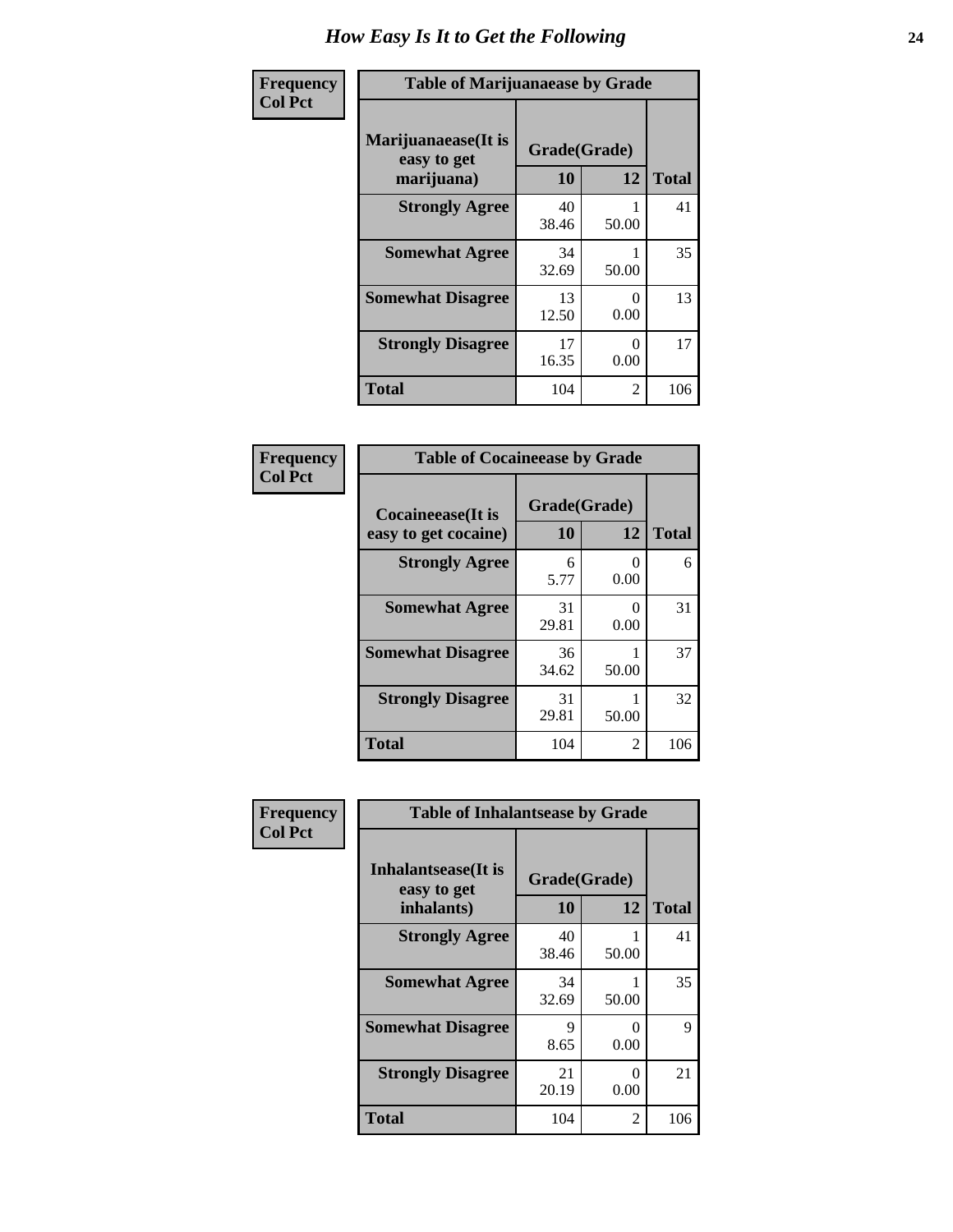| Frequency      | <b>Table of Steroidsease by Grade</b>               |             |                       |              |  |  |
|----------------|-----------------------------------------------------|-------------|-----------------------|--------------|--|--|
| <b>Col Pct</b> | <b>Steroidsease</b> (It is<br>easy to get steroids) |             | Grade(Grade)<br>12    | <b>Total</b> |  |  |
|                | <b>Strongly Agree</b>                               | 6<br>5.77   | 0.00                  | 6            |  |  |
|                | <b>Somewhat Agree</b>                               | 40<br>38.46 | $\mathcal{O}$<br>0.00 | 40           |  |  |
|                | <b>Somewhat Disagree</b>                            | 30<br>28.85 | 50.00                 | 31           |  |  |
|                | <b>Strongly Disagree</b>                            | 28<br>26.92 | 50.00                 | 29           |  |  |
|                | <b>Total</b>                                        | 104         | $\overline{2}$        | 106          |  |  |

| Frequency      | <b>Table of Ecstasyease by Grade</b>              |             |                                 |     |  |  |  |
|----------------|---------------------------------------------------|-------------|---------------------------------|-----|--|--|--|
| <b>Col Pct</b> | <b>Ecstasyease</b> (It is<br>easy to get ecstasy) |             | Grade(Grade)<br><b>10</b><br>12 |     |  |  |  |
|                | <b>Strongly Agree</b>                             | 6<br>5.77   | $\Omega$<br>0.00                | 6   |  |  |  |
|                | <b>Somewhat Agree</b>                             | 24<br>23.08 | 50.00                           | 25  |  |  |  |
|                | <b>Somewhat Disagree</b>                          | 39<br>37.50 | 0<br>0.00                       | 39  |  |  |  |
|                | <b>Strongly Disagree</b>                          | 35<br>33.65 | 50.00                           | 36  |  |  |  |
|                | <b>Total</b>                                      | 104         | 2                               | 106 |  |  |  |

| Frequency      | <b>Table of Methease by Grade</b>                          |                    |             |              |  |  |  |
|----------------|------------------------------------------------------------|--------------------|-------------|--------------|--|--|--|
| <b>Col Pct</b> | <b>Methease</b> (It is easy<br>to get<br>methamphetamines) | Grade(Grade)<br>10 | 12          | <b>Total</b> |  |  |  |
|                | <b>Strongly Agree</b>                                      | 6<br>5.77          | 0<br>0.00   | 6            |  |  |  |
|                | <b>Somewhat Agree</b>                                      | 22<br>21.15        | 0<br>0.00   | 22           |  |  |  |
|                | <b>Somewhat Disagree</b>                                   | 38<br>36.54        | 0<br>0.00   | 38           |  |  |  |
|                | <b>Strongly Disagree</b>                                   | 38<br>36.54        | 2<br>100.00 | 40           |  |  |  |
|                | Total                                                      | 104                | 2           | 106          |  |  |  |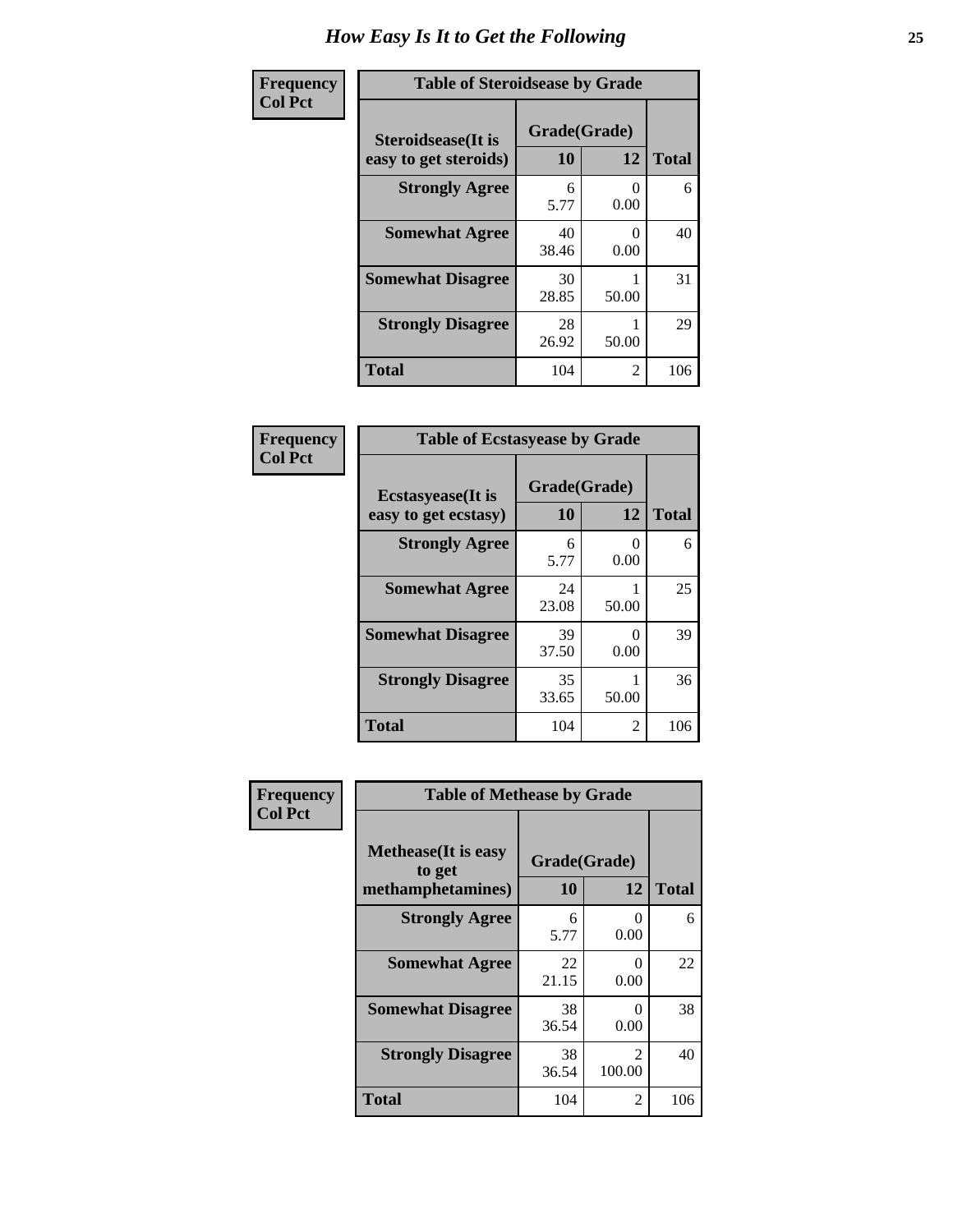| <b>Frequency</b> | <b>Table of Hallucinogensease by Grade</b>               |                    |           |              |  |  |
|------------------|----------------------------------------------------------|--------------------|-----------|--------------|--|--|
| <b>Col Pct</b>   | Hallucinogensease(It<br>is easy to get<br>hallucinogens) | Grade(Grade)<br>10 | 12        | <b>Total</b> |  |  |
|                  | <b>Strongly Agree</b>                                    | 12<br>11.54        | 0<br>0.00 | 12           |  |  |
|                  | <b>Somewhat Agree</b>                                    | 29<br>27.88        | 50.00     | 30           |  |  |
|                  | <b>Somewhat Disagree</b>                                 | 32<br>30.77        | 0<br>0.00 | 32           |  |  |
|                  | <b>Strongly Disagree</b>                                 | 31<br>29.81        | 50.00     | 32           |  |  |
|                  | <b>Total</b>                                             | 104                | 2         | 106          |  |  |

| Frequency<br>  Col Pct |
|------------------------|
|                        |

г

| <b>Table of Prescriptionease by Grade</b>                                                |             |                         |              |  |  |
|------------------------------------------------------------------------------------------|-------------|-------------------------|--------------|--|--|
| <b>Prescriptionease</b> (It<br>is easy to get<br>prescription drugs<br>not prescribed to |             | Grade(Grade)            |              |  |  |
| me)                                                                                      | 10          | 12                      | <b>Total</b> |  |  |
| <b>Strongly Agree</b>                                                                    | 39<br>37.50 | $\mathbf{0}$<br>0.00    | 39           |  |  |
| <b>Somewhat Agree</b>                                                                    | 31<br>29.81 | $\mathcal{L}$<br>100.00 | 33           |  |  |
| <b>Somewhat Disagree</b>                                                                 | 16<br>15.38 | $\mathbf{0}$<br>0.00    | 16           |  |  |
| <b>Strongly Disagree</b>                                                                 | 18<br>17.31 | ∩<br>0.00               | 18           |  |  |
| <b>Total</b>                                                                             | 104         | 2                       | 106          |  |  |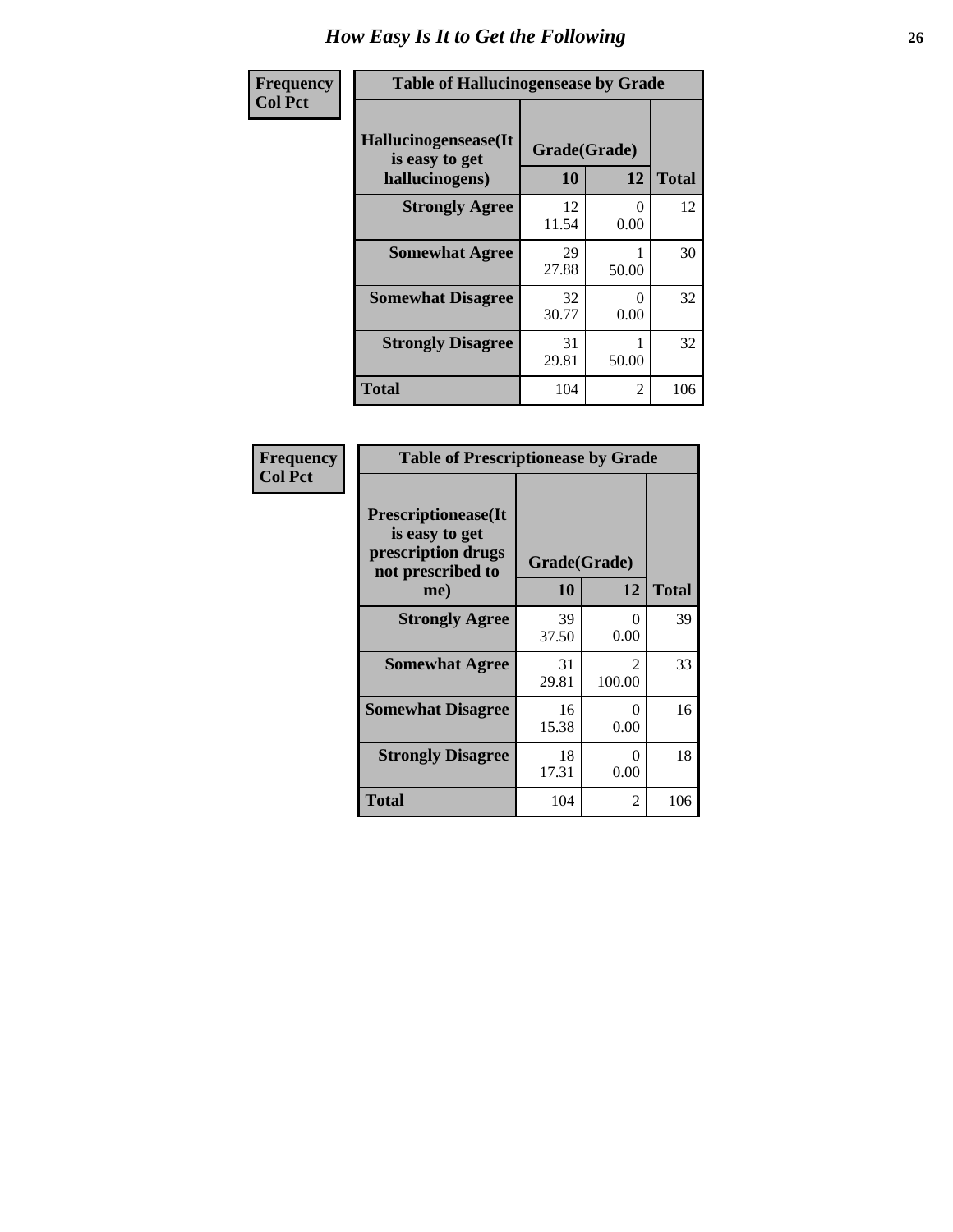#### *Age at Onset of Use* **27** *Results for "Age at Onset of Use" questions exclude students who said they did not use that substance*

| <b>Frequency</b> | <b>Table of Grade by Alcoholinit</b> |                                                     |                  |                               |            |                  |                        |              |
|------------------|--------------------------------------|-----------------------------------------------------|------------------|-------------------------------|------------|------------------|------------------------|--------------|
| <b>Row Pct</b>   |                                      | Alcoholinit (I started using alcohol<br>when I was) |                  |                               |            |                  |                        |              |
|                  | Grade(Grade)                         | 11                                                  | 12               | 13                            | 14         | 15               | <b>16</b>              | <b>Total</b> |
|                  | 10                                   | 3.13                                                | 4<br>12.50       | 3<br>9.38                     | 6<br>18.75 | 16<br>50.00      | $\overline{2}$<br>6.25 | 32           |
|                  | 12                                   | $\Omega$<br>0.00                                    | $\Omega$<br>0.00 | 100.00                        | 0<br>0.00  | $\theta$<br>0.00 | 0<br>0.00              |              |
|                  | <b>Total</b>                         |                                                     | 4                | 4                             | 6          | 16               | 2                      | 33           |
|                  |                                      |                                                     |                  | <b>Frequency Missing = 73</b> |            |                  |                        |              |

| Frequency      | <b>Table of Grade by Cigarettesinit</b> |                                                               |            |           |              |  |  |
|----------------|-----------------------------------------|---------------------------------------------------------------|------------|-----------|--------------|--|--|
| <b>Row Pct</b> |                                         | Cigarettesinit(I<br>started smoking<br>tobacco when I<br>was) |            |           |              |  |  |
|                | Grade(Grade)                            | 14                                                            | 15         | <b>16</b> | <b>Total</b> |  |  |
|                | 10                                      | 2<br>22.22                                                    | 7<br>77.78 | ∩<br>0.00 | 9            |  |  |
|                | 12                                      | 0<br>0.00                                                     | 0<br>0.00  | 100.00    |              |  |  |
|                | <b>Total</b>                            | 2                                                             |            |           | 10           |  |  |
|                | <b>Frequency Missing = 96</b>           |                                                               |            |           |              |  |  |

#### *For Grade \* Smokelessinit all data are missing since all the levels of variable Smokelessinit are missing.*

| <b>Frequency</b> | <b>Table of Grade by Marijuanainit</b> |                                                            |            |            |                         |              |  |
|------------------|----------------------------------------|------------------------------------------------------------|------------|------------|-------------------------|--------------|--|
| <b>Row Pct</b>   |                                        | Marijuanainit (I started<br>using marijuana when I<br>was) |            |            |                         |              |  |
|                  | Grade(Grade)                           | 13                                                         | 14         | 15         | 16                      | <b>Total</b> |  |
|                  | 10                                     | 2<br>15.38                                                 | 5<br>38.46 | 4<br>30.77 | $\mathfrak{D}$<br>15.38 | 13           |  |
|                  | 12                                     | $\Omega$<br>0.00                                           | 0.00       | 0<br>0.00  | 100.00                  |              |  |
|                  | <b>Total</b>                           | $\overline{2}$                                             | 5          | 4          | 3                       | 14           |  |
|                  | <b>Frequency Missing = 92</b>          |                                                            |            |            |                         |              |  |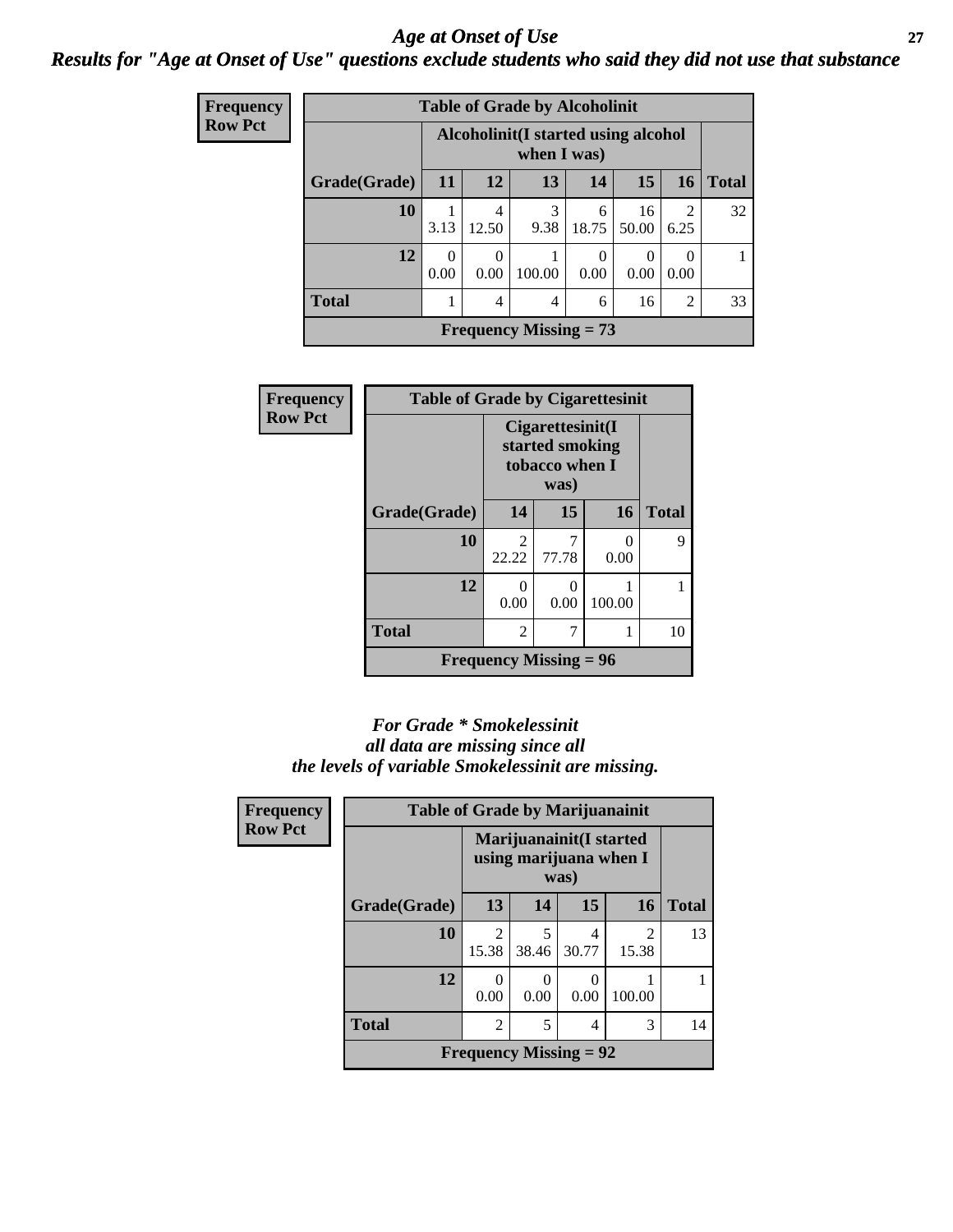#### *Age at Onset of Use* **28**

*Results for "Age at Onset of Use" questions exclude students who said they did not use that substance*

| Frequency      | <b>Table of Grade by Cocaineinit</b> |                                                          |       |                |  |  |  |
|----------------|--------------------------------------|----------------------------------------------------------|-------|----------------|--|--|--|
| <b>Row Pct</b> |                                      | Cocaineinit(I<br>started using<br>cocaine when I<br>was) |       |                |  |  |  |
|                | Grade(Grade)                         | 14                                                       | 16    | <b>Total</b>   |  |  |  |
|                | 10                                   | 50.00                                                    | 50.00 | $\overline{2}$ |  |  |  |
|                | 12                                   | 0<br>٠                                                   | 0     | 0              |  |  |  |
|                | <b>Total</b>                         |                                                          |       | $\overline{2}$ |  |  |  |
|                | <b>Frequency Missing = 104</b>       |                                                          |       |                |  |  |  |

| <b>Frequency</b> | <b>Table of Grade by Inhalantsinit</b>      |                                                              |          |              |  |  |
|------------------|---------------------------------------------|--------------------------------------------------------------|----------|--------------|--|--|
| <b>Row Pct</b>   |                                             | Inhalantsinit(I<br>started using<br>inhalants when I<br>was) |          |              |  |  |
|                  | Grade(Grade)                                | 8 or<br>younger                                              | 16       | <b>Total</b> |  |  |
|                  | 10                                          | 50.00                                                        | 50.00    | 2            |  |  |
|                  | 12                                          | 0                                                            | $\theta$ | 0            |  |  |
|                  | <b>Total</b>                                |                                                              |          | 2            |  |  |
|                  | <b>Frequency Missing <math>= 104</math></b> |                                                              |          |              |  |  |

#### *For Grade \* Steroidsinit all data are missing since all the levels of variable Steroidsinit are missing.*

| <b>Frequency</b> | <b>Table of Grade by Ecstasyinit</b>        |                                                          |                           |                |
|------------------|---------------------------------------------|----------------------------------------------------------|---------------------------|----------------|
| <b>Row Pct</b>   |                                             | Ecstasyinit(I<br>started using<br>ecstasy when<br>I was) |                           |                |
|                  | Grade(Grade)                                | 14                                                       | 17                        | <b>Total</b>   |
|                  | 10                                          | 100.00                                                   | $\mathbf{\Omega}$<br>0.00 |                |
|                  | 12                                          | 0<br>0.00                                                | 100.00                    |                |
|                  | <b>Total</b>                                |                                                          |                           | $\mathfrak{D}$ |
|                  | <b>Frequency Missing <math>= 104</math></b> |                                                          |                           |                |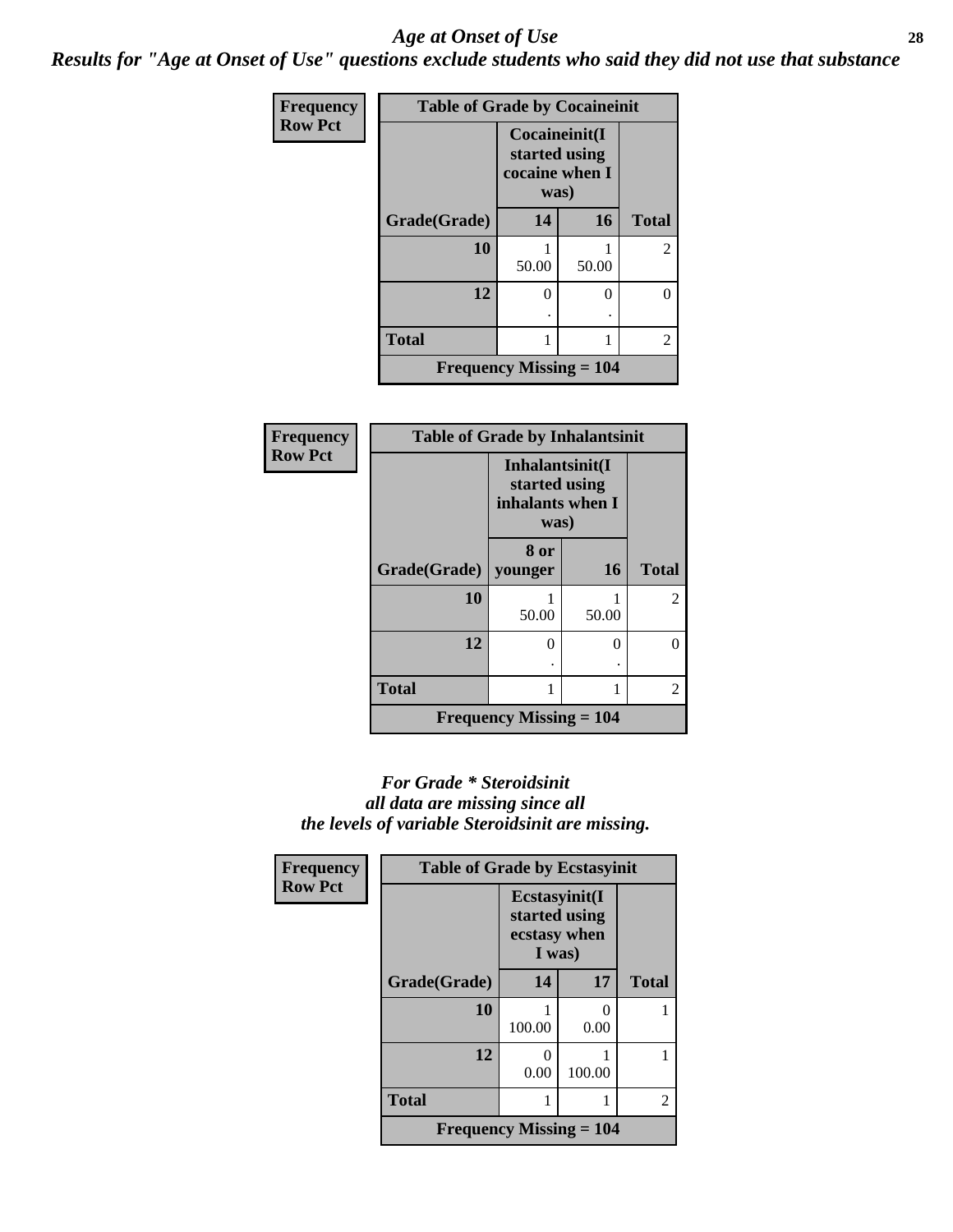### *Age at Onset of Use* **29** *Results for "Age at Onset of Use" questions exclude students who said they did not use that substance*

*For Grade \* Methinit all data are missing since all the levels of variable Methinit are missing. For Grade \* Hallucinogensinit all data are missing since all the levels of variable Hallucinogensinit are missing.*

| Frequency      | <b>Table of Grade by Prescriptioninit</b> |                                             |                                                                                                  |              |
|----------------|-------------------------------------------|---------------------------------------------|--------------------------------------------------------------------------------------------------|--------------|
| <b>Row Pct</b> |                                           |                                             | Prescriptioninit(I<br>started using<br>prescription drugs<br>not prescribed to<br>me when I was) |              |
|                | Grade(Grade)                              | 14                                          | 15                                                                                               | <b>Total</b> |
|                | 10                                        | 4<br>66.67                                  | $\mathfrak{D}$<br>33.33                                                                          | 6            |
|                | 12                                        | 0                                           | 0                                                                                                | 0            |
|                | <b>Total</b>                              | 4                                           | 2                                                                                                | 6            |
|                |                                           | <b>Frequency Missing <math>= 100</math></b> |                                                                                                  |              |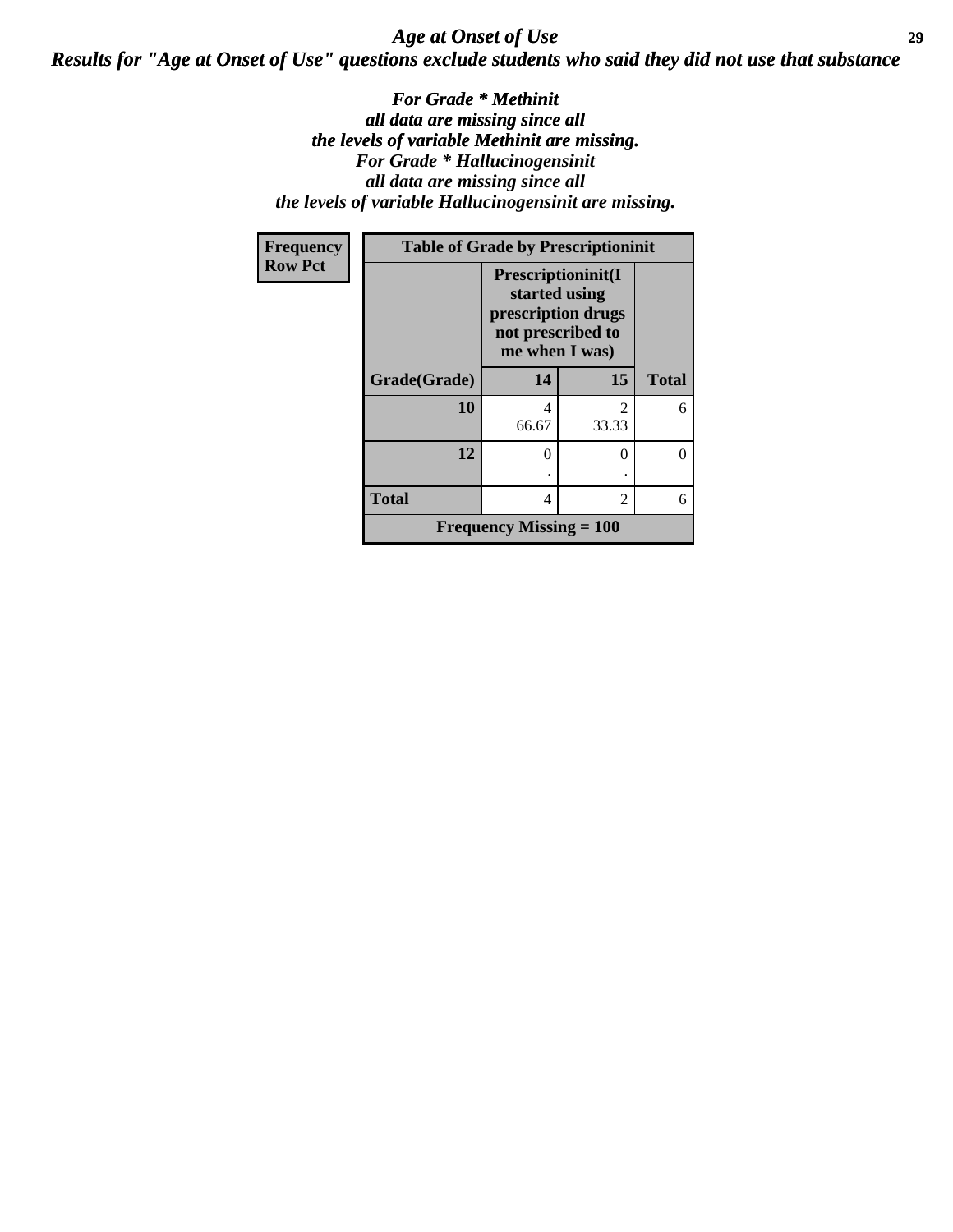| Frequency      | <b>Table of Alcoholharm by Grade</b>          |                    |                           |              |
|----------------|-----------------------------------------------|--------------------|---------------------------|--------------|
| <b>Col Pct</b> | Alcoholharm(I<br>think alcohol is<br>harmful) | Grade(Grade)<br>10 | 12                        | <b>Total</b> |
|                | <b>Strongly Agree</b>                         | 33<br>31.73        | 50.00                     | 34           |
|                | <b>Somewhat Agree</b>                         | 55<br>52.88        | 50.00                     | 56           |
|                | <b>Somewhat Disagree</b>                      | 16<br>15.38        | $\mathbf{\Omega}$<br>0.00 | 16           |
|                | <b>Total</b>                                  | 104                | $\mathfrak{D}$            | 106          |

| Frequency      | <b>Table of Cigarettesharm by Grade</b>         |              |                          |              |
|----------------|-------------------------------------------------|--------------|--------------------------|--------------|
| <b>Col Pct</b> | Cigarettesharm(I<br>think smoking<br>tobacco is | Grade(Grade) |                          |              |
|                | harmful)                                        | 10           | 12                       | <b>Total</b> |
|                | <b>Strongly Agree</b>                           | 90<br>86.54  | $\mathfrak{D}$<br>100.00 | 92           |
|                | <b>Somewhat Agree</b>                           | 14<br>13.46  | 0.00                     | 14           |
|                | <b>Total</b>                                    | 104          | $\mathfrak{D}$           | 106          |

| Frequency      | <b>Table of Smokelessharm by Grade</b>         |              |                          |              |
|----------------|------------------------------------------------|--------------|--------------------------|--------------|
| <b>Col Pct</b> | Smokelessharm(I<br>think chewing<br>tobacco is | Grade(Grade) |                          |              |
|                | harmful)                                       | 10           | 12                       | <b>Total</b> |
|                | <b>Strongly Agree</b>                          | 89<br>85.58  | $\mathfrak{D}$<br>100.00 | 91           |
|                | <b>Somewhat Agree</b>                          | 15<br>14.42  | 0.00                     | 15           |
|                | <b>Total</b>                                   | 104          | 2                        | 106          |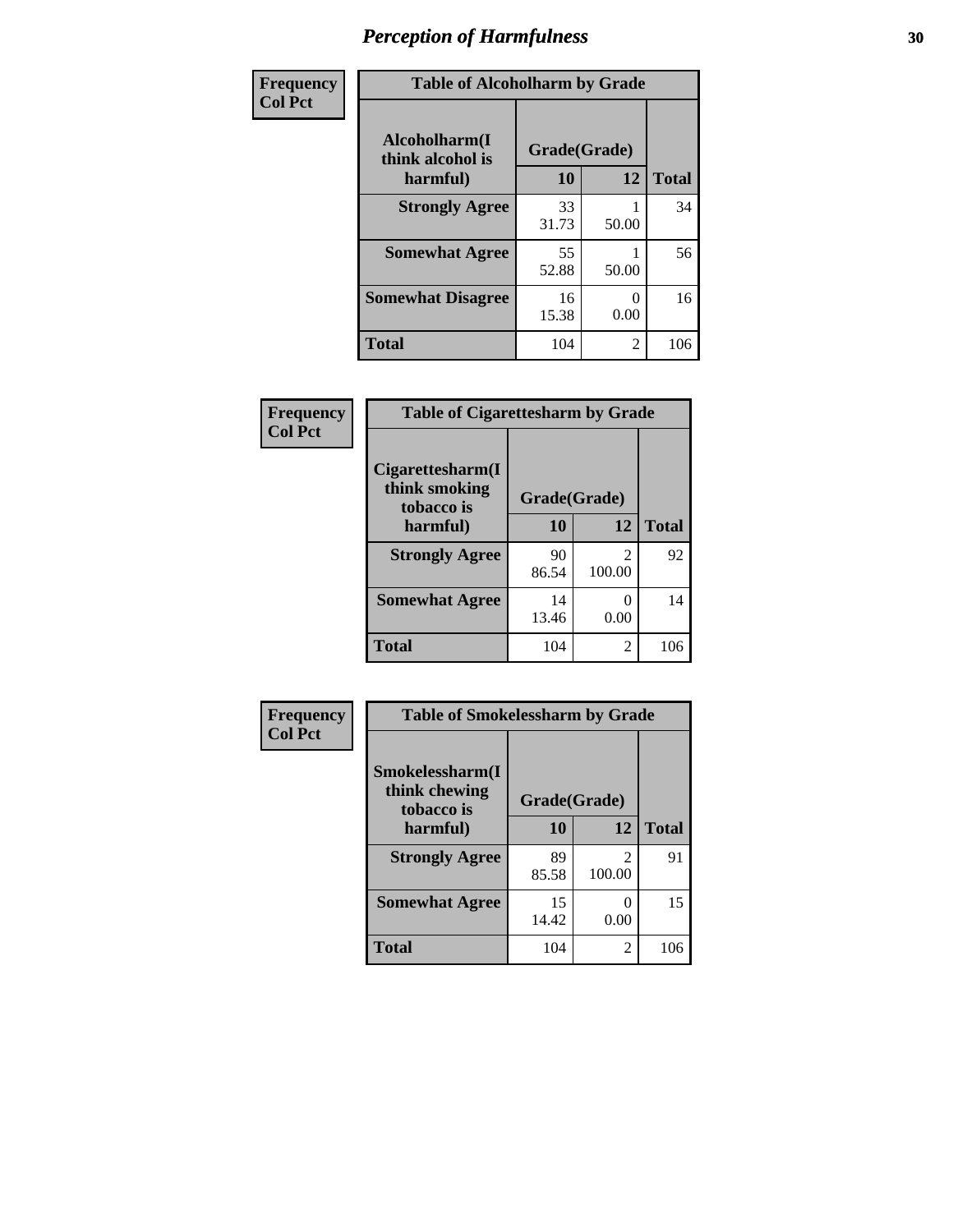| Frequency      | <b>Table of Marijuanaharm by Grade</b>            |                    |                  |              |
|----------------|---------------------------------------------------|--------------------|------------------|--------------|
| <b>Col Pct</b> | Marijuanaharm(I<br>think marijuana is<br>harmful) | Grade(Grade)<br>10 | 12               | <b>Total</b> |
|                | <b>Strongly Agree</b>                             | 62<br>59.62        | 50.00            | 63           |
|                | <b>Somewhat Agree</b>                             | 19<br>18.27        | $\Omega$<br>0.00 | 19           |
|                | <b>Somewhat Disagree</b>                          | 15<br>14.42        | 50.00            | 16           |
|                | <b>Strongly Disagree</b>                          | 8<br>7.69          | 0<br>0.00        | 8            |
|                | <b>Total</b>                                      | 104                | $\mathfrak{D}$   | 106          |

#### **Frequency Col Pct**

| <b>Table of Cocaineharm by Grade</b> |              |                |              |  |
|--------------------------------------|--------------|----------------|--------------|--|
| Cocaineharm(I<br>think cocaine is    | Grade(Grade) |                |              |  |
| harmful)                             | 10           | 12             | <b>Total</b> |  |
| <b>Strongly Agree</b>                | 101<br>97.12 | 2<br>100.00    | 103          |  |
| <b>Somewhat Agree</b>                | 2<br>1.92    | 0.00           | 2            |  |
| <b>Somewhat Disagree</b>             | 0.96         | 0.00           |              |  |
| <b>Total</b>                         | 104          | $\mathfrak{D}$ | 106          |  |

| Frequency      | <b>Table of Inhalantsharm by Grade</b>  |              |           |              |
|----------------|-----------------------------------------|--------------|-----------|--------------|
| <b>Col Pct</b> | Inhalantsharm(I)<br>think inhalants are | Grade(Grade) |           |              |
|                | harmful)                                | 10           | 12        | <b>Total</b> |
|                | <b>Strongly Agree</b>                   | 95<br>91.35  | 100.00    | 97           |
|                | <b>Somewhat Agree</b>                   | 8<br>7.69    | 0.00      | 8            |
|                | <b>Somewhat Disagree</b>                | 0.96         | 0<br>0.00 |              |
|                | <b>Total</b>                            | 104          | 2         | 106          |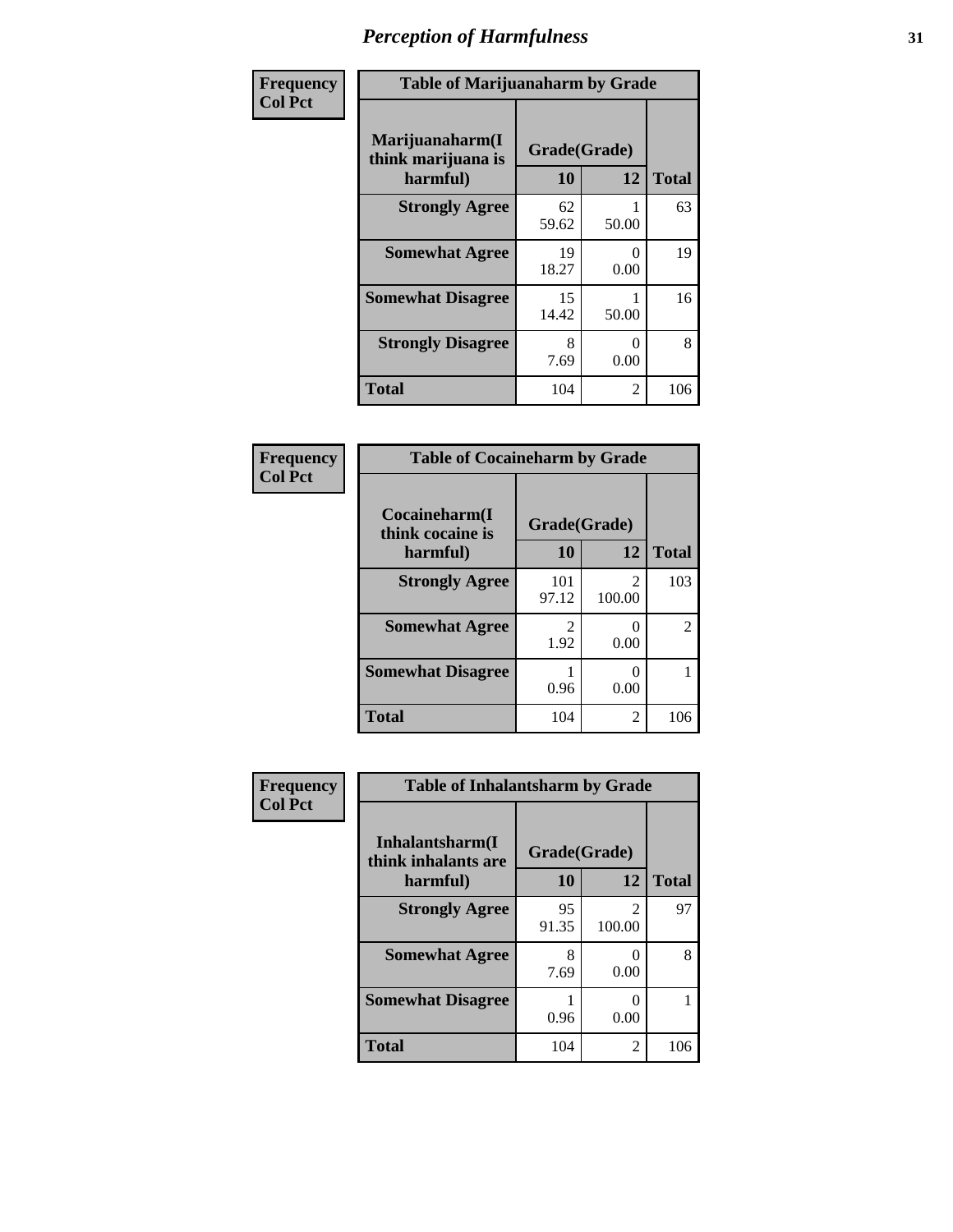| Frequency      | <b>Table of Steroidsharm by Grade</b> |                        |                          |              |
|----------------|---------------------------------------|------------------------|--------------------------|--------------|
| <b>Col Pct</b> | Steroidsharm(I<br>think steroids are  | Grade(Grade)           |                          |              |
|                | harmful)                              | 10                     | 12                       | <b>Total</b> |
|                | <b>Strongly Agree</b>                 | 82<br>78.85            | $\mathfrak{D}$<br>100.00 | 84           |
|                | <b>Somewhat Agree</b>                 | 20<br>19.23            | 0.00                     | 20           |
|                | <b>Somewhat Disagree</b>              | $\mathfrak{D}$<br>1.92 | 0.00                     | 2            |
|                | <b>Total</b>                          | 104                    | $\mathfrak{D}$           | 106          |

| Frequency      | <b>Table of Ecstasyharm by Grade</b> |              |                         |              |
|----------------|--------------------------------------|--------------|-------------------------|--------------|
| <b>Col Pct</b> | Ecstasyharm(I<br>think ecstasy is    | Grade(Grade) |                         |              |
|                | harmful)                             | 10           | 12                      | <b>Total</b> |
|                | <b>Strongly Agree</b>                | 99<br>95.19  | $\mathcal{L}$<br>100.00 | 101          |
|                | <b>Somewhat Agree</b>                | 4<br>3.85    | 0.00                    | 4            |
|                | <b>Somewhat Disagree</b>             | 0.96         | 0.00                    |              |
|                | <b>Total</b>                         | 104          | 2                       | 106          |

| Frequency      | <b>Table of Methharm by Grade</b>            |              |             |              |
|----------------|----------------------------------------------|--------------|-------------|--------------|
| <b>Col Pct</b> | <b>Methharm</b> (I think<br>methamphetamines | Grade(Grade) |             |              |
|                | are harmful)                                 | 10           | 12          | <b>Total</b> |
|                | <b>Strongly Agree</b>                        | 102<br>98.08 | 2<br>100.00 | 104          |
|                | <b>Somewhat Agree</b>                        | 2<br>1.92    | 0.00        | 2            |
|                | <b>Total</b>                                 | 104          | 2           | 106          |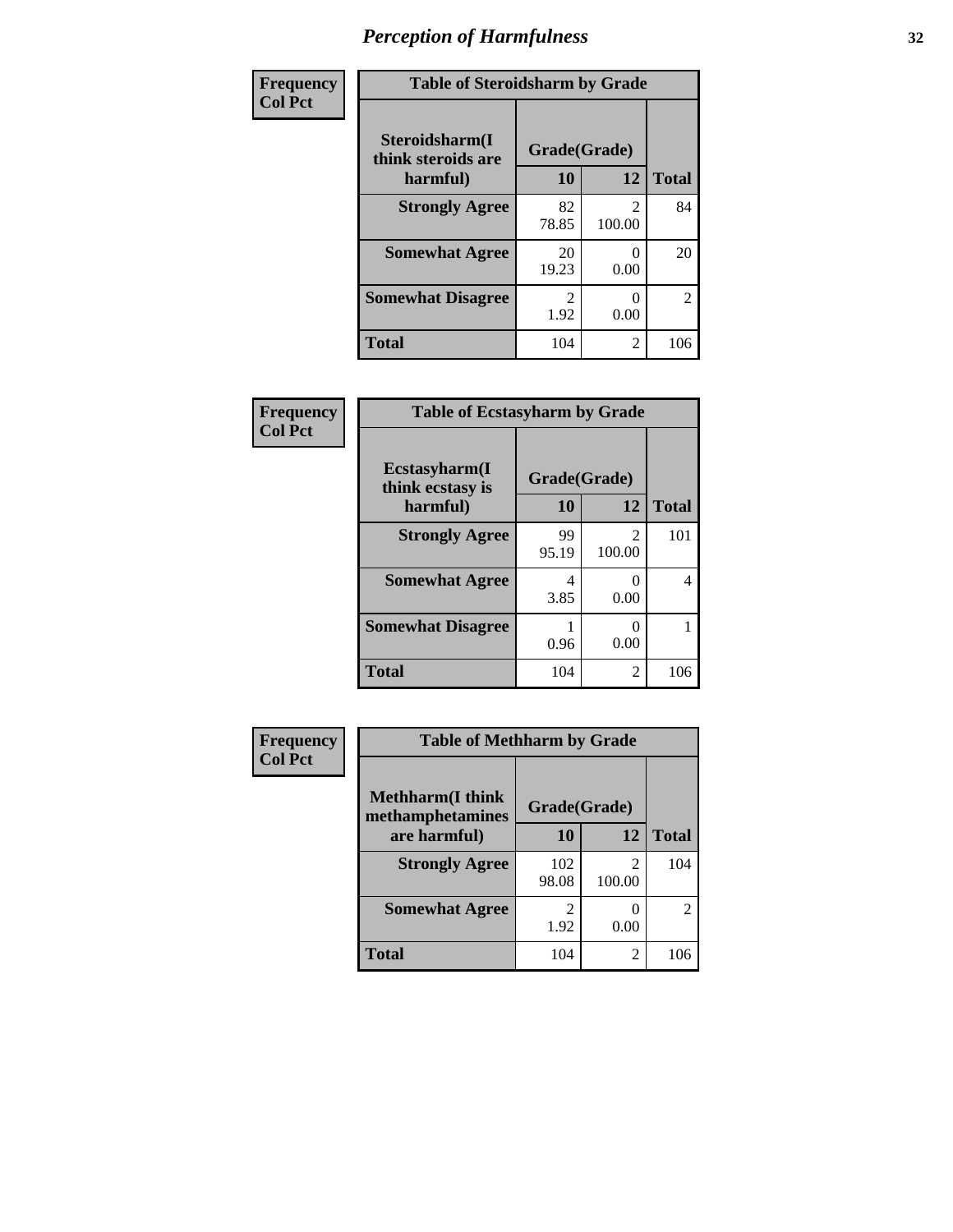| Frequency      | <b>Table of Hallucinogensharm by Grade</b>                 |                           |           |                |
|----------------|------------------------------------------------------------|---------------------------|-----------|----------------|
| <b>Col Pct</b> | Hallucinogensharm(I<br>think hallucinogens<br>are harmful) | Grade(Grade)<br><b>10</b> | 12        | <b>Total</b>   |
|                | <b>Strongly Agree</b>                                      | 95<br>91.35               | 50.00     | 96             |
|                | <b>Somewhat Agree</b>                                      | 6<br>5.77                 | 50.00     | $\overline{7}$ |
|                | <b>Somewhat Disagree</b>                                   | 2<br>1.92                 | 0<br>0.00 | $\overline{2}$ |
|                | <b>Strongly Disagree</b>                                   | 0.96                      | 0<br>0.00 | 1              |
|                | <b>Total</b>                                               | 104                       | 2         | 106            |

#### **Frequency Col Pct**

| <b>Table of Prescriptionharm by Grade</b>                                                         |                    |           |              |  |  |
|---------------------------------------------------------------------------------------------------|--------------------|-----------|--------------|--|--|
| <b>Prescriptionharm(I)</b><br>think prescription<br>drugs not<br>prescribed to me<br>are harmful) | Grade(Grade)<br>10 | 12        | <b>Total</b> |  |  |
|                                                                                                   |                    |           |              |  |  |
| <b>Strongly Agree</b>                                                                             | 69<br>66.35        | 50.00     | 70           |  |  |
| <b>Somewhat Agree</b>                                                                             | 29<br>27.88        | 50.00     | 30           |  |  |
| <b>Somewhat Disagree</b>                                                                          | 4<br>3.85          | 0<br>0.00 | 4            |  |  |
| <b>Strongly Disagree</b>                                                                          | 2<br>1.92          | 0<br>0.00 | 2            |  |  |
| <b>Total</b>                                                                                      | 104                | 2         | 106          |  |  |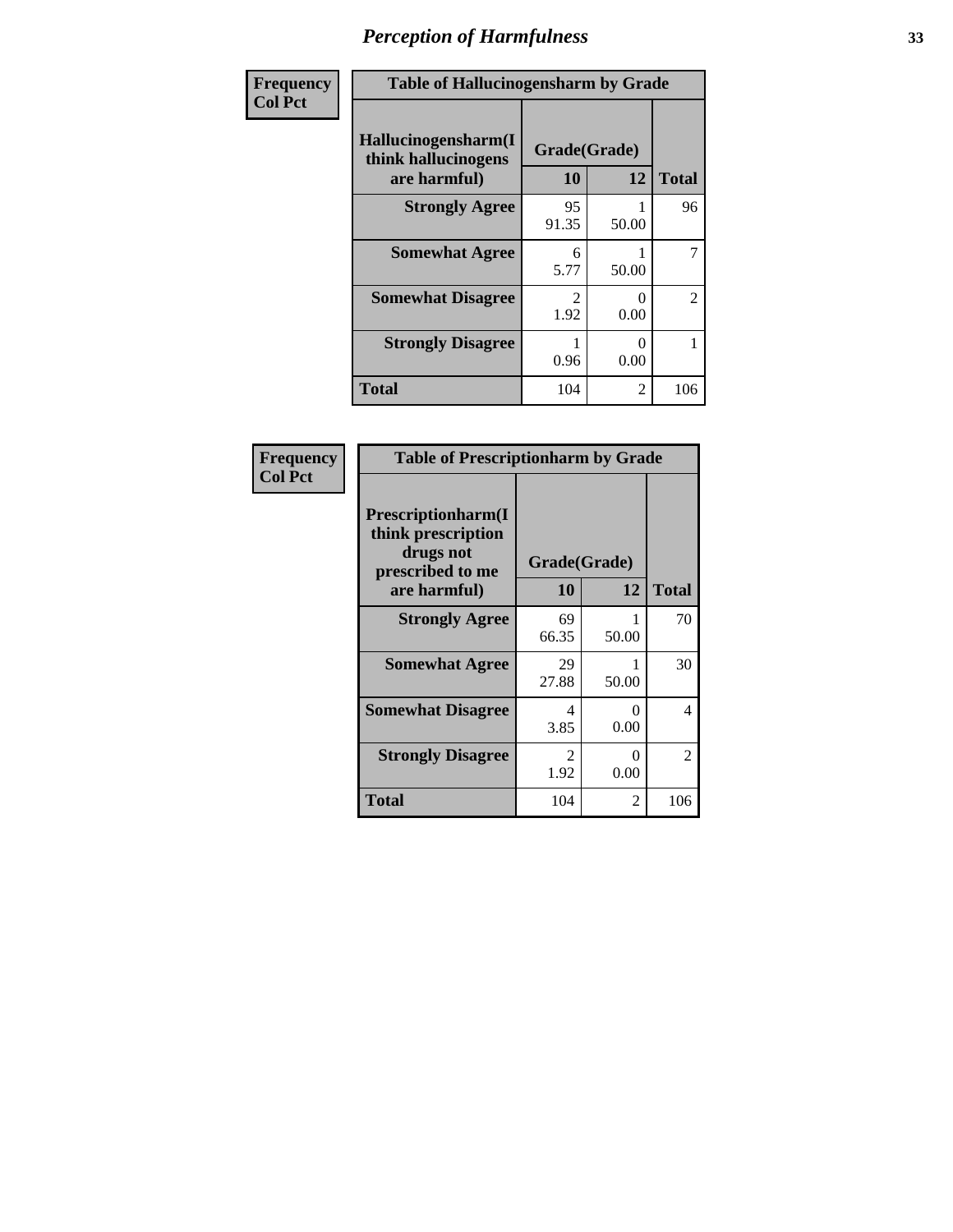### *Disapproval by Adults* **34**

| Frequency      | <b>Table of Alcoholadult by Grade</b>                                 |                        |           |                |
|----------------|-----------------------------------------------------------------------|------------------------|-----------|----------------|
| <b>Col Pct</b> | <b>Alcoholadult</b> (Adults<br>would disapprove if<br>I used alcohol) | Grade(Grade)<br>10     | 12        | <b>Total</b>   |
|                | <b>Strongly Agree</b>                                                 | 54<br>51.92            | 50.00     | 55             |
|                | <b>Somewhat Agree</b>                                                 | 36<br>34.62            | 50.00     | 37             |
|                | <b>Somewhat Disagree</b>                                              | 12<br>11.54            | 0<br>0.00 | 12             |
|                | <b>Strongly Disagree</b>                                              | $\mathfrak{D}$<br>1.92 | O<br>0.00 | $\overline{2}$ |
|                | <b>Total</b>                                                          | 104                    | 2         | 106            |

#### **Frequency Col Pct**

| <b>Table of Tobaccoadult by Grade</b>             |              |       |              |  |  |
|---------------------------------------------------|--------------|-------|--------------|--|--|
| <b>Tobaccoadult(Adults</b><br>would disapprove if | Grade(Grade) |       |              |  |  |
| I used tobacco)                                   | 10           | 12    | <b>Total</b> |  |  |
| <b>Strongly Agree</b>                             | 96<br>92.31  | 50.00 | 97           |  |  |
| <b>Somewhat Agree</b>                             | 6.73         | 50.00 | 8            |  |  |
| <b>Somewhat Disagree</b>                          | 0.96         | 0.00  |              |  |  |
| <b>Total</b>                                      | 104          | 2     | 106          |  |  |

| <b>Frequency</b> | <b>Table of Marijuanaadult by Grade</b>                           |                    |                  |               |
|------------------|-------------------------------------------------------------------|--------------------|------------------|---------------|
| <b>Col Pct</b>   | Marijuanaadult(Adults<br>would disapprove if I<br>used marijuana) | Grade(Grade)<br>10 | 12               | <b>Total</b>  |
|                  | <b>Strongly Agree</b>                                             | 93<br>89.42        | 50.00            | 94            |
|                  | <b>Somewhat Agree</b>                                             | 6<br>5.77          | 50.00            |               |
|                  | <b>Somewhat Disagree</b>                                          | 3<br>2.88          | 0<br>0.00        | $\mathcal{R}$ |
|                  | <b>Strongly Disagree</b>                                          | 2<br>1.92          | $\Omega$<br>0.00 | 2             |
|                  | <b>Total</b>                                                      | 104                | $\overline{2}$   | 106           |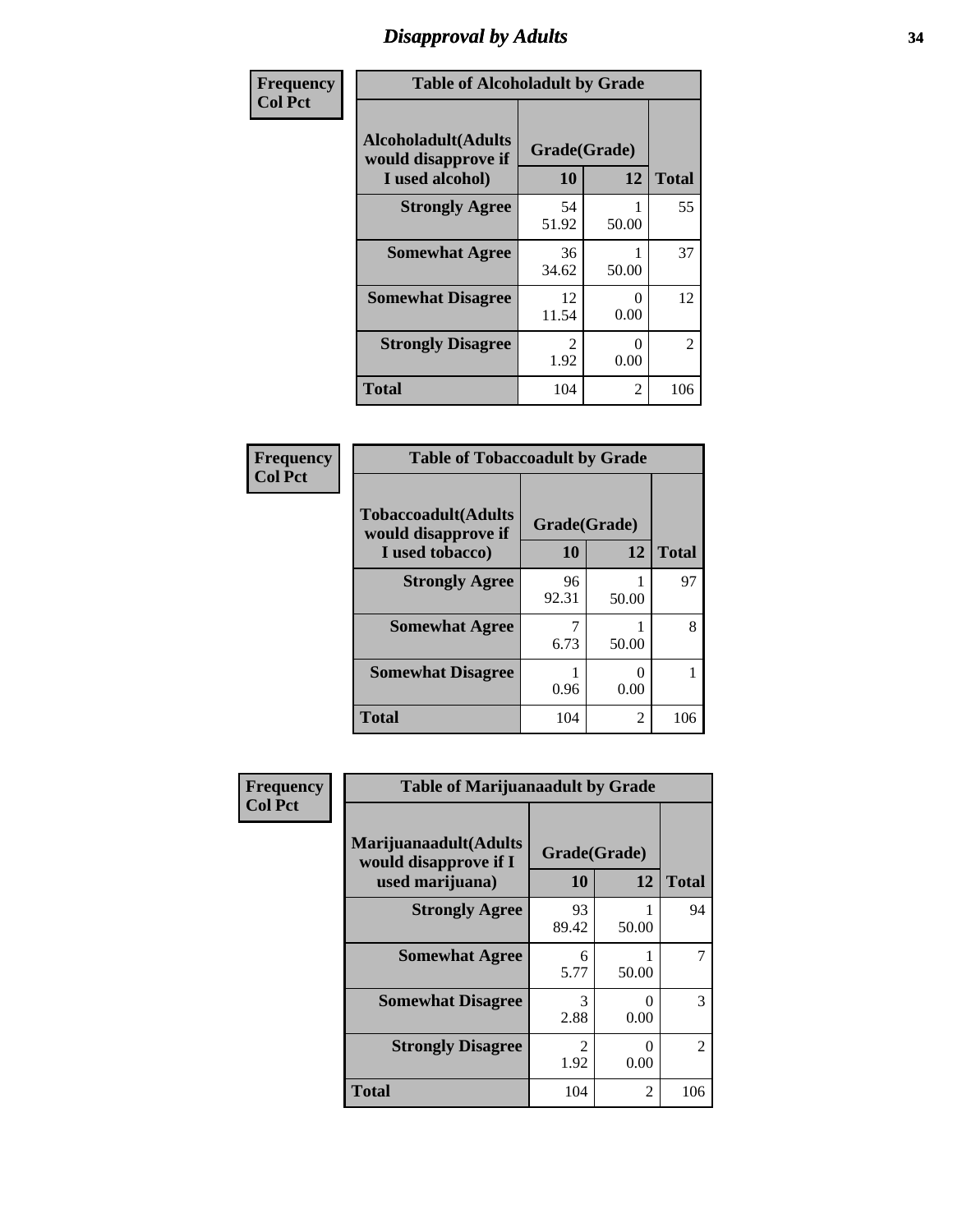### *Disapproval by Adults* **35**

| <b>Frequency</b><br><b>Col Pct</b> | <b>Table of Otherdrugadult by Grade</b>                |               |              |              |
|------------------------------------|--------------------------------------------------------|---------------|--------------|--------------|
|                                    | <b>Otherdrugadult</b> (Adults<br>would disapprove if I |               | Grade(Grade) |              |
|                                    | used other drugs)                                      | 10            | 12           | <b>Total</b> |
|                                    | <b>Strongly Agree</b>                                  | 104<br>100.00 | 2<br>100.00  | 106          |
|                                    | <b>Total</b>                                           | 104           | 2            | 106          |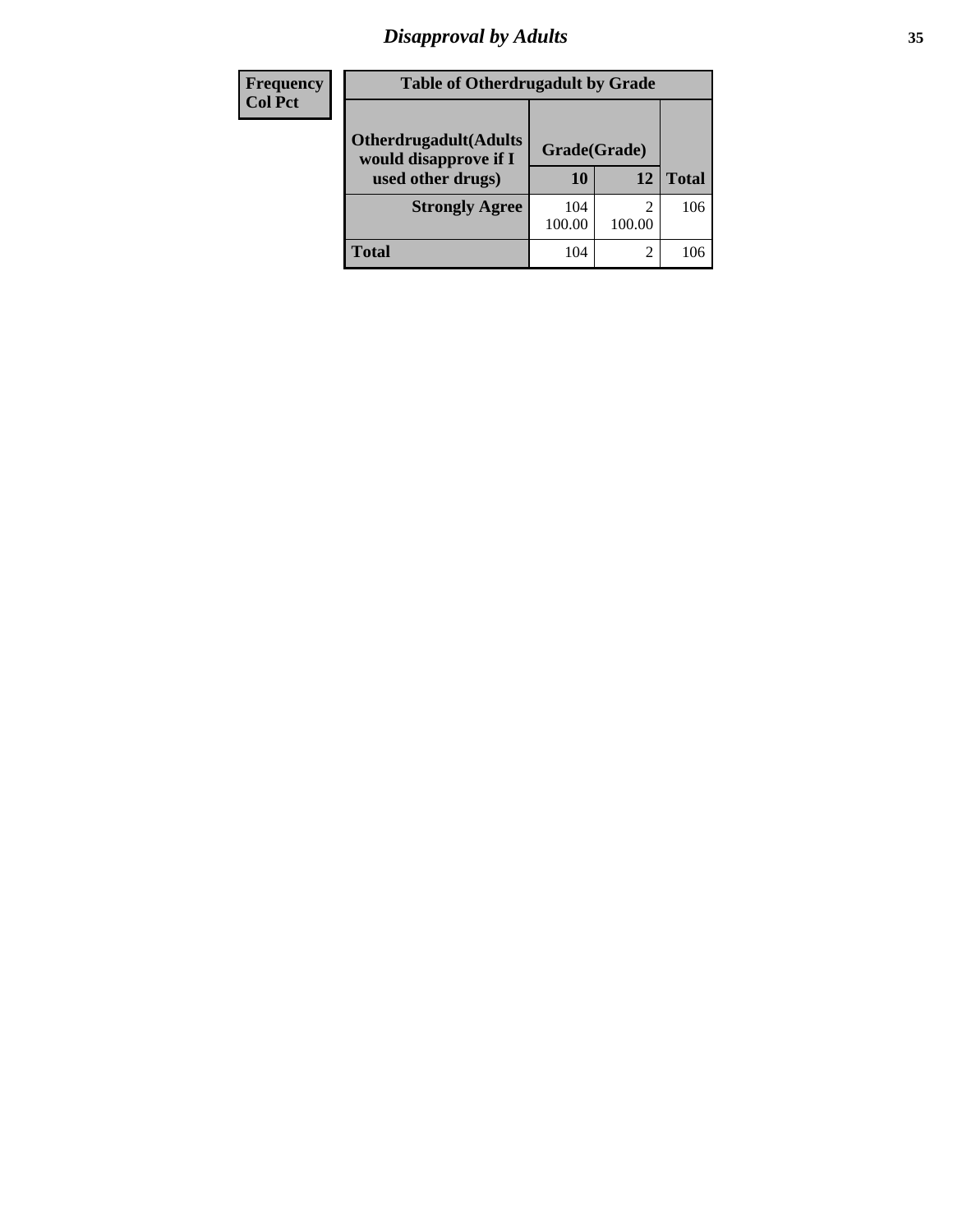### *Disapproval by Peers* **36**

| Frequency      | <b>Table of Alcoholpeer by Grade</b>                    |              |                           |              |
|----------------|---------------------------------------------------------|--------------|---------------------------|--------------|
| <b>Col Pct</b> | Alcoholpeer(My<br>friends would<br>disapprove if I used | Grade(Grade) |                           |              |
|                | alcohol)                                                | 10           | 12                        | <b>Total</b> |
|                | <b>Strongly Agree</b>                                   | 18<br>17.31  | 0<br>0.00                 | 18           |
|                | <b>Somewhat Agree</b>                                   | 30<br>28.85  | $\mathbf{\Omega}$<br>0.00 | 30           |
|                | <b>Somewhat Disagree</b>                                | 22<br>21.15  | 50.00                     | 23           |
|                | <b>Strongly Disagree</b>                                | 34<br>32.69  | 50.00                     | 35           |
|                | Total                                                   | 104          | 2                         | 106          |

| Frequency      | <b>Table of Tobaccopeer by Grade</b>                                |                    |           |              |
|----------------|---------------------------------------------------------------------|--------------------|-----------|--------------|
| <b>Col Pct</b> | Tobaccopeer(My<br>friends would<br>disapprove if I used<br>tobacco) | Grade(Grade)<br>10 | 12        | <b>Total</b> |
|                | <b>Strongly Agree</b>                                               | 45<br>43.27        | 0<br>0.00 | 45           |
|                | <b>Somewhat Agree</b>                                               | 29<br>27.88        | 50.00     | 30           |
|                | <b>Somewhat Disagree</b>                                            | 13<br>12.50        | 0<br>0.00 | 13           |
|                | <b>Strongly Disagree</b>                                            | 17<br>16.35        | 50.00     | 18           |
|                | <b>Total</b>                                                        | 104                | 2         | 106          |

| Frequency      | <b>Table of Marijuanapeer by Grade</b>                    |              |                           |              |
|----------------|-----------------------------------------------------------|--------------|---------------------------|--------------|
| <b>Col Pct</b> | Marijuanapeer(My<br>friends would<br>disapprove if I used | Grade(Grade) |                           |              |
|                | marijuana)                                                | 10           | 12                        | <b>Total</b> |
|                | <b>Strongly Agree</b>                                     | 40<br>38.46  | $\mathbf{\Omega}$<br>0.00 | 40           |
|                | <b>Somewhat Agree</b>                                     | 24<br>23.08  | 0.00                      | 24           |
|                | <b>Somewhat Disagree</b>                                  | 16<br>15.38  | 0<br>0.00                 | 16           |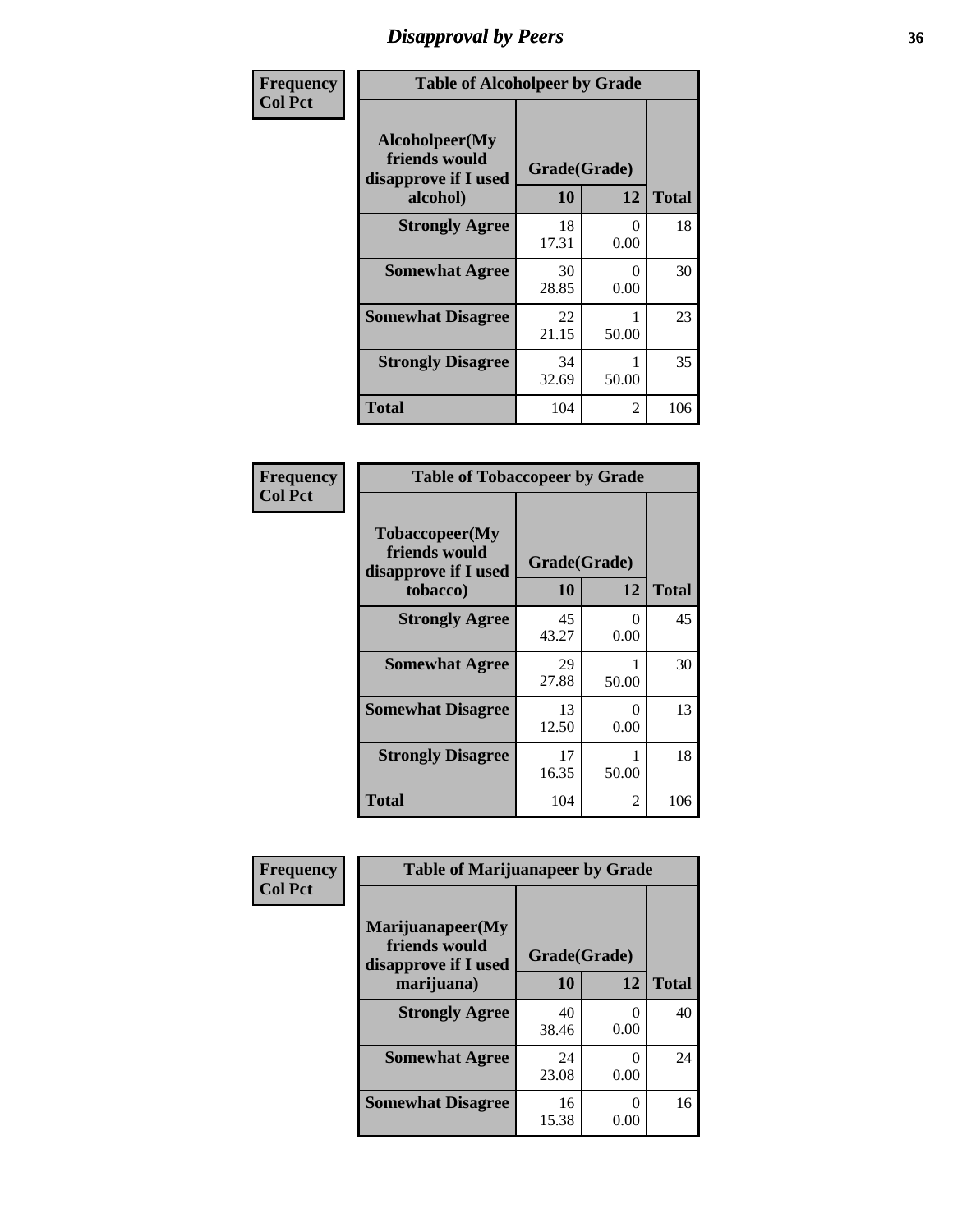# *Disapproval by Peers* **37**

| Frequency<br><b>Col Pct</b> | <b>Table of Marijuanapeer by Grade</b>                                  |                    |                |              |
|-----------------------------|-------------------------------------------------------------------------|--------------------|----------------|--------------|
|                             | Marijuanapeer(My<br>friends would<br>disapprove if I used<br>marijuana) | Grade(Grade)<br>10 | 12             | <b>Total</b> |
|                             | <b>Strongly Disagree</b>                                                | 24<br>23.08        | 100.00         | 26           |
|                             | Total                                                                   | 104                | $\overline{2}$ | 106          |

| Frequency      | <b>Table of Otherdrugpeer by Grade</b>                                    |                    |             |              |
|----------------|---------------------------------------------------------------------------|--------------------|-------------|--------------|
| <b>Col Pct</b> | Otherdrugpeer(My<br>friends would<br>disapprove if I used<br>other drugs) | Grade(Grade)<br>10 | 12          | <b>Total</b> |
|                | <b>Strongly Agree</b>                                                     | 61                 | $\theta$    | 61           |
|                |                                                                           | 58.65              | 0.00        |              |
|                | <b>Somewhat Agree</b>                                                     | 20<br>19.23        | 2<br>100.00 | 22           |
|                | <b>Somewhat Disagree</b>                                                  | 9<br>8.65          | 0<br>0.00   | 9            |
|                | <b>Strongly Disagree</b>                                                  | 14<br>13.46        | 0<br>0.00   | 14           |
|                | Total                                                                     | 104                | 2           | 106          |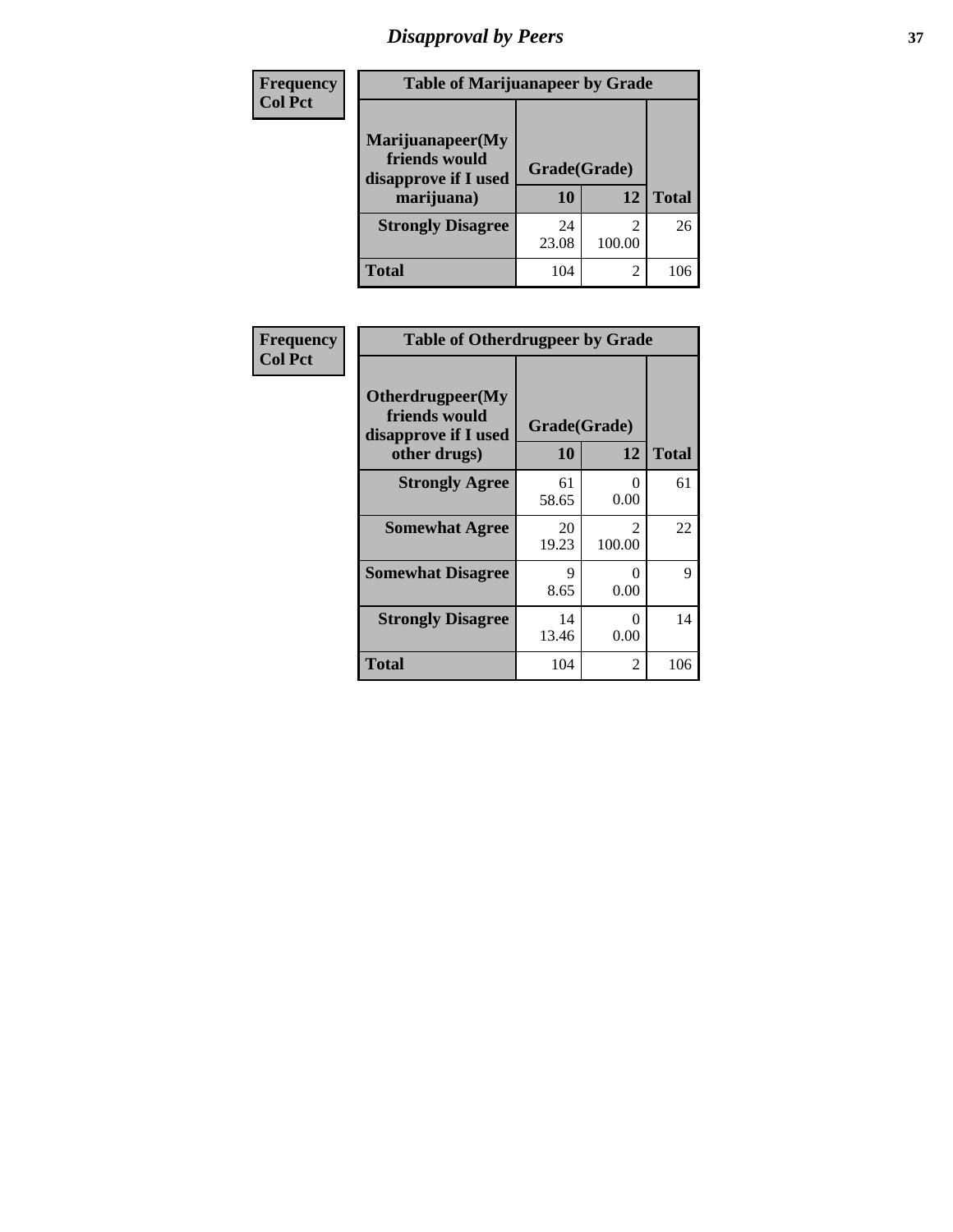| Frequency<br><b>Col Pct</b> | <b>Table of Alcohollocation1 by Grade</b> |              |                |              |  |
|-----------------------------|-------------------------------------------|--------------|----------------|--------------|--|
|                             | <b>Alcohollocation1(Places</b>            | Grade(Grade) |                |              |  |
|                             | <b>Friends Use Alcohol)</b>               | 10           | 12             | <b>Total</b> |  |
|                             |                                           | 69<br>66.35  | 2<br>100.00    | 71           |  |
|                             | Do Not Use                                | 35<br>33.65  | 0.00           | 35           |  |
|                             | <b>Total</b>                              | 104          | $\overline{2}$ | 106          |  |

| Frequency      | <b>Table of Alcohollocation2 by Grade</b>                     |                    |                |              |
|----------------|---------------------------------------------------------------|--------------------|----------------|--------------|
| <b>Col Pct</b> | <b>Alcohollocation2(Places</b><br><b>Friends Use Alcohol)</b> | Grade(Grade)<br>10 | <b>12</b>      | <b>Total</b> |
|                |                                                               | 64<br>61.54        | 2<br>100.00    | 66           |
|                | Home                                                          | 40<br>38.46        | 0.00           | 40           |
|                | <b>Total</b>                                                  | 104                | $\overline{2}$ | 106          |

| Frequency<br><b>Col Pct</b> | <b>Table of Alcohollocation 3 by Grade</b>                    |                    |                          |              |  |
|-----------------------------|---------------------------------------------------------------|--------------------|--------------------------|--------------|--|
|                             | <b>Alcohollocation3(Places</b><br><b>Friends Use Alcohol)</b> | Grade(Grade)<br>10 | 12                       | <b>Total</b> |  |
|                             |                                                               | 100<br>96.15       | $\overline{c}$<br>100.00 | 102          |  |
|                             | <b>School</b>                                                 | 4<br>3.85          | 0.00                     | 4            |  |
|                             | <b>Total</b>                                                  | 104                | 2                        | 106          |  |

| <b>Frequency</b> | <b>Table of Alcohollocation4 by Grade</b> |              |                          |              |  |
|------------------|-------------------------------------------|--------------|--------------------------|--------------|--|
| <b>Col Pct</b>   | <b>Alcohollocation4(Places</b>            | Grade(Grade) |                          |              |  |
|                  | <b>Friends Use Alcohol)</b>               | 10           | 12                       | <b>Total</b> |  |
|                  |                                           | 94<br>90.38  | $\mathfrak{D}$<br>100.00 | 96           |  |
|                  | Car                                       | 10<br>9.62   | 0<br>0.00                | 10           |  |
|                  | Total                                     | 104          | 2                        | 106          |  |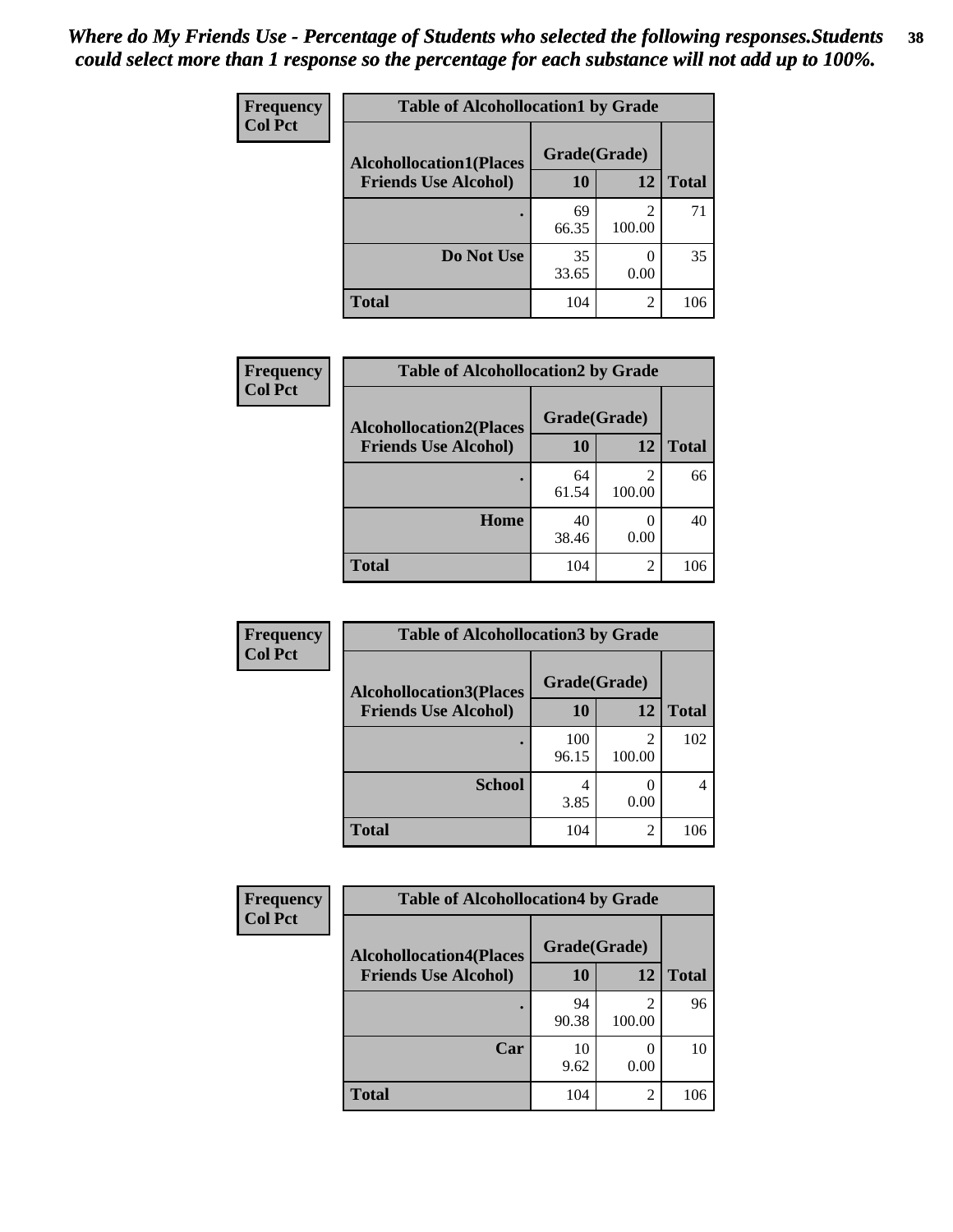| <b>Frequency</b><br><b>Col Pct</b> | <b>Table of Alcohollocation5 by Grade</b> |              |             |              |  |
|------------------------------------|-------------------------------------------|--------------|-------------|--------------|--|
|                                    | <b>Alcohollocation5(Places</b>            | Grade(Grade) |             |              |  |
|                                    | <b>Friends Use Alcohol)</b>               | 10           | 12          | <b>Total</b> |  |
|                                    |                                           | 38<br>36.54  | 0.00        | 38           |  |
|                                    | <b>Friend's House</b>                     | 66<br>63.46  | 2<br>100.00 | 68           |  |
|                                    | <b>Total</b>                              | 104          | 2           | 106          |  |

| Frequency      | <b>Table of Alcohollocation6 by Grade</b> |                    |       |              |
|----------------|-------------------------------------------|--------------------|-------|--------------|
| <b>Col Pct</b> | <b>Alcohollocation6(Places</b>            | Grade(Grade)<br>10 |       |              |
|                | <b>Friends Use Alcohol)</b>               |                    | 12    | <b>Total</b> |
|                |                                           | 82<br>78.85        | 50.00 | 83           |
|                | <b>Other</b>                              | 22<br>21.15        | 50.00 | 23           |
|                | <b>Total</b>                              | 104                | 2     | 106          |

| Frequency      | <b>Table of Tobaccolocation1 by Grade</b> |              |                |              |
|----------------|-------------------------------------------|--------------|----------------|--------------|
| <b>Col Pct</b> | <b>Tobaccolocation1(Places</b>            | Grade(Grade) |                |              |
|                | <b>Friends Use Tobacco)</b>               | 10           | 12             | <b>Total</b> |
|                |                                           | 42<br>40.38  | 2<br>100.00    | 44           |
|                | Do Not Use                                | 62<br>59.62  | 0.00           | 62           |
|                | <b>Total</b>                              | 104          | $\overline{2}$ | 106          |

| <b>Frequency</b> | <b>Table of Tobaccolocation2 by Grade</b> |              |                          |              |
|------------------|-------------------------------------------|--------------|--------------------------|--------------|
| <b>Col Pct</b>   | <b>Tobaccolocation2(Places</b>            | Grade(Grade) |                          |              |
|                  | <b>Friends Use Tobacco)</b>               | 10           | 12                       | <b>Total</b> |
|                  |                                           | 81<br>77.88  | $\mathfrak{D}$<br>100.00 | 83           |
|                  | Home                                      | 23<br>22.12  | 0.00                     | 23           |
|                  | <b>Total</b>                              | 104          | $\overline{c}$           | 106          |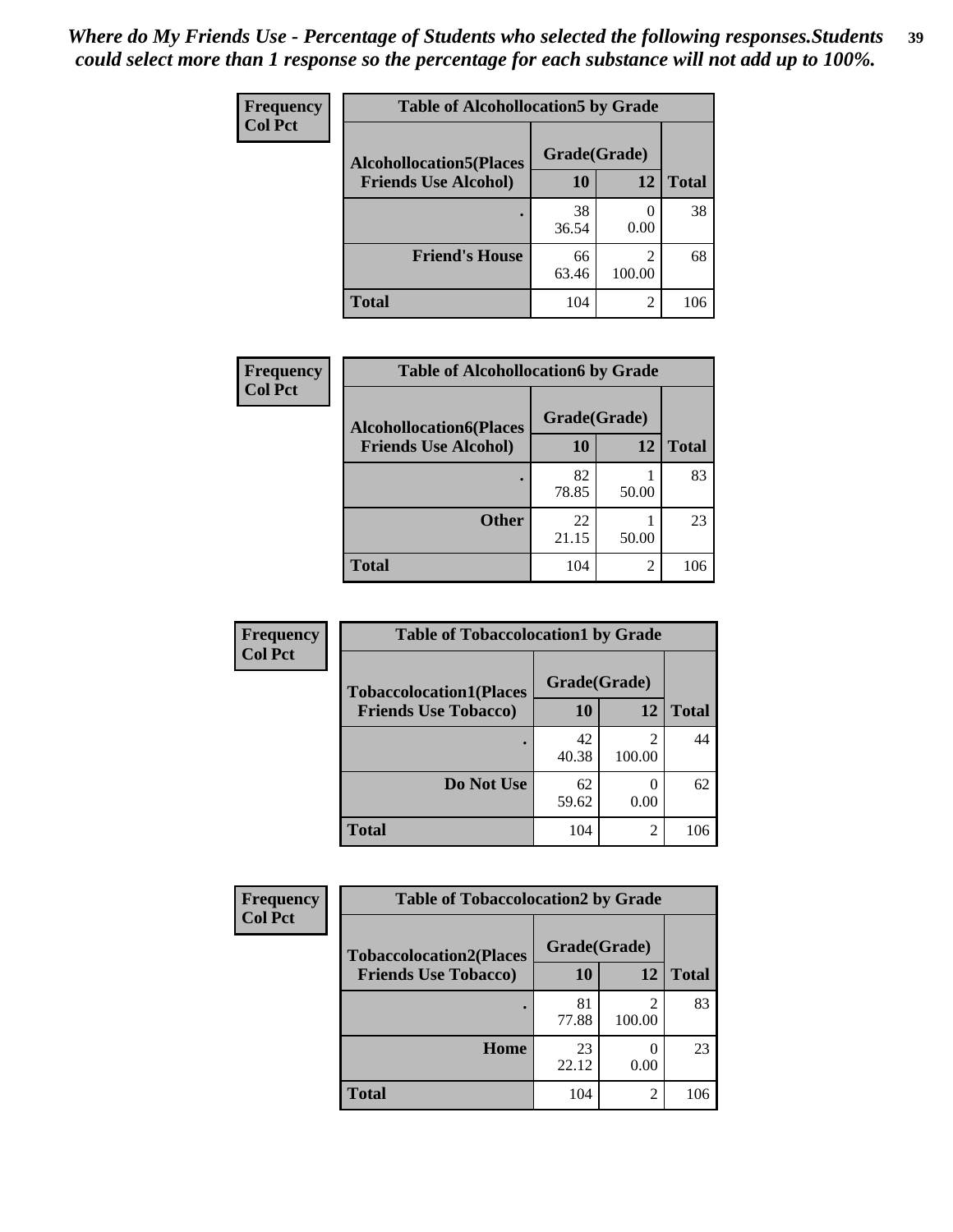| Frequency<br><b>Col Pct</b> | <b>Table of Tobaccolocation 3 by Grade</b> |              |                          |              |
|-----------------------------|--------------------------------------------|--------------|--------------------------|--------------|
|                             | <b>Tobaccolocation3(Places</b>             | Grade(Grade) |                          |              |
|                             | <b>Friends Use Tobacco)</b>                | <b>10</b>    | 12                       | <b>Total</b> |
|                             |                                            | 94<br>90.38  | $\overline{2}$<br>100.00 | 96           |
|                             | <b>School</b>                              | 10<br>9.62   | 0.00                     | 10           |
|                             | <b>Total</b>                               | 104          | $\overline{2}$           | 106          |

| <b>Frequency</b> | <b>Table of Tobaccolocation4 by Grade</b> |              |                          |              |
|------------------|-------------------------------------------|--------------|--------------------------|--------------|
| <b>Col Pct</b>   | <b>Tobaccolocation4(Places</b>            | Grade(Grade) |                          |              |
|                  | <b>Friends Use Tobacco)</b>               | 10           | 12                       | <b>Total</b> |
|                  |                                           | 82<br>78.85  | $\mathfrak{D}$<br>100.00 | 84           |
|                  | Car                                       | 22<br>21.15  | 0.00                     | 22           |
|                  | Total                                     | 104          | 2                        | 106          |

| Frequency      | <b>Table of Tobaccolocation5 by Grade</b> |              |                |              |  |
|----------------|-------------------------------------------|--------------|----------------|--------------|--|
| <b>Col Pct</b> | <b>Tobaccolocation5(Places</b>            | Grade(Grade) |                |              |  |
|                | <b>Friends Use Tobacco)</b>               | 10           | <b>12</b>      | <b>Total</b> |  |
|                |                                           | 71<br>68.27  | 50.00          | 72           |  |
|                | <b>Friend's House</b>                     | 33<br>31.73  | 50.00          | 34           |  |
|                | <b>Total</b>                              | 104          | $\overline{2}$ | 106          |  |

| <b>Frequency</b> | <b>Table of Tobaccolocation6 by Grade</b> |              |             |              |  |
|------------------|-------------------------------------------|--------------|-------------|--------------|--|
| <b>Col Pct</b>   | <b>Tobaccolocation6(Places</b>            | Grade(Grade) |             |              |  |
|                  | <b>Friends Use Tobacco)</b>               | 10           | 12          | <b>Total</b> |  |
|                  |                                           | 79<br>75.96  | 0.00        | 79           |  |
|                  | <b>Other</b>                              | 25<br>24.04  | 2<br>100.00 | 27           |  |
|                  | <b>Total</b>                              | 104          | 2           | 106          |  |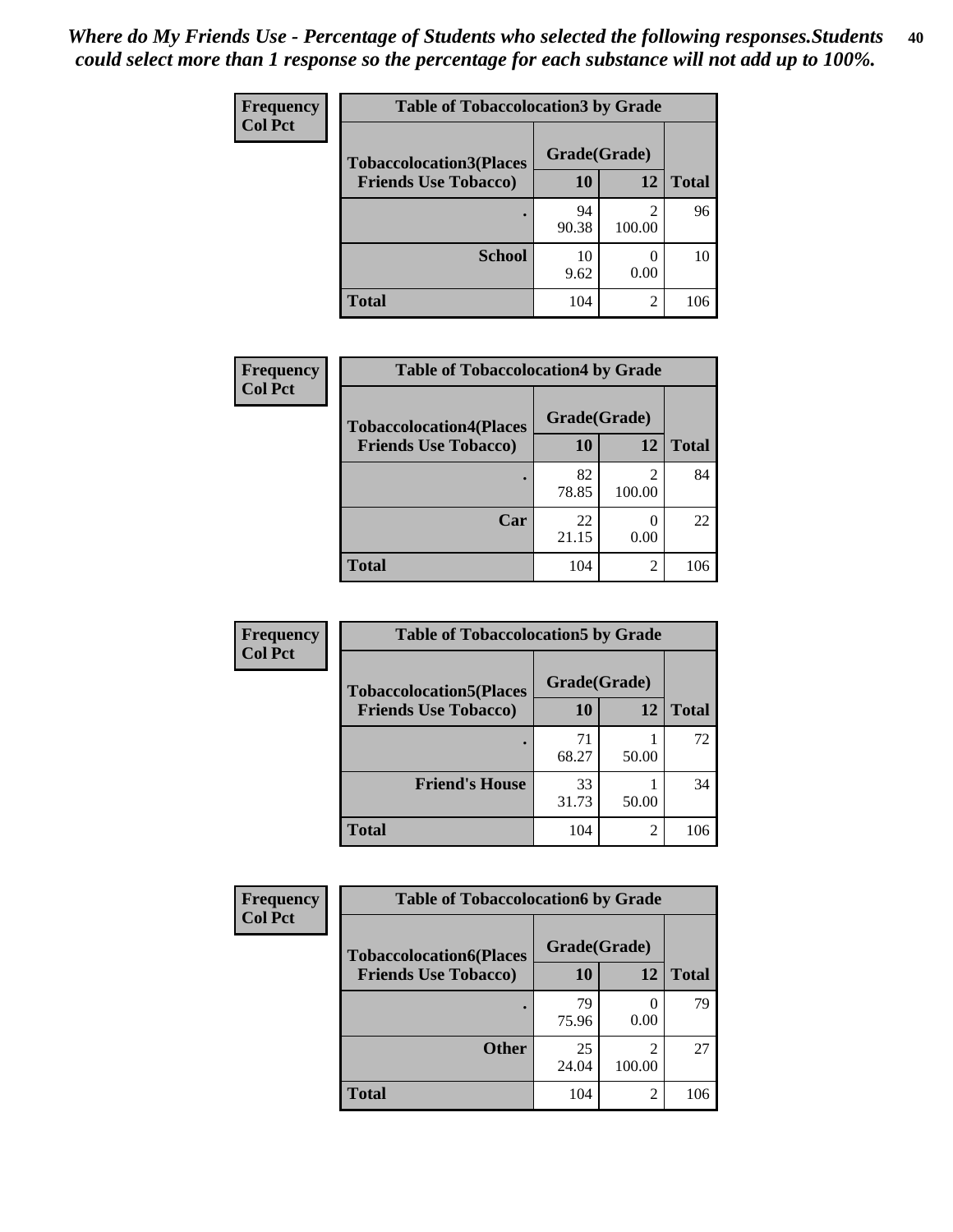| <b>Frequency</b> | <b>Table of Marijuanalocation1 by Grade</b> |              |        |              |
|------------------|---------------------------------------------|--------------|--------|--------------|
| <b>Col Pct</b>   | <b>Marijuanalocation1(Places</b>            | Grade(Grade) |        |              |
|                  | <b>Friends Use Marijuana</b> )              | <b>10</b>    | 12     | <b>Total</b> |
|                  |                                             | 52<br>50.00  | 100.00 | 54           |
|                  | Do Not Use                                  | 52<br>50.00  | 0.00   | 52           |
|                  | <b>Total</b>                                | 104          | 2      | 106          |

| <b>Frequency</b> | <b>Table of Marijuanalocation2 by Grade</b>                        |                    |       |              |
|------------------|--------------------------------------------------------------------|--------------------|-------|--------------|
| <b>Col Pct</b>   | <b>Marijuanalocation2(Places</b><br><b>Friends Use Marijuana</b> ) | Grade(Grade)<br>10 | 12    | <b>Total</b> |
|                  |                                                                    | 75<br>72.12        | 50.00 | 76           |
|                  | Home                                                               | 29<br>27.88        | 50.00 | 30           |
|                  | <b>Total</b>                                                       | 104                | 2     | 106          |

| Frequency      | <b>Table of Marijuanalocation3 by Grade</b> |              |        |              |
|----------------|---------------------------------------------|--------------|--------|--------------|
| <b>Col Pct</b> | <b>Marijuanalocation3</b> (Places           | Grade(Grade) |        |              |
|                | <b>Friends Use Marijuana</b> )              | 10           | 12     | <b>Total</b> |
|                |                                             | 95<br>91.35  | 100.00 | 97           |
|                | <b>School</b>                               | q<br>8.65    | 0.00   | Q            |
|                | <b>Total</b>                                | 104          | 2      | 106          |

| <b>Frequency</b> | <b>Table of Marijuanalocation4 by Grade</b> |              |       |              |  |
|------------------|---------------------------------------------|--------------|-------|--------------|--|
| <b>Col Pct</b>   | <b>Marijuanalocation4(Places</b>            | Grade(Grade) |       |              |  |
|                  | <b>Friends Use Marijuana</b> )              | <b>10</b>    | 12    | <b>Total</b> |  |
|                  |                                             | 83<br>79.81  | 50.00 | 84           |  |
|                  | Car                                         | 21<br>20.19  | 50.00 | 22           |  |
|                  | <b>Total</b>                                | 104          | 2     | 106          |  |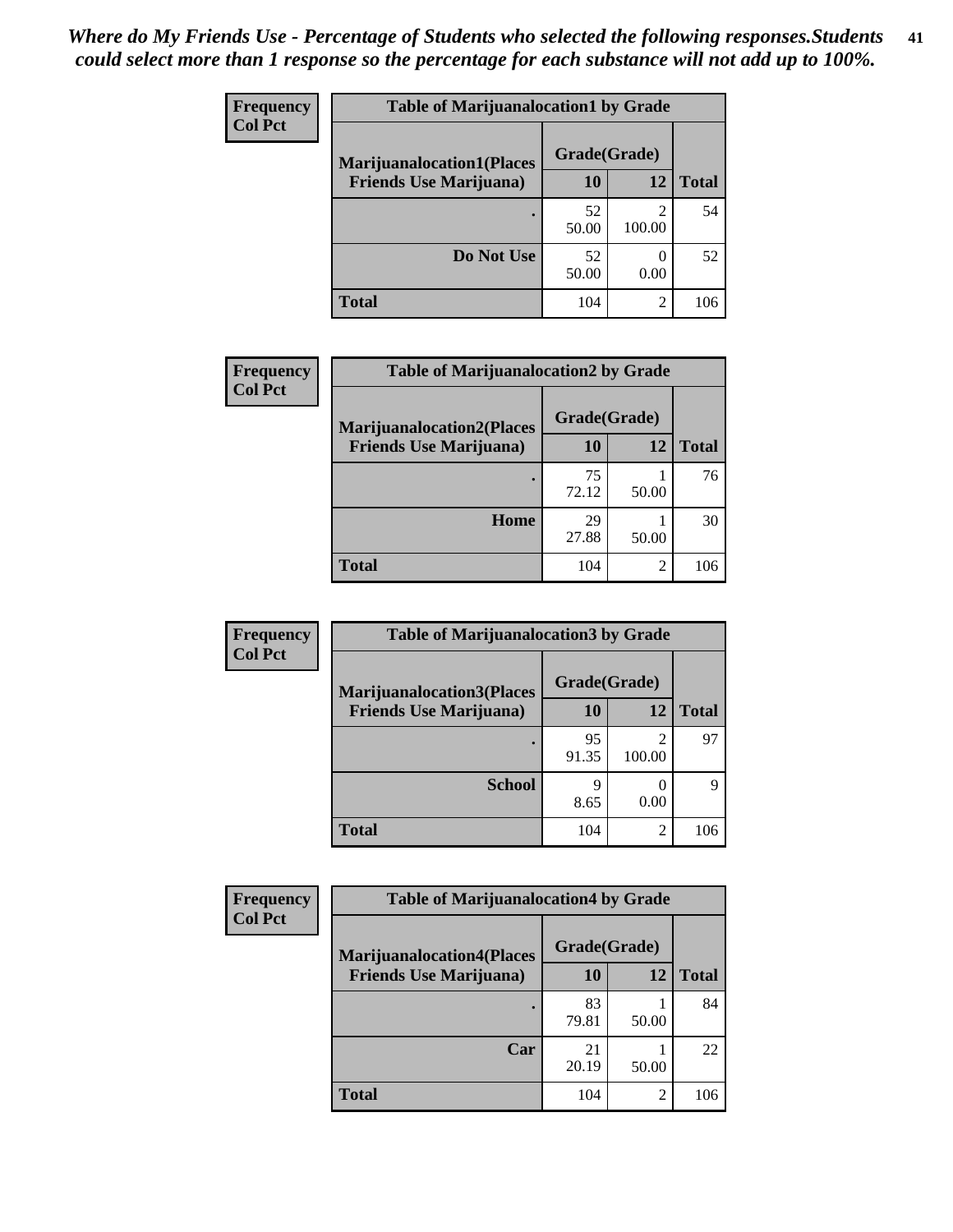| <b>Frequency</b> | <b>Table of Marijuanalocation5 by Grade</b>                         |              |             |              |
|------------------|---------------------------------------------------------------------|--------------|-------------|--------------|
| <b>Col Pct</b>   | <b>Marijuanalocation5(Places)</b><br><b>Friends Use Marijuana</b> ) | Grade(Grade) |             |              |
|                  |                                                                     | 10           | 12          | <b>Total</b> |
|                  |                                                                     | 57<br>54.81  | 0.00        | 57           |
|                  | <b>Friend's House</b>                                               | 47<br>45.19  | ി<br>100.00 | 49           |
|                  | <b>Total</b>                                                        | 104          | っ           | 106          |

| <b>Frequency</b> | <b>Table of Marijuanalocation6 by Grade</b>                        |                           |       |              |
|------------------|--------------------------------------------------------------------|---------------------------|-------|--------------|
| <b>Col Pct</b>   | <b>Marijuanalocation6(Places</b><br><b>Friends Use Marijuana</b> ) | Grade(Grade)<br><b>10</b> | 12    | <b>Total</b> |
|                  |                                                                    | 73<br>70.19               | 50.00 | 74           |
|                  | <b>Other</b>                                                       | 31<br>29.81               | 50.00 | 32           |
|                  | <b>Total</b>                                                       | 104                       | 2     | 106          |

| <b>Frequency</b> | <b>Table of Otherdruglocation1 by Grade</b>                          |              |                                       |              |
|------------------|----------------------------------------------------------------------|--------------|---------------------------------------|--------------|
| <b>Col Pct</b>   | <b>Otherdruglocation1(Places</b><br><b>Friends Use Other Illegal</b> | Grade(Grade) |                                       |              |
|                  | Drugs)                                                               | 10           | 12                                    | <b>Total</b> |
|                  |                                                                      | 37<br>35.58  | 0.00                                  | 37           |
|                  | Do Not Use                                                           | 67<br>64.42  | $\mathcal{D}_{\mathcal{A}}$<br>100.00 | 69           |
|                  | <b>Total</b>                                                         | 104          | $\mathfrak{D}$                        | 106          |

| <b>Frequency</b> | <b>Table of Otherdruglocation2 by Grade</b>                          |              |                          |              |
|------------------|----------------------------------------------------------------------|--------------|--------------------------|--------------|
| <b>Col Pct</b>   | <b>Otherdruglocation2(Places</b><br><b>Friends Use Other Illegal</b> | Grade(Grade) |                          |              |
|                  | Drugs)                                                               | <b>10</b>    | 12                       | <b>Total</b> |
|                  |                                                                      | 89<br>85.58  | $\mathfrak{D}$<br>100.00 | 91           |
|                  | Home                                                                 | 15<br>14.42  | 0<br>0.00                | 15           |
|                  | <b>Total</b>                                                         | 104          | 2                        | 106          |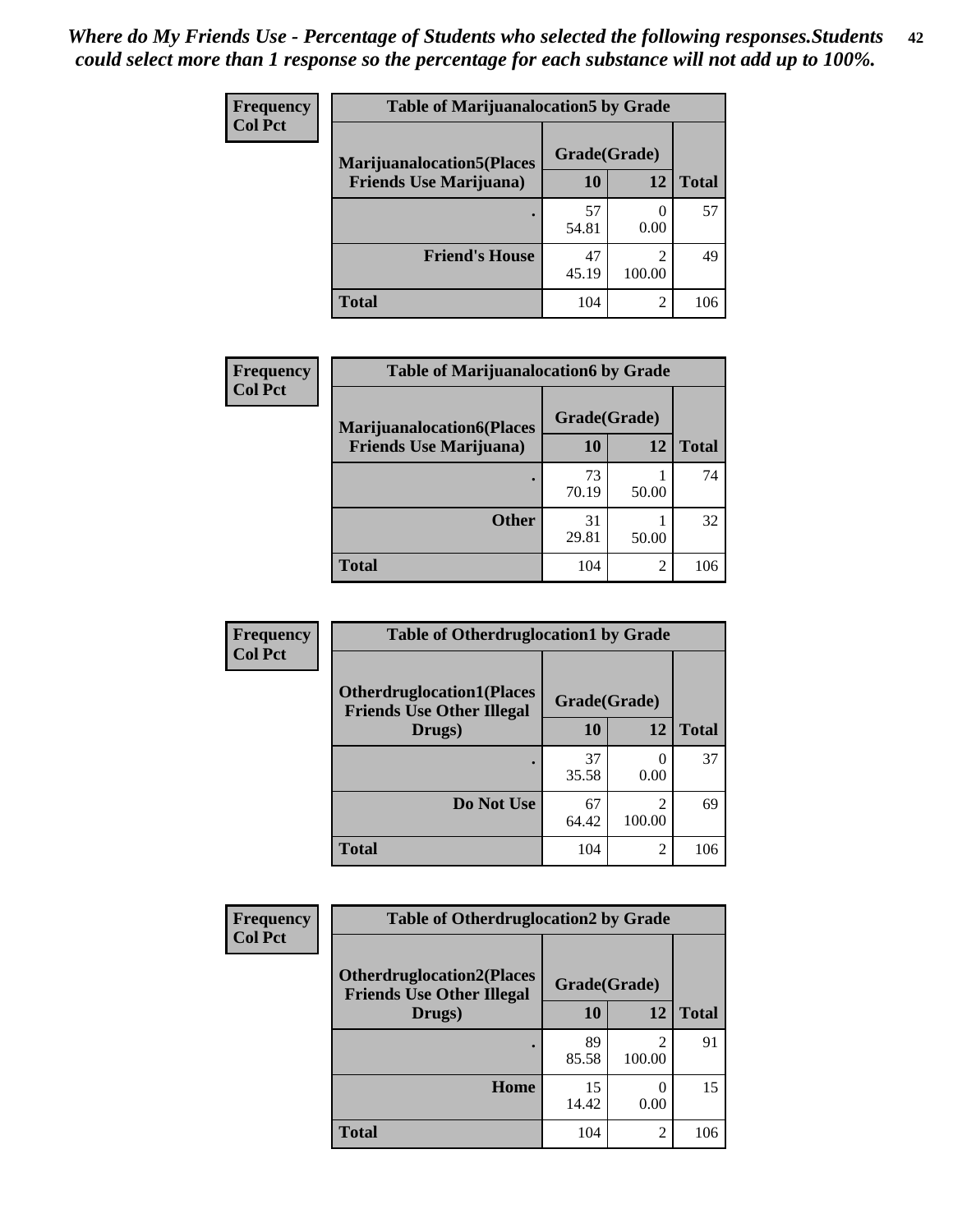| <b>Frequency</b> | <b>Table of Otherdruglocation 3 by Grade</b> |              |             |              |
|------------------|----------------------------------------------|--------------|-------------|--------------|
| <b>Col Pct</b>   | <b>Otherdruglocation3(Places</b>             | Grade(Grade) |             |              |
|                  | <b>Friends Use Other Illegal</b><br>Drugs)   | 10           | 12          | <b>Total</b> |
|                  |                                              | 97<br>93.27  | っ<br>100.00 | 99           |
|                  | <b>School</b>                                | 6.73         | 0.00        |              |
|                  | <b>Total</b>                                 | 104          | 2           | 106          |

| Frequency      | <b>Table of Otherdruglocation4 by Grade</b>                          |              |                |              |
|----------------|----------------------------------------------------------------------|--------------|----------------|--------------|
| <b>Col Pct</b> | <b>Otherdruglocation4(Places</b><br><b>Friends Use Other Illegal</b> | Grade(Grade) |                |              |
|                | Drugs)                                                               | 10           | 12             | <b>Total</b> |
|                |                                                                      | 95<br>91.35  | 2<br>100.00    | 97           |
|                | Car                                                                  | q<br>8.65    | 0.00           | 9            |
|                | <b>Total</b>                                                         | 104          | $\mathfrak{D}$ | 106          |

| Frequency      | <b>Table of Otherdruglocation5 by Grade</b>                          |              |                                                                                                                                                                           |              |
|----------------|----------------------------------------------------------------------|--------------|---------------------------------------------------------------------------------------------------------------------------------------------------------------------------|--------------|
| <b>Col Pct</b> | <b>Otherdruglocation5(Places</b><br><b>Friends Use Other Illegal</b> | Grade(Grade) |                                                                                                                                                                           |              |
|                | Drugs)                                                               | 10           | 12                                                                                                                                                                        | <b>Total</b> |
|                |                                                                      | 78<br>75.00  | $\mathcal{D}_{\mathcal{A}}^{\mathcal{A}}(\mathcal{A})=\mathcal{D}_{\mathcal{A}}^{\mathcal{A}}(\mathcal{A})\mathcal{D}_{\mathcal{A}}^{\mathcal{A}}(\mathcal{A})$<br>100.00 | 80           |
|                | <b>Friend's House</b>                                                | 26<br>25.00  | 0.00                                                                                                                                                                      | 26           |
|                | <b>Total</b>                                                         | 104          | $\overline{c}$                                                                                                                                                            | 106          |

| <b>Frequency</b> | <b>Table of Otherdruglocation6 by Grade</b>                          |              |                          |              |
|------------------|----------------------------------------------------------------------|--------------|--------------------------|--------------|
| <b>Col Pct</b>   | <b>Otherdruglocation6(Places</b><br><b>Friends Use Other Illegal</b> | Grade(Grade) |                          |              |
|                  | Drugs)                                                               | <b>10</b>    | 12                       | <b>Total</b> |
|                  |                                                                      | 79<br>75.96  | $\mathfrak{D}$<br>100.00 | 81           |
|                  | <b>Other</b>                                                         | 25<br>24.04  | 0<br>0.00                | 25           |
|                  | <b>Total</b>                                                         | 104          | 2                        | 106          |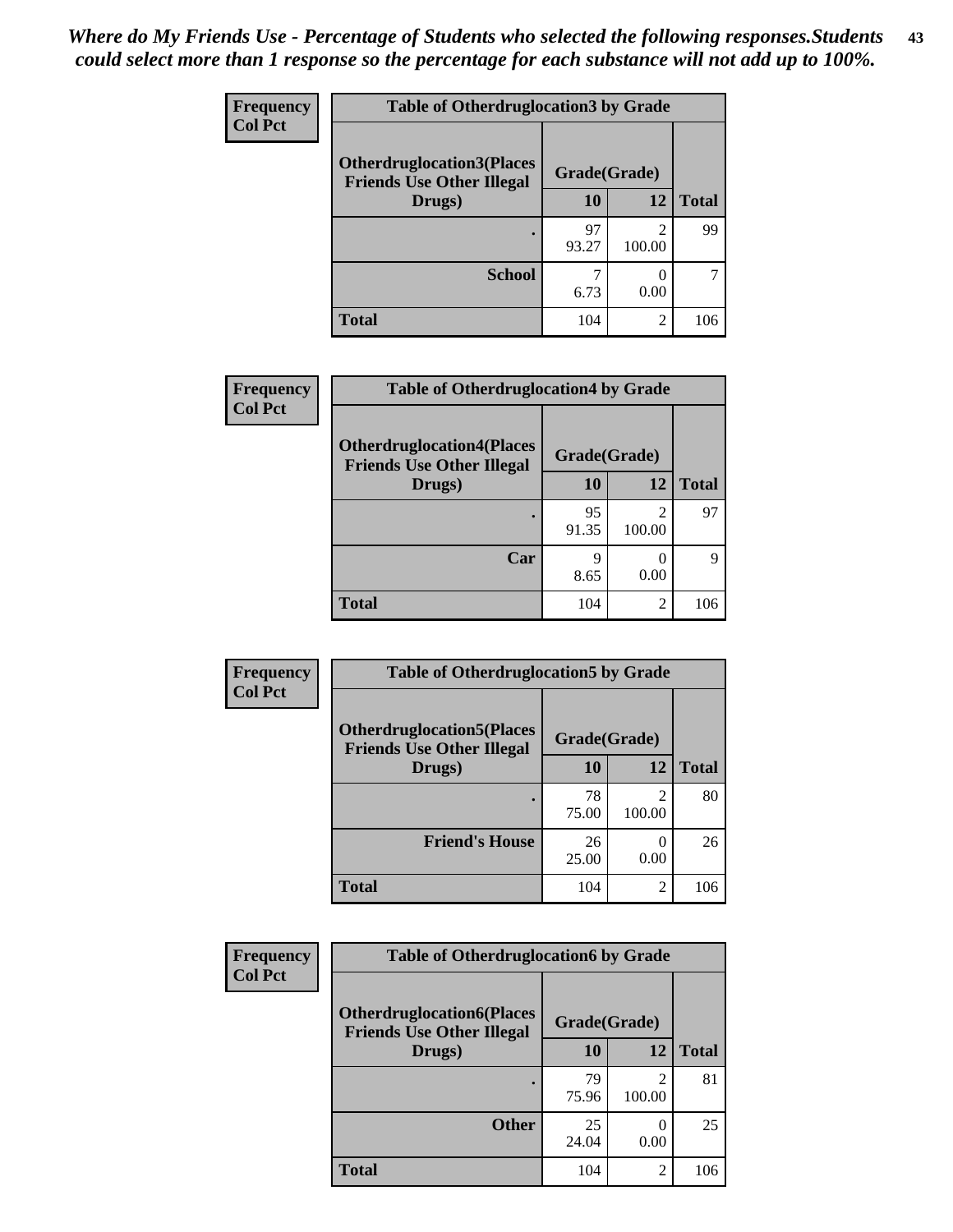| Frequency      | <b>Table of Alcoholtime1 by Grade</b>           |              |                          |              |
|----------------|-------------------------------------------------|--------------|--------------------------|--------------|
| <b>Col Pct</b> | <b>Alcoholtime1(Times</b><br><b>Friends Use</b> | Grade(Grade) |                          |              |
|                | Alcohol)                                        | 10           | 12                       | <b>Total</b> |
|                | ٠                                               | 71<br>68.27  | $\mathfrak{D}$<br>100.00 | 73           |
|                | Do Not Use                                      | 33<br>31.73  | 0<br>0.00                | 33           |
|                | <b>Total</b>                                    | 104          | 2                        | 106          |

| Frequency      | <b>Table of Alcoholtime2 by Grade</b>           |              |                          |              |
|----------------|-------------------------------------------------|--------------|--------------------------|--------------|
| <b>Col Pct</b> | <b>Alcoholtime2(Times</b><br><b>Friends Use</b> | Grade(Grade) |                          |              |
|                | Alcohol)                                        | 10           | 12                       | <b>Total</b> |
|                |                                                 | 99<br>95.19  | $\mathfrak{D}$<br>100.00 | 101          |
|                | <b>On Way to School</b>                         | 5<br>4.81    | 0<br>0.00                | 5            |
|                | <b>Total</b>                                    | 104          | 2                        | 106          |

| Frequency<br><b>Col Pct</b> | <b>Table of Alcoholtime3 by Grade</b>                    |                        |                          |                |
|-----------------------------|----------------------------------------------------------|------------------------|--------------------------|----------------|
|                             | Alcoholtime3(Times<br>Grade(Grade)<br><b>Friends Use</b> |                        |                          |                |
|                             | <b>Alcohol</b> )                                         | 10                     | 12                       | <b>Total</b>   |
|                             |                                                          | 102<br>98.08           | $\mathfrak{D}$<br>100.00 | 104            |
|                             | <b>During School</b>                                     | $\mathfrak{D}$<br>1.92 | 0.00                     | $\overline{2}$ |
|                             | Total                                                    | 104                    | $\overline{c}$           | 106            |

| <b>Frequency</b> | <b>Table of Alcoholtime4 by Grade</b> |              |                                                                                                                                                                 |              |  |
|------------------|---------------------------------------|--------------|-----------------------------------------------------------------------------------------------------------------------------------------------------------------|--------------|--|
| <b>Col Pct</b>   | <b>Alcoholtime4(Times</b>             | Grade(Grade) |                                                                                                                                                                 |              |  |
|                  | <b>Friends Use Alcohol)</b>           | 10           | 12                                                                                                                                                              | <b>Total</b> |  |
|                  | ٠                                     | 97<br>93.27  | ◠<br>100.00                                                                                                                                                     | 99           |  |
|                  | <b>On Way Home From School</b>        | 6.73         | 0.00                                                                                                                                                            |              |  |
|                  | <b>Total</b>                          | 104          | $\mathcal{D}_{\mathcal{A}}^{\mathcal{A}}(\mathcal{A})=\mathcal{D}_{\mathcal{A}}^{\mathcal{A}}(\mathcal{A})\mathcal{D}_{\mathcal{A}}^{\mathcal{A}}(\mathcal{A})$ | 106          |  |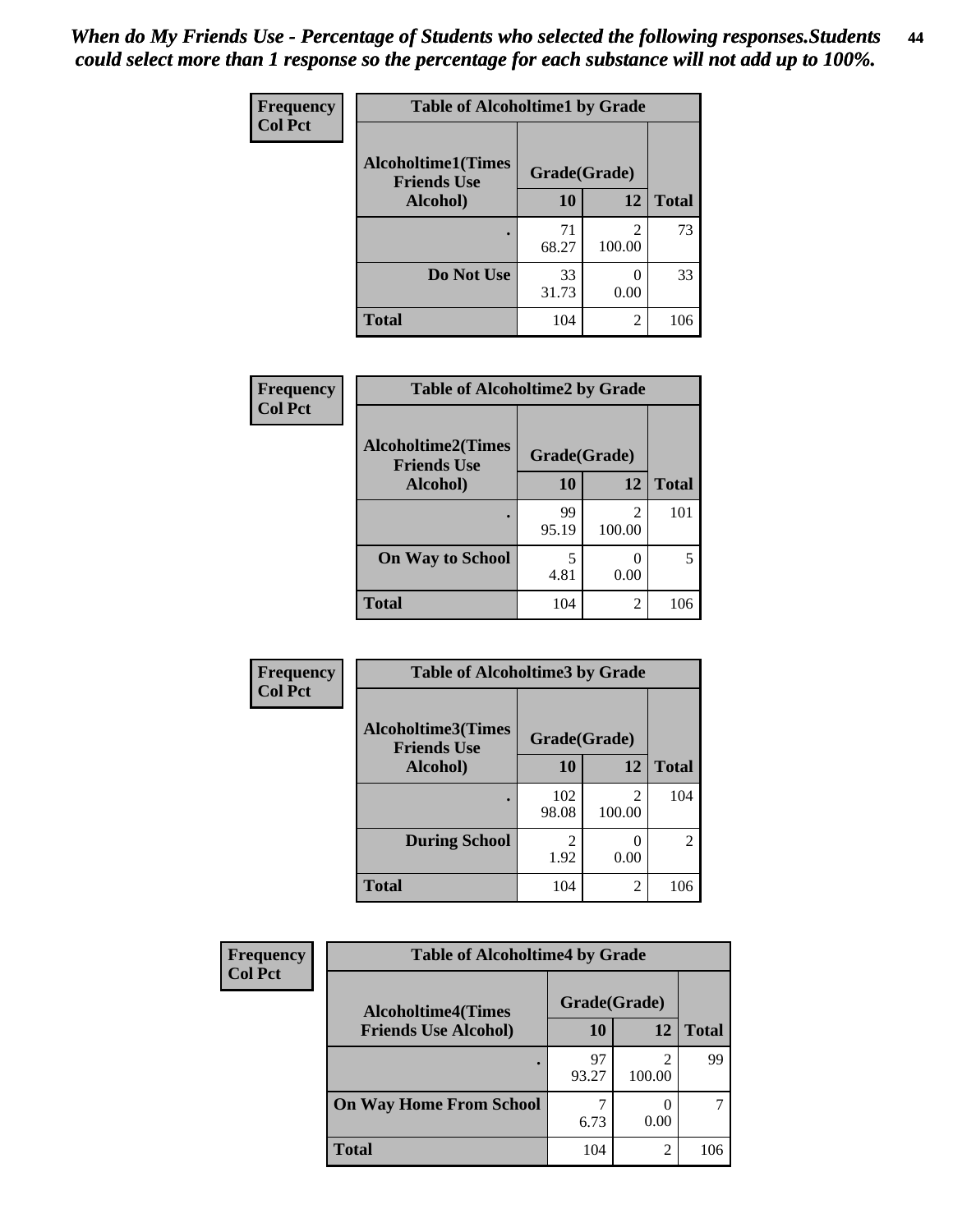| Frequency      | <b>Table of Alcoholtime5 by Grade</b>           |              |                  |              |
|----------------|-------------------------------------------------|--------------|------------------|--------------|
| <b>Col Pct</b> | <b>Alcoholtime5(Times</b><br><b>Friends Use</b> | Grade(Grade) |                  |              |
|                | Alcohol)                                        | 10           | 12               | <b>Total</b> |
|                |                                                 | 90<br>86.54  | $\Omega$<br>0.00 | 90           |
|                | Weeknights                                      | 14<br>13.46  | 2<br>100.00      | 16           |
|                | <b>Total</b>                                    | 104          | 2                | 106          |

| <b>Frequency</b> | <b>Table of Alcoholtime6 by Grade</b>           |              |                          |              |
|------------------|-------------------------------------------------|--------------|--------------------------|--------------|
| <b>Col Pct</b>   | <b>Alcoholtime6(Times</b><br><b>Friends Use</b> | Grade(Grade) |                          |              |
|                  | Alcohol)                                        | 10           | 12                       | <b>Total</b> |
|                  |                                                 | 32<br>30.77  | $\mathcal{O}$<br>0.00    | 32           |
|                  | Weekends                                        | 72<br>69.23  | $\mathfrak{D}$<br>100.00 | 74           |
|                  | <b>Total</b>                                    | 104          | 2                        | 106          |

| Frequency      | <b>Table of Tobaccotime1 by Grade</b>           |              |             |              |
|----------------|-------------------------------------------------|--------------|-------------|--------------|
| <b>Col Pct</b> | <b>Tobaccotime1(Times</b><br><b>Friends Use</b> | Grade(Grade) |             |              |
|                | Tobacco)                                        | 10           | 12          | <b>Total</b> |
|                |                                                 | 45<br>43.27  | 2<br>100.00 | 47           |
|                | Do Not Use                                      | 59<br>56.73  | 0<br>0.00   | 59           |
|                | <b>Total</b>                                    | 104          | 2           | 106          |

| <b>Frequency</b> | <b>Table of Tobaccotime2 by Grade</b>                           |             |        |              |
|------------------|-----------------------------------------------------------------|-------------|--------|--------------|
| <b>Col Pct</b>   | <b>Tobaccotime2(Times</b><br>Grade(Grade)<br><b>Friends Use</b> |             |        |              |
|                  | <b>Tobacco</b> )                                                | 10          | 12     | <b>Total</b> |
|                  |                                                                 | 89<br>85.58 | 100.00 | 91           |
|                  | <b>On Way to School</b>                                         | 15<br>14.42 | 0.00   | 15           |
|                  | <b>Total</b>                                                    | 104         | 2      | 106          |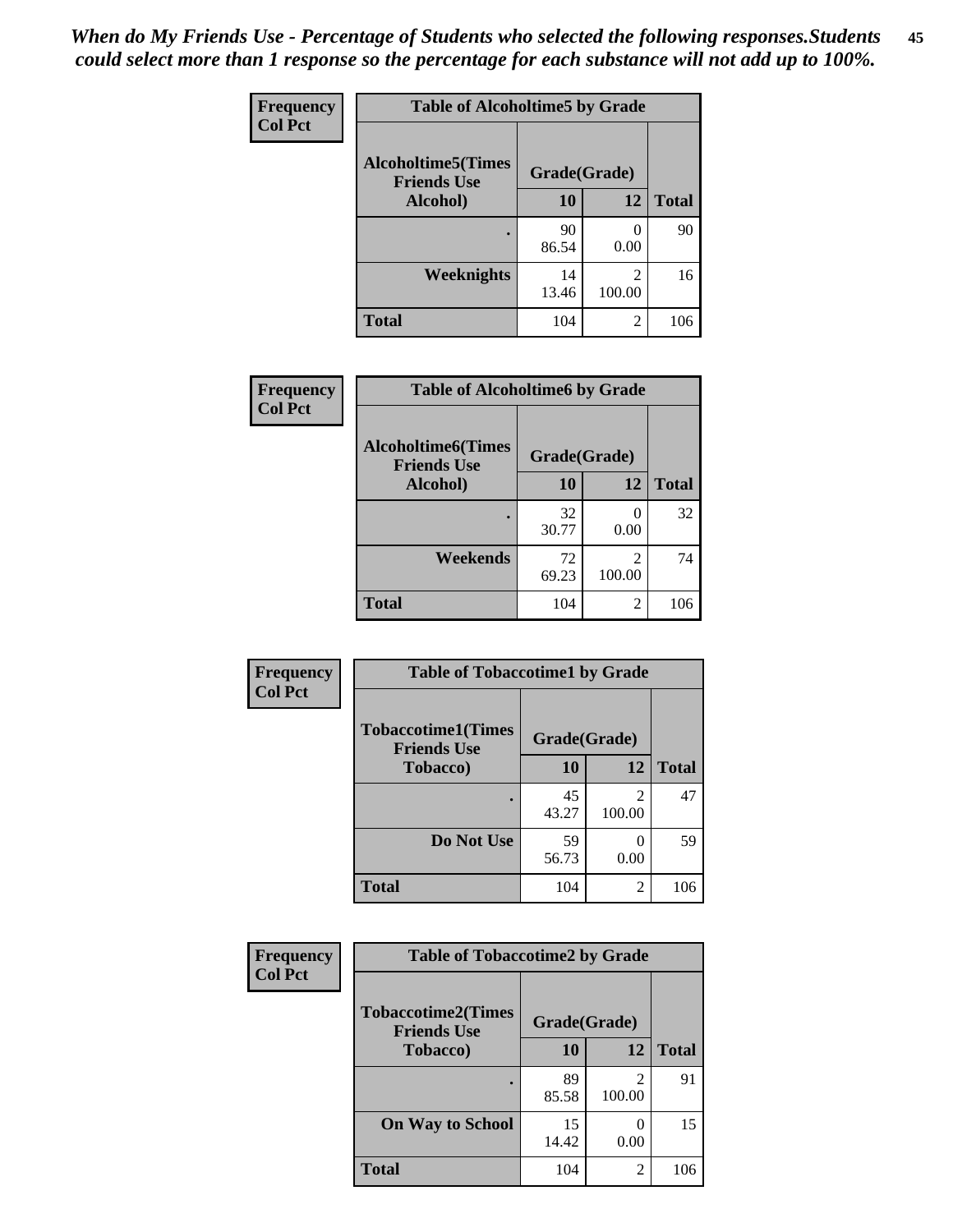| <b>Frequency</b> | <b>Table of Tobaccotime3 by Grade</b>           |              |                          |              |  |
|------------------|-------------------------------------------------|--------------|--------------------------|--------------|--|
| <b>Col Pct</b>   | <b>Tobaccotime3(Times</b><br><b>Friends Use</b> | Grade(Grade) |                          |              |  |
|                  | <b>Tobacco</b> )                                | 10           | 12                       | <b>Total</b> |  |
|                  |                                                 | 96<br>92.31  | $\mathfrak{D}$<br>100.00 | 98           |  |
|                  | <b>During School</b>                            | 8<br>7.69    | 0.00                     | 8            |  |
|                  | <b>Total</b>                                    | 104          | 2                        | 106          |  |

| <b>Frequency</b><br><b>Col Pct</b> | <b>Table of Tobaccotime4 by Grade</b> |              |                          |              |  |
|------------------------------------|---------------------------------------|--------------|--------------------------|--------------|--|
|                                    | <b>Tobaccotime4(Times</b>             | Grade(Grade) |                          |              |  |
|                                    | <b>Friends Use Tobacco)</b>           | 10           | 12                       | <b>Total</b> |  |
|                                    |                                       | 97<br>93.27  | 100.00                   | 99           |  |
|                                    | <b>On Way Home From School</b>        | 6.73         | 0.00                     |              |  |
|                                    | <b>Total</b>                          | 104          | $\overline{\mathcal{L}}$ | 106          |  |

| Frequency      | <b>Table of Tobaccotime5 by Grade</b>           |              |        |              |
|----------------|-------------------------------------------------|--------------|--------|--------------|
| <b>Col Pct</b> | <b>Tobaccotime5(Times</b><br><b>Friends Use</b> | Grade(Grade) |        |              |
|                | <b>Tobacco</b> )                                | 10           | 12     | <b>Total</b> |
|                |                                                 | 79<br>75.96  | 0.00   | 79           |
|                | Weeknights                                      | 25<br>24.04  | 100.00 | 27           |
|                | <b>Total</b>                                    | 104          | 2      | 106          |

| <b>Frequency</b> | <b>Table of Tobaccotime6 by Grade</b>           |              |                |              |
|------------------|-------------------------------------------------|--------------|----------------|--------------|
| <b>Col Pct</b>   | <b>Tobaccotime6(Times</b><br><b>Friends Use</b> | Grade(Grade) |                |              |
|                  | <b>Tobacco</b> )                                | 10           | 12             | <b>Total</b> |
|                  | ٠                                               | 63<br>60.58  | 0.00           | 63           |
|                  | Weekends                                        | 41<br>39.42  | 2<br>100.00    | 43           |
|                  | <b>Total</b>                                    | 104          | $\overline{c}$ | 106          |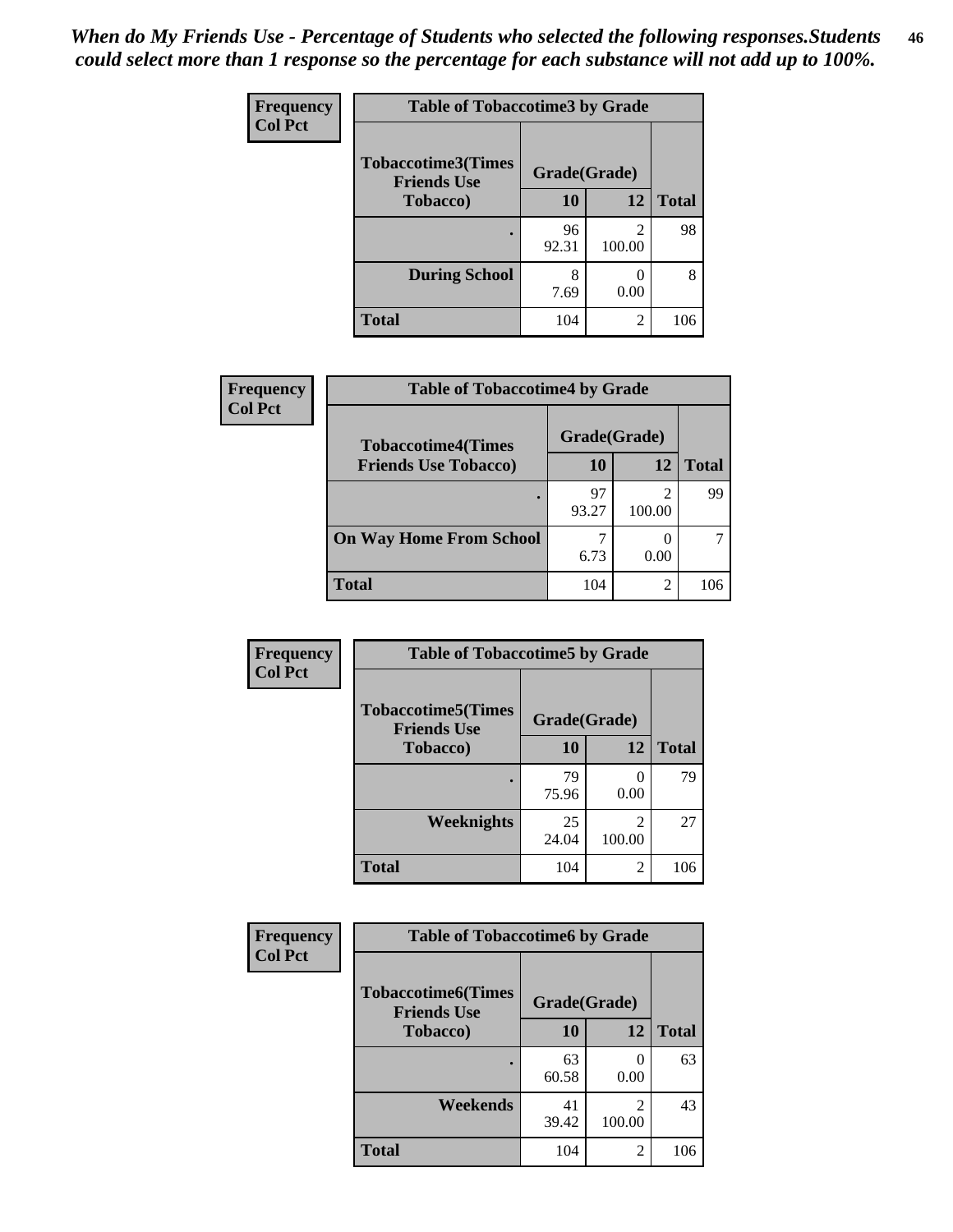| <b>Frequency</b><br><b>Col Pct</b> | <b>Table of Marijuanatime1 by Grade</b>           |              |                          |              |
|------------------------------------|---------------------------------------------------|--------------|--------------------------|--------------|
|                                    | <b>Marijuanatime1(Times</b><br><b>Friends Use</b> | Grade(Grade) |                          |              |
|                                    | Marijuana)                                        | 10           | 12                       | <b>Total</b> |
|                                    |                                                   | 55<br>52.88  | $\mathfrak{D}$<br>100.00 | 57           |
|                                    | Do Not Use                                        | 49<br>47.12  | 0.00                     | 49           |
|                                    | <b>Total</b>                                      | 104          | 2                        | 106          |

| Frequency      | <b>Table of Marijuanatime2 by Grade</b>           |              |                                       |              |  |  |
|----------------|---------------------------------------------------|--------------|---------------------------------------|--------------|--|--|
| <b>Col Pct</b> | <b>Marijuanatime2(Times</b><br><b>Friends Use</b> | Grade(Grade) |                                       |              |  |  |
|                | Marijuana)                                        | 10           | 12                                    | <b>Total</b> |  |  |
|                |                                                   | 90<br>86.54  | $\mathcal{D}_{\mathcal{L}}$<br>100.00 | 92           |  |  |
|                | <b>On Way to School</b>                           | 14<br>13.46  | 0<br>0.00                             | 14           |  |  |
|                | <b>Total</b>                                      | 104          | $\mathfrak{D}$                        | 106          |  |  |

| Frequency<br><b>Col Pct</b> |                                            | <b>Table of Marijuanatime3 by Grade</b> |                |              |  |  |
|-----------------------------|--------------------------------------------|-----------------------------------------|----------------|--------------|--|--|
|                             | Marijuanatime3(Times<br><b>Friends Use</b> | Grade(Grade)                            |                |              |  |  |
|                             | Marijuana)                                 | 10                                      | 12             | <b>Total</b> |  |  |
|                             |                                            | 95<br>91.35                             | 2<br>100.00    | 97           |  |  |
|                             | <b>During School</b>                       | q<br>8.65                               | 0.00           | 9            |  |  |
|                             | Total                                      | 104                                     | $\overline{c}$ | 106          |  |  |

| <b>Frequency</b><br><b>Col Pct</b> | <b>Table of Marijuanatime4 by Grade</b> |              |        |              |  |
|------------------------------------|-----------------------------------------|--------------|--------|--------------|--|
|                                    | <b>Marijuanatime4(Times</b>             | Grade(Grade) |        |              |  |
|                                    | <b>Friends Use Marijuana</b> )          | 10           | 12     | <b>Total</b> |  |
|                                    |                                         | 83<br>79.81  | 100.00 | 85           |  |
|                                    | <b>On Way Home From School</b>          | 21<br>20.19  | 0.00   | 21           |  |
|                                    | <b>Total</b>                            | 104          | 2      | 106          |  |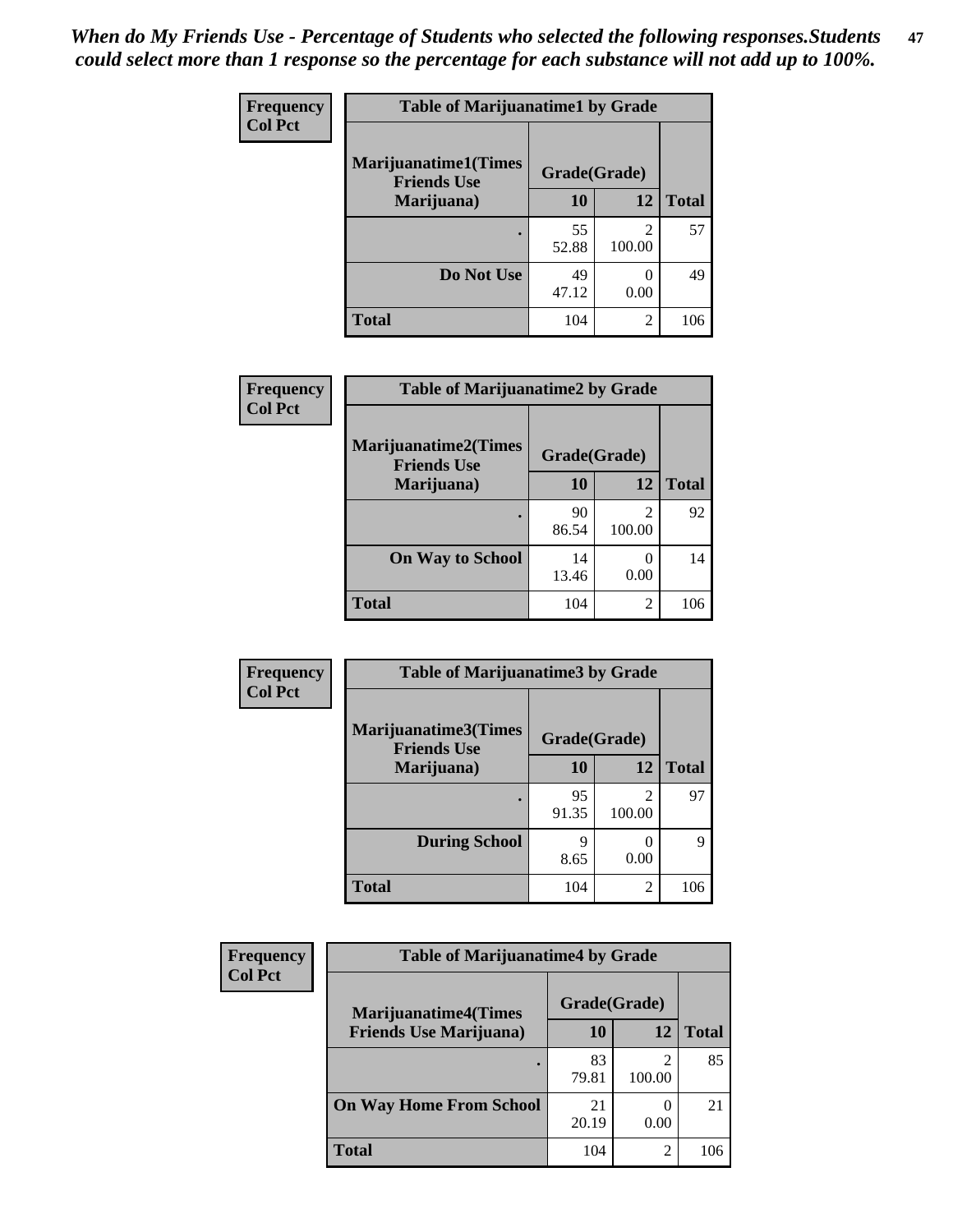| Frequency      | <b>Table of Marijuanatime5 by Grade</b>            |              |             |              |  |
|----------------|----------------------------------------------------|--------------|-------------|--------------|--|
| <b>Col Pct</b> | <b>Marijuanatime5</b> (Times<br><b>Friends Use</b> | Grade(Grade) |             |              |  |
|                | Marijuana)                                         | 10           | 12          | <b>Total</b> |  |
|                |                                                    | 72<br>69.23  | 0<br>0.00   | 72           |  |
|                | <b>Weeknights</b>                                  | 32<br>30.77  | 2<br>100.00 | 34           |  |
|                | <b>Total</b>                                       | 104          | 2           | 106          |  |

| Frequency      | <b>Table of Marijuanatime6 by Grade</b>    |              |                          |              |  |
|----------------|--------------------------------------------|--------------|--------------------------|--------------|--|
| <b>Col Pct</b> | Marijuanatime6(Times<br><b>Friends Use</b> | Grade(Grade) |                          |              |  |
|                | Marijuana)                                 | 10           | 12                       | <b>Total</b> |  |
|                |                                            | 46<br>44.23  | 0<br>0.00                | 46           |  |
|                | Weekends                                   | 58<br>55.77  | $\mathfrak{D}$<br>100.00 | 60           |  |
|                | <b>Total</b>                               | 104          | 2                        | 106          |  |

| Frequency      | <b>Table of Otherdrugtime1 by Grade</b>                 |              |                |              |
|----------------|---------------------------------------------------------|--------------|----------------|--------------|
| <b>Col Pct</b> | <b>Otherdrugtime1(Times</b><br><b>Friends Use Other</b> | Grade(Grade) |                |              |
|                | <b>Illegal Drugs</b> )                                  | 10           | 12             | <b>Total</b> |
|                |                                                         | 37<br>35.58  | 50.00          | 38           |
|                | Do Not Use                                              | 67<br>64.42  | 50.00          | 68           |
|                | Total                                                   | 104          | $\overline{c}$ | 106          |

| Frequency      | <b>Table of Otherdrugtime2 by Grade</b>                 |              |                          |              |
|----------------|---------------------------------------------------------|--------------|--------------------------|--------------|
| <b>Col Pct</b> | <b>Otherdrugtime2(Times</b><br><b>Friends Use Other</b> | Grade(Grade) |                          |              |
|                | <b>Illegal Drugs</b> )                                  | 10           | 12                       | <b>Total</b> |
|                |                                                         | 96<br>92.31  | $\mathfrak{D}$<br>100.00 | 98           |
|                | <b>On Way to School</b>                                 | 8<br>7.69    | 0.00                     | 8            |
|                | Total                                                   | 104          | $\overline{2}$           | 106          |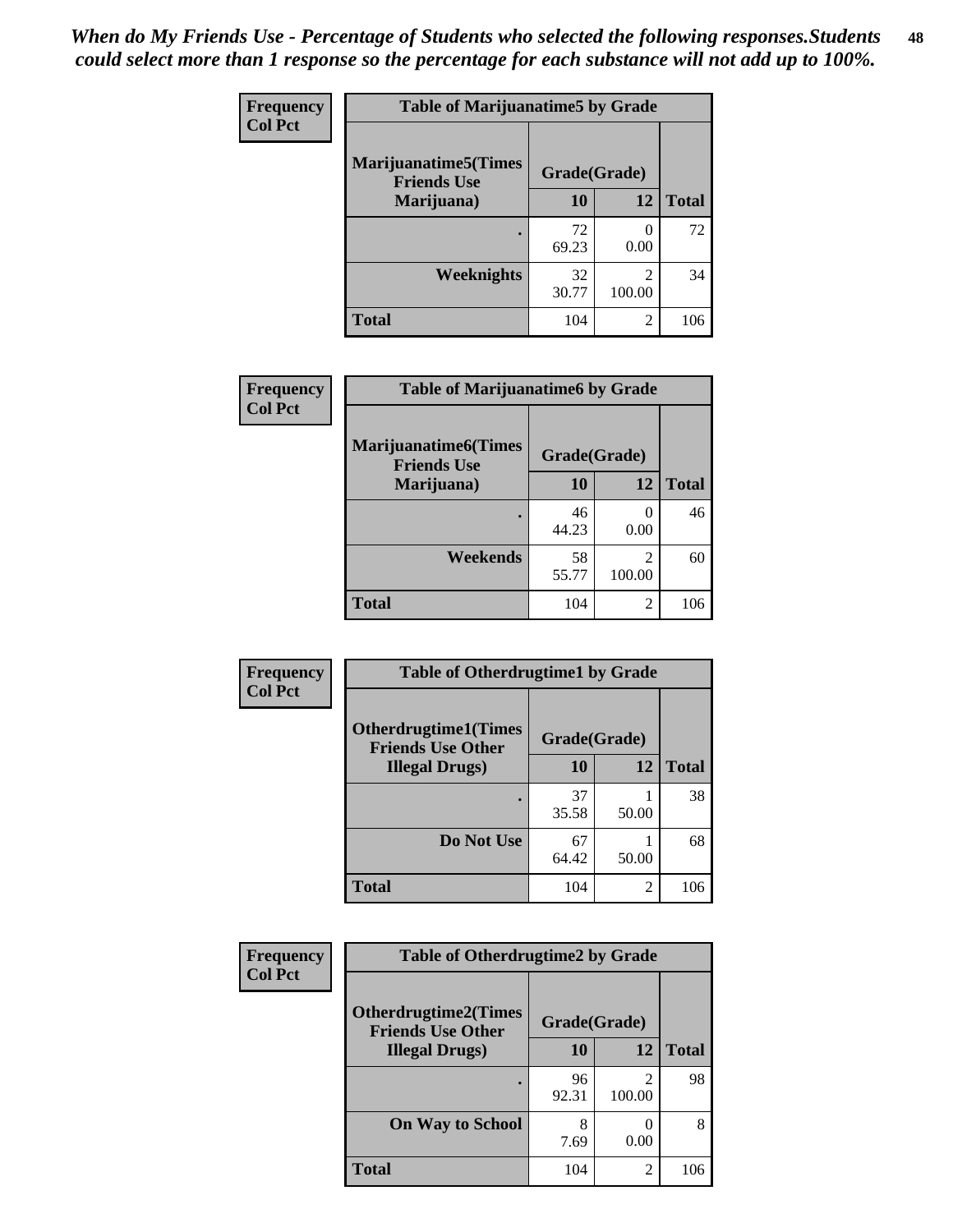| <b>Frequency</b> | <b>Table of Otherdrugtime3 by Grade</b>          |              |                |              |  |
|------------------|--------------------------------------------------|--------------|----------------|--------------|--|
| <b>Col Pct</b>   | Otherdrugtime3(Times<br><b>Friends Use Other</b> | Grade(Grade) |                |              |  |
|                  | <b>Illegal Drugs</b> )                           | 10           | 12             | <b>Total</b> |  |
|                  |                                                  | 100<br>96.15 | 2<br>100.00    | 102          |  |
|                  | <b>During School</b>                             | 4<br>3.85    | O<br>0.00      | 4            |  |
|                  | <b>Total</b>                                     | 104          | $\overline{c}$ | 106          |  |

| Frequency      | <b>Table of Otherdrugtime4 by Grade</b>                         |              |                                                                                                                                                                 |              |  |
|----------------|-----------------------------------------------------------------|--------------|-----------------------------------------------------------------------------------------------------------------------------------------------------------------|--------------|--|
| <b>Col Pct</b> | <b>Otherdrugtime4(Times</b><br><b>Friends Use Other Illegal</b> | Grade(Grade) |                                                                                                                                                                 |              |  |
|                | Drugs)                                                          | 10           | 12                                                                                                                                                              | <b>Total</b> |  |
|                | $\bullet$                                                       | 95<br>91.35  | 100.00                                                                                                                                                          | 97           |  |
|                | <b>On Way Home From School</b>                                  | 9<br>8.65    | 0.00                                                                                                                                                            | Q            |  |
|                | Total                                                           | 104          | $\mathcal{D}_{\mathcal{A}}^{\mathcal{A}}(\mathcal{A})=\mathcal{D}_{\mathcal{A}}^{\mathcal{A}}(\mathcal{A})\mathcal{D}_{\mathcal{A}}^{\mathcal{A}}(\mathcal{A})$ | 106          |  |

| <b>Frequency</b> | <b>Table of Otherdrugtime5 by Grade</b>                  |              |       |              |
|------------------|----------------------------------------------------------|--------------|-------|--------------|
| <b>Col Pct</b>   | <b>Otherdrugtime5</b> (Times<br><b>Friends Use Other</b> | Grade(Grade) |       |              |
|                  | <b>Illegal Drugs</b> )                                   | 10           | 12    | <b>Total</b> |
|                  |                                                          | 89<br>85.58  | 50.00 | 90           |
|                  | Weeknights                                               | 15<br>14.42  | 50.00 | 16           |
|                  | Total                                                    | 104          | 2     | 106          |

| Frequency      | <b>Table of Otherdrugtime6 by Grade</b>                 |              |                |              |
|----------------|---------------------------------------------------------|--------------|----------------|--------------|
| <b>Col Pct</b> | <b>Otherdrugtime6(Times</b><br><b>Friends Use Other</b> | Grade(Grade) |                |              |
|                | <b>Illegal Drugs</b> )                                  | 10           | 12             | <b>Total</b> |
|                |                                                         | 66<br>63.46  | 50.00          | 67           |
|                | Weekends                                                | 38<br>36.54  | 50.00          | 39           |
|                | <b>Total</b>                                            | 104          | $\overline{2}$ | 106          |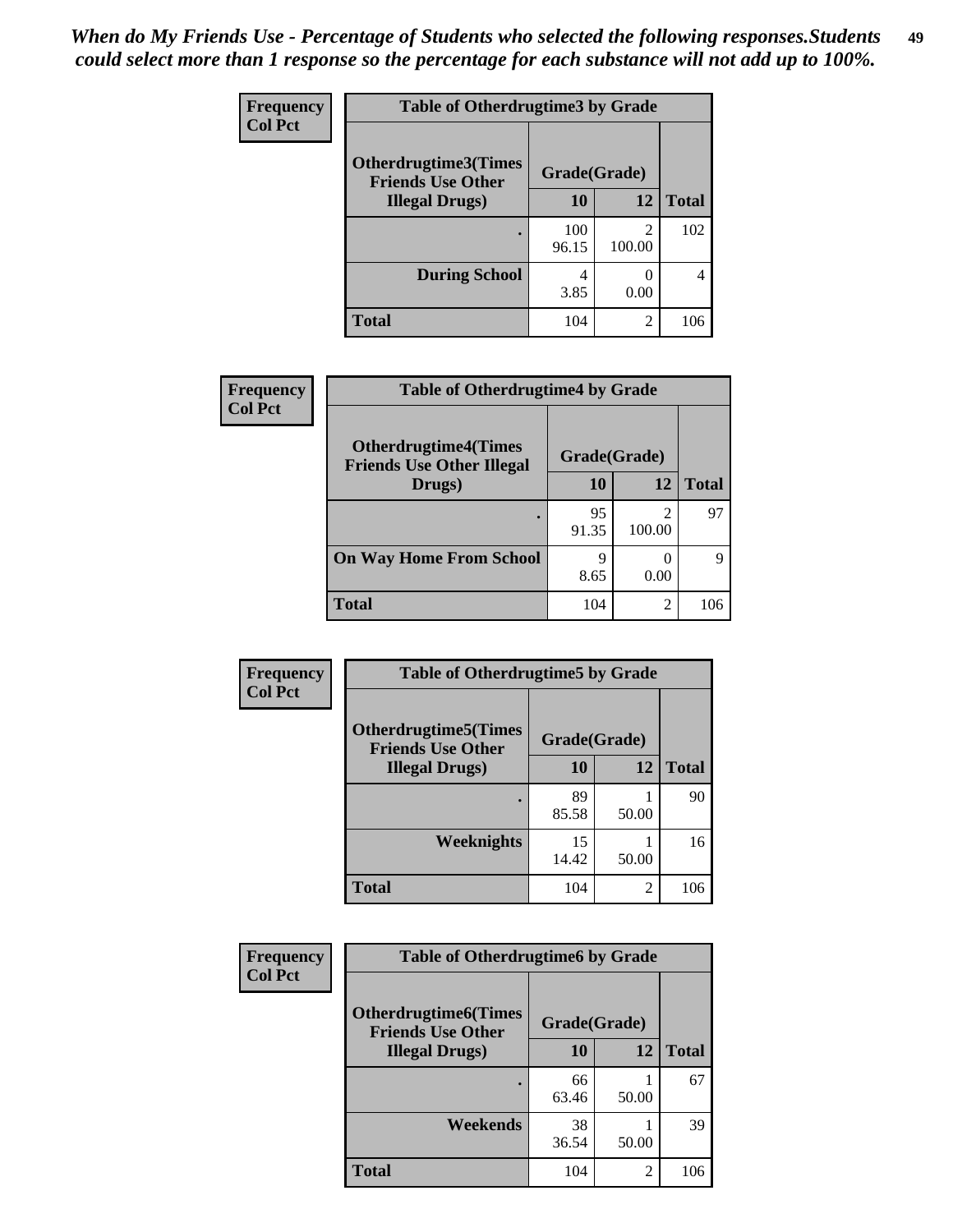| Frequency      | <b>Table of Educationalcohol by Grade</b>                                                                  |              |                |              |
|----------------|------------------------------------------------------------------------------------------------------------|--------------|----------------|--------------|
| <b>Col Pct</b> | Educationalcohol(I<br>have been taught<br>about alcohol,<br>tobacco,<br>and other drugs<br>within the last | Grade(Grade) |                |              |
|                | year at school)                                                                                            | 10           | 12             | <b>Total</b> |
|                | <b>Yes</b>                                                                                                 | 70<br>67.31  | 50.00          | 71           |
|                | N <sub>0</sub>                                                                                             | 34<br>32.69  | 50.00          | 35           |
|                | <b>Total</b>                                                                                               | 104          | $\mathfrak{D}$ | 106          |

| Frequency      | <b>Table of Eversmoked by Grade</b> |              |       |              |  |
|----------------|-------------------------------------|--------------|-------|--------------|--|
| <b>Col Pct</b> | Eversmoked(I<br>have smoked         | Grade(Grade) |       |              |  |
|                | a cigarette)                        | 10<br>12     |       | <b>Total</b> |  |
|                | Yes                                 | 12<br>11.54  | 50.00 | 13           |  |
|                | N <sub>0</sub>                      | 92<br>88.46  | 50.00 | 93           |  |
|                | <b>Total</b>                        | 104          | 2     | 106          |  |

| Frequency      | <b>Table of Drovedrinking by Grade</b>                                                                              |                    |                          |              |
|----------------|---------------------------------------------------------------------------------------------------------------------|--------------------|--------------------------|--------------|
| <b>Col Pct</b> | Drovedrinking(In<br>the past 30 days I<br>have driven a car<br>or other vehicle<br>while I was<br>drinking alcohol) | Grade(Grade)<br>10 | 12                       | <b>Total</b> |
|                | <b>Yes</b>                                                                                                          | 0.96               | 0<br>0.00                |              |
|                | N <sub>0</sub>                                                                                                      | 103<br>99.04       | $\mathfrak{D}$<br>100.00 | 105          |
|                | <b>Total</b>                                                                                                        | 104                | $\mathfrak{D}$           | 106          |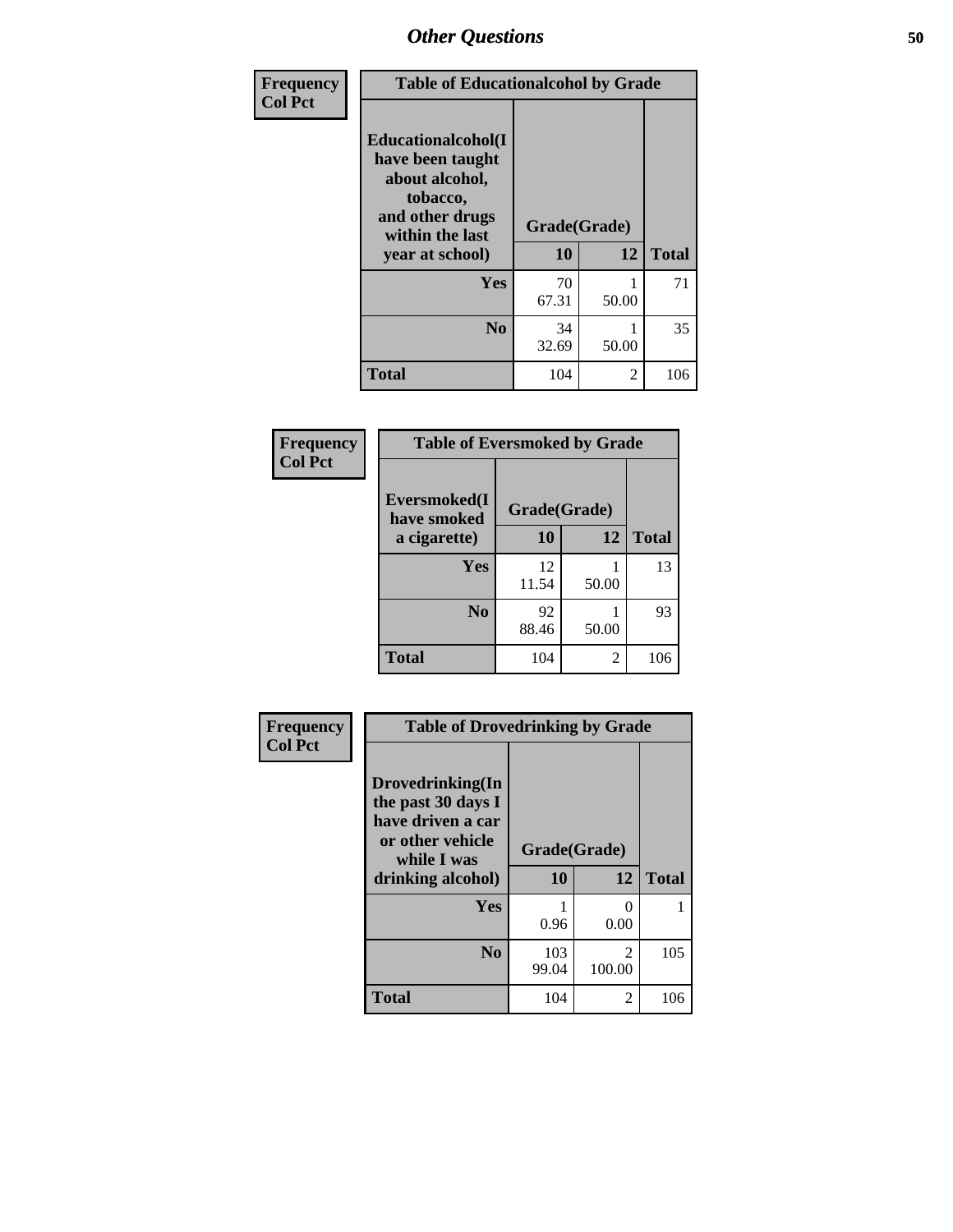| Frequency<br><b>Col Pct</b> | <b>Table of Rodedrinking by Grade</b>                                                                                  |                    |                          |              |
|-----------------------------|------------------------------------------------------------------------------------------------------------------------|--------------------|--------------------------|--------------|
|                             | Rodedrinking(In<br>the past 30 days<br>I have ridden in<br>a car with a<br>driver who had<br>been drinking<br>alcohol) | Grade(Grade)<br>10 | 12                       | <b>Total</b> |
|                             | <b>Yes</b>                                                                                                             | 11<br>10.58        | 0<br>0.00                | 11           |
|                             | N <sub>0</sub>                                                                                                         | 93<br>89.42        | $\mathfrak{D}$<br>100.00 | 95           |
|                             | <b>Total</b>                                                                                                           | 104                | 2                        | 106          |

#### **Frequency Col Pct**

| <b>Table of Drugsschool by Grade</b>                                                                                      |              |       |              |
|---------------------------------------------------------------------------------------------------------------------------|--------------|-------|--------------|
| <b>Drugsschool</b> (During<br>the past 12 months,<br>I have been offered,<br>sold,<br>or given illegal<br>drugs on school | Grade(Grade) |       |              |
| property)                                                                                                                 | 10           | 12    | <b>Total</b> |
| Yes                                                                                                                       | 32<br>30.77  | 50.00 | 33           |
| N <sub>0</sub>                                                                                                            | 72<br>69.23  | 50.00 | 73           |
| Total                                                                                                                     | 104          | 2     | 106          |

| Frequency      | <b>Table of Helpbullied by Grade</b>                                   |                    |                          |              |
|----------------|------------------------------------------------------------------------|--------------------|--------------------------|--------------|
| <b>Col Pct</b> | $Helpb$ ullied $(I$<br>would help<br>someone who was<br>being bullied) | Grade(Grade)<br>10 | 12                       | <b>Total</b> |
|                |                                                                        |                    |                          |              |
|                | <b>Strongly Agree</b>                                                  | 34<br>32.69        | $\mathfrak{D}$<br>100.00 | 36           |
|                | <b>Somewhat Agree</b>                                                  | 54<br>51.92        | 0<br>0.00                | 54           |
|                | <b>Somewhat Disagree</b>                                               | 12<br>11.54        | 0<br>0.00                | 12           |
|                | <b>Strongly Disagree</b>                                               | 4<br>3.85          | 0<br>0.00                | 4            |
|                | Total                                                                  | 104                | 2                        | 106          |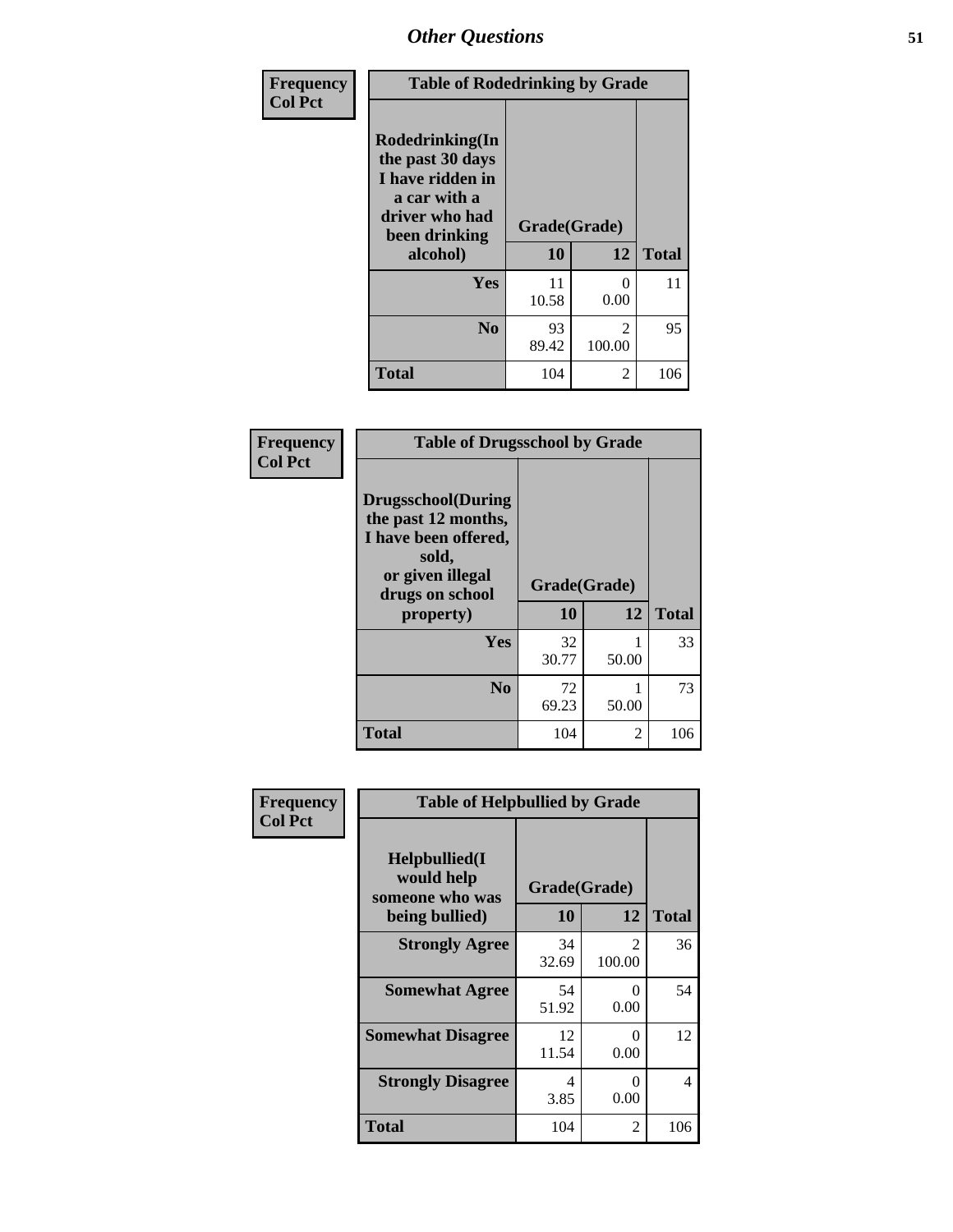*Other Questions* **52**

| Frequency      | <b>Table of Grade by Bingedrinking</b> |                                                                                                                             |                  |                      |           |           |                |
|----------------|----------------------------------------|-----------------------------------------------------------------------------------------------------------------------------|------------------|----------------------|-----------|-----------|----------------|
| <b>Row Pct</b> |                                        | <b>Bingedrinking</b> (I have drunk<br>five or more drinks of alcohol<br>at one sitting during the last<br>$30 \text{ days}$ |                  |                      |           |           |                |
|                |                                        | $\bf{0}$                                                                                                                    | 1 or<br>2        | 3 <sub>to</sub><br>5 | 6 to<br>9 | All<br>30 |                |
|                | Grade(Grade)                           | Days                                                                                                                        | days             | days                 | days      | days      | <b>Total</b>   |
|                | 10                                     | 98<br>94.23                                                                                                                 | 3<br>2.88        | 0.96                 | 0.96      | 0.96      | 104            |
|                | 12                                     | 50.00                                                                                                                       | $\Omega$<br>0.00 | 50.00                | ∩<br>0.00 | ∩<br>0.00 | $\mathfrak{D}$ |
|                | Total                                  | 99                                                                                                                          | 3                | $\overline{2}$       | 1         |           | 106            |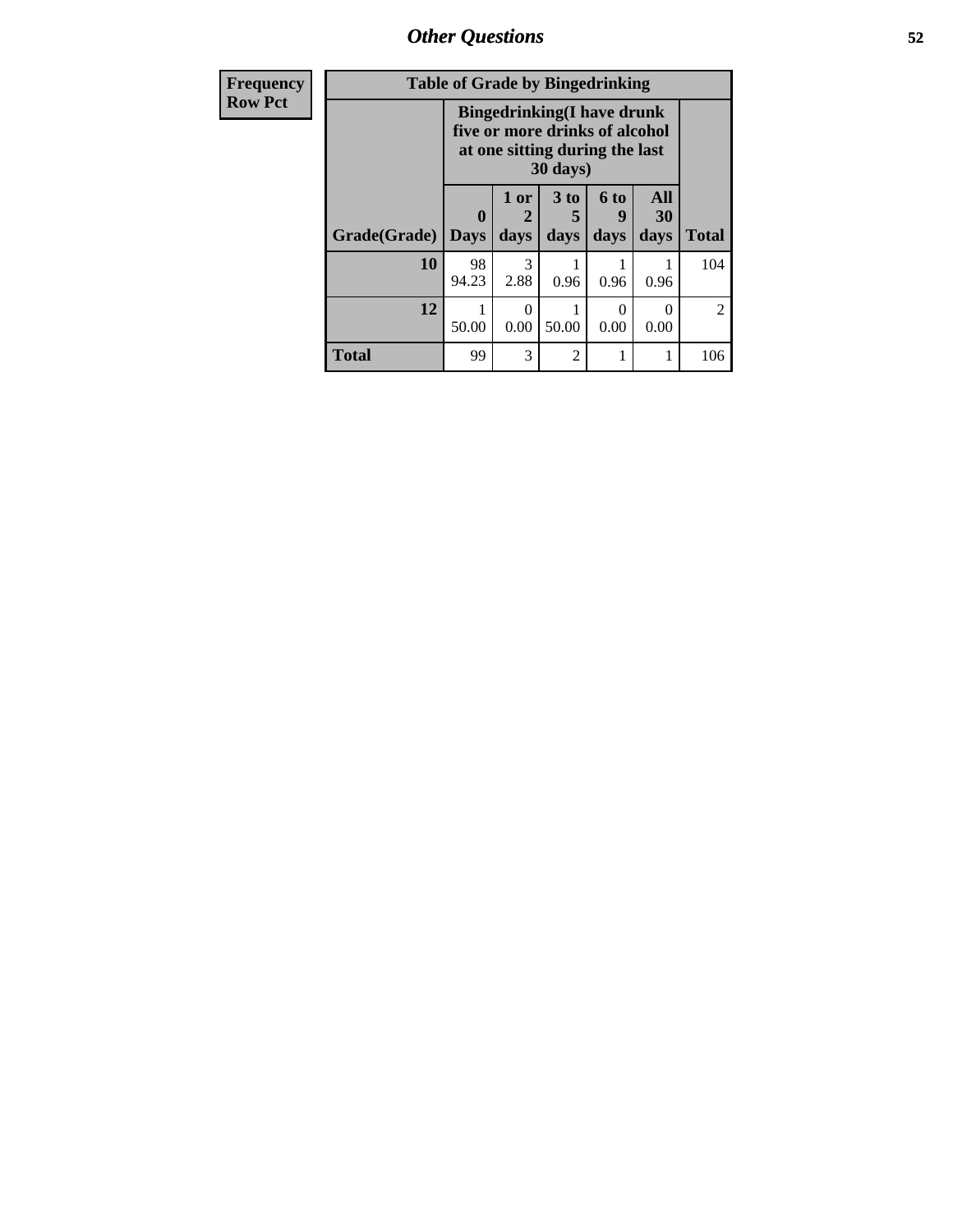### *Nutrition* **53**

| <b>Frequency</b> |
|------------------|
| <b>Row Pct</b>   |

| <b>Table of Grade by Dairy</b> |                                                                                                                                      |                                                                 |             |           |     |  |
|--------------------------------|--------------------------------------------------------------------------------------------------------------------------------------|-----------------------------------------------------------------|-------------|-----------|-----|--|
|                                |                                                                                                                                      | Dairy (I eat at least 3 servings of dairy<br>products each day) |             |           |     |  |
| Grade(Grade)                   | Somewhat  <br><b>Strongly</b><br><b>Somewhat</b><br><b>Strongly</b><br><b>Disagree</b><br>Disagree<br>Agree<br><b>Total</b><br>Agree |                                                                 |             |           |     |  |
| 10                             | 36<br>34.62                                                                                                                          | 47<br>45.19                                                     | 18<br>17.31 | 3<br>2.88 | 104 |  |
| 12                             | 50.00                                                                                                                                | 50.00                                                           | 0<br>0.00   | 0<br>0.00 |     |  |
| <b>Total</b>                   | 37                                                                                                                                   | 48                                                              | 18          | 3         | 106 |  |

| <b>Frequency</b> |
|------------------|
| <b>Row Pct</b>   |

| y | <b>Table of Grade by Fruitveg</b> |                          |                                                                          |                                   |                                    |                |  |
|---|-----------------------------------|--------------------------|--------------------------------------------------------------------------|-----------------------------------|------------------------------------|----------------|--|
|   |                                   |                          | Fruitveg(I eat at least 5 servings of fruits<br>and vegetables each day) |                                   |                                    |                |  |
|   | Grade(Grade)                      | <b>Strongly</b><br>Agree | Agree                                                                    | Somewhat   Somewhat  <br>Disagree | <b>Strongly</b><br><b>Disagree</b> | <b>Total</b>   |  |
|   | 10                                | 18<br>17.31              | 52<br>50.00                                                              | 29<br>27.88                       | 4.81                               | 104            |  |
|   | 12                                | 50.00                    | 50.00                                                                    | 0.00                              | 0.00                               | $\mathfrak{D}$ |  |
|   | <b>Total</b>                      | 19                       | 53                                                                       | 29                                | 5                                  | 106            |  |

| <b>Frequency</b> | <b>Table of Grade by Cafeteriahealthy</b> |                          |                                                                       |                                      |                                    |              |  |  |  |
|------------------|-------------------------------------------|--------------------------|-----------------------------------------------------------------------|--------------------------------------|------------------------------------|--------------|--|--|--|
| <b>Row Pct</b>   |                                           |                          | Cafeteriahealthy (School meals in my<br>school cafeteria are healthy) |                                      |                                    |              |  |  |  |
|                  | Grade(Grade)                              | <b>Strongly</b><br>Agree | Agree                                                                 | Somewhat Somewhat<br><b>Disagree</b> | <b>Strongly</b><br><b>Disagree</b> | <b>Total</b> |  |  |  |
|                  | 10                                        | 3<br>2.88                | 20<br>19.23                                                           | 46<br>44.23                          | 35<br>33.65                        | 104          |  |  |  |
|                  | 12                                        | 0.00                     | 0.00                                                                  | 0.00                                 | 100.00                             | 2            |  |  |  |
|                  | <b>Total</b>                              | 3                        | 20                                                                    | 46                                   | 37                                 | 106          |  |  |  |

| <b>Frequency</b> |
|------------------|
| <b>Row Pct</b>   |

| <b>Table of Grade by Cafeterianutrition</b> |                                                                                                                              |                                                                                           |             |             |     |  |  |
|---------------------------------------------|------------------------------------------------------------------------------------------------------------------------------|-------------------------------------------------------------------------------------------|-------------|-------------|-----|--|--|
|                                             |                                                                                                                              | <b>Cafeterianutrition</b> (Facts about nutrition<br>are available in my school cafeteria) |             |             |     |  |  |
| Grade(Grade)                                | Somewhat   Somewhat  <br><b>Strongly</b><br><b>Strongly</b><br><b>Disagree</b><br><b>Total</b><br>Agree<br>Disagree<br>Agree |                                                                                           |             |             |     |  |  |
| 10                                          | 13<br>12.50                                                                                                                  | 37<br>35.58                                                                               | 33<br>31.73 | 21<br>20.19 | 104 |  |  |
| 12                                          | 0<br>0.00                                                                                                                    | 50.00                                                                                     | 50.00       | 0.00        | 2   |  |  |
| <b>Total</b>                                | 13                                                                                                                           | 38                                                                                        | 34          | 21          | 106 |  |  |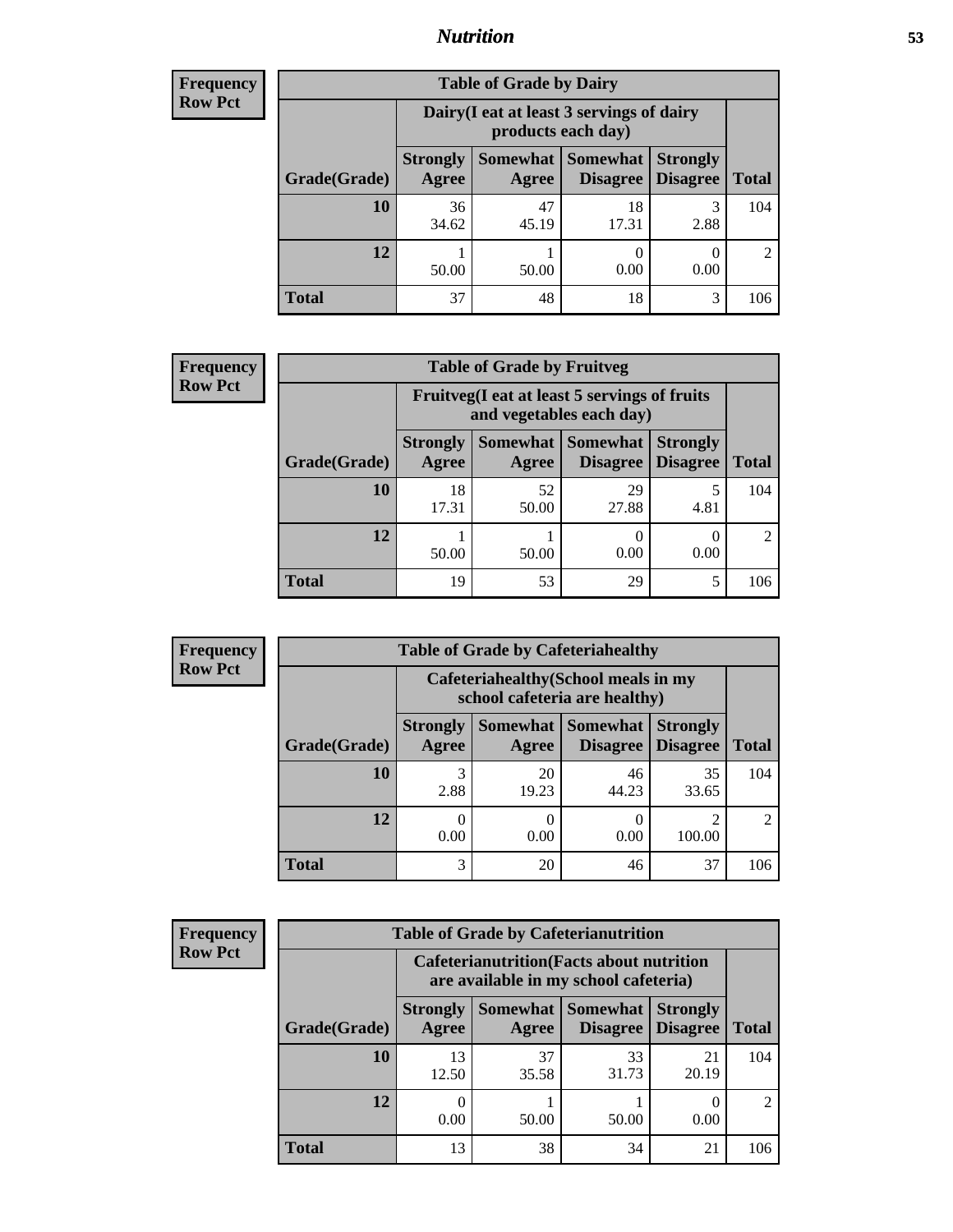### *Nutrition* **54**

| <b>Frequency</b> |
|------------------|
| Row Pct          |

| <b>Table of Grade by Schoollunch</b> |                                                                                                                                      |             |            |             |     |  |  |
|--------------------------------------|--------------------------------------------------------------------------------------------------------------------------------------|-------------|------------|-------------|-----|--|--|
|                                      | Schoollunch(I eat school lunch three or<br>more times per week)                                                                      |             |            |             |     |  |  |
| Grade(Grade)                         | Somewhat  <br><b>Strongly</b><br><b>Somewhat</b><br><b>Strongly</b><br><b>Disagree</b><br>Disagree<br><b>Total</b><br>Agree<br>Agree |             |            |             |     |  |  |
| 10                                   | 41<br>39.42                                                                                                                          | 21<br>20.19 | 10<br>9.62 | 32<br>30.77 | 104 |  |  |
| 12                                   | 50.00                                                                                                                                | 0.00        | 50.00      | 0.00        |     |  |  |
| <b>Total</b>                         | 42                                                                                                                                   | 21          | 11         | 32          | 106 |  |  |

| <b>Frequency</b> |
|------------------|
| <b>Row Pct</b>   |

| $\mathbf{y}$ | <b>Table of Grade by Foodchoices</b> |                                                                     |             |                     |                                        |              |  |
|--------------|--------------------------------------|---------------------------------------------------------------------|-------------|---------------------|----------------------------------------|--------------|--|
|              |                                      | Foodchoices (I make healthy food choices in<br>my school cafeteria) |             |                     |                                        |              |  |
|              | Grade(Grade)                         | <b>Strongly</b><br><b>Agree</b>                                     | Agree       | Somewhat   Somewhat | <b>Strongly</b><br>Disagree   Disagree | <b>Total</b> |  |
|              | 10                                   | 17<br>16.35                                                         | 35<br>33.65 | 34<br>32.69         | 18<br>17.31                            | 104          |  |
|              | 12                                   | 0.00                                                                | 50.00       | 50.00               | 0.00                                   |              |  |
|              | <b>Total</b>                         | 17                                                                  | 36          | 35                  | 18                                     | 106          |  |

| <b>Frequency</b> | <b>Table of Grade by Wholewheat</b> |                                                                                                             |                     |                 |                                        |              |  |  |
|------------------|-------------------------------------|-------------------------------------------------------------------------------------------------------------|---------------------|-----------------|----------------------------------------|--------------|--|--|
| <b>Row Pct</b>   |                                     | Wholewheat (There are whole wheat and<br>multigrain breads and cereals available in<br>my school cafeteria) |                     |                 |                                        |              |  |  |
|                  | Grade(Grade)                        | <b>Strongly</b><br>Agree                                                                                    | Somewhat  <br>Agree | <b>Somewhat</b> | <b>Strongly</b><br>Disagree   Disagree | <b>Total</b> |  |  |
|                  | 10                                  | 14<br>13.46                                                                                                 | 44<br>42.31         | 29<br>27.88     | 17<br>16.35                            | 104          |  |  |
|                  | 12                                  | 0.00                                                                                                        | $\theta$<br>0.00    | ി<br>100.00     | $\theta$<br>0.00                       | 2            |  |  |
|                  | <b>Total</b>                        | 14                                                                                                          | 44                  | 31              | 17                                     | 106          |  |  |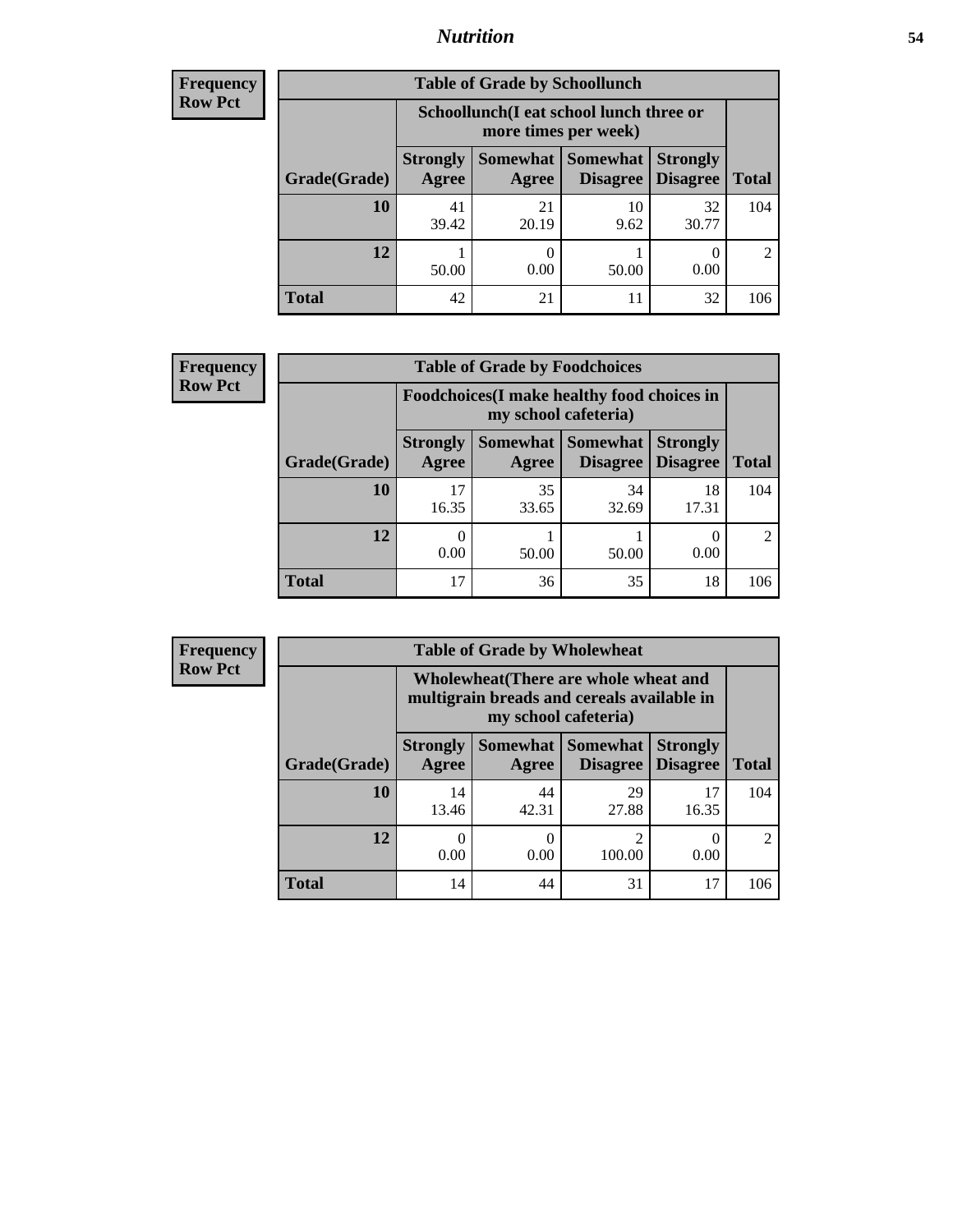### *Nutrition* **55**

**Frequency Row Pct**

| <b>Table of Grade by Healthyvending</b> |                                                                                                                                               |                          |                                    |                                    |                             |  |  |
|-----------------------------------------|-----------------------------------------------------------------------------------------------------------------------------------------------|--------------------------|------------------------------------|------------------------------------|-----------------------------|--|--|
|                                         | Healthyvending (If only healthy snacks and<br>beverages were available in the vending<br>machines during the school day,<br>I would buy them) |                          |                                    |                                    |                             |  |  |
| Grade(Grade)                            | <b>Strongly</b><br>Agree                                                                                                                      | <b>Somewhat</b><br>Agree | <b>Somewhat</b><br><b>Disagree</b> | <b>Strongly</b><br><b>Disagree</b> | <b>Total</b>                |  |  |
| 10                                      | 19<br>18.27                                                                                                                                   | 33<br>31.73              | 22<br>21.15                        | 30<br>28.85                        | 104                         |  |  |
| 12                                      | 0<br>0.00                                                                                                                                     | 50.00                    | 0<br>0.00                          | 50.00                              | $\mathcal{D}_{\mathcal{L}}$ |  |  |
| Total                                   | 19                                                                                                                                            | 34                       | 22                                 | 31                                 | 106                         |  |  |

**Frequency Row Pct**

| <b>Table of Grade by Schoolbreakfast</b> |                                                                                                                                         |             |                                        |                                    |                             |  |  |
|------------------------------------------|-----------------------------------------------------------------------------------------------------------------------------------------|-------------|----------------------------------------|------------------------------------|-----------------------------|--|--|
|                                          | Schoolbreakfast (If breakfast were<br>available at school,<br>but outside the cafeteria,<br>I would eat breakfast at school more often) |             |                                        |                                    |                             |  |  |
| Grade(Grade)                             | <b>Strongly</b><br>Agree                                                                                                                | Agree       | Somewhat   Somewhat<br><b>Disagree</b> | <b>Strongly</b><br><b>Disagree</b> | <b>Total</b>                |  |  |
| 10                                       | 29<br>27.88                                                                                                                             | 32<br>30.77 | 21<br>20.19                            | 22<br>21.15                        | 104                         |  |  |
| 12                                       | 50.00                                                                                                                                   | 0.00        | 50.00                                  | $\Omega$<br>0.00                   | $\mathcal{D}_{\mathcal{A}}$ |  |  |
| <b>Total</b>                             | 30                                                                                                                                      | 32          | 22                                     | 22                                 | 106                         |  |  |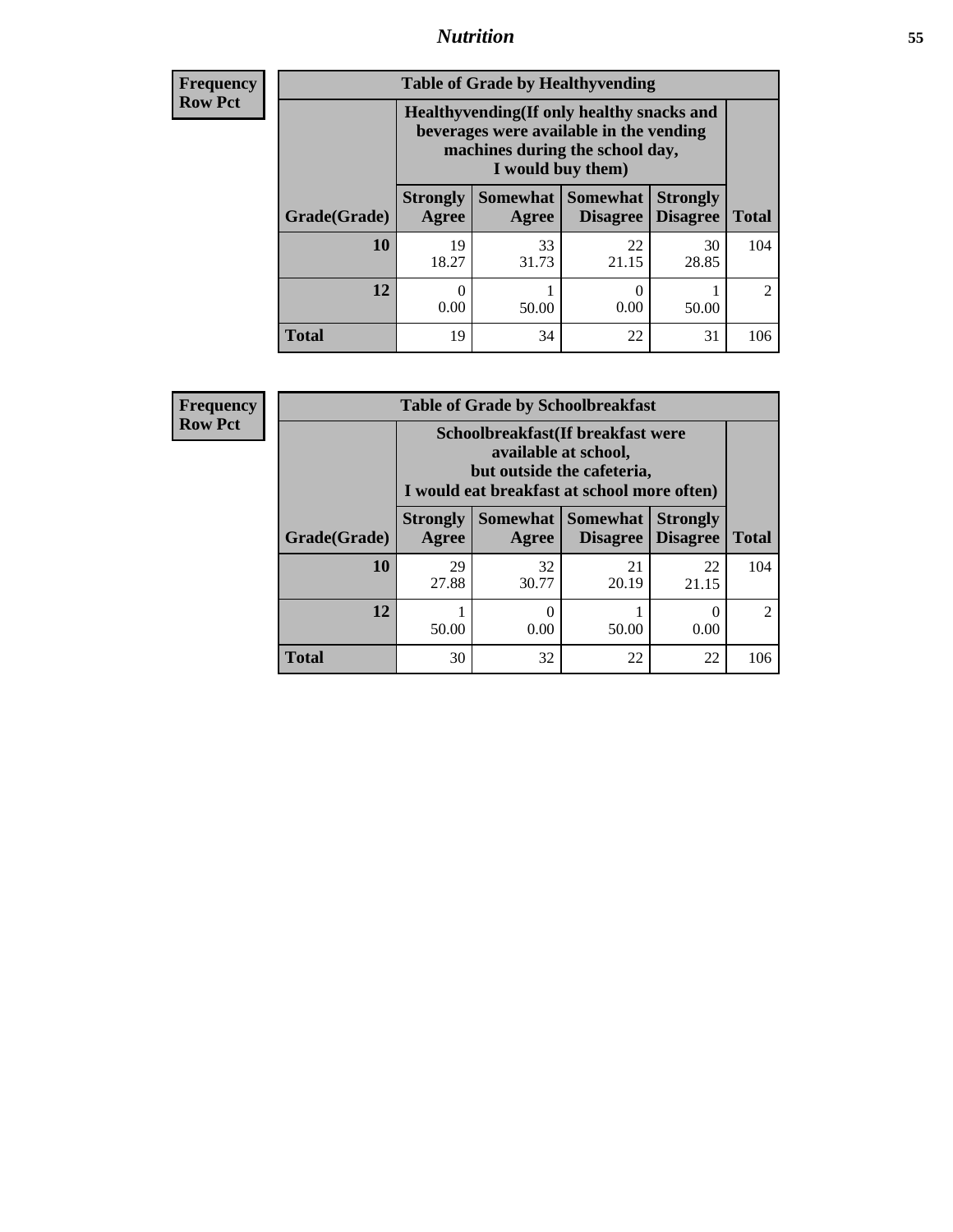| Frequency<br><b>Col Pct</b> | <b>Table of Educationaids by Grade</b>                                                                    |                    |              |     |  |  |  |
|-----------------------------|-----------------------------------------------------------------------------------------------------------|--------------------|--------------|-----|--|--|--|
|                             | <b>Educationaids</b> (I<br>have been<br>taught about<br><b>HIV/AIDS</b> at<br>school in the<br>past year) | Grade(Grade)<br>10 | <b>Total</b> |     |  |  |  |
|                             | Yes                                                                                                       | 64<br>61.54        | 50.00        | 65  |  |  |  |
|                             | N <sub>0</sub>                                                                                            | 40<br>38.46        | 50.00        | 41  |  |  |  |
|                             | <b>Total</b>                                                                                              | 104                | 2            | 106 |  |  |  |

| Frequency      | <b>Table of Educationcharacter by Grade</b>                         |              |                |              |  |  |
|----------------|---------------------------------------------------------------------|--------------|----------------|--------------|--|--|
| <b>Col Pct</b> | <b>Educationcharacter(I)</b><br>have been taught<br>about character | Grade(Grade) |                |              |  |  |
|                | education in the past<br>year at school)                            | 10           | 12             | <b>Total</b> |  |  |
|                | Yes                                                                 | 49           |                | 50           |  |  |
|                |                                                                     | 47.12        | 50.00          |              |  |  |
|                | N <sub>0</sub>                                                      | 55<br>52.88  | 50.00          | 56           |  |  |
|                | <b>Total</b>                                                        | 104          | $\overline{2}$ | 106          |  |  |

| Frequency      | <b>Table of Gradcoach1 by Grade</b>              |              |                       |              |
|----------------|--------------------------------------------------|--------------|-----------------------|--------------|
| <b>Col Pct</b> | Gradcoach1(I<br>know who my<br><b>Graduation</b> | Grade(Grade) |                       |              |
|                | Coach is)                                        | 10           | 12                    | <b>Total</b> |
|                | Yes                                              | 11<br>10.58  | $\mathcal{O}$<br>0.00 | 11           |
|                | N <sub>0</sub>                                   | 93<br>89.42  | 2<br>100.00           | 95           |
|                | <b>Total</b>                                     | 104          | 2                     | 106          |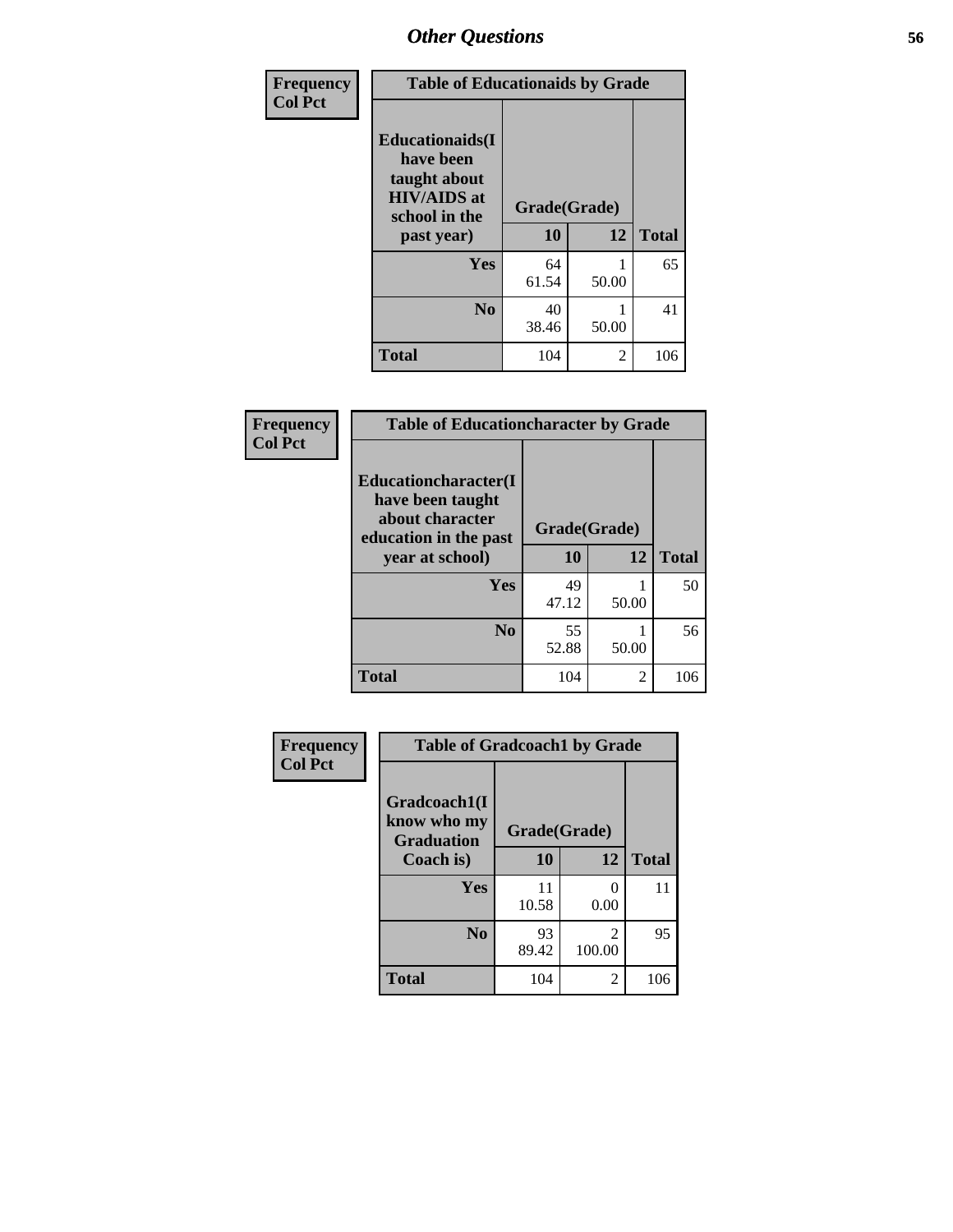| Frequency      | <b>Table of Gradcoach2 by Grade</b> |              |             |              |
|----------------|-------------------------------------|--------------|-------------|--------------|
| <b>Col Pct</b> |                                     |              |             |              |
|                | Gradcoach2(I<br>have                |              |             |              |
|                | contacted my<br><b>Graduation</b>   | Grade(Grade) |             |              |
|                | Coach)                              | 10           | 12          | <b>Total</b> |
|                | Yes                                 | 9<br>8.65    | 0<br>0.00   | 9            |
|                | N <sub>0</sub>                      | 95<br>91.35  | 2<br>100.00 | 97           |
|                | <b>Total</b>                        | 104          | 2           | 106          |

| Frequency<br><b>Col Pct</b> | <b>Table of Gradcoach3 by Grade</b>                                         |              |            |              |
|-----------------------------|-----------------------------------------------------------------------------|--------------|------------|--------------|
|                             | Gradcoach3(I<br>have received<br>assistance<br>from my<br><b>Graduation</b> | Grade(Grade) |            |              |
|                             | Coach)                                                                      | 10           | 12         | <b>Total</b> |
|                             | Yes                                                                         | 7<br>6.73    | 0<br>0.00  | 7            |
|                             | N <sub>0</sub>                                                              | 15<br>14.42  | 1<br>50.00 | 16           |
|                             | Don't know                                                                  | 82<br>78.85  | 1<br>50.00 | 83           |
|                             | <b>Total</b>                                                                | 104          | 2          | 106          |

| Frequency<br><b>Col Pct</b> | <b>Table of Selfharm by Grade</b>                                                                                                                                                      |             |                         |              |
|-----------------------------|----------------------------------------------------------------------------------------------------------------------------------------------------------------------------------------|-------------|-------------------------|--------------|
|                             | <b>Selfharm</b> (During<br>the past 12<br>months,<br>I harmed myself<br>on purpose<br><b>Suicideconsider</b><br>During the past<br>12 months,<br>I seriously<br>considered<br>suicide) | 10          | Grade(Grade)<br>12      | <b>Total</b> |
|                             |                                                                                                                                                                                        |             |                         |              |
|                             | Yes                                                                                                                                                                                    | 10<br>9.62  | 0<br>0.00               | 10           |
|                             | N <sub>0</sub>                                                                                                                                                                         | 94<br>90.38 | $\mathcal{L}$<br>100.00 | 96           |
|                             | Total                                                                                                                                                                                  | 104         | $\overline{2}$          | 106          |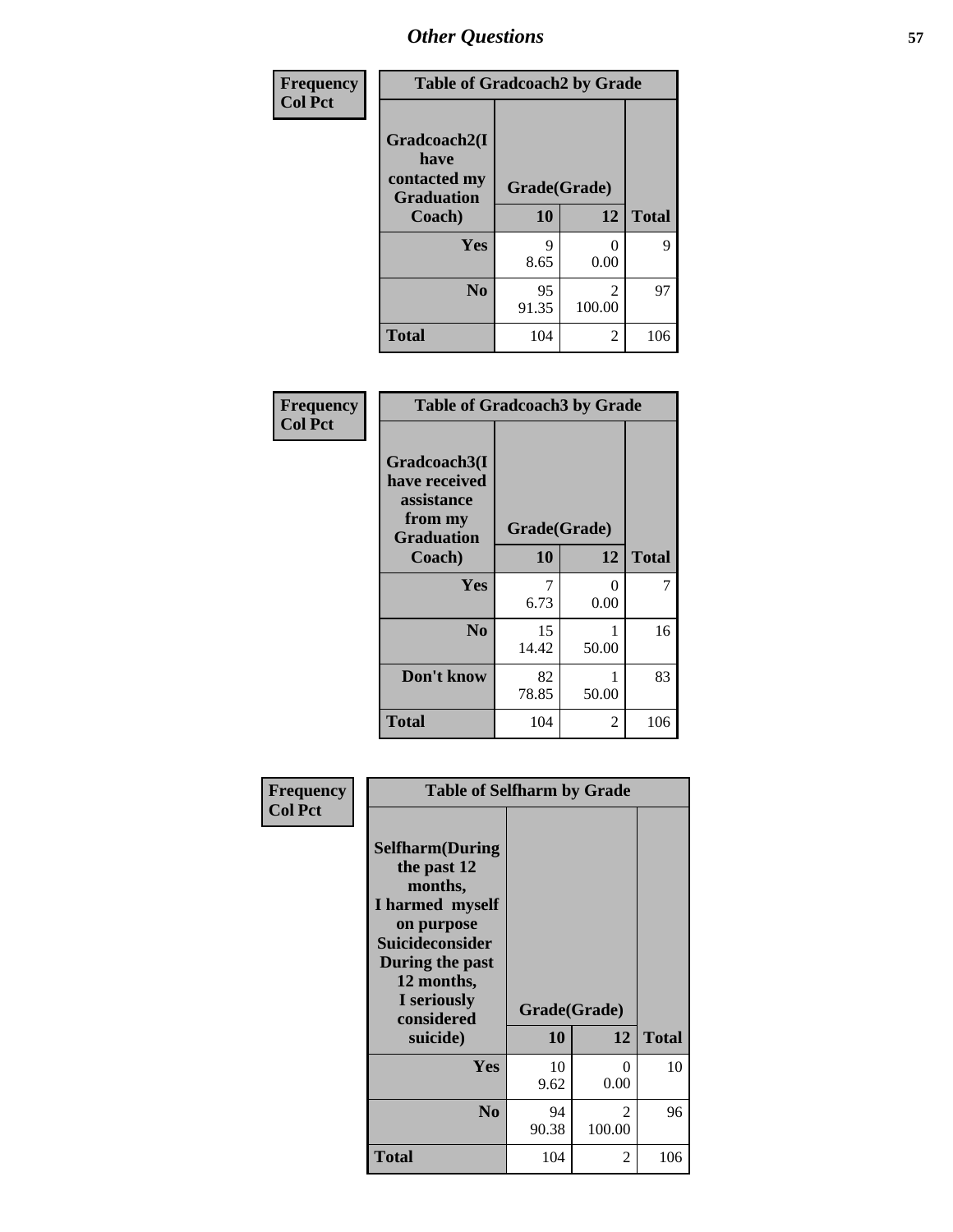| <b>Frequency</b> | <b>Table of Suicideconsider by Grade</b> |              |             |              |  |
|------------------|------------------------------------------|--------------|-------------|--------------|--|
| <b>Col Pct</b>   |                                          | Grade(Grade) |             |              |  |
|                  | Suicideconsider                          | <b>10</b>    | 12          | <b>Total</b> |  |
|                  | <b>Yes</b>                               | 12<br>11.54  | 0.00        | 12           |  |
|                  | N <sub>0</sub>                           | 92<br>88.46  | 2<br>100.00 | 94           |  |
|                  | <b>Total</b>                             | 104          | 2           | 106          |  |

| Frequency<br><b>Col Pct</b> | <b>Table of Suicideattempt by Grade</b>                            |                          |                         |              |  |
|-----------------------------|--------------------------------------------------------------------|--------------------------|-------------------------|--------------|--|
|                             | Suicideattempt(I<br>have attempted<br>suicide in the<br>last year) | Grade(Grade)<br>10<br>12 |                         | <b>Total</b> |  |
|                             | N <sub>0</sub>                                                     | 104<br>100.00            | $\mathcal{L}$<br>100.00 | 106          |  |
|                             | <b>Total</b>                                                       | 104                      | 2                       | 106          |  |

| Frequency      | <b>Table of Instantmessaged by Grade</b>               |              |                          |              |  |
|----------------|--------------------------------------------------------|--------------|--------------------------|--------------|--|
| <b>Col Pct</b> | Instantmessaged(I<br>have instant<br>messaged people I | Grade(Grade) |                          |              |  |
|                | do not even know)                                      | 10           | 12                       | <b>Total</b> |  |
|                | <b>Yes</b>                                             | 36<br>34.62  | $\mathcal{O}$<br>0.00    | 36           |  |
|                | N <sub>0</sub>                                         | 68<br>65.38  | $\overline{2}$<br>100.00 | 70           |  |
|                | <b>Total</b>                                           | 104          | $\overline{c}$           | 106          |  |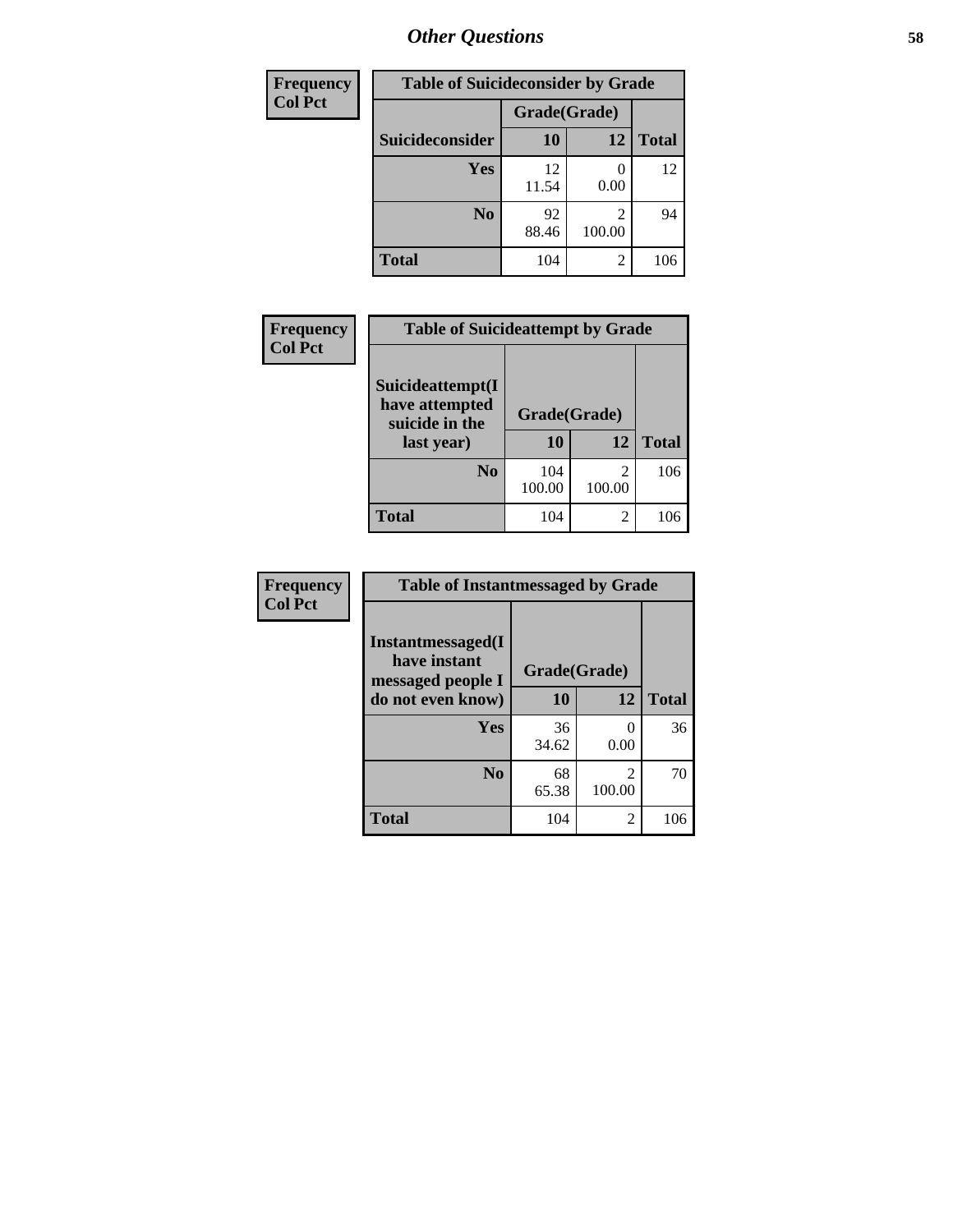| Frequency      | <b>Table of Getsalong by Grade</b>                          |                       |           |                |  |
|----------------|-------------------------------------------------------------|-----------------------|-----------|----------------|--|
| <b>Col Pct</b> | <b>Getsalong</b> (I get<br>along with other<br>students and | Grade(Grade)          |           |                |  |
|                | adults)                                                     | 10                    | 12        | <b>Total</b>   |  |
|                | <b>Strongly Agree</b>                                       | 52<br>50.00           | 50.00     | 53             |  |
|                | <b>Somewhat Agree</b>                                       | 48<br>46.15           | 50.00     | 49             |  |
|                | <b>Somewhat Disagree</b>                                    | 2<br>1.92             | 0<br>0.00 | $\overline{2}$ |  |
|                | <b>Strongly Disagree</b>                                    | $\mathcal{L}$<br>1.92 | 0<br>0.00 | 2              |  |
|                | <b>Total</b>                                                | 104                   | 2         | 106            |  |

| Frequency      | <b>Table of Safehome by Grade</b> |                    |                           |              |  |
|----------------|-----------------------------------|--------------------|---------------------------|--------------|--|
| <b>Col Pct</b> | Safehome(I feel<br>safe at home)  | Grade(Grade)<br>10 | 12                        | <b>Total</b> |  |
|                | <b>Strongly Agree</b>             | 79<br>75.96        | $\mathcal{L}$<br>100.00   | 81           |  |
|                | <b>Somewhat Agree</b>             | 19<br>18.27        | 0<br>0.00                 | 19           |  |
|                | <b>Somewhat Disagree</b>          | 3<br>2.88          | $\mathbf{\Omega}$<br>0.00 | 3            |  |
|                | <b>Strongly Disagree</b>          | 3<br>2.88          | 0<br>0.00                 | 3            |  |
|                | Total                             | 104                | 2                         | 106          |  |

| Frequency      | <b>Table of Adulttalk by Grade</b>                                                                |                    |                          |              |  |
|----------------|---------------------------------------------------------------------------------------------------|--------------------|--------------------------|--------------|--|
| <b>Col Pct</b> | <b>Adulttalk(I</b><br>know an<br>adult at<br>school that<br>I can talk<br>with if I<br>need help) | Grade(Grade)<br>10 | 12                       | <b>Total</b> |  |
|                | Yes                                                                                               | 69<br>66.35        | $\mathfrak{D}$<br>100.00 | 71           |  |
|                | N <sub>0</sub>                                                                                    | 35<br>33.65        | 0<br>0.00                | 35           |  |
|                | <b>Total</b>                                                                                      | 104                | 2                        | 106          |  |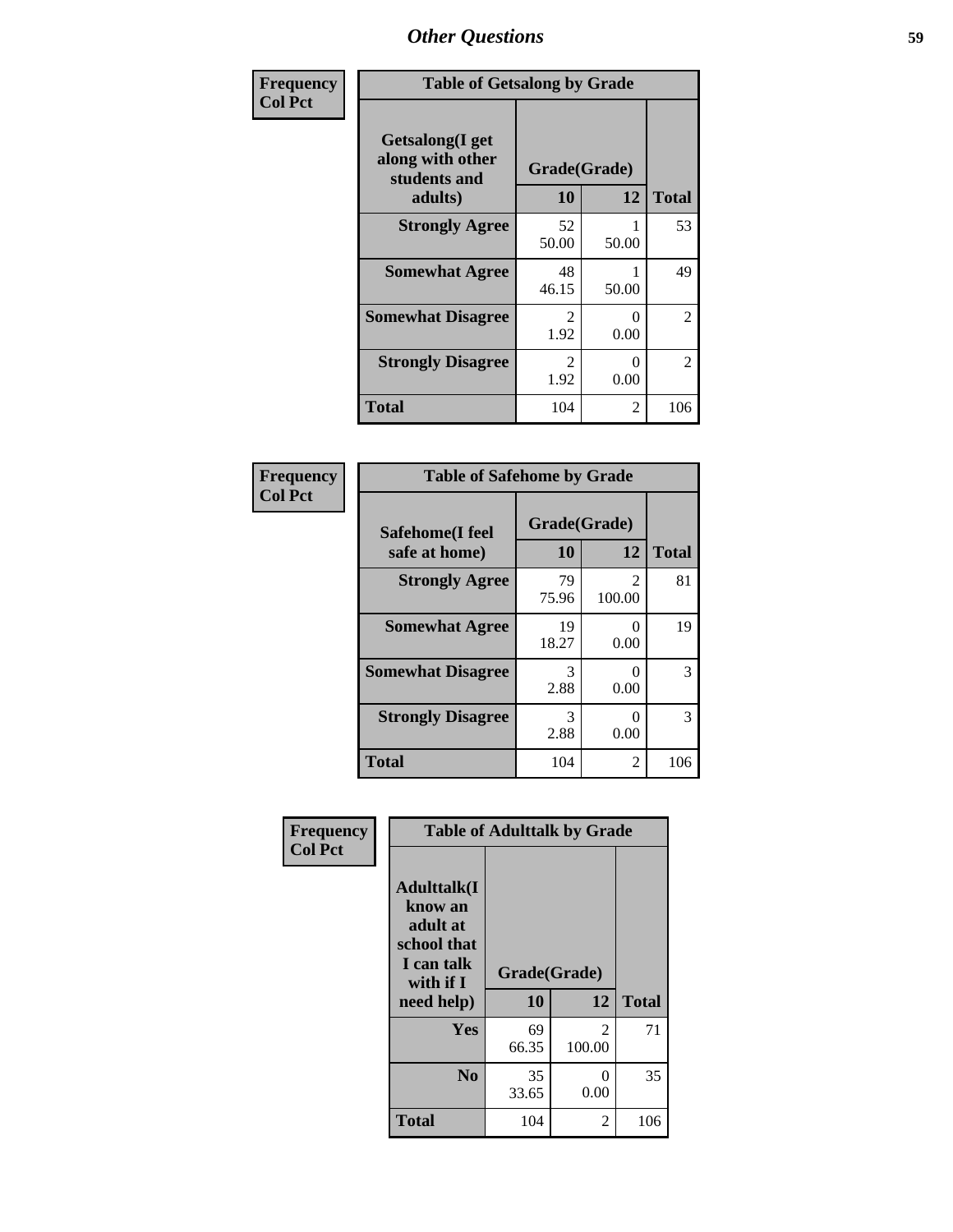**Frequency Row Pct**

| <b>Table of Grade by Tytime</b> |             |                                                                                        |             |                                                                    |         |      |              |
|---------------------------------|-------------|----------------------------------------------------------------------------------------|-------------|--------------------------------------------------------------------|---------|------|--------------|
|                                 |             | Tvtime(On an average school day,<br>how much unsupervised time do I spend watching TV) |             |                                                                    |         |      |              |
| Grade(Grade)   None             |             | <b>Less that</b>                                                                       |             | $2 - 3$<br>hour/day   hour/day   hours/day   hours/day   hours/day | $4 - 5$ | $6+$ | <b>Total</b> |
| 10                              | 18<br>17.31 | 16<br>15.38                                                                            | 32<br>30.77 | 35<br>33.65                                                        | 1.92    | 0.96 | 104          |
| 12                              | 50.00       | 50.00                                                                                  | 0.00        | 0.00                                                               | 0.00    | 0.00 | 2            |
| <b>Total</b>                    | 19          | 17                                                                                     | 32          | 35                                                                 |         |      | 106          |

**Frequency Row Pct**

| <b>Table of Grade by Computertime</b> |      |                                                                                                                               |             |             |             |      |     |  |
|---------------------------------------|------|-------------------------------------------------------------------------------------------------------------------------------|-------------|-------------|-------------|------|-----|--|
|                                       |      | Computertime (On an average school day,<br>how much unsupervised time do I spend on the computer)                             |             |             |             |      |     |  |
| Grade(Grade)                          | None | <b>Less that</b><br>$4 - 5$<br>$2 - 3$<br>$6+$<br>hour/day<br>hours/day<br>hours/day<br>hour/day<br>hours/day<br><b>Total</b> |             |             |             |      |     |  |
| 10                                    | 4.81 | 23<br>22.12                                                                                                                   | 29<br>27.88 | 36<br>34.62 | Q<br>8.65   | 1.92 | 104 |  |
| 12                                    | 0.00 | 0.00<br>0.00<br>0.00<br>50.00<br>50.00                                                                                        |             |             |             |      |     |  |
| <b>Total</b>                          | 5    | 23                                                                                                                            | 30          | 37          | $\mathbf Q$ | ി    | 106 |  |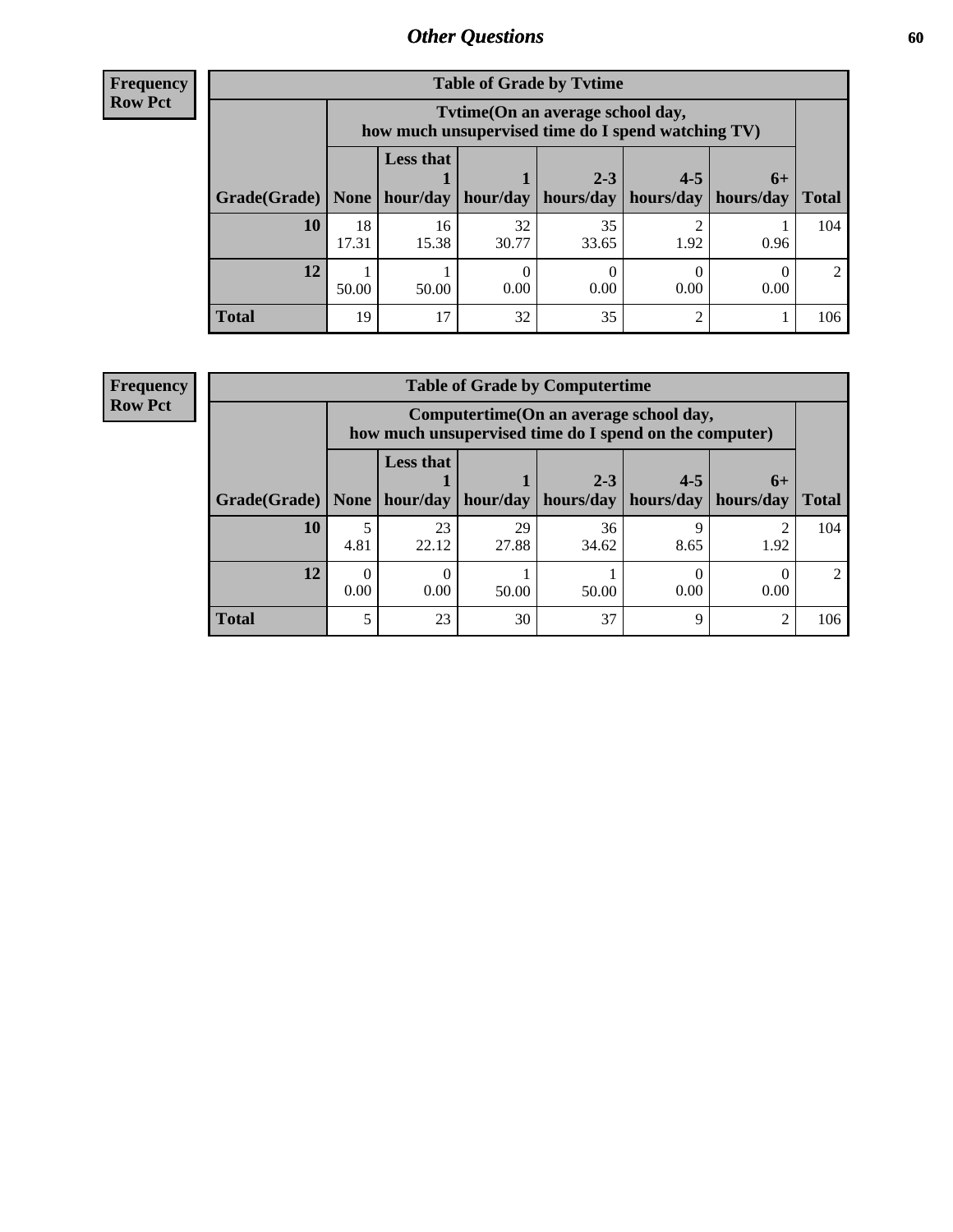### *Questions about Driving Laws* **61** *Driving Questions were asked only of high school students.*

| <b>Frequency</b> |              | <b>Table of Grade by License1</b>                                                                                     |             |                |                      |                |  |  |
|------------------|--------------|-----------------------------------------------------------------------------------------------------------------------|-------------|----------------|----------------------|----------------|--|--|
| <b>Row Pct</b>   |              | License1(During the first 6 months of<br>driving with a provisional license,<br>the only passengers who can ride with |             |                |                      |                |  |  |
|                  | Grade(Grade) | <b>Parent or</b><br><b>Guardian   Members</b>                                                                         | Family      | <b>Anyone</b>  | Don't<br><b>Know</b> | <b>Total</b>   |  |  |
|                  | 10           | 24<br>23.08                                                                                                           | 73<br>70.19 | 2<br>1.92      | 4.81                 | 104            |  |  |
|                  | 12           | 0<br>0.00                                                                                                             | 2<br>100.00 | 0<br>0.00      | $\Omega$<br>0.00     | $\mathfrak{D}$ |  |  |
|                  | <b>Total</b> | 24                                                                                                                    | 75          | $\overline{2}$ | 5                    | 106            |  |  |

| Frequency      |              | <b>Table of Grade by License2</b> |                  |                  |                                                                                                          |                      |                |  |  |  |
|----------------|--------------|-----------------------------------|------------------|------------------|----------------------------------------------------------------------------------------------------------|----------------------|----------------|--|--|--|
| <b>Row Pct</b> |              |                                   |                  |                  | License2(17 yr old drivers with a<br>provisional driver's license cannot<br>drive between the hours of:) |                      |                |  |  |  |
|                | Grade(Grade) | <b>Midnight</b><br>to 6am         | 1am<br>to<br>5am | 1am<br>to<br>6am | N <sub>0</sub><br>curfew<br>for $17$<br>year<br>olds                                                     | Don't<br><b>Know</b> | <b>Total</b>   |  |  |  |
|                | 10           | 71<br>68.27                       | 11<br>10.58      | 3<br>2.88        | 4<br>3.85                                                                                                | 15<br>14.42          | 104            |  |  |  |
|                | 12           | 2<br>100.00                       | 0<br>0.00        | 0<br>0.00        | $\theta$<br>0.00                                                                                         | 0<br>0.00            | $\overline{2}$ |  |  |  |
|                | <b>Total</b> | 73                                | 11               | 3                | 4                                                                                                        | 15                   | 106            |  |  |  |

| Frequency      | <b>Table of Grade by License3</b> |                                                                                    |             |                  |                           |                     |                       |                |
|----------------|-----------------------------------|------------------------------------------------------------------------------------|-------------|------------------|---------------------------|---------------------|-----------------------|----------------|
| <b>Row Pct</b> |                                   | License3(For drivers under the age of<br>what level of alcohol is considered DUI?) |             | 21,              |                           |                     |                       |                |
|                | Grade(Grade)                      | Any<br><b>Amount</b>                                                               |             |                  | 0.02   0.04   0.06   0.08 |                     | Don't<br>know         | <b>Total</b>   |
|                | 10                                | 30<br>28.85                                                                        | 27<br>25.96 | 7<br>6.73        | 8<br>7.69                 | $\mathbf Q$<br>8.65 | 23<br>22.12           | 104            |
|                | 12                                | $\theta$<br>0.00                                                                   | 2<br>100.00 | $\theta$<br>0.00 | $\theta$<br>0.00          | 0.00                | $\mathcal{O}$<br>0.00 | $\overline{2}$ |
|                | <b>Total</b>                      | 30                                                                                 | 29          | 7                | 8                         | 9                   | 23                    | 106            |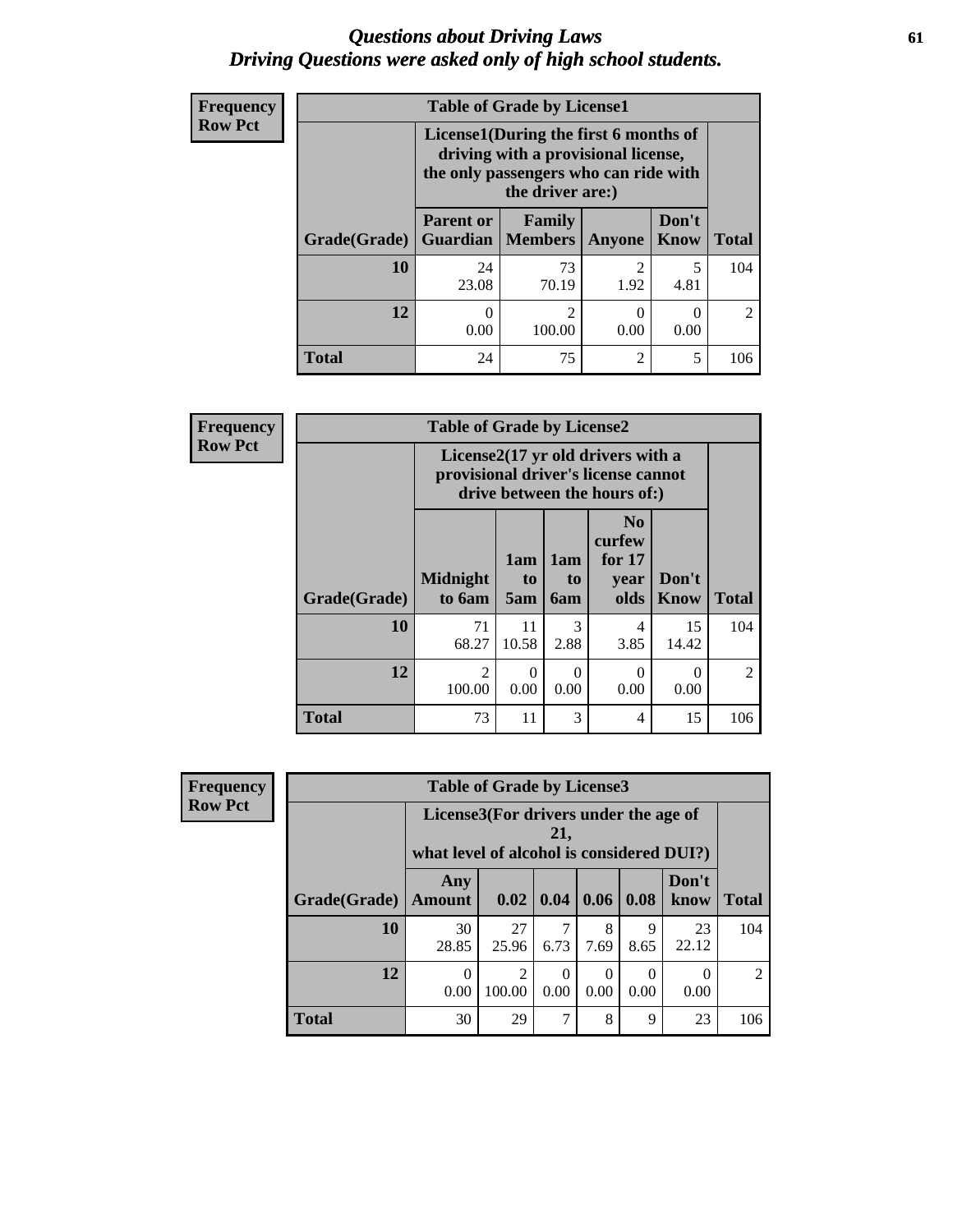### *Questions about Driving Laws* **62** *Driving Questions were asked only of high school students.*

**Frequency Row Pct**

| <b>Table of Grade by License4</b> |                  |                                                                                                                                                                                                                                                                                |             |             |           |             |     |  |
|-----------------------------------|------------------|--------------------------------------------------------------------------------------------------------------------------------------------------------------------------------------------------------------------------------------------------------------------------------|-------------|-------------|-----------|-------------|-----|--|
|                                   |                  | License4(A driver under 21 automatically<br>loses his/her license if caught exceeding the<br>posted speet limit by:)<br>Can't<br>lose<br><b>Depends</b><br>license<br>$15+$<br>$25+$<br>$35+$<br>Don't<br>for<br>on<br>mph<br><b>Total</b><br>speeding<br>know<br>mph<br>judge |             |             |           |             |     |  |
| Grade(Grade)                      | mph              |                                                                                                                                                                                                                                                                                |             |             |           |             |     |  |
| 10                                | 25<br>24.04      | 13<br>12.50                                                                                                                                                                                                                                                                    | 19<br>18.27 | 11<br>10.58 | 8<br>7.69 | 28<br>26.92 | 104 |  |
| 12                                | $\Omega$<br>0.00 | $\Omega$<br>0<br>0<br>50.00<br>50.00<br>0.00<br>0.00<br>0.00                                                                                                                                                                                                                   |             |             |           |             |     |  |
| <b>Total</b>                      | 25               | 14                                                                                                                                                                                                                                                                             | 20          | 11          | 8         | 28          | 106 |  |

| Frequency      | <b>Table of Grade by License5</b> |                                                                                                                                                             |                  |               |              |
|----------------|-----------------------------------|-------------------------------------------------------------------------------------------------------------------------------------------------------------|------------------|---------------|--------------|
| <b>Row Pct</b> |                                   | License5(A)<br>Georgia teenager<br>with family<br>connections or a<br>good lawyer can<br>break a teen<br>driving law and<br>keep their driver's<br>license) |                  |               |              |
|                | Grade(Grade)                      | Yes                                                                                                                                                         | N <sub>0</sub>   | Don't<br>know | <b>Total</b> |
|                | 10                                | 16<br>15.38                                                                                                                                                 | 51<br>49.04      | 37<br>35.58   | 104          |
|                | 12                                | 1<br>50.00                                                                                                                                                  | $\theta$<br>0.00 | 50.00         | 2            |
|                | <b>Total</b>                      | 17                                                                                                                                                          | 51               | 38            | 106          |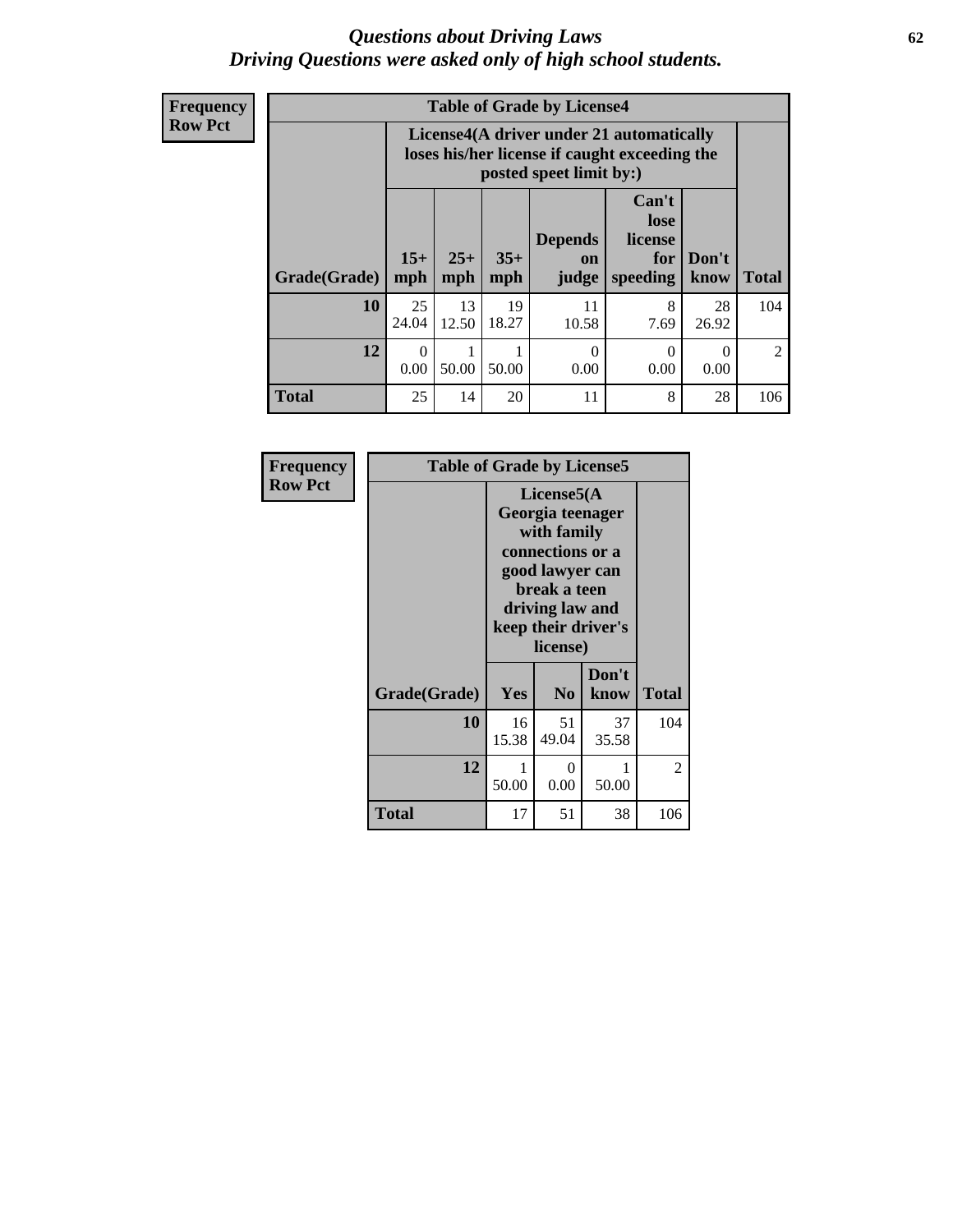### *Questions about Driving Laws* **63** *Driving Questions were asked only of high school students.*

| <b>Frequency</b> | <b>Table of Grade by License6</b> |                       |                                                                                                                                                 |                  |              |
|------------------|-----------------------------------|-----------------------|-------------------------------------------------------------------------------------------------------------------------------------------------|------------------|--------------|
| <b>Row Pct</b>   |                                   |                       | License <sub>6</sub> (I know a<br>friend or<br>classmate that<br>broke a teen<br>driving law,<br>but was allowed to<br>keep his/her<br>license) |                  |              |
|                  | Grade(Grade)                      | <b>Yes</b>            | N <sub>0</sub>                                                                                                                                  | Don't<br>know    | <b>Total</b> |
|                  | 10                                | 29<br>27.88           | 47<br>45.19                                                                                                                                     | 28<br>26.92      | 104          |
|                  | 12                                | $\mathbf{1}$<br>50.00 | 50.00                                                                                                                                           | $\Omega$<br>0.00 | 2            |
|                  | <b>Total</b>                      | 30                    | 48                                                                                                                                              | 28               | 106          |

| <b>Frequency</b> | <b>Table of Grade by License7</b> |                                                                             |                                                                                               |                                                   |                        |               |  |  |
|------------------|-----------------------------------|-----------------------------------------------------------------------------|-----------------------------------------------------------------------------------------------|---------------------------------------------------|------------------------|---------------|--|--|
| <b>Row Pct</b>   |                                   |                                                                             | License7(A student under the age of 18 cam loser<br>his/her driving privileges if he or she:) |                                                   |                        |               |  |  |
|                  | Grade(Grade)                      | <b>Have</b><br>more than<br>10<br>unexcused<br>absences<br>per school<br>yr | Drop out<br>without  <br>graduating                                                           | <b>Bring</b><br>alcohol/drugs/weapon<br>to school | All of<br>the<br>above | <b>Total</b>  |  |  |
|                  | 10                                | 3<br>2.88                                                                   | 0.96                                                                                          | 16<br>15.38                                       | 84<br>80.77            | 104           |  |  |
|                  | 12                                | $\Omega$<br>0.00                                                            | 0.00                                                                                          | 50.00                                             | 50.00                  | $\mathcal{D}$ |  |  |
|                  | <b>Total</b>                      | 3                                                                           |                                                                                               | 17                                                | 85                     | 106           |  |  |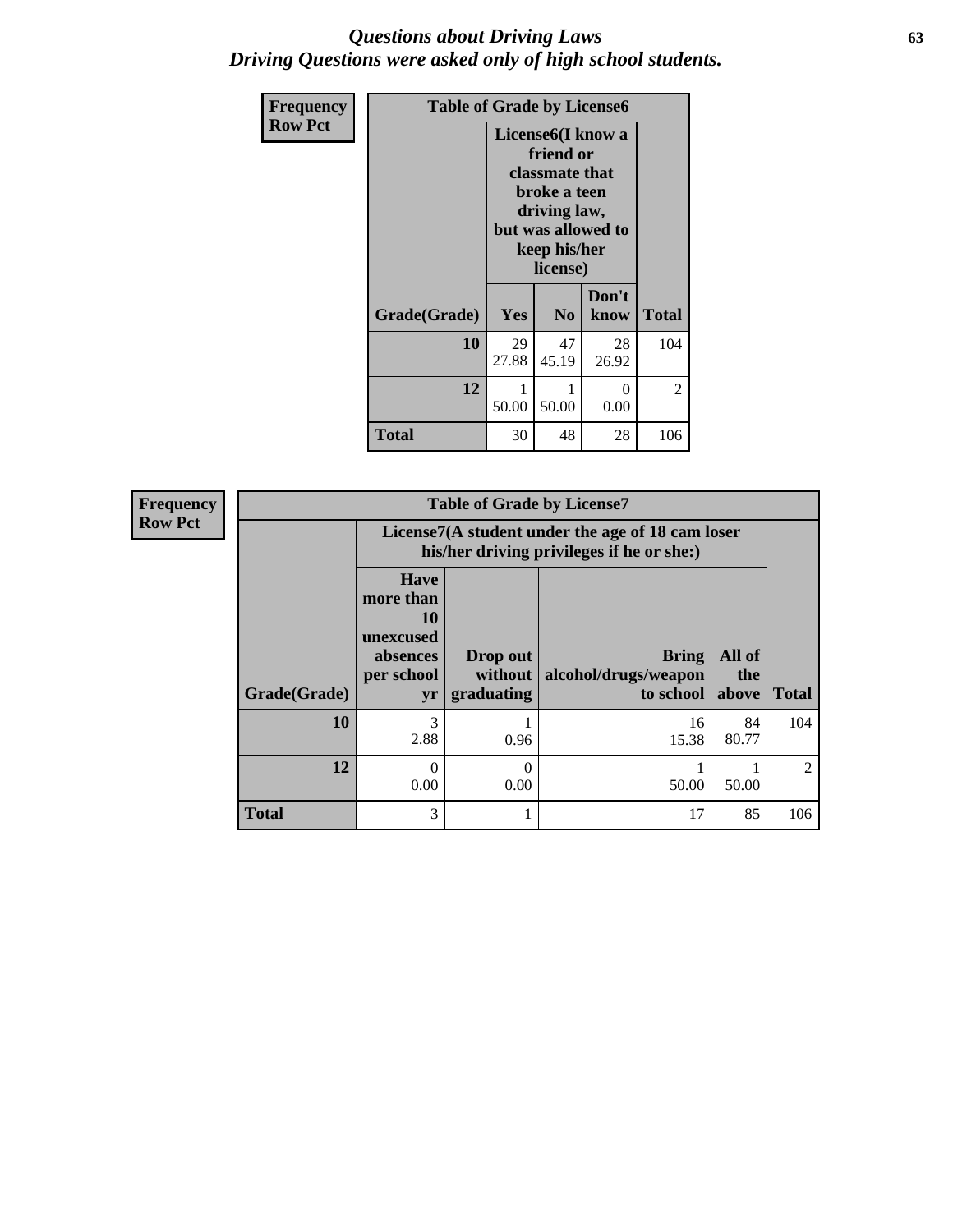# *Select Results by Gender* **64**

| Frequency      | <b>Table of SchoolClimate2 by Gender</b>          |                                 |             |              |  |
|----------------|---------------------------------------------------|---------------------------------|-------------|--------------|--|
| <b>Col Pct</b> | SchoolClimate2(I<br>feel successful at<br>school) | Gender(Gender)<br><b>Female</b> | <b>Male</b> | <b>Total</b> |  |
|                | <b>Strongly Agree</b>                             | 4<br>8.51                       | 19<br>32.20 | 23           |  |
|                | <b>Somewhat Agree</b>                             | 35<br>74.47                     | 31<br>52.54 | 66           |  |
|                | <b>Somewhat Disagree</b>                          | 14.89                           | 6<br>10.17  | 13           |  |
|                | <b>Strongly Disagree</b>                          | 2.13                            | 3<br>5.08   | 4            |  |
|                | <b>Total</b>                                      | 47                              | 59          | 106          |  |

| Frequency      | <b>Table of SchoolClimate6 by Gender</b>                 |                                 |             |              |
|----------------|----------------------------------------------------------|---------------------------------|-------------|--------------|
| <b>Col Pct</b> | <b>SchoolClimate6(Teachers</b><br>treat me with respect) | Gender(Gender)<br><b>Female</b> | <b>Male</b> | <b>Total</b> |
|                | <b>Strongly Agree</b>                                    | 13<br>27.66                     | 17<br>28.81 | 30           |
|                | <b>Somewhat Agree</b>                                    | 23<br>48.94                     | 33<br>55.93 | 56           |
|                | <b>Somewhat Disagree</b>                                 | 11<br>23.40                     | 8<br>13.56  | 19           |
|                | <b>Strongly Disagree</b>                                 | 0<br>0.00                       | 1.69        |              |
|                | <b>Total</b>                                             | 47                              | 59          | 106          |

| <b>Frequency</b><br><b>Col Pct</b> | <b>Table of SchoolClimate8 by Gender</b>                                             |               |                               |              |
|------------------------------------|--------------------------------------------------------------------------------------|---------------|-------------------------------|--------------|
|                                    | <b>SchoolClimate8(Students</b><br>are frequently<br>recognized for good<br>behavior) | <b>Female</b> | Gender(Gender)<br><b>Male</b> | <b>Total</b> |
|                                    | <b>Strongly Agree</b>                                                                | 5<br>10.64    | 6<br>10.17                    | 11           |
|                                    | <b>Somewhat Agree</b>                                                                | 24<br>51.06   | 28<br>47.46                   | 52           |
|                                    | <b>Somewhat Disagree</b>                                                             | 15<br>31.91   | 15<br>25.42                   | 30           |
|                                    | <b>Strongly Disagree</b>                                                             | 3<br>6.38     | 10<br>16.95                   | 13           |
|                                    | Total                                                                                | 47            | 59                            | 106          |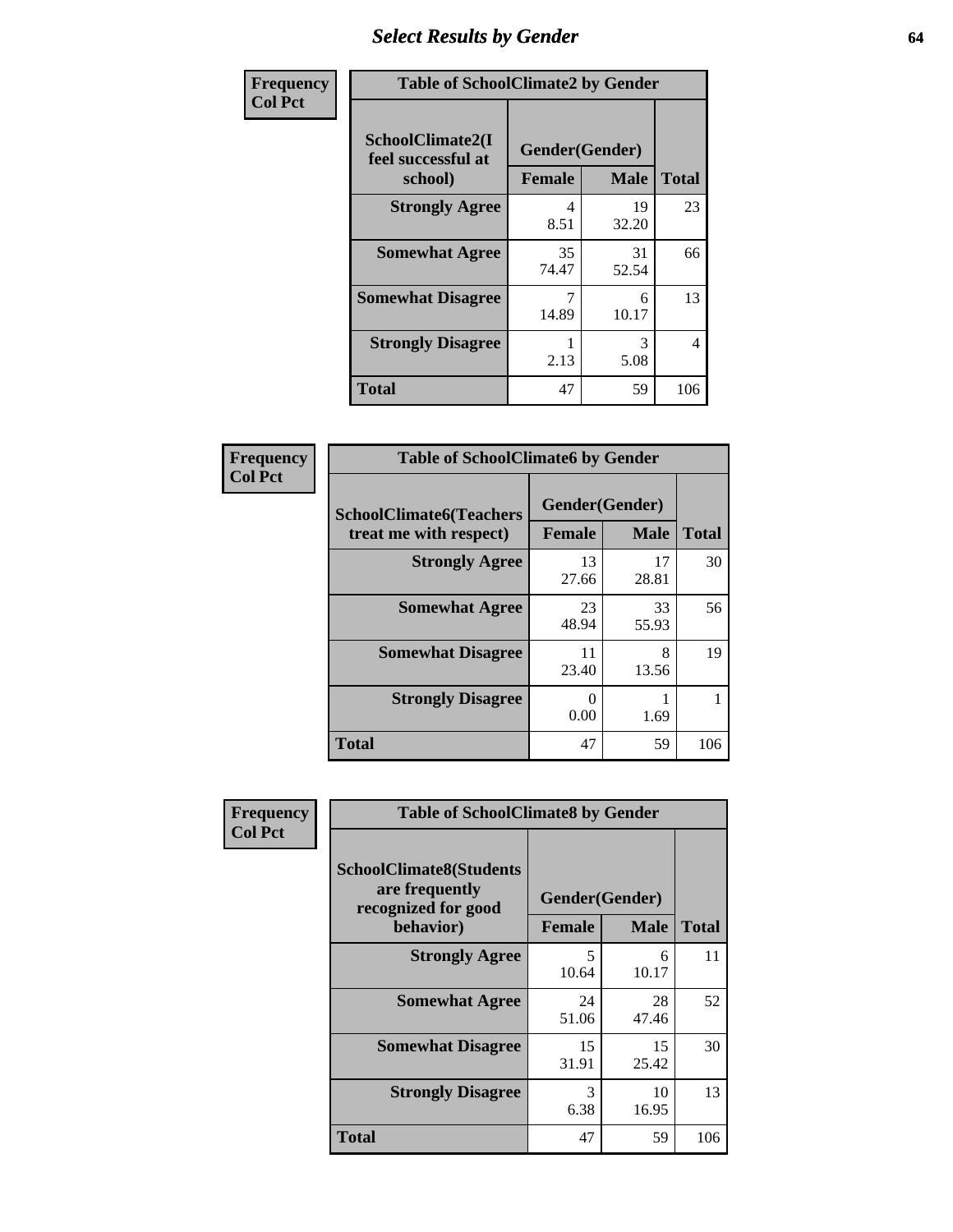## *Select Results by Gender* **65**

| <b>Frequency</b> | <b>Table of Gender by Dropout</b> |                                                              |             |              |  |
|------------------|-----------------------------------|--------------------------------------------------------------|-------------|--------------|--|
| <b>Row Pct</b>   |                                   | Dropout(I<br>have<br>thought<br>about<br>dropping<br>school) | out of      |              |  |
|                  | Gender(Gender)                    | Yes                                                          | No          | <b>Total</b> |  |
|                  | <b>Female</b>                     | 6<br>12.77                                                   | 41<br>87.23 | 47           |  |
|                  | <b>Male</b>                       | 3<br>5.08                                                    | 56<br>94.92 | 59           |  |
|                  | <b>Total</b>                      | 9                                                            | 97          | 106          |  |

| <b>Frequency</b> | <b>Table of Gender by Dropoutreason</b> |                             |                                                                     |                          |                                |              |              |
|------------------|-----------------------------------------|-----------------------------|---------------------------------------------------------------------|--------------------------|--------------------------------|--------------|--------------|
| <b>Row Pct</b>   |                                         |                             | Dropoutreason (If I dropped out the<br>reason would most likely be) |                          |                                |              |              |
|                  | Gender(Gender)                          | Won't<br><b>Drop</b><br>out | <b>Bored</b>                                                        | Family<br><b>Reasons</b> | <b>Being</b><br><b>Bullied</b> | <b>Other</b> | <b>Total</b> |
|                  | <b>Female</b>                           | 29<br>61.70                 | 8<br>17.02                                                          | $\mathfrak{D}$<br>4.26   | 2.13                           | ℸ<br>14.89   | 47           |
|                  | <b>Male</b>                             | 40<br>67.80                 | 7<br>11.86                                                          | $\mathfrak{D}$<br>3.39   | 0.00                           | 10<br>16.95  | 59           |
|                  | <b>Total</b>                            | 69                          | 15                                                                  | $\overline{4}$           |                                | 17           | 106          |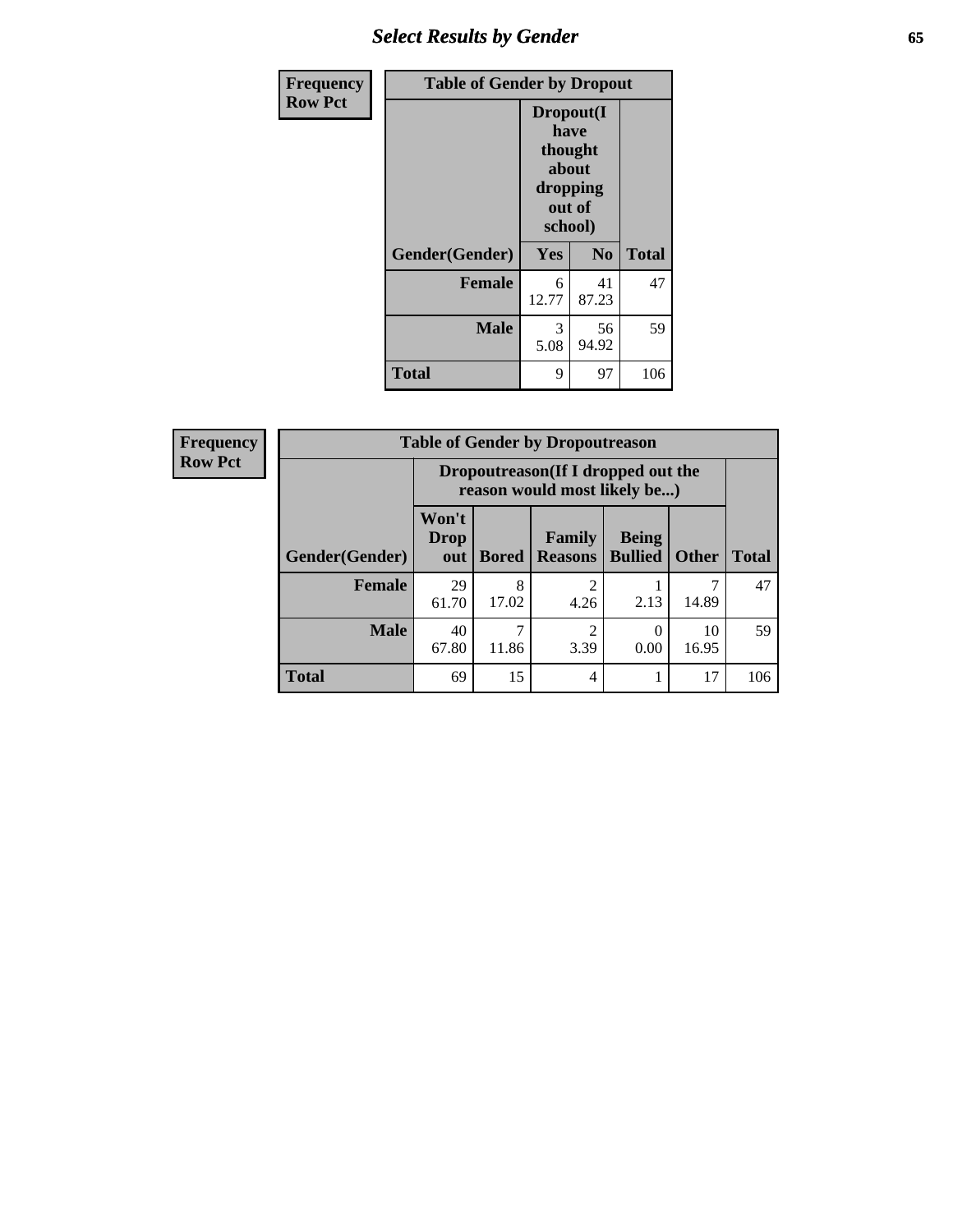*School Safety* **66**

| Frequency      | <b>Table of Gender by Bullied2</b> |                 |                |              |
|----------------|------------------------------------|-----------------|----------------|--------------|
| <b>Row Pct</b> |                                    | <b>Bullied2</b> |                |              |
|                | Gender(Gender)                     | Yes             | N <sub>0</sub> | <b>Total</b> |
|                | <b>Female</b>                      | 3<br>6.38       | 44<br>93.62    | 47           |
|                | <b>Male</b>                        | 10<br>16.95     | 49<br>83.05    | 59           |
|                | <b>Total</b>                       | 13              | 93             | 106          |

| Frequency      | <b>Table of Gender by Bulliedothers2</b> |                       |                |              |
|----------------|------------------------------------------|-----------------------|----------------|--------------|
| <b>Row Pct</b> |                                          | <b>Bulliedothers2</b> |                |              |
|                | Gender(Gender)                           | Yes                   | N <sub>0</sub> | <b>Total</b> |
|                | <b>Female</b>                            | 2.13                  | 46<br>97.87    | 47           |
|                | <b>Male</b>                              | 6<br>10.17            | 53<br>89.83    | 59           |
|                | <b>Total</b>                             |                       | 99             | 106          |

| Frequency      |                | <b>Table of Gender by Weaponschool2</b> |                |              |
|----------------|----------------|-----------------------------------------|----------------|--------------|
| <b>Row Pct</b> |                | <b>Weaponschool2</b>                    |                |              |
|                | Gender(Gender) | Yes                                     | N <sub>0</sub> | <b>Total</b> |
|                | <b>Female</b>  | 2.13                                    | 46<br>97.87    | 47           |
|                | <b>Male</b>    | 3.39                                    | 57<br>96.61    | 59           |
|                | <b>Total</b>   | 3                                       | 103            | 106          |

| Frequency      | <b>Table of Gender by Absentunsafe2</b> |               |                |              |
|----------------|-----------------------------------------|---------------|----------------|--------------|
| <b>Row Pct</b> |                                         | Absentunsafe2 |                |              |
|                | Gender(Gender)                          | Yes           | N <sub>0</sub> | <b>Total</b> |
|                | <b>Female</b>                           | 0.00          | 47<br>100.00   | 47           |
|                | <b>Male</b>                             | 1.69          | 58<br>98.31    | 59           |
|                | <b>Total</b>                            |               | 105            | 106          |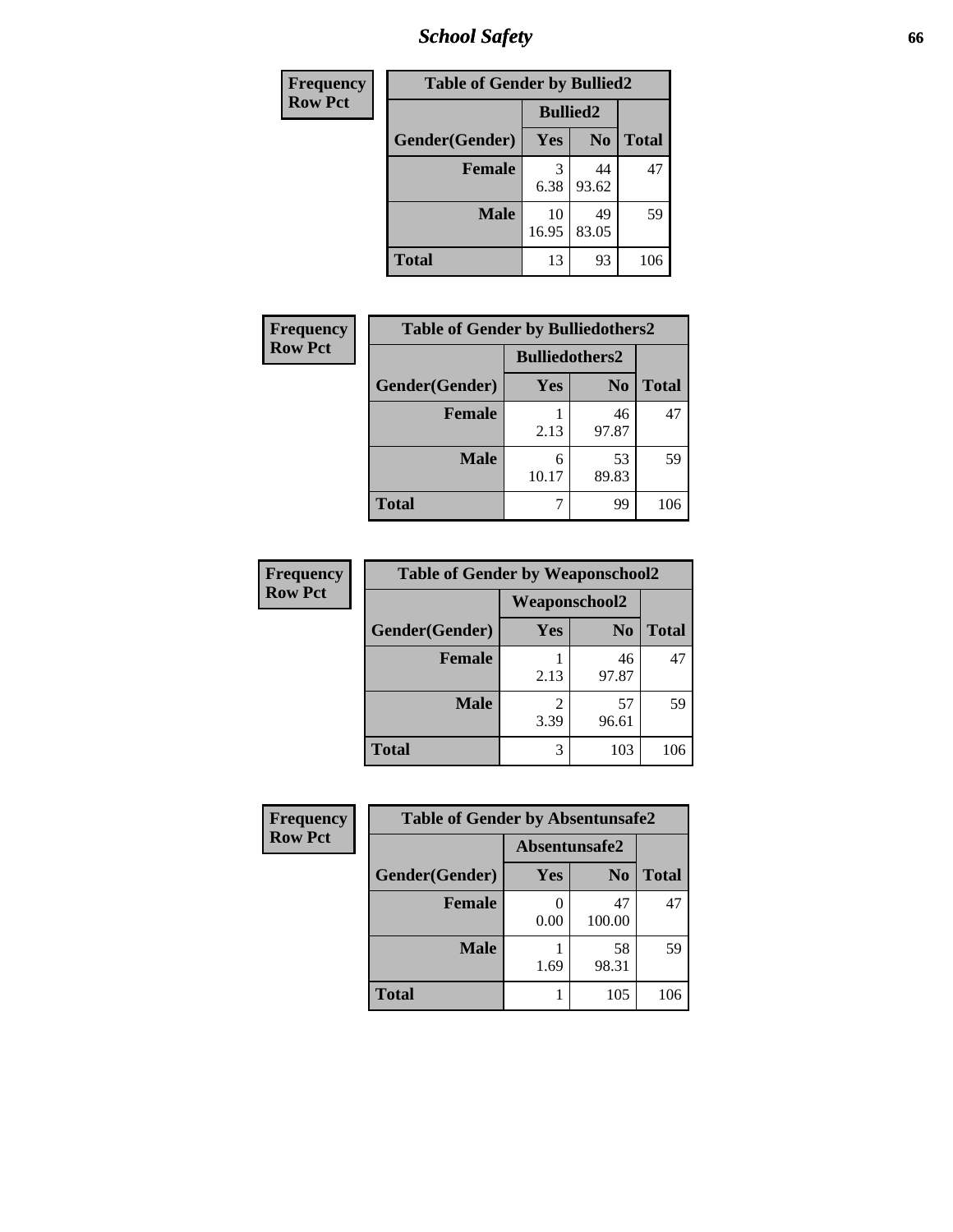*School Safety* **67**

| Frequency      | <b>Table of Gender by Gangself</b> |                                                                                                |                |              |
|----------------|------------------------------------|------------------------------------------------------------------------------------------------|----------------|--------------|
| <b>Row Pct</b> |                                    | Gangself(I<br>have<br>participated<br>in illegal gang<br>activities in<br>the past 30<br>days) |                |              |
|                | Gender(Gender)                     | Yes                                                                                            | N <sub>0</sub> | <b>Total</b> |
|                | <b>Female</b>                      | 0<br>0.00                                                                                      | 47<br>100.00   | 47           |
|                | <b>Male</b>                        | 1<br>1.69                                                                                      | 58<br>98.31    | 59           |
|                | <b>Total</b>                       | 1                                                                                              | 105            | 106          |

| <b>Frequency</b> | <b>Table of Gender by Gangpeers</b> |                                                                                                                             |                |              |
|------------------|-------------------------------------|-----------------------------------------------------------------------------------------------------------------------------|----------------|--------------|
| <b>Row Pct</b>   |                                     | <b>Gangpeers</b> (I<br>have friends<br>who have<br>participated<br>in illegal gang<br>activities in<br>the past 30<br>days) |                |              |
|                  | Gender(Gender)                      | Yes                                                                                                                         | N <sub>0</sub> | <b>Total</b> |
|                  | <b>Female</b>                       | 7<br>14.89                                                                                                                  | 40<br>85.11    | 47           |
|                  | Male                                | 4<br>6.78                                                                                                                   | 55<br>93.22    | 59           |
|                  | Total                               | 11                                                                                                                          | 95             | 106          |

| <b>Frequency</b> | <b>Table of Gender by Pickedon2</b> |             |                |              |
|------------------|-------------------------------------|-------------|----------------|--------------|
| <b>Row Pct</b>   |                                     |             | Pickedon2      |              |
|                  | Gender(Gender)                      | Yes         | N <sub>o</sub> | <b>Total</b> |
|                  | <b>Female</b>                       | 12<br>25.53 | 35<br>74.47    | 47           |
|                  | <b>Male</b>                         | 17<br>28.81 | 42<br>71.19    | 59           |
|                  | <b>Total</b>                        | 29          | 77             | 106          |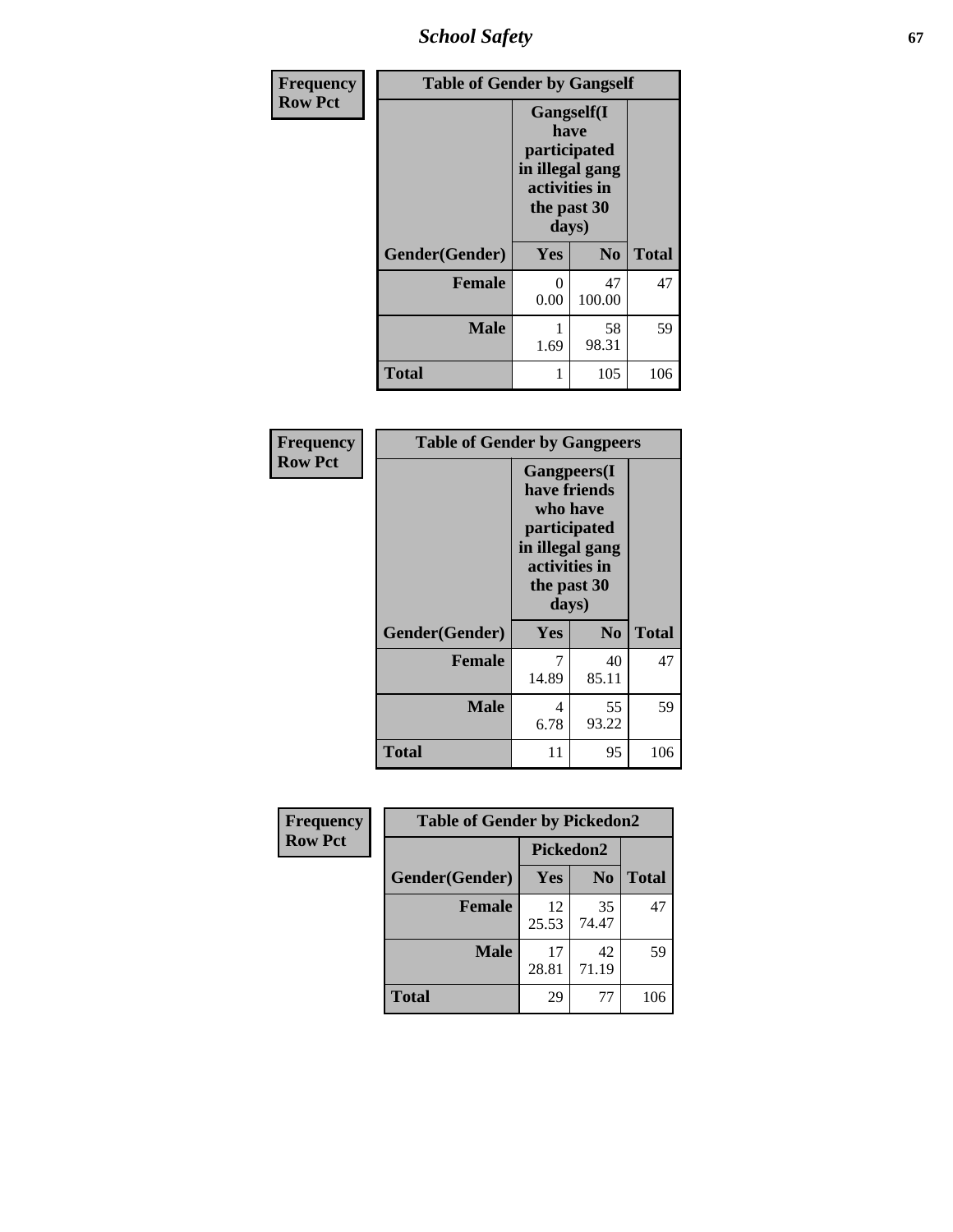*School Safety* **68**

| <b>Frequency</b> | <b>Table of Gender by Safeschool2</b> |             |                |              |
|------------------|---------------------------------------|-------------|----------------|--------------|
| <b>Row Pct</b>   |                                       | Safeschool2 |                |              |
|                  | Gender(Gender)                        | Yes         | N <sub>0</sub> | <b>Total</b> |
|                  | <b>Female</b>                         | 40<br>85.11 | 14.89          | 47           |
|                  | <b>Male</b>                           | 54<br>91.53 | 8.47           | 59           |
|                  | <b>Total</b>                          | 94          | 12             | 106          |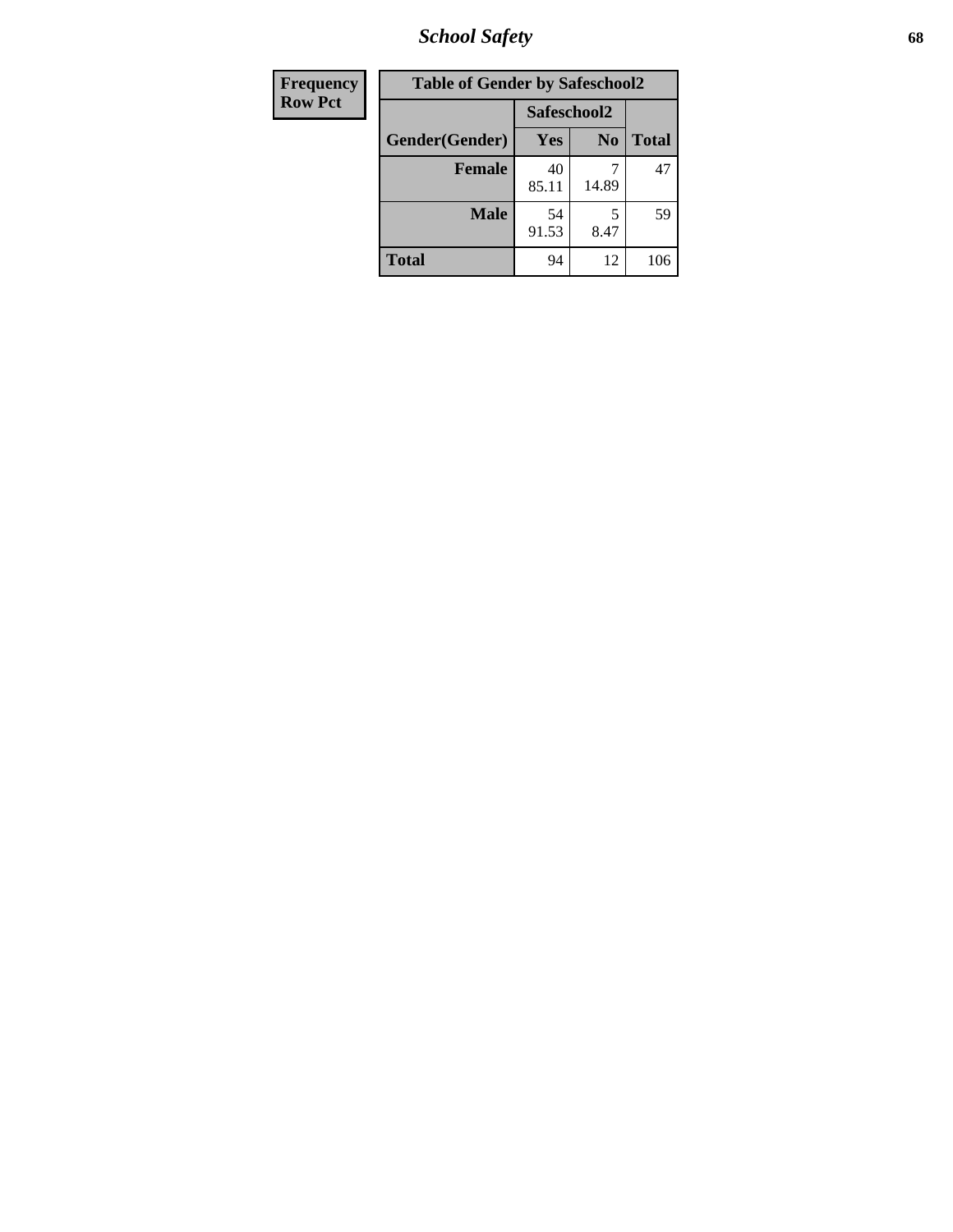# *Incidence of Drug Use* 69

| <b>Frequency</b> | <b>Table of Gender by AlcoholAlt</b> |                                          |                |              |  |
|------------------|--------------------------------------|------------------------------------------|----------------|--------------|--|
| <b>Row Pct</b>   |                                      | AlcoholAlt(Alcohol<br>use, past 30 days) |                |              |  |
|                  | Gender(Gender)                       | <b>Yes</b>                               | N <sub>0</sub> | <b>Total</b> |  |
|                  | <b>Female</b>                        | 12<br>25.53                              | 35<br>74.47    | 47           |  |
|                  | <b>Male</b>                          | 10<br>16.95                              | 49<br>83.05    | 59           |  |
|                  | <b>Total</b>                         | 22                                       | 84             | 106          |  |

| <b>Frequency</b> | <b>Table of Gender by TobaccoAny</b> |                                          |                |              |  |
|------------------|--------------------------------------|------------------------------------------|----------------|--------------|--|
| <b>Row Pct</b>   |                                      | TobaccoAny(Tobacco<br>use, past 30 days) |                |              |  |
|                  | Gender(Gender)                       | Yes                                      | N <sub>0</sub> | <b>Total</b> |  |
|                  | Female                               | 3<br>6.38                                | 44<br>93.62    | 47           |  |
|                  | <b>Male</b>                          | $\mathfrak{D}$<br>3.39                   | 57<br>96.61    | 59           |  |
|                  | <b>Total</b>                         | 5                                        | 101            | 106          |  |

| <b>Frequency</b> | <b>Table of Gender by MarijuanaAlt</b> |                                              |                |              |  |
|------------------|----------------------------------------|----------------------------------------------|----------------|--------------|--|
| <b>Row Pct</b>   |                                        | MarijuanaAlt(Marijuana<br>use, past 30 days) |                |              |  |
|                  | Gender(Gender)                         | <b>Yes</b>                                   | N <sub>0</sub> | <b>Total</b> |  |
|                  | <b>Female</b>                          | 6.38                                         | 44<br>93.62    | 47           |  |
|                  | <b>Male</b>                            | 4<br>6.78                                    | 55<br>93.22    | 59           |  |
|                  | <b>Total</b>                           |                                              | 99             | 106          |  |

| <b>Frequency</b> | <b>Table of Gender by OtherDrugAny</b> |                                                      |                |              |  |
|------------------|----------------------------------------|------------------------------------------------------|----------------|--------------|--|
| <b>Row Pct</b>   |                                        | <b>OtherDrugAny(Other</b><br>drug use, past 30 days) |                |              |  |
|                  | Gender(Gender)                         | <b>Yes</b>                                           | N <sub>0</sub> | <b>Total</b> |  |
|                  | <b>Female</b>                          | 8.51                                                 | 43<br>91.49    | 47           |  |
|                  | <b>Male</b>                            | 0.00                                                 | 59<br>100.00   | 59           |  |
|                  | <b>Total</b>                           | 4                                                    | 102            | 106          |  |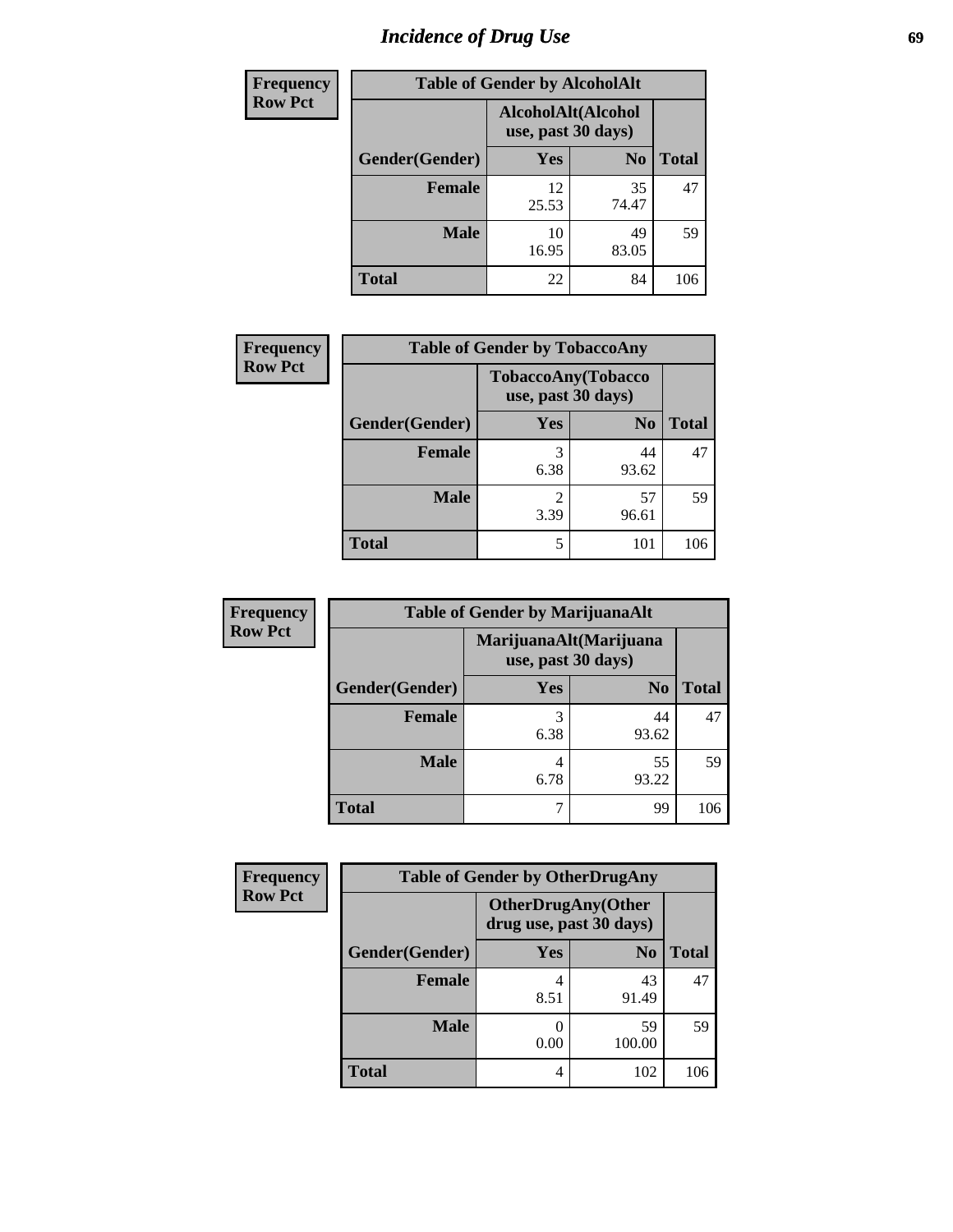### *Average Age at Onset of Use* 70 *Results for "Average Age at Onset of Use" questions exclude students who said they did not use that substance*

#### **Gender=Female**

| <b>Variable</b>    | Label                                                              | <b>Mean</b> |
|--------------------|--------------------------------------------------------------------|-------------|
| Alcoholinit2       | I started using alcohol when I was                                 | 14.10       |
| Cigarettesinit2    | I started smoking tobacco when I was                               | 14.83       |
| Smokelessinit2     | I started chewing tobacco when I was                               |             |
| Marijuanainit2     | I started using marijuana when I was                               | 14.00       |
| Cocaineinit2       | I started using cocaine when I was                                 | 15.00       |
| Inhalantsinit2     | I started using inhalants when I was                               | 12.00       |
| Steroidsinit2      | I started using steroids when I was                                |             |
| Ecstasyinit2       | I started using ecstasy when I was                                 | 14.00       |
| Methinit2          | I started using methamphetamines when I was                        |             |
| Hallucinogensinit2 | I started using hallucinogens when I was                           |             |
| Prescription in t2 | I started using prescription drugs not prescribed to me when I was | 14.40       |

#### **Gender=Male**

| <b>Variable</b>    | Label                                                              | <b>Mean</b> |
|--------------------|--------------------------------------------------------------------|-------------|
| Alcoholinit2       | I started using alcohol when I was                                 | 14.23       |
| Cigarettesinit2    | I started smoking tobacco when I was                               | 15.00       |
| Smokelessinit2     | I started chewing tobacco when I was                               |             |
| Marijuanainit2     | I started using marijuana when I was                               | 14.89       |
| Cocaineinit2       | I started using cocaine when I was                                 |             |
| Inhalantsinit2     | I started using inhalants when I was                               |             |
| Steroidsinit2      | I started using steroids when I was                                |             |
| Ecstasyinit2       | I started using ecstasy when I was                                 | 17.00       |
| Methinit2          | I started using methamphetamines when I was                        |             |
| Hallucinogensinit2 | I started using hallucinogens when I was                           |             |
| Prescriptioninit2  | I started using prescription drugs not prescribed to me when I was | 14.00       |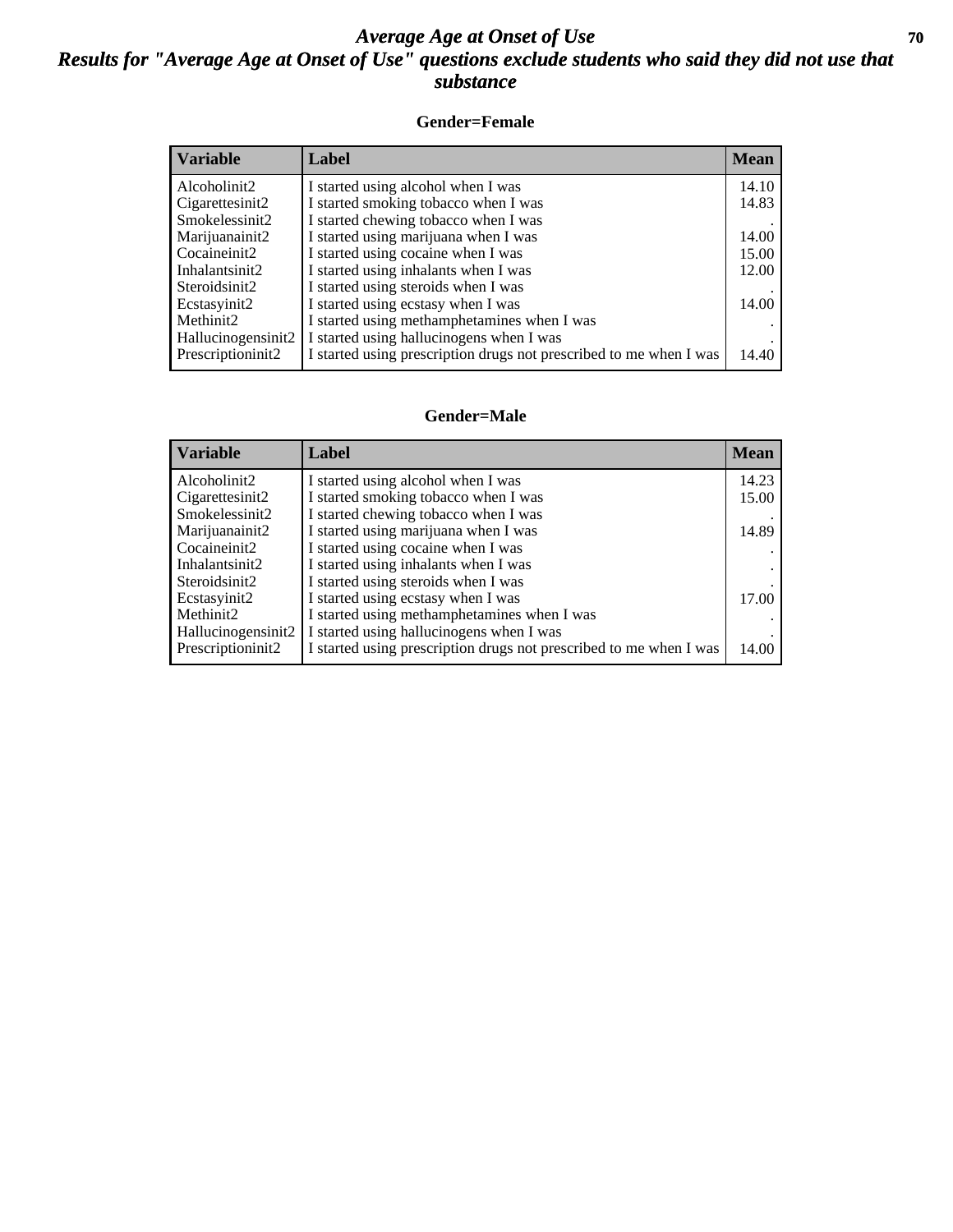# *I Think These Drugs are Harmful* **71**

| Frequency      | <b>Table of Gender by Alcoholharmdich</b> |                                                   |                |              |
|----------------|-------------------------------------------|---------------------------------------------------|----------------|--------------|
| <b>Row Pct</b> |                                           | Alcoholharmdich(I<br>think alcohol is<br>harmful) |                |              |
|                | Gender(Gender)                            | <b>Yes</b>                                        | N <sub>0</sub> | <b>Total</b> |
|                | <b>Female</b>                             | 40<br>85.11                                       | 14.89          | 47           |
|                | <b>Male</b>                               | 50<br>84.75                                       | q<br>15.25     | 59           |
|                | <b>Total</b>                              | 90                                                | 16             | 106          |

| Frequency      | <b>Table of Gender by Tobaccoharmdich</b> |                                                   |              |  |
|----------------|-------------------------------------------|---------------------------------------------------|--------------|--|
| <b>Row Pct</b> |                                           | Tobaccoharmdich(I<br>think tobacco is<br>harmful) |              |  |
|                | Gender(Gender)                            | Yes                                               | <b>Total</b> |  |
|                | <b>Female</b>                             | 47<br>100.00                                      | 47           |  |
|                | <b>Male</b>                               | 59<br>100.00                                      | 59           |  |
|                | <b>Total</b>                              | 106                                               | 106          |  |

| Frequency      | <b>Table of Gender by Marijuanaharmdich</b> |                                |                     |              |
|----------------|---------------------------------------------|--------------------------------|---------------------|--------------|
| <b>Row Pct</b> |                                             | think marijuana is<br>harmful) | Marijuanaharmdich(I |              |
|                | Gender(Gender)                              | <b>Yes</b>                     | N <sub>0</sub>      | <b>Total</b> |
|                | <b>Female</b>                               | 38<br>80.85                    | 9<br>19.15          | 47           |
|                | <b>Male</b>                                 | 44<br>74.58                    | 15<br>25.42         | 59           |
|                | <b>Total</b>                                | 82                             | 24                  | 106          |

| Frequency      |                | <b>Table of Gender by Otherdrugharmdich</b>              |              |
|----------------|----------------|----------------------------------------------------------|--------------|
| <b>Row Pct</b> |                | Otherdrugharmdich(I<br>think other drugs are<br>harmful) |              |
|                | Gender(Gender) | Yes                                                      | <b>Total</b> |
|                | <b>Female</b>  | 47<br>100.00                                             | 47           |
|                | <b>Male</b>    | 59<br>100.00                                             | 59           |
|                | <b>Total</b>   | 106                                                      | 106          |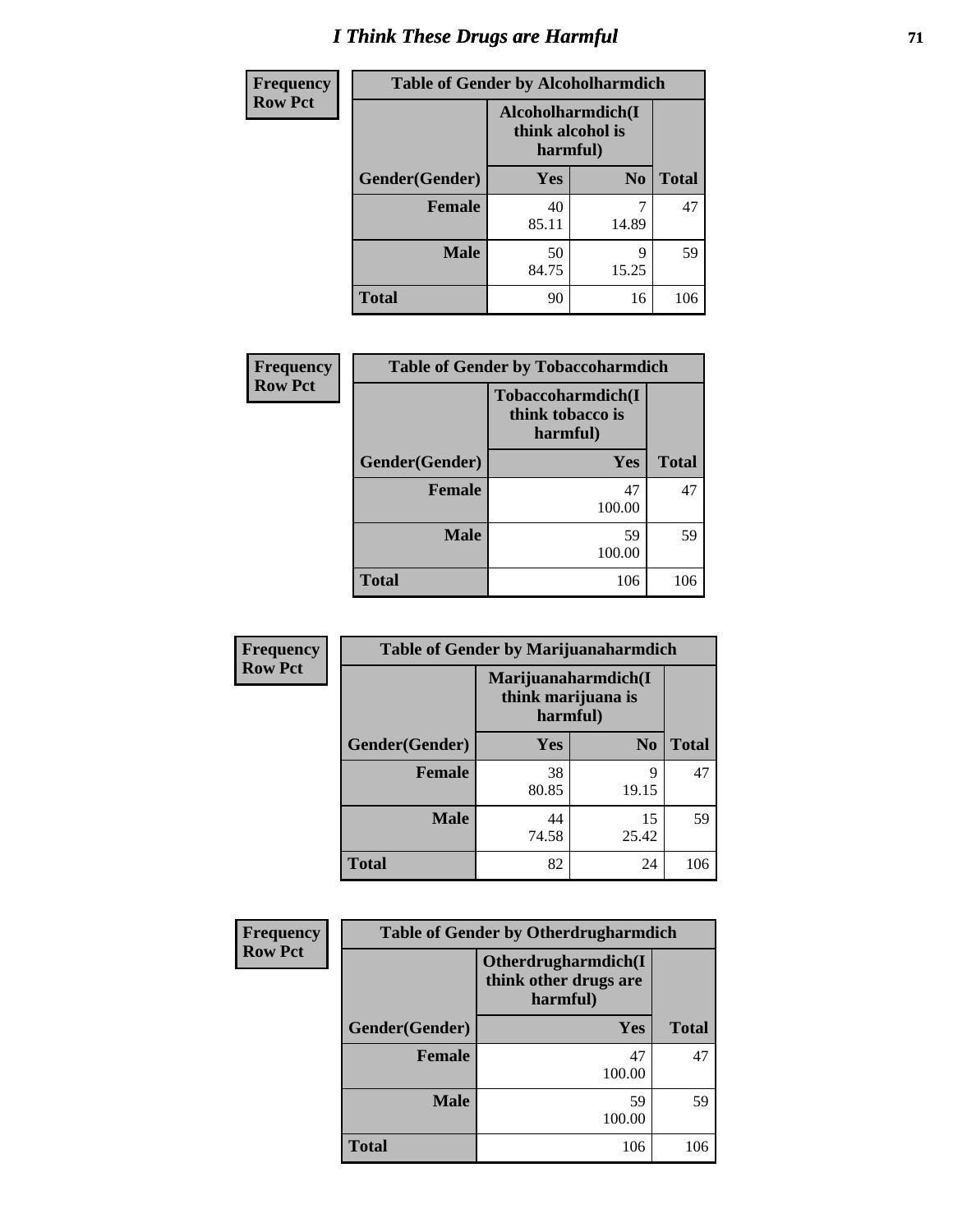| <b>Frequency</b> | <b>Table of Gender by Alcohollocation1</b> |                                                               |             |              |  |
|------------------|--------------------------------------------|---------------------------------------------------------------|-------------|--------------|--|
| <b>Row Pct</b>   |                                            | <b>Alcohollocation1(Places</b><br><b>Friends Use Alcohol)</b> |             |              |  |
|                  | Gender(Gender)                             |                                                               | Do Not Use  | <b>Total</b> |  |
|                  | <b>Female</b>                              | 33<br>70.21                                                   | 14<br>29.79 | 47           |  |
|                  | <b>Male</b>                                | 38<br>64.41                                                   | 21<br>35.59 | 59           |  |
|                  | <b>Total</b>                               | 71                                                            | 35          | 106          |  |

| <b>Frequency</b> | <b>Table of Gender by Alcohollocation2</b> |                                                               |             |              |
|------------------|--------------------------------------------|---------------------------------------------------------------|-------------|--------------|
| <b>Row Pct</b>   |                                            | <b>Alcohollocation2(Places</b><br><b>Friends Use Alcohol)</b> |             |              |
|                  | Gender(Gender)                             |                                                               | Home        | <b>Total</b> |
|                  | <b>Female</b>                              | 27<br>57.45                                                   | 20<br>42.55 | 47           |
|                  | <b>Male</b>                                | 39<br>66.10                                                   | 20<br>33.90 | 59           |
|                  | <b>Total</b>                               | 66                                                            | 40          | 106          |

| Frequency      | <b>Table of Gender by Alcohollocation3</b> |                                                               |               |              |
|----------------|--------------------------------------------|---------------------------------------------------------------|---------------|--------------|
| <b>Row Pct</b> |                                            | <b>Alcohollocation3(Places</b><br><b>Friends Use Alcohol)</b> |               |              |
|                | Gender(Gender)                             |                                                               | <b>School</b> | <b>Total</b> |
|                | <b>Female</b>                              | 45<br>95.74                                                   | 2<br>4.26     | 47           |
|                | <b>Male</b>                                | 57<br>96.61                                                   | 3.39          | 59           |
|                | <b>Total</b>                               | 102                                                           | 4             | 106          |

| <b>Frequency</b> | <b>Table of Gender by Alcohollocation4</b> |                                                               |            |              |
|------------------|--------------------------------------------|---------------------------------------------------------------|------------|--------------|
| <b>Row Pct</b>   |                                            | <b>Alcohollocation4(Places</b><br><b>Friends Use Alcohol)</b> |            |              |
|                  | Gender(Gender)                             |                                                               | Car        | <b>Total</b> |
|                  | <b>Female</b>                              | 41<br>87.23                                                   | 6<br>12.77 | 47           |
|                  | <b>Male</b>                                | 55<br>93.22                                                   | 6.78       | 59           |
|                  | <b>Total</b>                               | 96                                                            | 10         | 106          |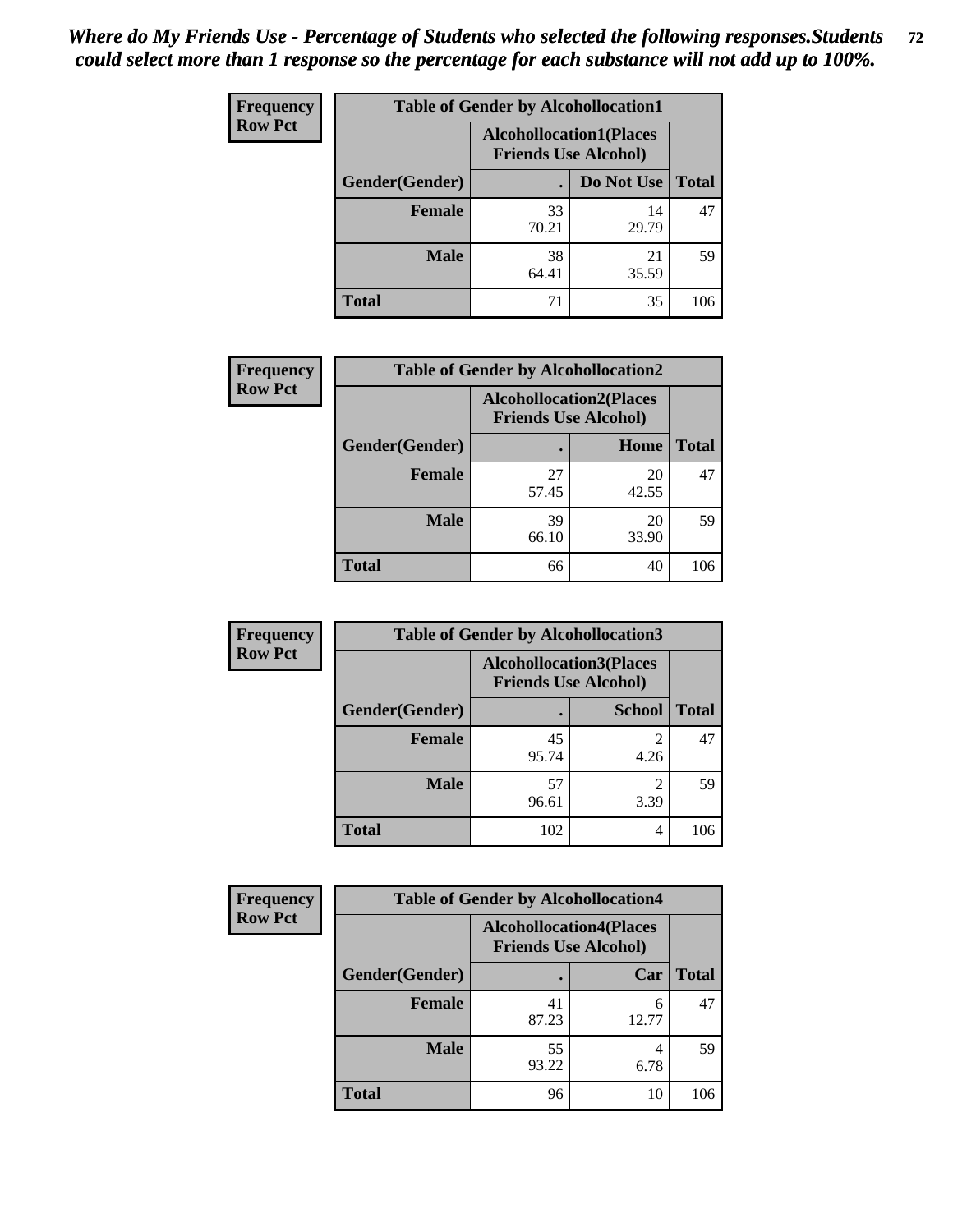| <b>Frequency</b> | <b>Table of Gender by Alcohollocation5</b> |                                                                |                                 |              |
|------------------|--------------------------------------------|----------------------------------------------------------------|---------------------------------|--------------|
| <b>Row Pct</b>   |                                            | <b>Alcohollocation5</b> (Places<br><b>Friends Use Alcohol)</b> |                                 |              |
|                  | <b>Gender</b> (Gender)                     |                                                                | <b>Friend's</b><br><b>House</b> | <b>Total</b> |
|                  | <b>Female</b>                              | 13<br>27.66                                                    | 34<br>72.34                     | 47           |
|                  | <b>Male</b>                                | 25<br>42.37                                                    | 34<br>57.63                     | 59           |
|                  | <b>Total</b>                               | 38                                                             | 68                              | 106          |

| <b>Frequency</b> | <b>Table of Gender by Alcohollocation6</b> |                                                               |              |              |
|------------------|--------------------------------------------|---------------------------------------------------------------|--------------|--------------|
| <b>Row Pct</b>   |                                            | <b>Alcohollocation6(Places</b><br><b>Friends Use Alcohol)</b> |              |              |
|                  | Gender(Gender)                             |                                                               | <b>Other</b> | <b>Total</b> |
|                  | <b>Female</b>                              | 34<br>72.34                                                   | 13<br>27.66  | 47           |
|                  | <b>Male</b>                                | 49<br>83.05                                                   | 10<br>16.95  | 59           |
|                  | <b>Total</b>                               | 83                                                            | 23           | 106          |

| Frequency      | <b>Table of Gender by Tobaccolocation1</b> |                                                               |             |              |  |
|----------------|--------------------------------------------|---------------------------------------------------------------|-------------|--------------|--|
| <b>Row Pct</b> |                                            | <b>Tobaccolocation1(Places</b><br><b>Friends Use Tobacco)</b> |             |              |  |
|                | Gender(Gender)                             |                                                               | Do Not Use  | <b>Total</b> |  |
|                | Female                                     | 19<br>40.43                                                   | 28<br>59.57 | 47           |  |
|                | <b>Male</b>                                | 25<br>42.37                                                   | 34<br>57.63 | 59           |  |
|                | <b>Total</b>                               | 44                                                            | 62          | 106          |  |

| <b>Frequency</b> | <b>Table of Gender by Tobaccolocation2</b> |                             |                                |              |
|------------------|--------------------------------------------|-----------------------------|--------------------------------|--------------|
| <b>Row Pct</b>   |                                            | <b>Friends Use Tobacco)</b> | <b>Tobaccolocation2(Places</b> |              |
|                  | Gender(Gender)                             |                             | Home                           | <b>Total</b> |
|                  | Female                                     | 36<br>76.60                 | 11<br>23.40                    | 47           |
|                  | <b>Male</b>                                | 47<br>79.66                 | 12<br>20.34                    | 59           |
|                  | <b>Total</b>                               | 83                          | 23                             | 106          |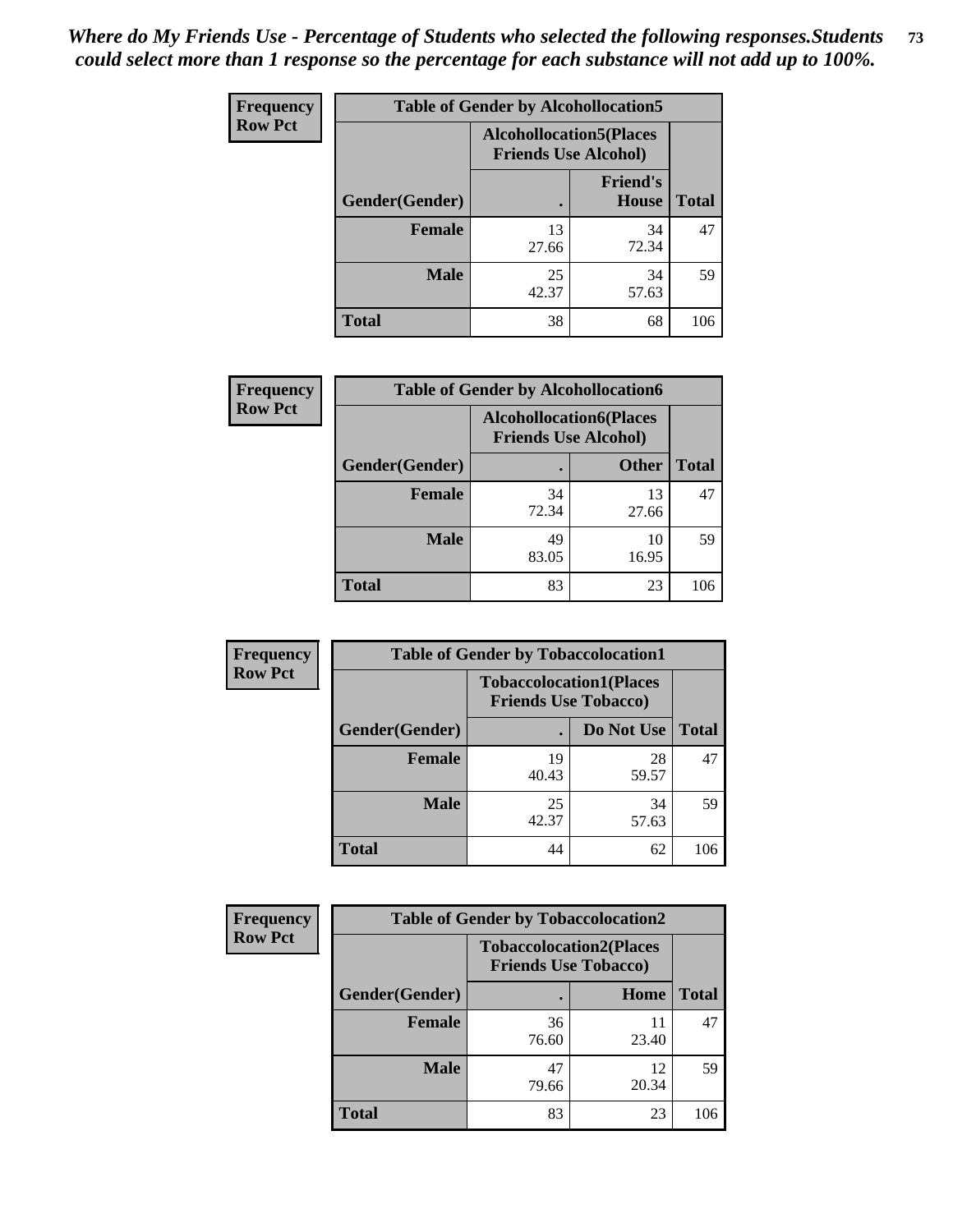| <b>Frequency</b> | <b>Table of Gender by Tobaccolocation3</b> |                                                               |               |              |
|------------------|--------------------------------------------|---------------------------------------------------------------|---------------|--------------|
| <b>Row Pct</b>   |                                            | <b>Tobaccolocation3(Places</b><br><b>Friends Use Tobacco)</b> |               |              |
|                  | Gender(Gender)                             |                                                               | <b>School</b> | <b>Total</b> |
|                  | <b>Female</b>                              | 41<br>87.23                                                   | 6<br>12.77    | 47           |
|                  | <b>Male</b>                                | 55<br>93.22                                                   | 6.78          | 59           |
|                  | <b>Total</b>                               | 96                                                            | 10            | 106          |

| <b>Frequency</b> | <b>Table of Gender by Tobaccolocation4</b> |                                                               |             |              |
|------------------|--------------------------------------------|---------------------------------------------------------------|-------------|--------------|
| <b>Row Pct</b>   |                                            | <b>Tobaccolocation4(Places</b><br><b>Friends Use Tobacco)</b> |             |              |
|                  | Gender(Gender)                             |                                                               | Car         | <b>Total</b> |
|                  | <b>Female</b>                              | 36<br>76.60                                                   | 11<br>23.40 | 47           |
|                  | <b>Male</b>                                | 48<br>81.36                                                   | 11<br>18.64 | 59           |
|                  | <b>Total</b>                               | 84                                                            | 22          | 106          |

| <b>Frequency</b> | <b>Table of Gender by Tobaccolocation5</b> |             |                                                               |              |
|------------------|--------------------------------------------|-------------|---------------------------------------------------------------|--------------|
| <b>Row Pct</b>   |                                            |             | <b>Tobaccolocation5(Places</b><br><b>Friends Use Tobacco)</b> |              |
|                  | Gender(Gender)                             |             | <b>Friend's</b><br><b>House</b>                               | <b>Total</b> |
|                  | <b>Female</b>                              | 29<br>61.70 | 18<br>38.30                                                   | 47           |
|                  | <b>Male</b>                                | 43<br>72.88 | 16<br>27.12                                                   | 59           |
|                  | <b>Total</b>                               | 72          | 34                                                            | 106          |

| <b>Frequency</b> | <b>Table of Gender by Tobaccolocation6</b> |                                                               |              |              |
|------------------|--------------------------------------------|---------------------------------------------------------------|--------------|--------------|
| <b>Row Pct</b>   |                                            | <b>Tobaccolocation6(Places</b><br><b>Friends Use Tobacco)</b> |              |              |
|                  | Gender(Gender)                             |                                                               | <b>Other</b> | <b>Total</b> |
|                  | Female                                     | 34<br>72.34                                                   | 13<br>27.66  | 47           |
|                  | <b>Male</b>                                | 45<br>76.27                                                   | 14<br>23.73  | 59           |
|                  | <b>Total</b>                               | 79                                                            | 27           | 106          |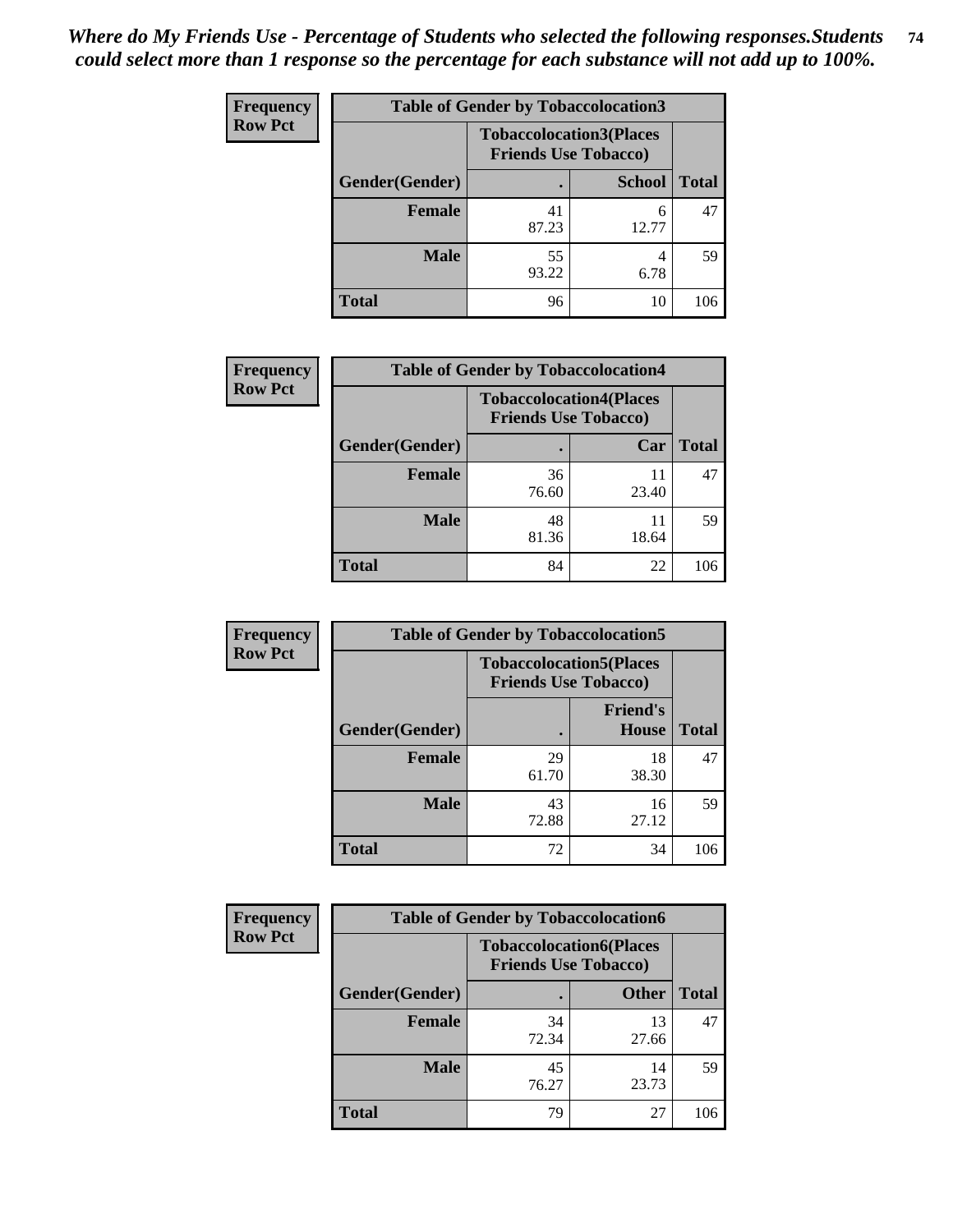| <b>Frequency</b> | <b>Table of Gender by Marijuanalocation1</b> |                                                                    |             |              |  |
|------------------|----------------------------------------------|--------------------------------------------------------------------|-------------|--------------|--|
| <b>Row Pct</b>   |                                              | <b>Marijuanalocation1(Places</b><br><b>Friends Use Marijuana</b> ) |             |              |  |
|                  | Gender(Gender)                               |                                                                    | Do Not Use  | <b>Total</b> |  |
|                  | <b>Female</b>                                | 23<br>48.94                                                        | 24<br>51.06 | 47           |  |
|                  | <b>Male</b>                                  | 31<br>52.54                                                        | 28<br>47.46 | 59           |  |
|                  | <b>Total</b>                                 | 54                                                                 | 52          | 106          |  |

| <b>Frequency</b> | <b>Table of Gender by Marijuanalocation2</b> |             |                                                                    |              |
|------------------|----------------------------------------------|-------------|--------------------------------------------------------------------|--------------|
| <b>Row Pct</b>   |                                              |             | <b>Marijuanalocation2(Places</b><br><b>Friends Use Marijuana</b> ) |              |
|                  | Gender(Gender)                               |             | Home                                                               | <b>Total</b> |
|                  | <b>Female</b>                                | 36<br>76.60 | 23.40                                                              | 47           |
|                  | <b>Male</b>                                  | 40<br>67.80 | 19<br>32.20                                                        | 59           |
|                  | <b>Total</b>                                 | 76          | 30                                                                 | 106          |

| Frequency      | <b>Table of Gender by Marijuanalocation3</b> |                                                                    |               |              |
|----------------|----------------------------------------------|--------------------------------------------------------------------|---------------|--------------|
| <b>Row Pct</b> |                                              | <b>Marijuanalocation3(Places</b><br><b>Friends Use Marijuana</b> ) |               |              |
|                | Gender(Gender)                               |                                                                    | <b>School</b> | <b>Total</b> |
|                | Female                                       | 42<br>89.36                                                        | 10.64         | 47           |
|                | <b>Male</b>                                  | 55<br>93.22                                                        | 4<br>6.78     | 59           |
|                | <b>Total</b>                                 | 97                                                                 | 9             | 106          |

| <b>Frequency</b> | <b>Table of Gender by Marijuanalocation4</b> |                                                                    |             |              |
|------------------|----------------------------------------------|--------------------------------------------------------------------|-------------|--------------|
| <b>Row Pct</b>   |                                              | <b>Marijuanalocation4(Places</b><br><b>Friends Use Marijuana</b> ) |             |              |
|                  | Gender(Gender)                               |                                                                    | Car         | <b>Total</b> |
|                  | <b>Female</b>                                | 38<br>80.85                                                        | q<br>19.15  | 47           |
|                  | <b>Male</b>                                  | 46<br>77.97                                                        | 13<br>22.03 | 59           |
|                  | <b>Total</b>                                 | 84                                                                 | 22          | 106          |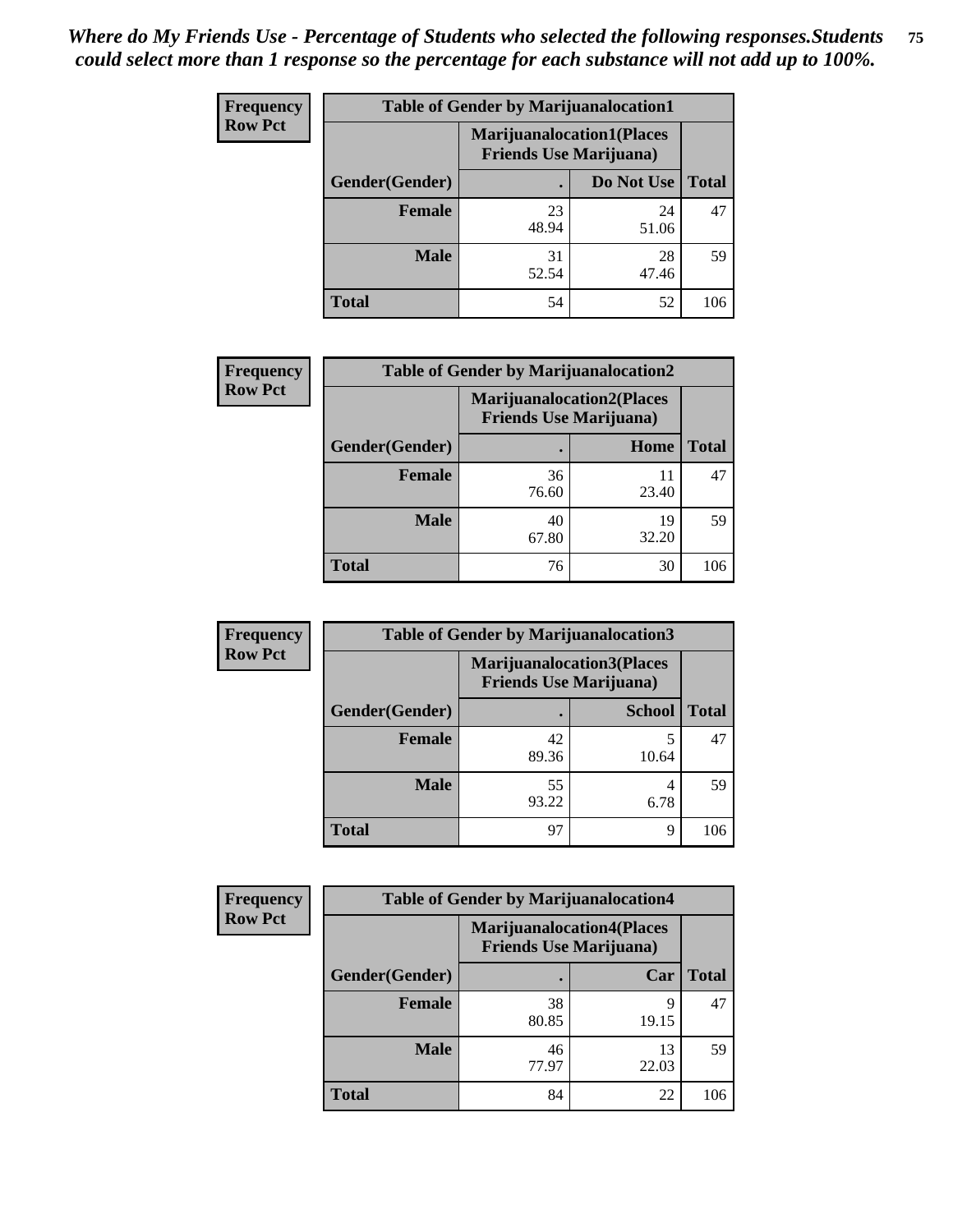| <b>Frequency</b> | <b>Table of Gender by Marijuanalocation5</b> |                                                                     |                                 |              |
|------------------|----------------------------------------------|---------------------------------------------------------------------|---------------------------------|--------------|
| <b>Row Pct</b>   |                                              | <b>Marijuanalocation5</b> (Places<br><b>Friends Use Marijuana</b> ) |                                 |              |
|                  | Gender(Gender)                               |                                                                     | <b>Friend's</b><br><b>House</b> | <b>Total</b> |
|                  | <b>Female</b>                                | 24<br>51.06                                                         | 23<br>48.94                     | 47           |
|                  | <b>Male</b>                                  | 33<br>55.93                                                         | 26<br>44.07                     | 59           |
|                  | <b>Total</b>                                 | 57                                                                  | 49                              | 106          |

| <b>Frequency</b> |                | <b>Table of Gender by Marijuanalocation6</b> |                                  |              |
|------------------|----------------|----------------------------------------------|----------------------------------|--------------|
| <b>Row Pct</b>   |                | <b>Friends Use Marijuana</b> )               | <b>Marijuanalocation6(Places</b> |              |
|                  | Gender(Gender) |                                              | <b>Other</b>                     | <b>Total</b> |
|                  | <b>Female</b>  | 31<br>65.96                                  | 16<br>34.04                      | 47           |
|                  | <b>Male</b>    | 43<br>72.88                                  | 16<br>27.12                      | 59           |
|                  | <b>Total</b>   | 74                                           | 32                               | 106          |

| <b>Frequency</b> | <b>Table of Gender by Otherdruglocation1</b> |                                                                                |             |              |
|------------------|----------------------------------------------|--------------------------------------------------------------------------------|-------------|--------------|
| <b>Row Pct</b>   |                                              | <b>Otherdruglocation1(Places</b><br><b>Friends Use Other Illegal</b><br>Drugs) |             |              |
|                  | Gender(Gender)                               |                                                                                | Do Not Use  | <b>Total</b> |
|                  | Female                                       | 17<br>36.17                                                                    | 30<br>63.83 | 47           |
|                  | <b>Male</b>                                  | 20<br>33.90                                                                    | 39<br>66.10 | 59           |
|                  | <b>Total</b>                                 | 37                                                                             | 69          | 106          |

| Frequency      | <b>Table of Gender by Otherdruglocation2</b> |                                            |                                  |              |
|----------------|----------------------------------------------|--------------------------------------------|----------------------------------|--------------|
| <b>Row Pct</b> |                                              | <b>Friends Use Other Illegal</b><br>Drugs) | <b>Otherdruglocation2(Places</b> |              |
|                | Gender(Gender)                               |                                            | Home                             | <b>Total</b> |
|                | Female                                       | 41<br>87.23                                | 6<br>12.77                       | 47           |
|                | <b>Male</b>                                  | 50<br>84.75                                | q<br>15.25                       | 59           |
|                | <b>Total</b>                                 | 91                                         | 15                               | 106          |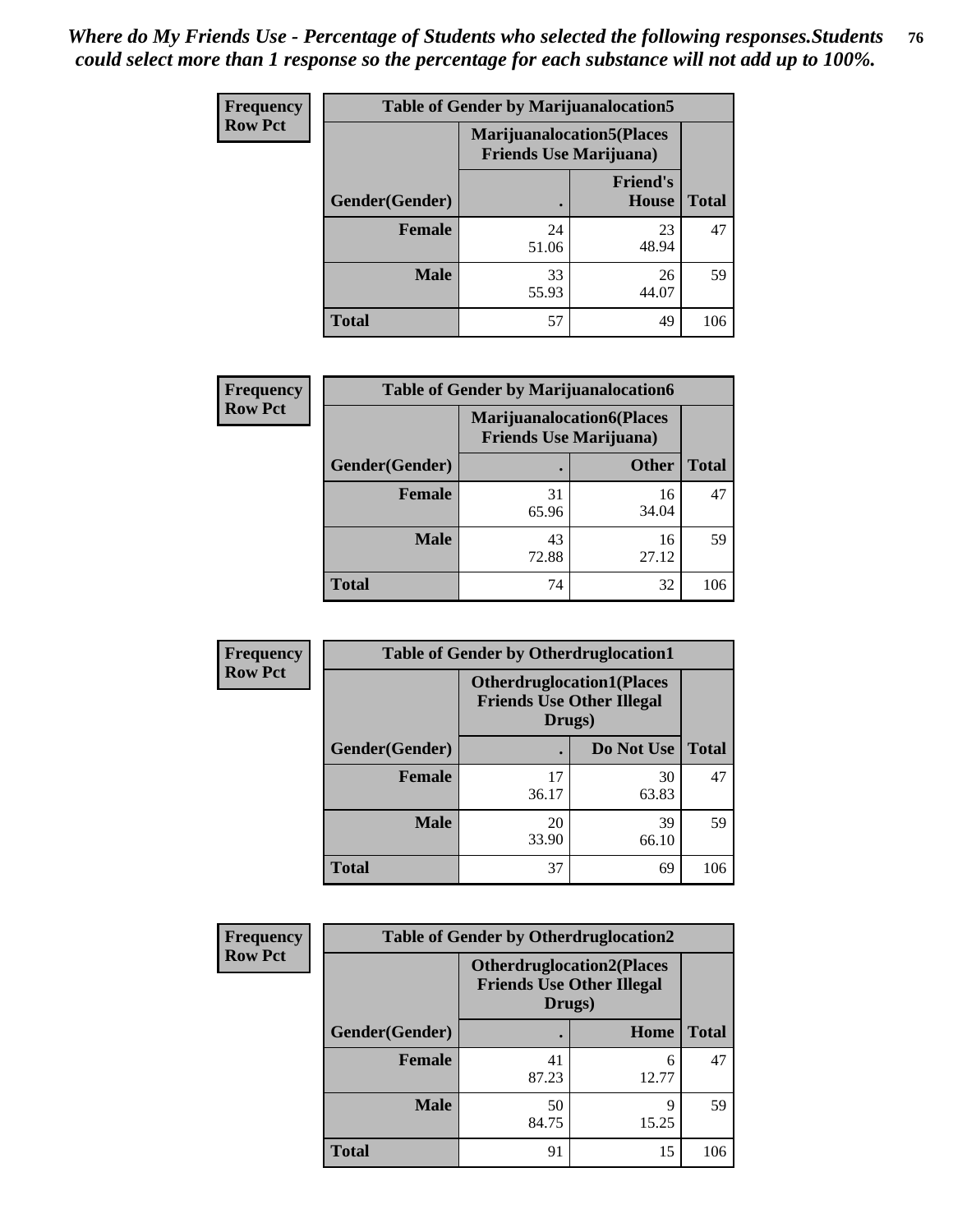| Frequency      | <b>Table of Gender by Otherdruglocation3</b> |                                                                                |               |              |
|----------------|----------------------------------------------|--------------------------------------------------------------------------------|---------------|--------------|
| <b>Row Pct</b> |                                              | <b>Otherdruglocation3(Places</b><br><b>Friends Use Other Illegal</b><br>Drugs) |               |              |
|                | Gender(Gender)                               |                                                                                | <b>School</b> | <b>Total</b> |
|                | Female                                       | 44<br>93.62                                                                    | 3<br>6.38     | 47           |
|                | <b>Male</b>                                  | 55<br>93.22                                                                    | 4<br>6.78     | 59           |
|                | <b>Total</b>                                 | 99                                                                             |               | 106          |

| Frequency      | <b>Table of Gender by Otherdruglocation4</b> |             |                                                                      |              |
|----------------|----------------------------------------------|-------------|----------------------------------------------------------------------|--------------|
| <b>Row Pct</b> |                                              | Drugs)      | <b>Otherdruglocation4(Places</b><br><b>Friends Use Other Illegal</b> |              |
|                | Gender(Gender)                               |             | Car                                                                  | <b>Total</b> |
|                | Female                                       | 43<br>91.49 | 4<br>8.51                                                            | 47           |
|                | <b>Male</b>                                  | 54<br>91.53 | 5<br>8.47                                                            | 59           |
|                | <b>Total</b>                                 | 97          | 9                                                                    | 106          |

| Frequency      | <b>Table of Gender by Otherdruglocation5</b> |                                            |                                  |              |
|----------------|----------------------------------------------|--------------------------------------------|----------------------------------|--------------|
| <b>Row Pct</b> |                                              | <b>Friends Use Other Illegal</b><br>Drugs) | <b>Otherdruglocation5(Places</b> |              |
|                | Gender(Gender)                               |                                            | <b>Friend's</b><br><b>House</b>  | <b>Total</b> |
|                | <b>Female</b>                                | 31<br>65.96                                | 16<br>34.04                      | 47           |
|                | <b>Male</b>                                  | 49<br>83.05                                | 10<br>16.95                      | 59           |
|                | <b>Total</b>                                 | 80                                         | 26                               | 106          |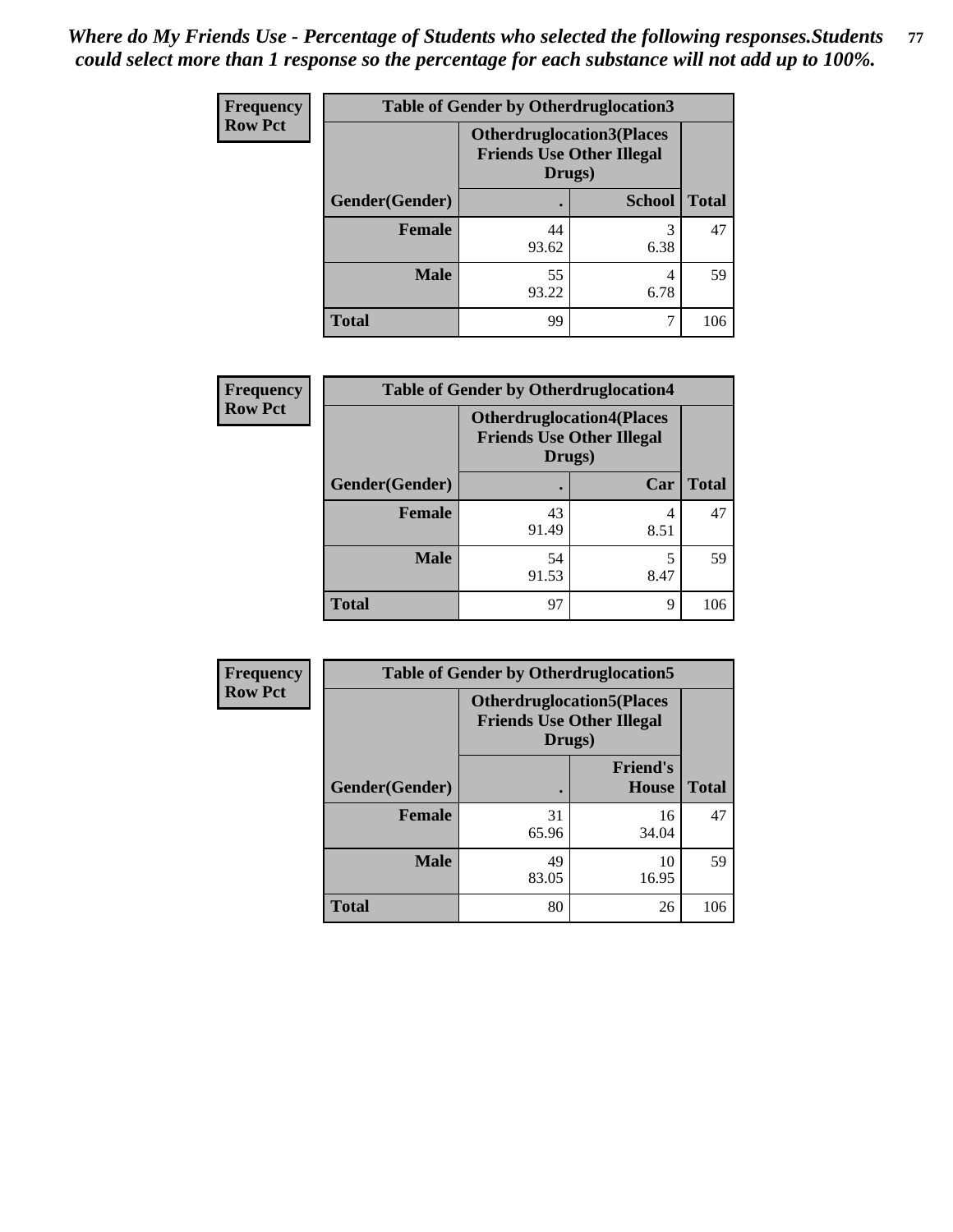| <b>Frequency</b> | <b>Table of Gender by Otherdruglocation6</b> |                                            |                                  |              |
|------------------|----------------------------------------------|--------------------------------------------|----------------------------------|--------------|
| <b>Row Pct</b>   |                                              | <b>Friends Use Other Illegal</b><br>Drugs) | <b>Otherdruglocation6(Places</b> |              |
|                  | Gender(Gender)                               |                                            | <b>Other</b>                     | <b>Total</b> |
|                  | <b>Female</b>                                | 35<br>74.47                                | 12<br>25.53                      | 47           |
|                  | <b>Male</b>                                  | 46<br>77.97                                | 13<br>22.03                      | 59           |
|                  | <b>Total</b>                                 | 81                                         | 25                               | 106          |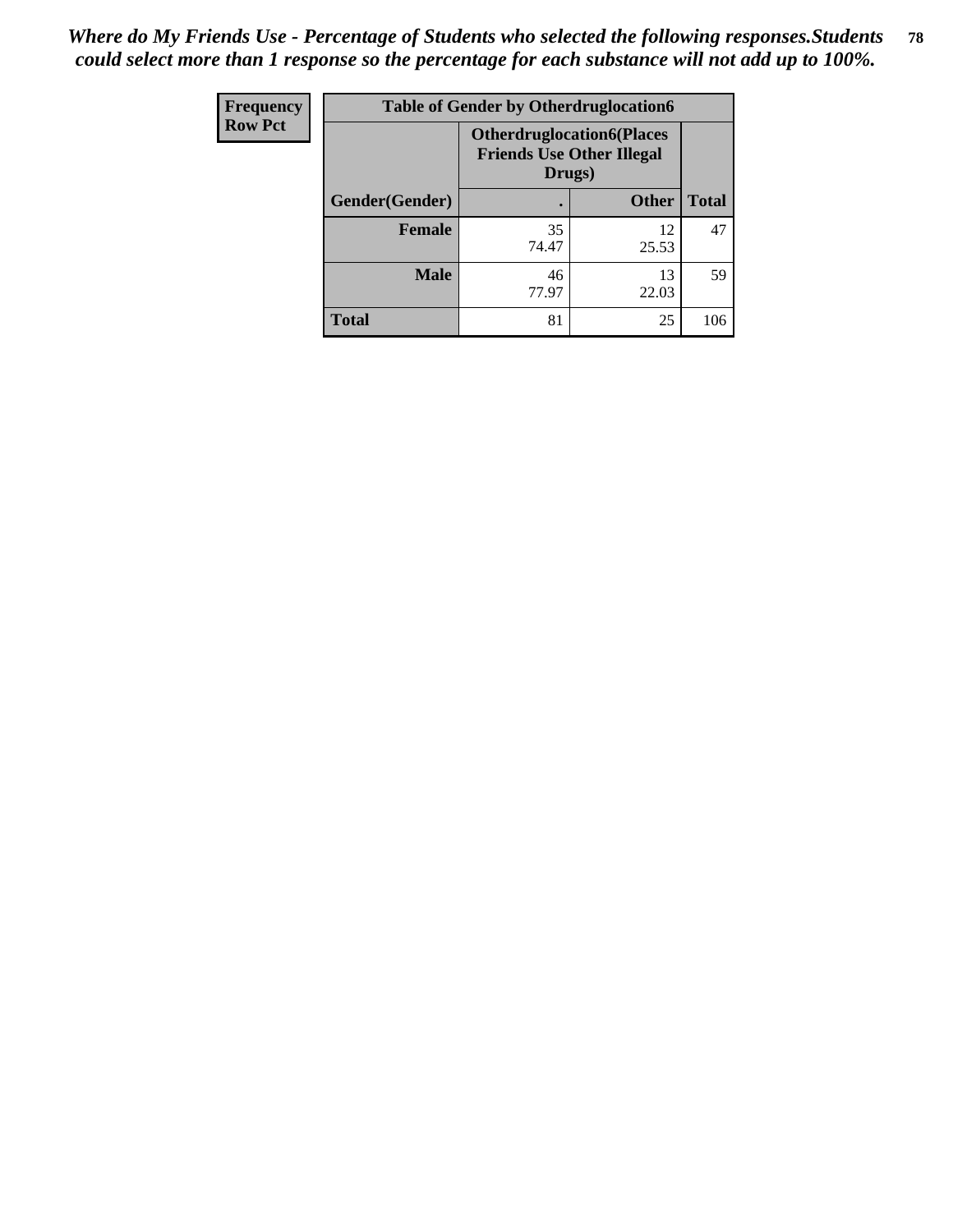| <b>Frequency</b> | <b>Table of Gender by Alcoholtime1</b> |                                                          |                      |              |
|------------------|----------------------------------------|----------------------------------------------------------|----------------------|--------------|
| <b>Row Pct</b>   |                                        | <b>Alcoholtime1(Times</b><br><b>Friends Use Alcohol)</b> |                      |              |
|                  | Gender(Gender)                         | $\bullet$                                                | Do Not<br><b>Use</b> | <b>Total</b> |
|                  | <b>Female</b>                          | 35<br>74.47                                              | 12<br>25.53          | 47           |
|                  | <b>Male</b>                            | 38<br>64.41                                              | 21<br>35.59          | 59           |
|                  | <b>Total</b>                           | 73                                                       | 33                   | 106          |

| <b>Frequency</b> | <b>Table of Gender by Alcoholtime2</b> |                                                          |                            |              |
|------------------|----------------------------------------|----------------------------------------------------------|----------------------------|--------------|
| <b>Row Pct</b>   |                                        | <b>Alcoholtime2(Times</b><br><b>Friends Use Alcohol)</b> |                            |              |
|                  | Gender(Gender)                         |                                                          | <b>On Way</b><br>to School | <b>Total</b> |
|                  | <b>Female</b>                          | 46<br>97.87                                              | 2.13                       | 47           |
|                  | <b>Male</b>                            | 55<br>93.22                                              | 4<br>6.78                  | 59           |
|                  | <b>Total</b>                           | 101                                                      | 5                          | 106          |

| <b>Frequency</b> | <b>Table of Gender by Alcoholtime3</b> |                                                          |                                |              |
|------------------|----------------------------------------|----------------------------------------------------------|--------------------------------|--------------|
| <b>Row Pct</b>   |                                        | <b>Alcoholtime3(Times</b><br><b>Friends Use Alcohol)</b> |                                |              |
|                  | Gender(Gender)                         |                                                          | <b>During</b><br><b>School</b> | <b>Total</b> |
|                  | Female                                 | 46<br>97.87                                              | 2.13                           | 47           |
|                  | <b>Male</b>                            | 58<br>98.31                                              | 1.69                           | 59           |
|                  | <b>Total</b>                           | 104                                                      | 2                              | 106          |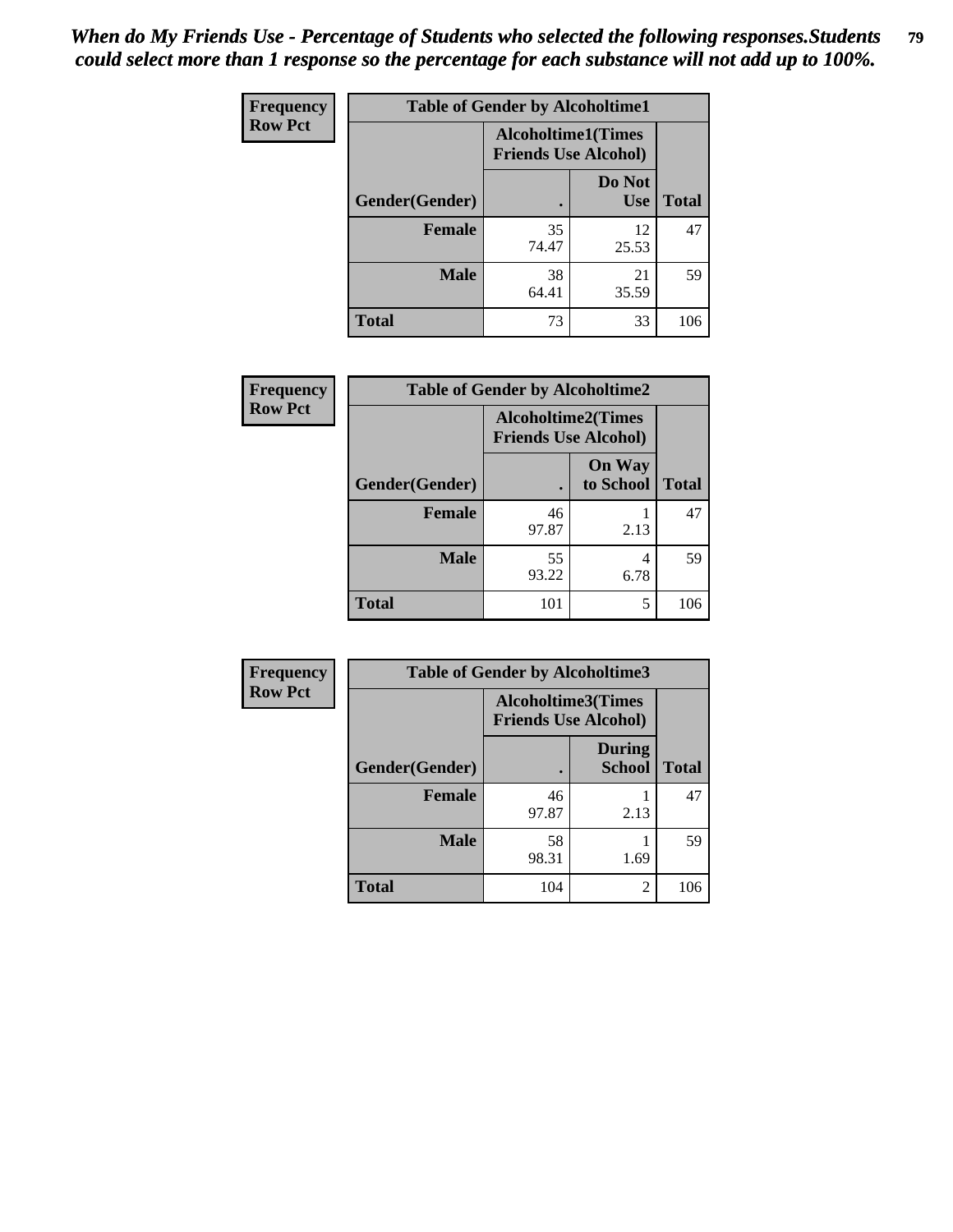*When do My Friends Use - Percentage of Students who selected the following responses.Students could select more than 1 response so the percentage for each substance will not add up to 100%.* **80**

| <b>Frequency</b> | <b>Table of Gender by Alcoholtime4</b> |                                                          |                                         |              |
|------------------|----------------------------------------|----------------------------------------------------------|-----------------------------------------|--------------|
| <b>Row Pct</b>   |                                        | <b>Alcoholtime4(Times</b><br><b>Friends Use Alcohol)</b> |                                         |              |
|                  | Gender(Gender)                         |                                                          | <b>On Way</b><br>Home<br>From<br>School | <b>Total</b> |
|                  | <b>Female</b>                          | 45<br>95.74                                              | $\overline{2}$<br>4.26                  | 47           |
|                  | <b>Male</b>                            | 54<br>91.53                                              | 5<br>8.47                               | 59           |
|                  | <b>Total</b>                           | 99                                                       | 7                                       | 106          |

| <b>Frequency</b> | <b>Table of Gender by Alcoholtime5</b> |                                                           |                   |              |
|------------------|----------------------------------------|-----------------------------------------------------------|-------------------|--------------|
| <b>Row Pct</b>   |                                        | <b>Alcoholtime5</b> (Times<br><b>Friends Use Alcohol)</b> |                   |              |
|                  | Gender(Gender)                         |                                                           | <b>Weeknights</b> | <b>Total</b> |
|                  | <b>Female</b>                          | 39<br>82.98                                               | 8<br>17.02        | 47           |
|                  | <b>Male</b>                            | 51<br>86.44                                               | 8<br>13.56        | 59           |
|                  | <b>Total</b>                           | 90                                                        | 16                | 106          |

| <b>Frequency</b> | <b>Table of Gender by Alcoholtime6</b> |             |                                                          |              |  |
|------------------|----------------------------------------|-------------|----------------------------------------------------------|--------------|--|
| <b>Row Pct</b>   |                                        |             | <b>Alcoholtime6(Times</b><br><b>Friends Use Alcohol)</b> |              |  |
|                  | Gender(Gender)                         |             | Weekends                                                 | <b>Total</b> |  |
|                  | Female                                 | 11<br>23.40 | 36<br>76.60                                              | 47           |  |
|                  | <b>Male</b>                            | 21<br>35.59 | 38<br>64.41                                              | 59           |  |
|                  | <b>Total</b>                           | 32          | 74                                                       | 106          |  |

| Frequency      | <b>Table of Gender by Tobaccotime1</b> |                                                          |                      |              |
|----------------|----------------------------------------|----------------------------------------------------------|----------------------|--------------|
| <b>Row Pct</b> |                                        | <b>Tobaccotime1(Times</b><br><b>Friends Use Tobacco)</b> |                      |              |
|                | Gender(Gender)                         |                                                          | Do Not<br><b>Use</b> | <b>Total</b> |
|                | <b>Female</b>                          | 20<br>42.55                                              | 27<br>57.45          | 47           |
|                | <b>Male</b>                            | 27<br>45.76                                              | 32<br>54.24          | 59           |
|                | <b>Total</b>                           | 47                                                       | 59                   | 106          |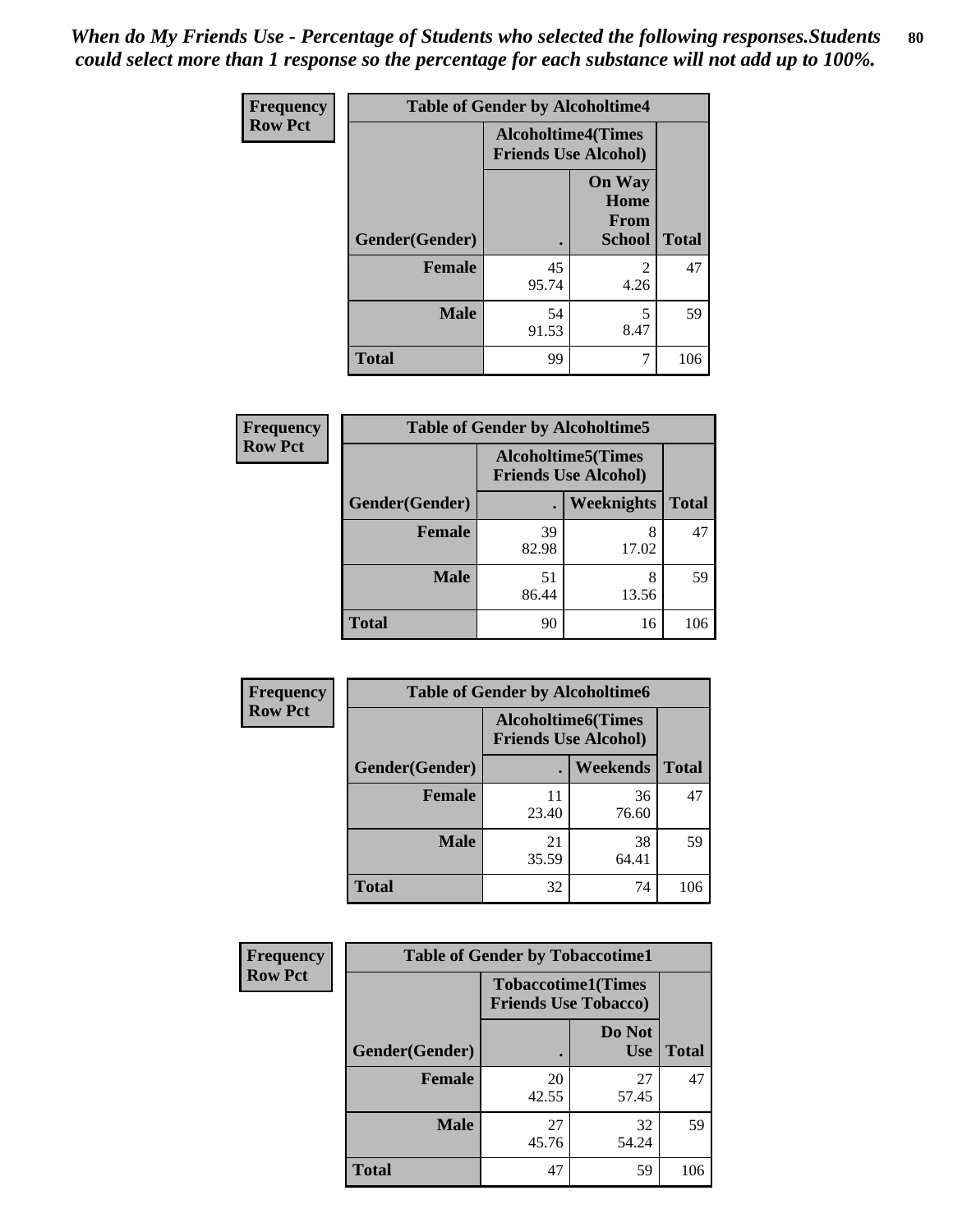| Frequency      | <b>Table of Gender by Tobaccotime2</b> |                                                          |                            |              |
|----------------|----------------------------------------|----------------------------------------------------------|----------------------------|--------------|
| <b>Row Pct</b> |                                        | <b>Tobaccotime2(Times</b><br><b>Friends Use Tobacco)</b> |                            |              |
|                | Gender(Gender)                         |                                                          | <b>On Way</b><br>to School | <b>Total</b> |
|                | Female                                 | 38<br>80.85                                              | q<br>19.15                 | 47           |
|                | <b>Male</b>                            | 53<br>89.83                                              | 6<br>10.17                 | 59           |
|                | <b>Total</b>                           | 91                                                       | 15                         | 106          |

| Frequency      | <b>Table of Gender by Tobaccotime3</b> |                                                          |                                |              |
|----------------|----------------------------------------|----------------------------------------------------------|--------------------------------|--------------|
| <b>Row Pct</b> |                                        | <b>Tobaccotime3(Times</b><br><b>Friends Use Tobacco)</b> |                                |              |
|                | Gender(Gender)                         |                                                          | <b>During</b><br><b>School</b> | <b>Total</b> |
|                | <b>Female</b>                          | 42<br>89.36                                              | 5<br>10.64                     | 47           |
|                | <b>Male</b>                            | 56<br>94.92                                              | 3<br>5.08                      | 59           |
|                | <b>Total</b>                           | 98                                                       | 8                              | 106          |

| <b>Frequency</b> | <b>Table of Gender by Tobaccotime4</b> |                                                          |                                                |              |
|------------------|----------------------------------------|----------------------------------------------------------|------------------------------------------------|--------------|
| <b>Row Pct</b>   |                                        | <b>Tobaccotime4(Times</b><br><b>Friends Use Tobacco)</b> |                                                |              |
|                  | Gender(Gender)                         |                                                          | <b>On Way</b><br>Home<br>From<br><b>School</b> | <b>Total</b> |
|                  | <b>Female</b>                          | 45<br>95.74                                              | $\mathfrak{D}$<br>4.26                         | 47           |
|                  | <b>Male</b>                            | 54<br>91.53                                              | 5<br>8.47                                      | 59           |
|                  | <b>Total</b>                           | 99                                                       | 7                                              | 106          |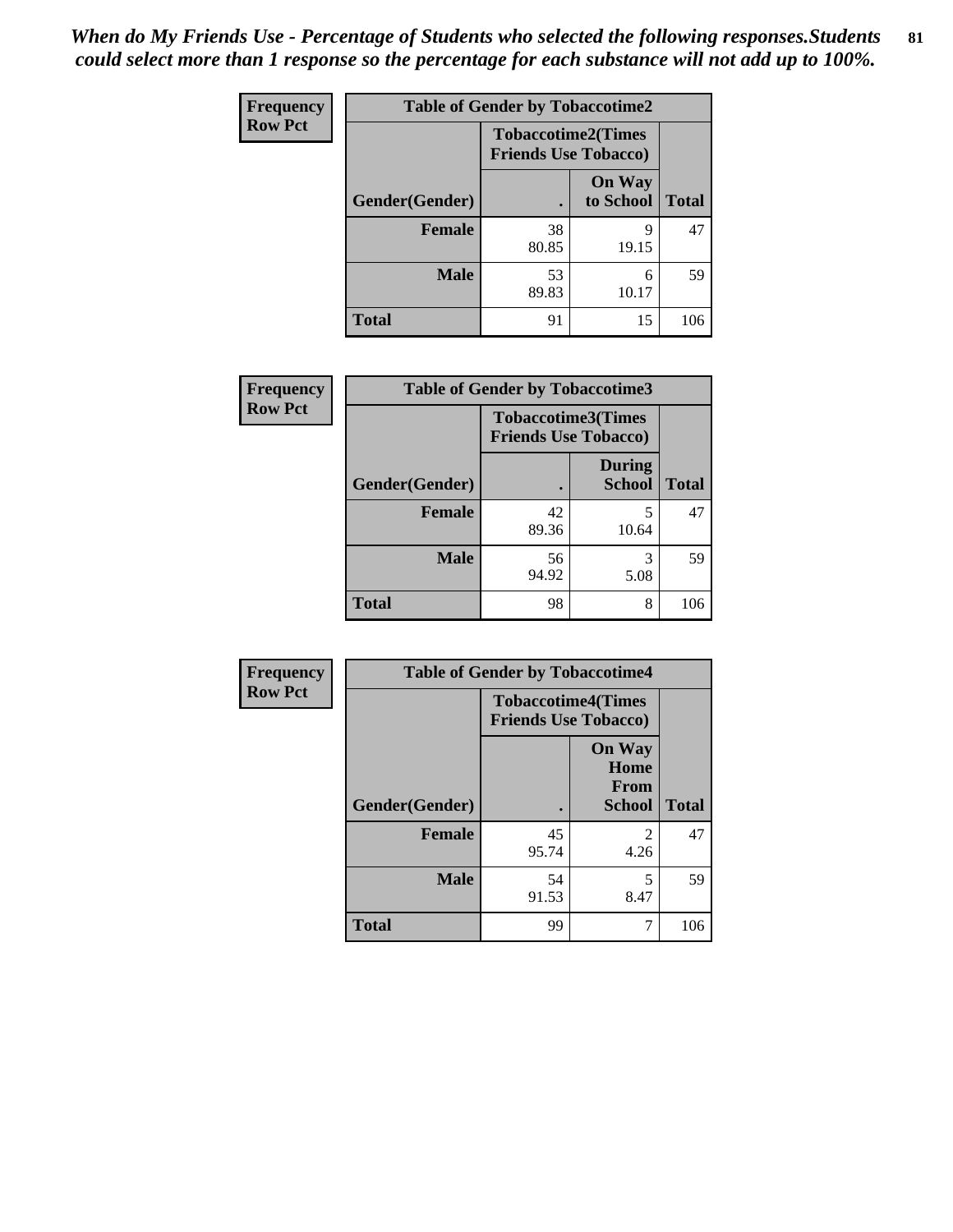| <b>Frequency</b> | <b>Table of Gender by Tobaccotime5</b> |                                                           |             |              |  |
|------------------|----------------------------------------|-----------------------------------------------------------|-------------|--------------|--|
| <b>Row Pct</b>   |                                        | <b>Tobaccotime5</b> (Times<br><b>Friends Use Tobacco)</b> |             |              |  |
|                  | Gender(Gender)                         |                                                           | Weeknights  | <b>Total</b> |  |
|                  | <b>Female</b>                          | 34<br>72.34                                               | 13<br>27.66 | 47           |  |
|                  | <b>Male</b>                            | 45<br>76.27                                               | 14<br>23.73 | 59           |  |
|                  | Total                                  | 79                                                        | 27          | 106          |  |

| <b>Frequency</b> | <b>Table of Gender by Tobaccotime6</b> |                                                          |             |              |
|------------------|----------------------------------------|----------------------------------------------------------|-------------|--------------|
| <b>Row Pct</b>   |                                        | <b>Tobaccotime6(Times</b><br><b>Friends Use Tobacco)</b> |             |              |
|                  | Gender(Gender)                         |                                                          | Weekends    | <b>Total</b> |
|                  | Female                                 | 28<br>59.57                                              | 19<br>40.43 | 47           |
|                  | <b>Male</b>                            | 35<br>59.32                                              | 24<br>40.68 | 59           |
|                  | <b>Total</b>                           | 63                                                       | 43          | 106          |

| <b>Frequency</b> | <b>Table of Gender by Marijuanatime1</b> |             |                                                               |              |
|------------------|------------------------------------------|-------------|---------------------------------------------------------------|--------------|
| <b>Row Pct</b>   |                                          |             | <b>Marijuanatime1(Times</b><br><b>Friends Use Marijuana</b> ) |              |
|                  | Gender(Gender)                           |             | Do Not Use                                                    | <b>Total</b> |
|                  | <b>Female</b>                            | 26<br>55.32 | 21<br>44.68                                                   | 47           |
|                  | <b>Male</b>                              | 31<br>52.54 | 28<br>47.46                                                   | 59           |
|                  | <b>Total</b>                             | 57          | 49                                                            | 106          |

| <b>Frequency</b> | <b>Table of Gender by Marijuanatime2</b> |                                                               |                            |              |
|------------------|------------------------------------------|---------------------------------------------------------------|----------------------------|--------------|
| <b>Row Pct</b>   |                                          | <b>Marijuanatime2(Times</b><br><b>Friends Use Marijuana</b> ) |                            |              |
|                  | Gender(Gender)                           |                                                               | On Way to<br><b>School</b> | <b>Total</b> |
|                  | <b>Female</b>                            | 38<br>80.85                                                   | 9<br>19.15                 | 47           |
|                  | <b>Male</b>                              | 54<br>91.53                                                   | 5<br>8.47                  | 59           |
|                  | <b>Total</b>                             | 92                                                            | 14                         | 106          |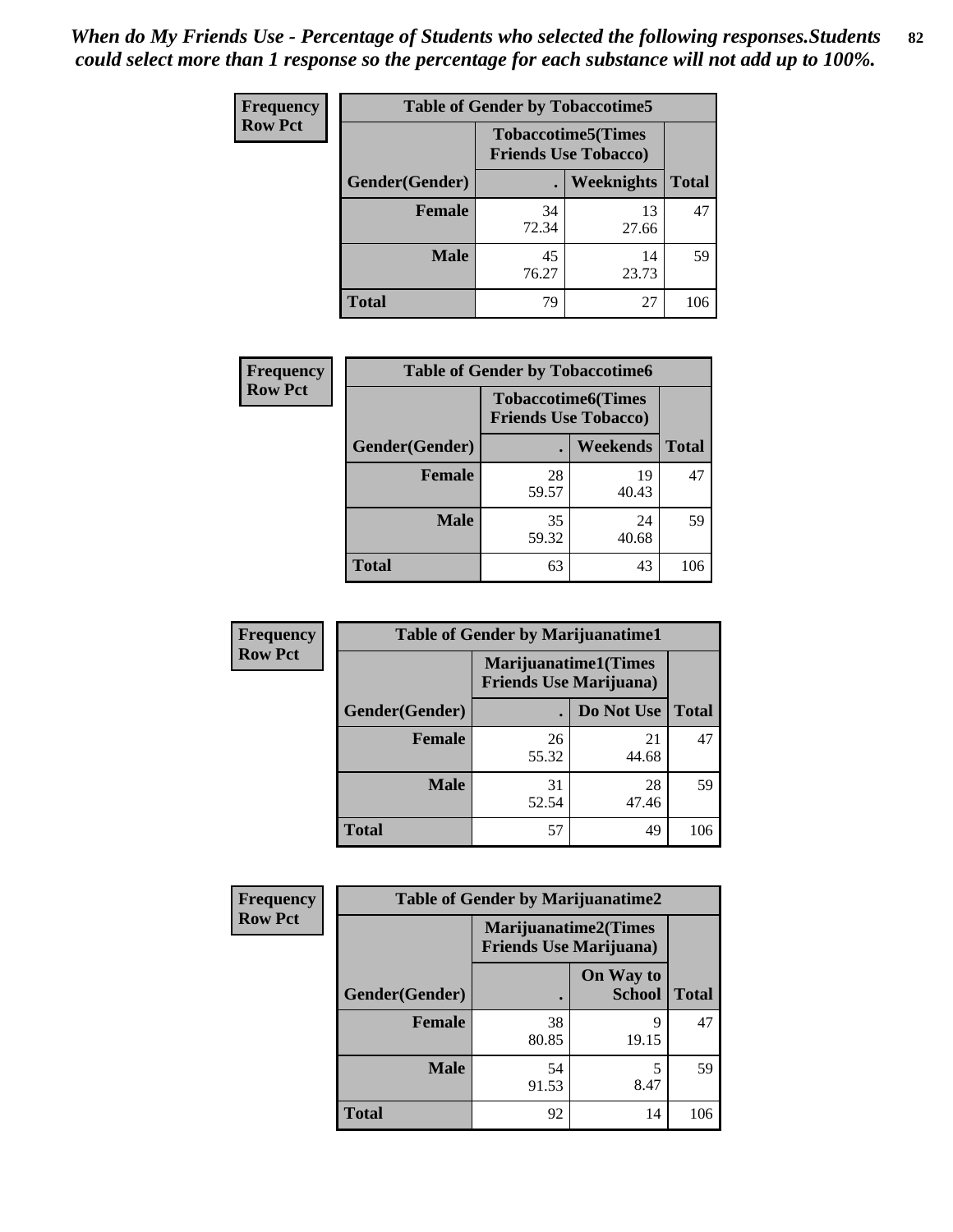*When do My Friends Use - Percentage of Students who selected the following responses.Students could select more than 1 response so the percentage for each substance will not add up to 100%.* **83**

| <b>Frequency</b> | <b>Table of Gender by Marijuanatime3</b> |                                |                                |              |
|------------------|------------------------------------------|--------------------------------|--------------------------------|--------------|
| <b>Row Pct</b>   |                                          | <b>Friends Use Marijuana</b> ) | Marijuanatime3(Times           |              |
|                  | Gender(Gender)                           |                                | <b>During</b><br><b>School</b> | <b>Total</b> |
|                  | Female                                   | 41<br>87.23                    | 6<br>12.77                     | 47           |
|                  | <b>Male</b>                              | 56<br>94.92                    | 3<br>5.08                      | 59           |
|                  | <b>Total</b>                             | 97                             | 9                              | 106          |

| Frequency      | <b>Table of Gender by Marijuanatime4</b> |                             |                                                |              |
|----------------|------------------------------------------|-----------------------------|------------------------------------------------|--------------|
| <b>Row Pct</b> |                                          | <b>Marijuanatime4(Times</b> | <b>Friends Use Marijuana</b> )                 |              |
|                | Gender(Gender)                           |                             | <b>On Way</b><br>Home<br>From<br><b>School</b> | <b>Total</b> |
|                | <b>Female</b>                            | 34<br>72.34                 | 13<br>27.66                                    | 47           |
|                | <b>Male</b>                              | 51<br>86.44                 | 8<br>13.56                                     | 59           |
|                | <b>Total</b>                             | 85                          | 21                                             | 106          |

| Frequency      |                | <b>Table of Gender by Marijuanatime5</b>                       |             |              |  |
|----------------|----------------|----------------------------------------------------------------|-------------|--------------|--|
| <b>Row Pct</b> |                | <b>Marijuanatime5</b> (Times<br><b>Friends Use Marijuana</b> ) |             |              |  |
|                | Gender(Gender) |                                                                | Weeknights  | <b>Total</b> |  |
|                | Female         | 29<br>61.70                                                    | 18<br>38.30 | 47           |  |
|                | <b>Male</b>    | 43<br>72.88                                                    | 16<br>27.12 | 59           |  |
|                | <b>Total</b>   | 72                                                             | 34          | 106          |  |

| Frequency      | <b>Table of Gender by Marijuanatime6</b> |                                                               |             |              |  |
|----------------|------------------------------------------|---------------------------------------------------------------|-------------|--------------|--|
| <b>Row Pct</b> |                                          | <b>Marijuanatime6(Times</b><br><b>Friends Use Marijuana</b> ) |             |              |  |
|                | Gender(Gender)                           |                                                               | Weekends    | <b>Total</b> |  |
|                | <b>Female</b>                            | 19<br>40.43                                                   | 28<br>59.57 | 47           |  |
|                | <b>Male</b>                              | 27<br>45.76                                                   | 32<br>54.24 | 59           |  |
|                | <b>Total</b>                             | 46                                                            | 60          | 106          |  |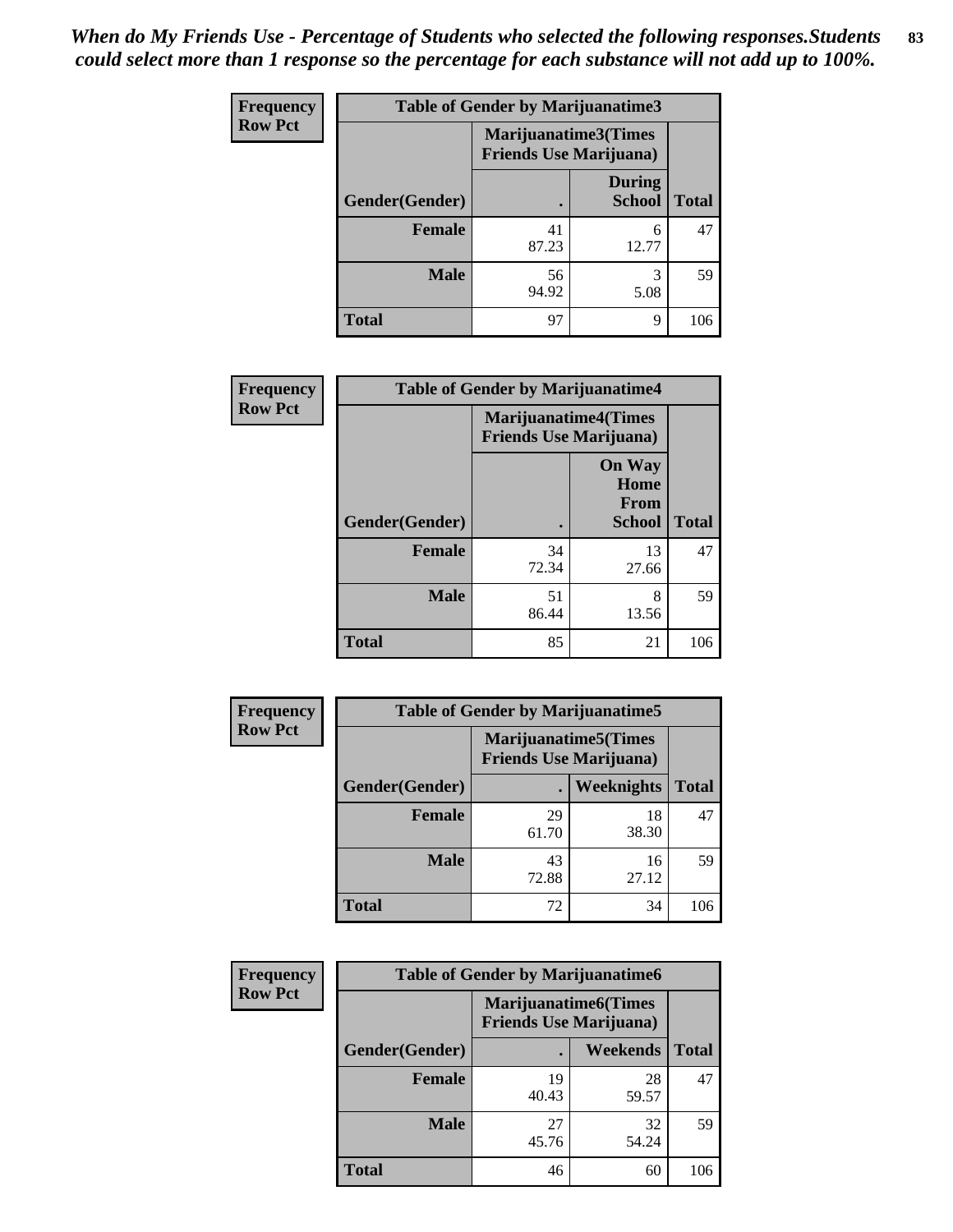*When do My Friends Use - Percentage of Students who selected the following responses.Students could select more than 1 response so the percentage for each substance will not add up to 100%.* **84**

| <b>Frequency</b> | <b>Table of Gender by Otherdrugtime1</b> |                                                                                    |                    |     |  |
|------------------|------------------------------------------|------------------------------------------------------------------------------------|--------------------|-----|--|
| <b>Row Pct</b>   |                                          | <b>Otherdrugtime1</b> (Times<br><b>Friends Use Other</b><br><b>Illegal Drugs</b> ) |                    |     |  |
|                  | Gender(Gender)                           |                                                                                    | Do Not Use   Total |     |  |
|                  | <b>Female</b>                            | 17<br>36.17                                                                        | 30<br>63.83        | 47  |  |
|                  | <b>Male</b>                              | 21<br>35.59                                                                        | 38<br>64.41        | 59  |  |
|                  | <b>Total</b>                             | 38                                                                                 | 68                 | 106 |  |

| Frequency      | <b>Table of Gender by Otherdrugtime2</b>                                          |             |                            |              |  |
|----------------|-----------------------------------------------------------------------------------|-------------|----------------------------|--------------|--|
| <b>Row Pct</b> | <b>Otherdrugtime2(Times</b><br><b>Friends Use Other</b><br><b>Illegal Drugs</b> ) |             |                            |              |  |
|                | Gender(Gender)                                                                    |             | On Way to<br><b>School</b> | <b>Total</b> |  |
|                | <b>Female</b>                                                                     | 42<br>89.36 | 5<br>10.64                 | 47           |  |
|                | <b>Male</b>                                                                       | 56<br>94.92 | 3<br>5.08                  | 59           |  |
|                | <b>Total</b>                                                                      | 98          | 8                          | 106          |  |

| Frequency      |                | <b>Table of Gender by Otherdrugtime3</b> |                                                  |              |
|----------------|----------------|------------------------------------------|--------------------------------------------------|--------------|
| <b>Row Pct</b> |                | <b>Illegal Drugs</b> )                   | Otherdrugtime3(Times<br><b>Friends Use Other</b> |              |
|                | Gender(Gender) |                                          | <b>During</b><br><b>School</b>                   | <b>Total</b> |
|                | <b>Female</b>  | 45<br>95.74                              | $\mathfrak{D}$<br>4.26                           | 47           |
|                | <b>Male</b>    | 57<br>96.61                              | 2<br>3.39                                        | 59           |
|                | <b>Total</b>   | 102                                      | 4                                                | 106          |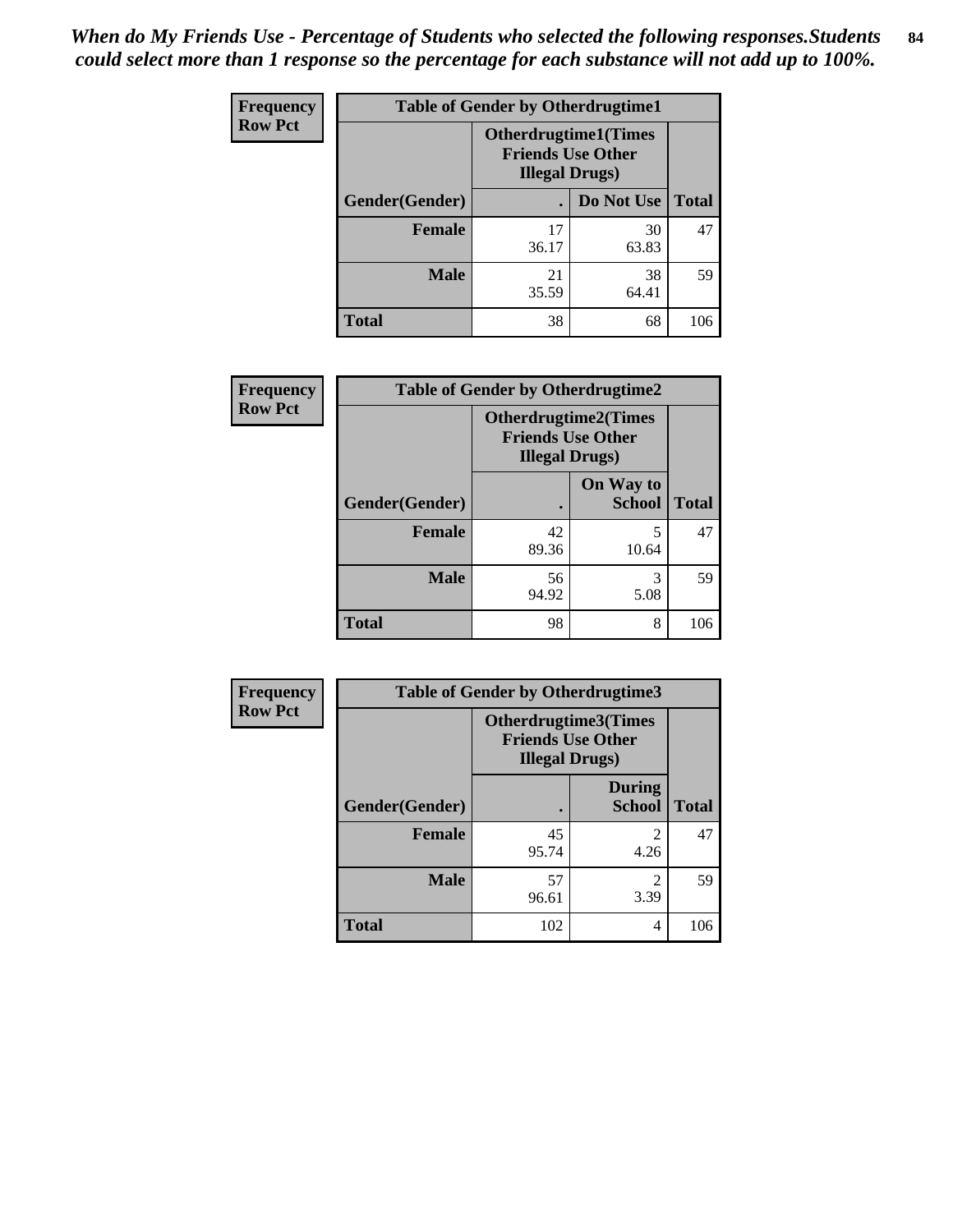*When do My Friends Use - Percentage of Students who selected the following responses.Students could select more than 1 response so the percentage for each substance will not add up to 100%.* **85**

| Frequency      | <b>Table of Gender by Otherdrugtime4</b> |                                                                                   |                                                       |              |  |
|----------------|------------------------------------------|-----------------------------------------------------------------------------------|-------------------------------------------------------|--------------|--|
| <b>Row Pct</b> |                                          | <b>Otherdrugtime4(Times</b><br><b>Friends Use Other</b><br><b>Illegal Drugs</b> ) |                                                       |              |  |
|                | Gender(Gender)                           |                                                                                   | <b>On Way</b><br>Home<br><b>From</b><br><b>School</b> | <b>Total</b> |  |
|                | <b>Female</b>                            | 42<br>89.36                                                                       | 5<br>10.64                                            | 47           |  |
|                | <b>Male</b>                              | 55<br>93.22                                                                       | 4<br>6.78                                             | 59           |  |
|                | <b>Total</b>                             | 97                                                                                | 9                                                     | 106          |  |

| <b>Frequency</b> | <b>Table of Gender by Otherdrugtime5</b> |                                                                                    |            |              |  |
|------------------|------------------------------------------|------------------------------------------------------------------------------------|------------|--------------|--|
| <b>Row Pct</b>   |                                          | <b>Otherdrugtime5</b> (Times<br><b>Friends Use Other</b><br><b>Illegal Drugs</b> ) |            |              |  |
|                  | Gender(Gender)                           |                                                                                    | Weeknights | <b>Total</b> |  |
|                  | <b>Female</b>                            | 39<br>82.98                                                                        | 8<br>17.02 | 47           |  |
|                  | <b>Male</b>                              | 51<br>86.44                                                                        | 8<br>13.56 | 59           |  |
|                  | Total                                    | 90                                                                                 | 16         | 106          |  |

| <b>Frequency</b> | <b>Table of Gender by Otherdrugtime6</b> |                                                                                   |             |              |  |
|------------------|------------------------------------------|-----------------------------------------------------------------------------------|-------------|--------------|--|
| <b>Row Pct</b>   |                                          | <b>Otherdrugtime6(Times</b><br><b>Friends Use Other</b><br><b>Illegal Drugs</b> ) |             |              |  |
|                  | Gender(Gender)                           |                                                                                   | Weekends    | <b>Total</b> |  |
|                  | <b>Female</b>                            | 29<br>61.70                                                                       | 18<br>38.30 | 47           |  |
|                  | <b>Male</b>                              | 38<br>64.41                                                                       | 21<br>35.59 | 59           |  |
|                  | <b>Total</b>                             | 67                                                                                | 39          | 106          |  |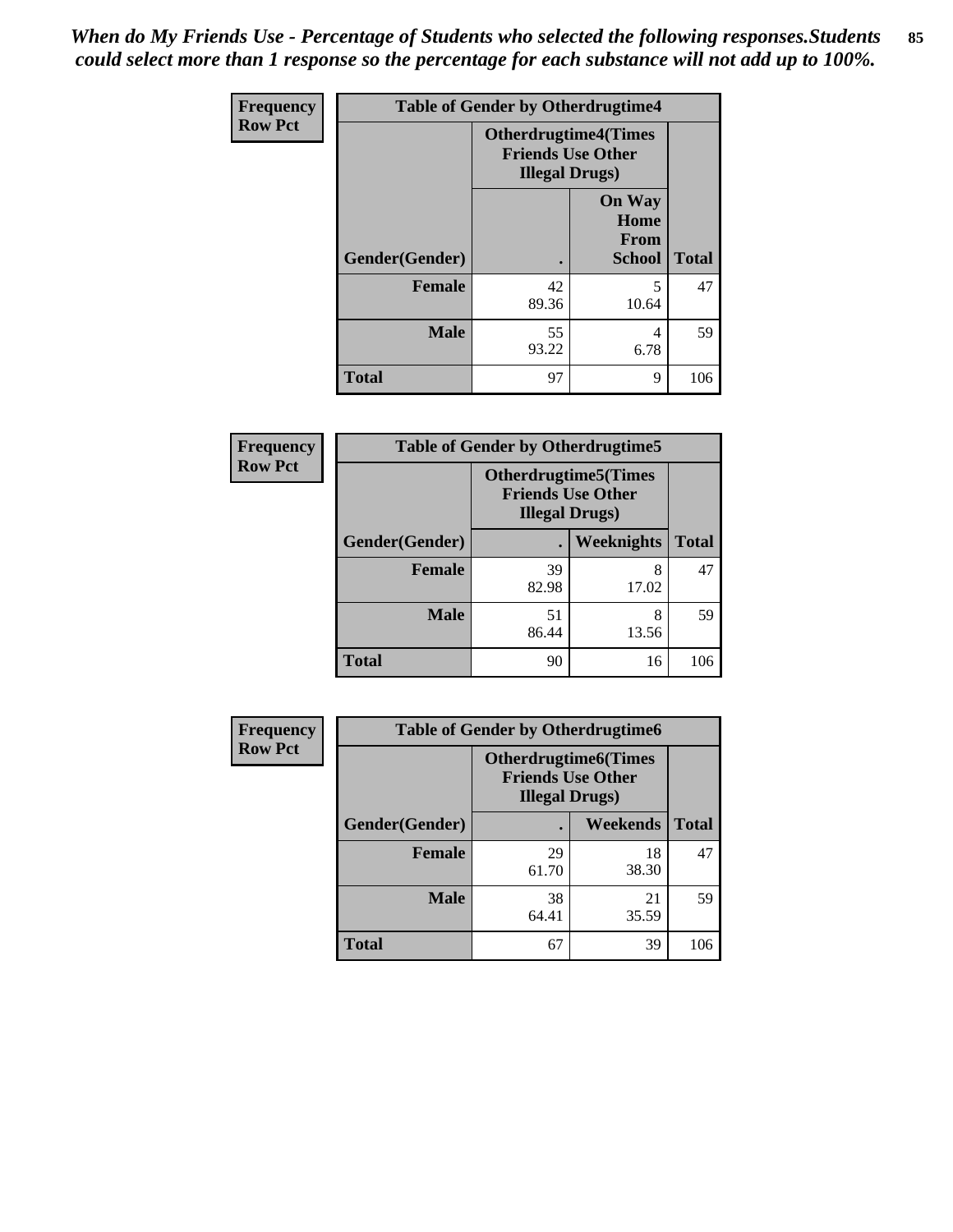# *Other Questions* **86**

| <b>Frequency</b> | <b>Table of Gender by Educationalcohol</b> |                                                                                                                                       |                |              |
|------------------|--------------------------------------------|---------------------------------------------------------------------------------------------------------------------------------------|----------------|--------------|
| <b>Row Pct</b>   |                                            | <b>Educationalcohol</b> (I<br>have been taught<br>about alcohol,<br>tobacco,<br>and other drugs<br>within the last year<br>at school) |                |              |
|                  | Gender(Gender)                             | <b>Yes</b>                                                                                                                            | N <sub>0</sub> | <b>Total</b> |
|                  | <b>Female</b>                              | 33<br>70.21                                                                                                                           | 14<br>29.79    | 47           |
|                  | <b>Male</b>                                | 38<br>64.41                                                                                                                           | 21<br>35.59    | 59           |
|                  | <b>Total</b>                               | 71                                                                                                                                    | 35             | 106          |

| Frequency      | <b>Table of Gender by Rodedrinking</b> |                                                                                                                     |                |              |  |
|----------------|----------------------------------------|---------------------------------------------------------------------------------------------------------------------|----------------|--------------|--|
| <b>Row Pct</b> |                                        | Rodedrinking(In<br>the past 30 days I<br>have ridden in a<br>car with a driver<br>who had been<br>drinking alcohol) |                |              |  |
|                | Gender(Gender)                         | Yes                                                                                                                 | N <sub>0</sub> | <b>Total</b> |  |
|                | <b>Female</b>                          | 4<br>8.51                                                                                                           | 43<br>91.49    | 47           |  |
|                | <b>Male</b>                            | 11.86                                                                                                               | 52<br>88.14    | 59           |  |
|                | <b>Total</b>                           | 11                                                                                                                  | 95             | 106          |  |

| Frequency      |                | <b>Table of Gender by Drugsschool</b>                                                                                               |                |              |  |
|----------------|----------------|-------------------------------------------------------------------------------------------------------------------------------------|----------------|--------------|--|
| <b>Row Pct</b> |                | <b>Drugsschool</b> (During<br>the past 12 months,<br>I have been offered,<br>sold,<br>or given illegal drugs<br>on school property) |                |              |  |
|                | Gender(Gender) | Yes                                                                                                                                 | N <sub>0</sub> | <b>Total</b> |  |
|                | <b>Female</b>  | 14<br>29.79                                                                                                                         | 33<br>70.21    | 47           |  |
|                | <b>Male</b>    | 19<br>32.20                                                                                                                         | 40<br>67.80    | 59           |  |
|                | <b>Total</b>   | 33                                                                                                                                  | 73             | 106          |  |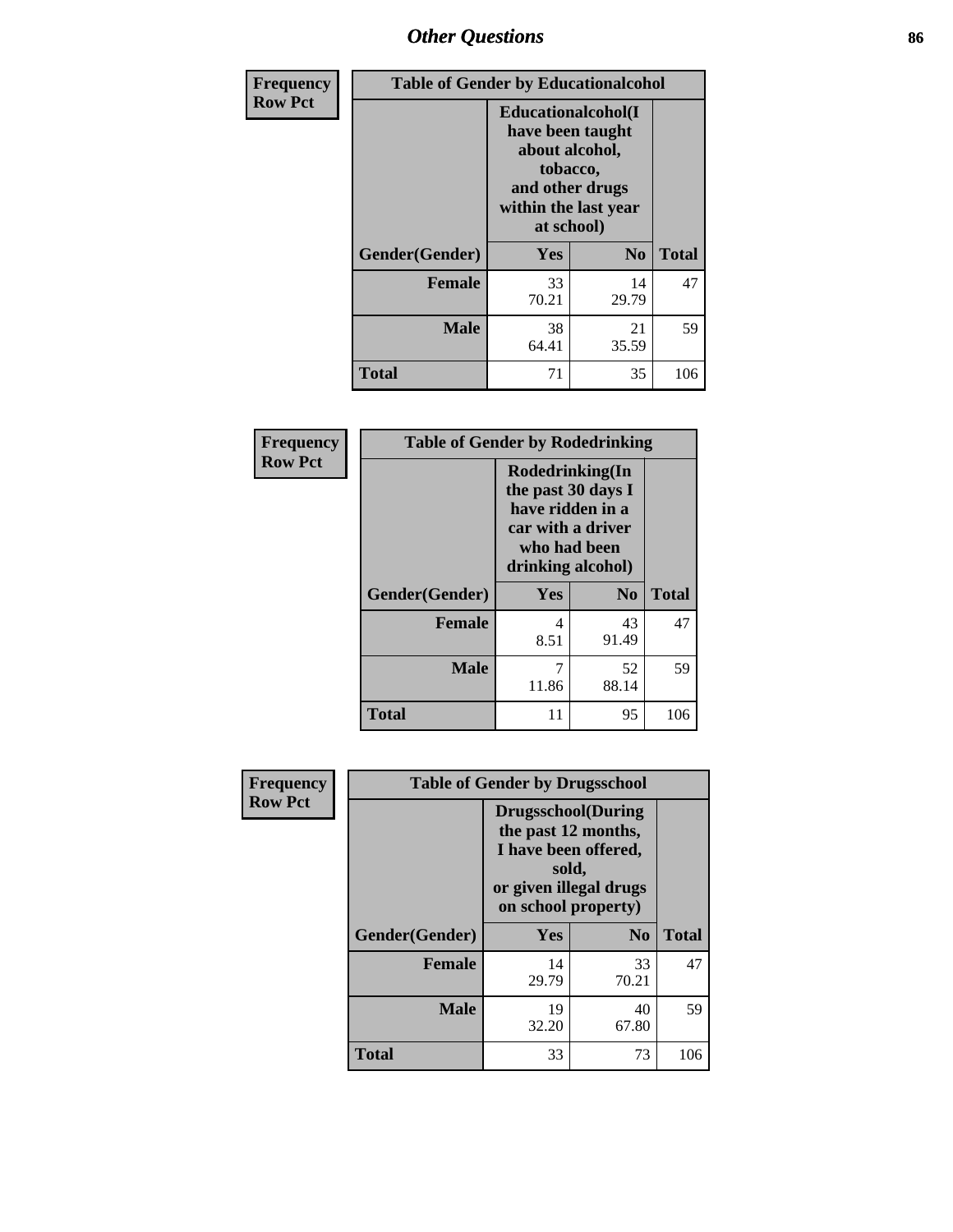*Other Questions* **87**

| <b>Frequency</b> | <b>Table of Gender by Bingedrinking</b> |                             |                                                                                                                   |                              |                   |                   |              |
|------------------|-----------------------------------------|-----------------------------|-------------------------------------------------------------------------------------------------------------------|------------------------------|-------------------|-------------------|--------------|
| <b>Row Pct</b>   |                                         |                             | <b>Bingedrinking(I have drunk</b><br>five or more drinks of alcohol<br>at one sitting during the last<br>30 days) |                              |                   |                   |              |
|                  | <b>Gender</b> (Gender)                  | $\mathbf{0}$<br><b>Days</b> | 1 or<br>2<br>days                                                                                                 | 3 <sub>to</sub><br>5<br>days | 6 to<br>9<br>days | All<br>30<br>days | <b>Total</b> |
|                  | Female                                  | 42<br>89.36                 | 2<br>4.26                                                                                                         | 2.13                         | 2.13              | 2.13              | 47           |
|                  | <b>Male</b>                             | 57<br>96.61                 | 1.69                                                                                                              | 1.69                         | 0.00              | 0<br>0.00         | 59           |
|                  | <b>Total</b>                            | 99                          | 3                                                                                                                 | $\overline{c}$               |                   | 1                 | 106          |

| Frequency      | <b>Table of Gender by Educationaids</b> |                                                                                                 |                |              |
|----------------|-----------------------------------------|-------------------------------------------------------------------------------------------------|----------------|--------------|
| <b>Row Pct</b> |                                         | <b>Educationaids</b> (I<br>have been taught<br>about HIV/AIDS<br>at school in the<br>past year) |                |              |
|                | Gender(Gender)                          | Yes                                                                                             | N <sub>0</sub> | <b>Total</b> |
|                | <b>Female</b>                           | 30<br>63.83                                                                                     | 17<br>36.17    | 47           |
|                | <b>Male</b>                             | 35<br>59.32                                                                                     | 24<br>40.68    | 59           |
|                | <b>Total</b>                            | 65                                                                                              | 41             | 106          |

| <b>Frequency</b> | <b>Table of Gender by Suicideconsider</b> |                 |                |              |
|------------------|-------------------------------------------|-----------------|----------------|--------------|
| <b>Row Pct</b>   |                                           | Suicideconsider |                |              |
|                  | Gender(Gender)                            | <b>Yes</b>      | N <sub>0</sub> | <b>Total</b> |
|                  | <b>Female</b>                             | 14.89           | 40<br>85.11    | 47           |
|                  | <b>Male</b>                               | 8.47            | 54<br>91.53    | 59           |
|                  | <b>Total</b>                              | 12              | 94             | 106          |